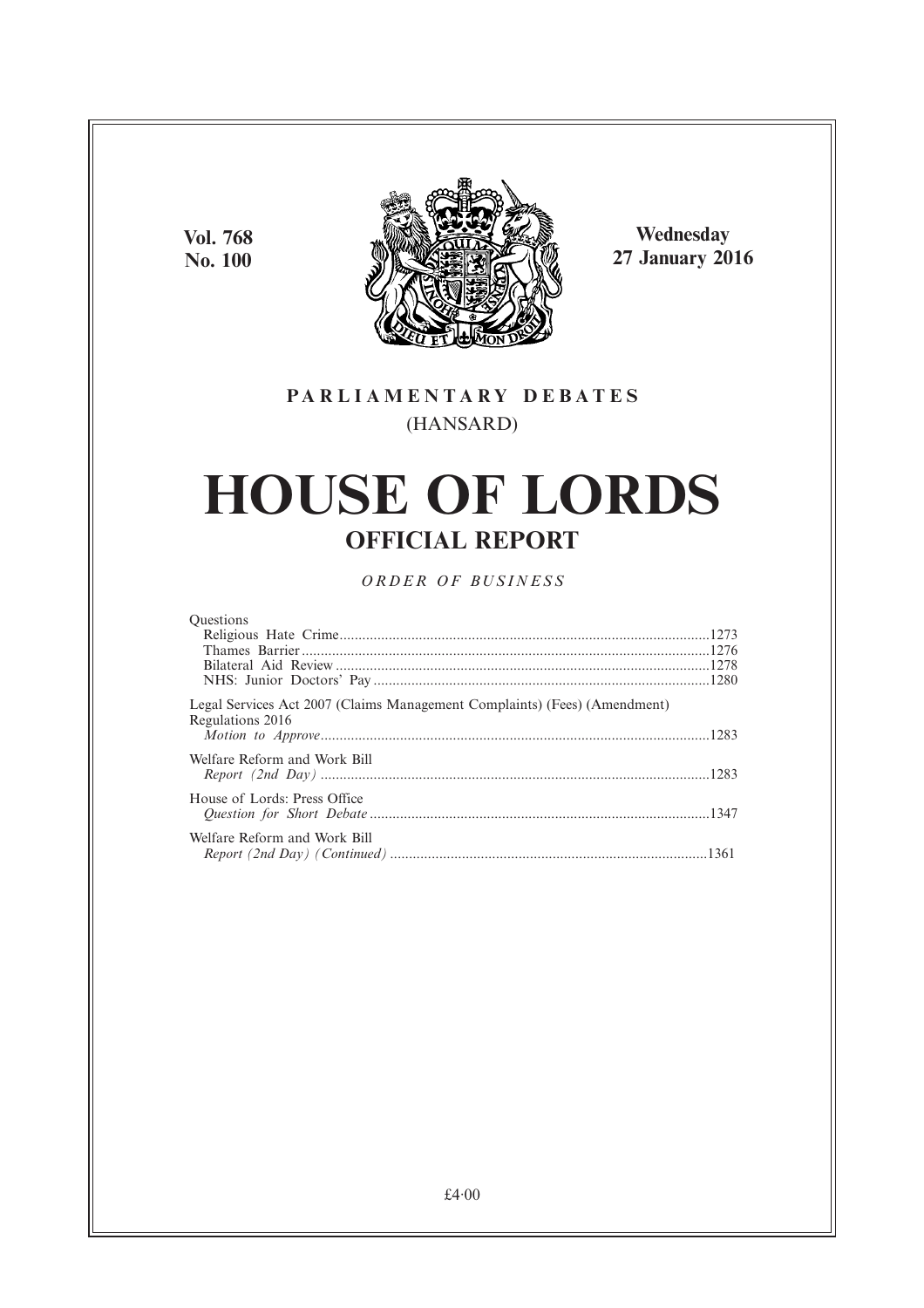Lords wishing to be supplied with these Daily Reports should give notice to this effect to the Printed Paper Office.

No proofs of Daily Reports are provided. Corrections for the bound volume which Lords wish to suggest to the report of their speeches should be clearly indicated in a copy of the Daily Report, which, with the column numbers concerned shown on the front cover, should be sent to the Editor of Debates, House of Lords, within 14 days of the date of the Daily Report.

> *This issue of the Official Report is also available on the Internet at* www.publications.parliament.uk/pa/ld201516/ldhansrd/index/160127.html

| DAILY PARTS                                                                                                                                         |
|-----------------------------------------------------------------------------------------------------------------------------------------------------|
|                                                                                                                                                     |
| Single copies:<br>Commons, £5; Lords £4<br>Annual subscriptions:                                                                                    |
| Commons, £865; Lords £600                                                                                                                           |
| LORDS VOLUME INDEX obtainable on standing order only.<br>Details available on request.                                                              |
| BOUND VOLUMES OF DEBATES are issued periodically during the<br>session.                                                                             |
| Single copies:<br>Commons, £65 (£105 for a two-volume edition); Lords, £60 (£100 for a<br>two-volume edition).<br>Standing orders will be accepted. |
| THE INDEX to each Bound Volume of House of Commons Debates is published<br>separately at £9.00 and can be supplied to standing order.               |
| All prices are inclusive of postage.                                                                                                                |

The first time a Member speaks to a new piece of parliamentary business, the following abbreviations are used to show their party affiliation:

| <b>Abbreviation</b> | <b>Party/Group</b>                  |
|---------------------|-------------------------------------|
| <b>CB</b>           | Cross Bench                         |
| Con                 | Conservative                        |
| <b>DUP</b>          | Democratic Unionist Party           |
| GP                  | Green Party                         |
| Ind Lab             | <b>Independent Labour</b>           |
| Ind LD              | <b>Independent Liberal Democrat</b> |
| Ind SD              | <b>Independent Social Democrat</b>  |
| Ind UU              | Independent Ulster Unionist         |
| Lab                 | Labour                              |
| LD                  | Liberal Democrat                    |
| LD Ind              | Liberal Democrat Independent        |
| Non-afl             | Non-affiliated                      |
| PC.                 | Plaid Cymru                         |
| <b>UKIP</b>         | UK Independence Party               |
| UUP                 | <b>Ulster Unionist Party</b>        |

No party affiliation is given for Members serving the House in a formal capacity, the Lords spiritual, Members on leave of absence or Members who are otherwise disqualified from sitting in the House.

© Parliamentary Copyright House of Lords 2016,

*this publication may be reproduced under the terms of the Open Parliament licence, which is published at www.parliament.uk/site-information/copyright/.*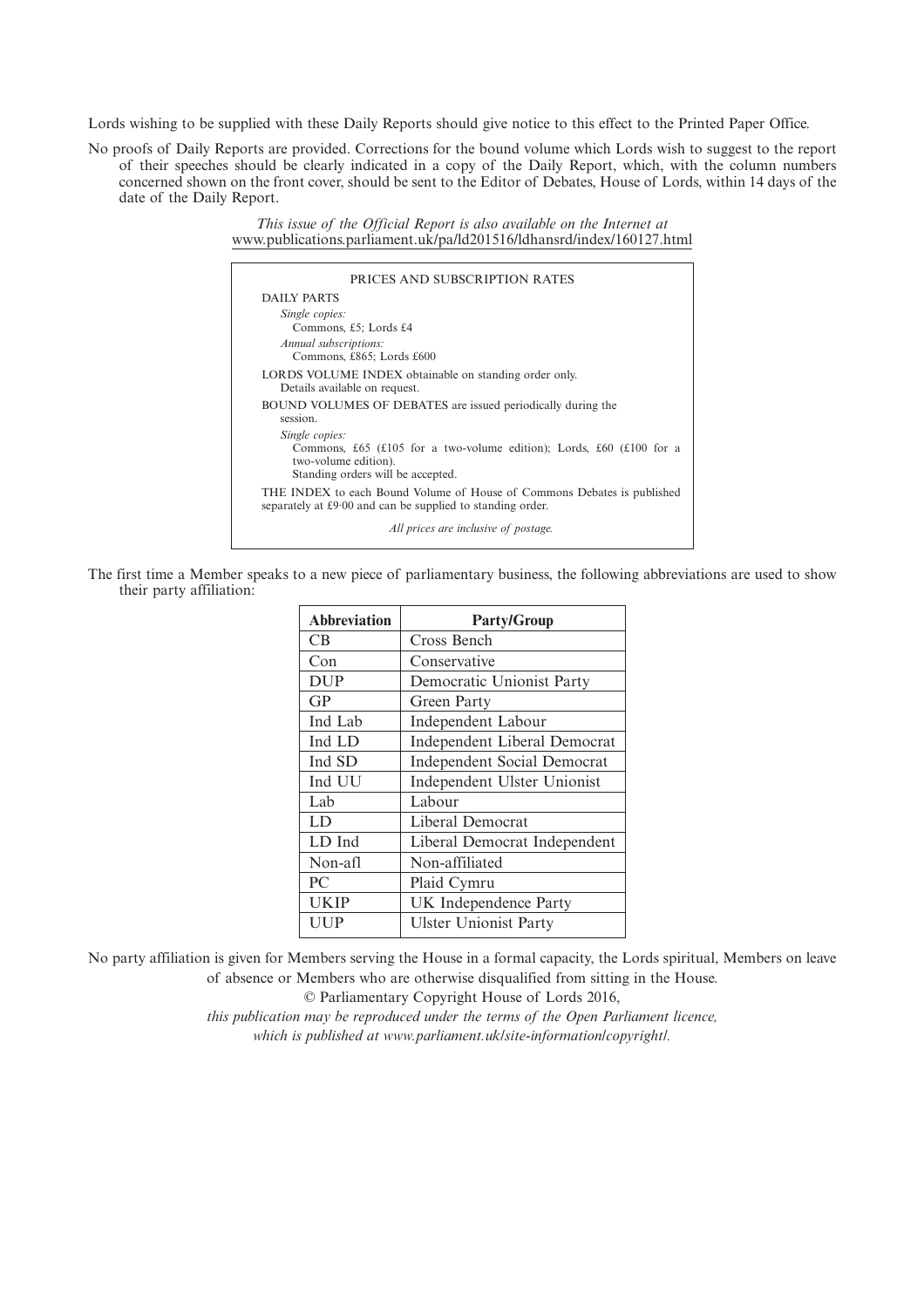### House of Lords

*Wednesday, 27 January 2016.*

*3 pm*

*Prayers—read by the Lord Bishop of Worcester.*

#### **Religious Hate Crime**

*Question*

*3.06 pm*

*Asked by Lord Pearson of Rannoch*

To ask Her Majesty's Government what assessment they have made of the risk that Christians could be recorded as having committed an anti-Muslim hate crime from April 2016 by preaching the divinity of Christ or by reading aloud sections of the Bible in public, such as 1 John, Chapter 4, verses 1 to 3.

**TheParliamentaryUnder-Secretaryof State,Department** for Transport and Home Office (Lord Ahmad of Wimbledon) **(Con):** My Lords, reading texts from the holy Bible in public or preaching the divinity of Christ is not a crime, and never will be in this country. The Government's counterextremism strategy makes it clear that we will protect free speech and the right to profess, practise and propagate any religion, or indeed none.

**Lord Pearson of Rannoch (UKIP):** My Lords, I am grateful to the noble Lord for that reply. I must say that I thought it was brave of the Prime Minister to say in his Christmas message that Jesus is the only son of God, because that will not have gone down all that well with the Islamists. Will a Christian preacher be committing this new hate crime if he goes a little further and denies the supremacy of the Koran, and thus the divinity of Allah? Secondly, I assume that the Minister agrees that the serious hatred is coming from the jihadists, against non-Muslims and against those brave Muslims who oppose the jihadists' evil creed and form the large majority of the thousands whom they have slaughtered. So how can anyone be guilty of hate if they preach their own religion, even outside a mosque, and take part in much-needed debate about Islam?

Lord Ahmad of Wimbledon: My Lords, the Government are clear that anyone who preaches any kind of hate has no place here, and I believe that all of us across this House unite on that. Bigotry has no place and any kind of hate, be it based on race, sexual orientation or religion, has no place in British society. The Government, our legal system and our police will stand against that. The noble Lord made brief reference to the Prime Minister's message. My right honourable friend mentioned the holy personage of Jesus Christ, whom Muslims celebrate because, as the noble Lord well knows, Muslims also regard and revere the Prophet Jesus as a prophet of God.

**Lord Polak (Con):** My Lords, today is Holocaust Memorial Day—a day to remember those who perished and the brave soldiers who helped to liberate the camps, and to remember and pay tribute to the depleting band of survivors who spend their days educating young people. I also commend the Prime Minister for his announcement today that a fitting memorial will be erected adjacent to this House, in Victoria Tower Gardens. Does the Minister agree that, today of all days, we should acknowledge where hate crime can lead? Does he further agree that the vital task of the Prime Minister's Holocaust foundation should be to concentrate on educating young people as, sadly, there will soon be no survivors to tell the story?

**Lord Ahmad of Wimbledon:** I join my noble friend in the sentiments he expressed. Indeed, I believe I speak for every Member of this House as we come together on this poignant day, when we remember those who passed away in the Holocaust—the victims of the biggest crime of genocide against humanity that we have seen in the world. We must work together, including on education. I am therefore proud that on entering my office in the Home Office, if you look to the right, the first certificate you will see is for the Anne Frank Trust UK, which does an incredible job in promoting Holocaust education. I praise the efforts of all organisations and the work of my noble friend in this respect.

**The Lord Bishop of Worcester:** My Lords, does the Minister agree with me that Questions phrased in this manner are not conducive to building positive relations between faith communities, in particular with Muslim communities, as we are endeavouring to do in the church at a time when Muslims are feeling unfairly stigmatised? Does he further accept that Muslims, and people of all faiths, greatly enrich our society and make a significant contribution to the common good?

**Lord Ahmad of Wimbledon:** I agree with the right reverend Prelate, but I also believe very strongly that adversity is an opportunity and that Questions such as this present an opportunity to all of us in this House, across the political spectrum, to speak with one voice and unite against bigotry in all its ugly guises.

**Lord McConnell of Glenscorrodale (Lab):** My Lords, will the Minister agree with me—

**Lord Singh of Wimbledon (CB):** My Lords—

**Noble Lords:** Cross Bench!

**Lord McConnell of Glenscorrodale:** I think it is this side. Will the Minister agree with me that the idea that bigotry and hatred are confined only to the extreme elements in the Islamic religion in this country is absolute nonsense? Historically, bigotry and hatred have been inflicted on both Catholic and Protestant communities right across the United Kingdom by alternative Christian religions. Will he join me in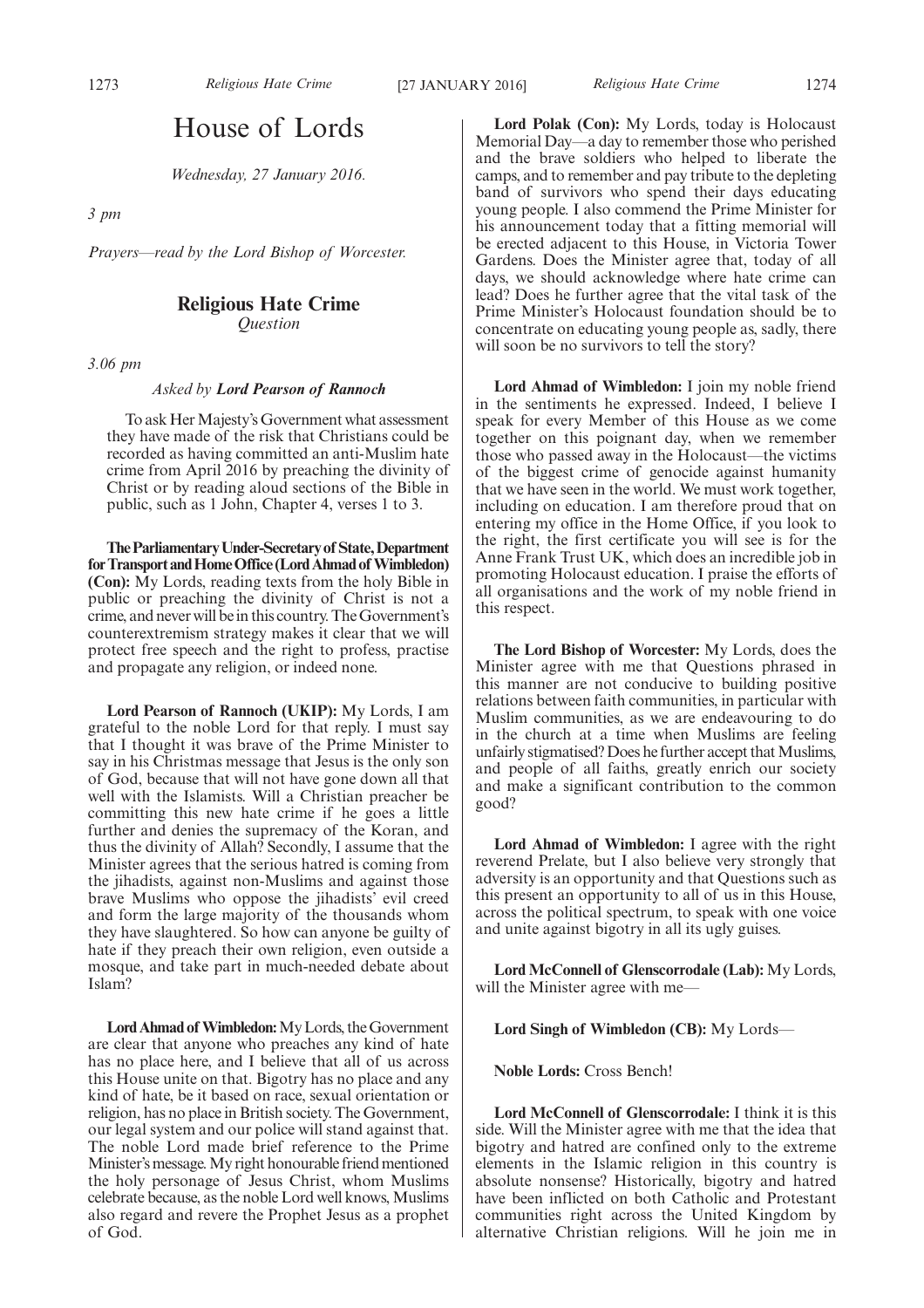**Lord Ahmad of Wimbledon:** I totally agree with the noble Lord. One other point I would add is that whenever we face such bigotry, the resilience of our country and our historic legacy shows that when we face those challenges, we come together as a more united nation going forward.

**Lord Singh of Wimbledon:** My Lords, when religions claim competing exclusive truths, the end result is conflict. Is it not better to go along with the proposition that the one God of us all is not in the least bit interested in our different religious labels but in what we do to make life better for those around us?

**Lord Ahmad of Wimbledon:** I totally agree with the noble Lord, who speaks with great poignancy and expertise in this area. I regard religion very much as a route: we all have the same beginning and the same end, and the religion we follow is but a different path towards that end.

**Lord Paddick (LD):** My Lords, can the Minister tell the House what research the Government are doing into the causes of the genuine and alarming increase in both anti-Muslim and anti-Semitic hate crime and whether the increasing anti-Muslim rhetoric in some British media—and elsewhere—might be the case?

**Lord Ahmad of Wimbledon:** The noble Lord is quite right to point out what is being done. He will be aware from his own previous profession that the Government are working with the police and with communities to ensure that any kind of religious hate is formally recorded and that people are educated that they should report hate crime. From April this year, as the noble Lord will be aware, the Government will ensure that anti-Muslim hatred, along with other religious hate crime, is formally recorded by every police force across England and Wales.

**Lord Maginnis of Drumglass (Ind UU):** My Lords, is the Minister aware that we have already had a case in Northern Ireland, where a Christian Minister was literally persecuted for months before eventually being brought before our courts, tried and acquitted? Do we still have British law in Northern Ireland, or is that now being adjusted to suit sectarian interests in my part of the United Kingdom?

**Lord Ahmad of Wimbledon:** I, for one, am very proud of our justice system across the United Kingdom. Despite every challenge and diversity, there is great faith in our justice system. As we have seen previously, our justice system even stands up for those who seek to divide us or promote hate in our society.

**Thames Barrier** *Question*

*3.14 pm*

#### *Asked by Lord Harris of Haringey*

To ask Her Majesty's Government what assessment they have made of the length of time for which the Thames Barrier will be fit for purpose.

**Lord Gardiner of Kimble (Con):** My Lords, the current and future performance of the Thames Barrier has been assessed as part of the Thames Estuary 2100 plan. This plan, produced by the Environment Agency and stakeholders along the estuary, sets out how to manage tidal flood risk up to the end of the century. The plan is reviewed every five years. Based on these projections, the Thames Barrier is expected to protect London to its current standard up to 2070.

**Lord Harris of Haringey (Lab):** My Lords, I am grateful to the Minister for that response, but he will be aware that the Thames Barrier was raised twice per annum on average in its first 10 years of existence and is now raised, on average, eight times per annum. It reached a peak of 48 times in 2014. As a result, in 2012, the Government decided that it was appropriate to extend the life of the Thames Barrier from 2030 to 2070. Despite concern about freak storms and rising sea levels, we know that the Government have been complacent over flooding in the cities of York and Leeds and the county of Cumbria. Why should we have any more confidence in their decision to extend the life of the Thames Barrier by 40 years?

**Lord Gardiner of Kimble:** My Lords, I reject the noble Lord's accusation about the good will of this Government. To compare expenditure, this Government propose capital expenditure of £2.3 billion in the next six years. That compares with the previous Labour Government spending of £1.5 billion, a real-terms increase. It is a symbol and shows the record of the Government on flood defences.

Interestingly, the Thames 2100 plan started in 2006, under the previous Labour Administration. There have been 300 components to it, it is reviewed every five years and, from looking at it and having met the Thames Barrier manager and the Environment Agency officials, I am clear that it is a very strong plan. It involves climate adaptation, which is being reviewed consistently. Having had these meetings, I am confident that they have this in good order.

**Lord De Mauley (Con):** My Lords, it is often helpful to get the perspective of others who face similar problems. What discussions have the Government had with other countries which face similar problems?

**Lord Gardiner of Kimble:** My Lords, I am pleased to say that the Thames Barrier officials were the founder members of I-STORM, which is the International Network of Storm Surge Barriers professionals. Four very important barriers in the Netherlands, Venice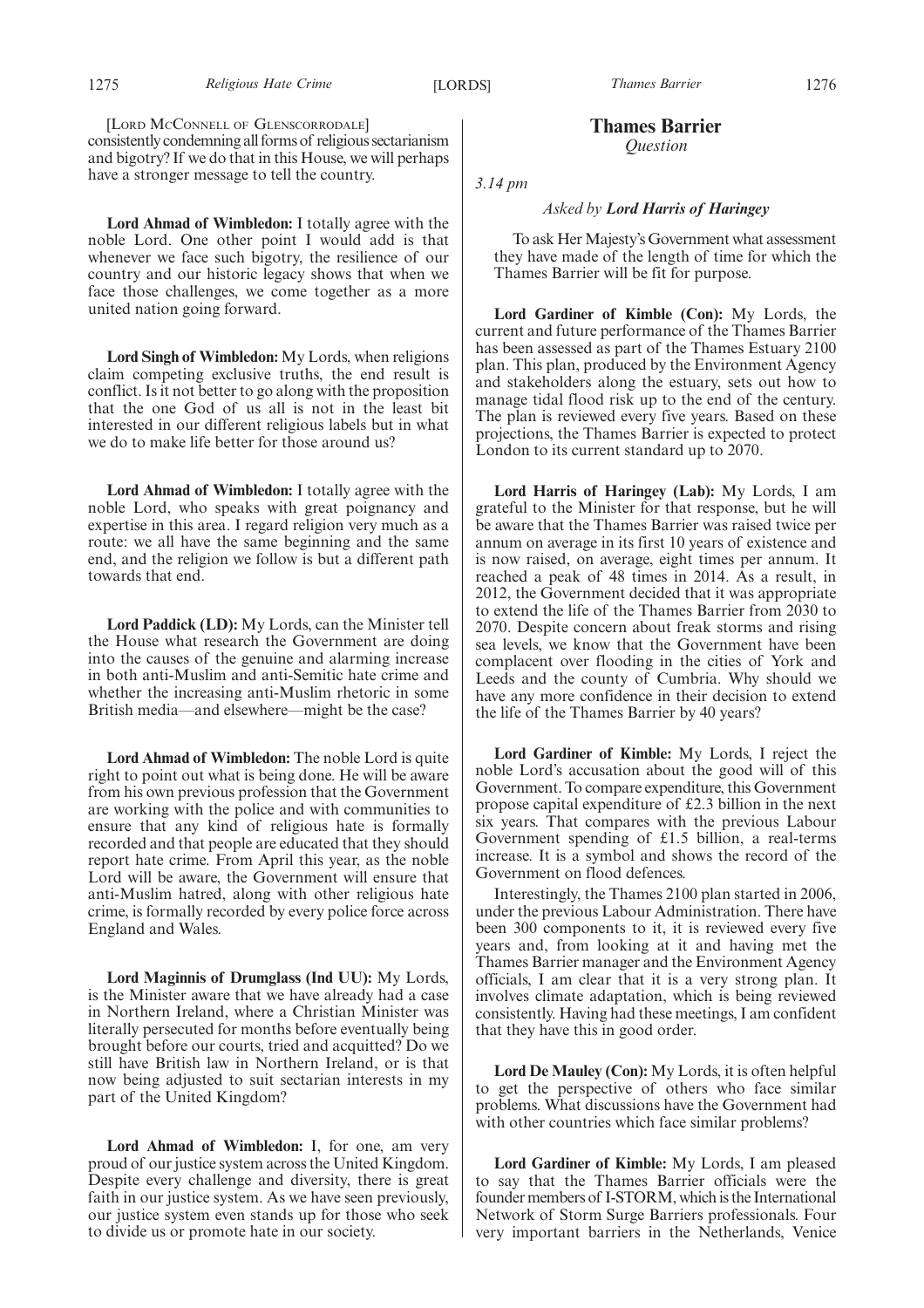and New Orleans all peer-review each other. Next year, all those professionals will be peer-reviewing the Thames Barrier. That is really important, and I thank all professionals around the world who will come to help us.

**Lord West of Spithead (Lab):** My Lords, I am normally a great believer in as much salt water as possible, but there is a slight element of complacency here. I know that a lot of work has gone into this—I was involved in the resilience work—but the speed at which things are changing is such that to say categorically that we need to do nothing with the Thames Barrier until 2070 seems a little over-hopeful. Does not the Minister agree that we may have to do something well before that, and that it will take a considerable time to put it in place?

**Lord Gardiner of Kimble:** My Lords, I apologise if I in any sense suggested that this would wait until 2070. As I said, the review will be every five years; it is essential that we keep up to date.

The plan is based on a range of sea-level rise scenarios in the estuary to 2100 from 0.9 metres to 2.7 metres; a lot is being factored in. I assure the noble Lord and your Lordships that this is being looked at rigorously. There are three sections of time period to the plan, so that varying work can be done at different stages, but the important thing is the protection of London.

Lord Higgins (Con): My Lords, as a Treasury Minister I was much involved in the original decisions on the Thames Barrier. I very much wanted to make it part of a hydro-electric scheme, but my officials said that that would cause delay, the Thames would break its banks, the London Underground would be flooded and then asked whether I wanted to take that responsibility—so we are where we are.Willmy noble friend consider whether in the plans which he has rightly set out a moment ago one should consider the possibility of using the tidal flow of the Thames to generate electricity, given the increasing claims for non-carbon-based fuel?

**Lord Gardiner of Kimble:** My Lords, I shall certainly raise this with my noble friend in the Department of Energy and Climate Change. Clearly it is important that in this country we use many sources of alternative energy supply, and that is a very interesting concept.

**Baroness Jones of Whitchurch (Lab):** My Lords, is it not the case that the barrier is increasingly being used to protect properties in the Thames valley to the west which are being threatened by rising river levels due to the unprecedented rainfall and not for its original purpose, which was to stop tidal surges from the river mouth to the east? It is now performing a very different function. Given the concerns that have been raised around the Chamber, there is concern that we are being complacent and that there is a further need to evaluate the risk if anything should go wrong. The national flood resilience review that has just been announced is to be chaired by Oliver Letwin. I thought that it was to review all our flood defences. Will it include a specific look at the Thames Barrier? If we are not careful and follow the line the noble Lord has taken there will be one review of the Thames Barrier and everything else will be looked at elsewhere whereas what we need is a concerted response to the whole attack.

**Lord Gardiner of Kimble:** My Lords, I am very pleased to confirm to the noble Baroness that with the Thames Barrier being a very important part of our national resilience infrastructure it will form part of any consideration chaired by Oliver Letwin to ensure that we are secure.

The noble Baroness is right that the Thames Barrier is used for tidal and fluvial reasons, but last year it was used only once and that was for tidal. It was used a lot during the big floods of 2013-14.

#### **Bilateral Aid Review**

*Question*

*3.22 pm*

#### *Asked by Lord McConnell of Glenscorrodale*

To ask Her Majesty's Government when they will publish their Bilateral Aid Review.

**TheParliamentaryUnder-Secretaryof State,Department for International Development (Baroness Verma) (Con):** My Lords, we expect to publish the outcome of the bilateral aid review by the spring. The BAR-MAR and DfID's other reviews aim to build the most effective foundation on which to deliver the new UK aid strategy and respond to the new global goals. Together, they will ensure that we allocate our budget in the right places in the right way and deliver the best possible value for money.

**Lord McConnell of Glenscorrodale (Lab):** My Lords, I am grateful for that Answer. If we are to achieve the global goals or make progress towards them by 2030, surely we need to invest in the capacity of national institutions to deliver services and to raise revenue domestically in the developing world. Will these bilateral aid programmes include significant investment by the United Kingdom in capacity-building and institutionbuilding in the developing world, rather than simply in the provision of services by us and other donors?

**Baroness Verma:** My Lords, the noble Lord raises some really important questions. That is why we are looking at all our programmes and the programmes we do with the multilaterals to make sure that ultimately, we capacity-build in those countries where the need is greatest. While we are undertaking these reviews, it would not be prudent of me to comment further.

**Lord Bruce of Bennachie (LD):** My Lords, in the light of the current unrest in Burundi, do the Government think it was right to close the UK's bilateral programme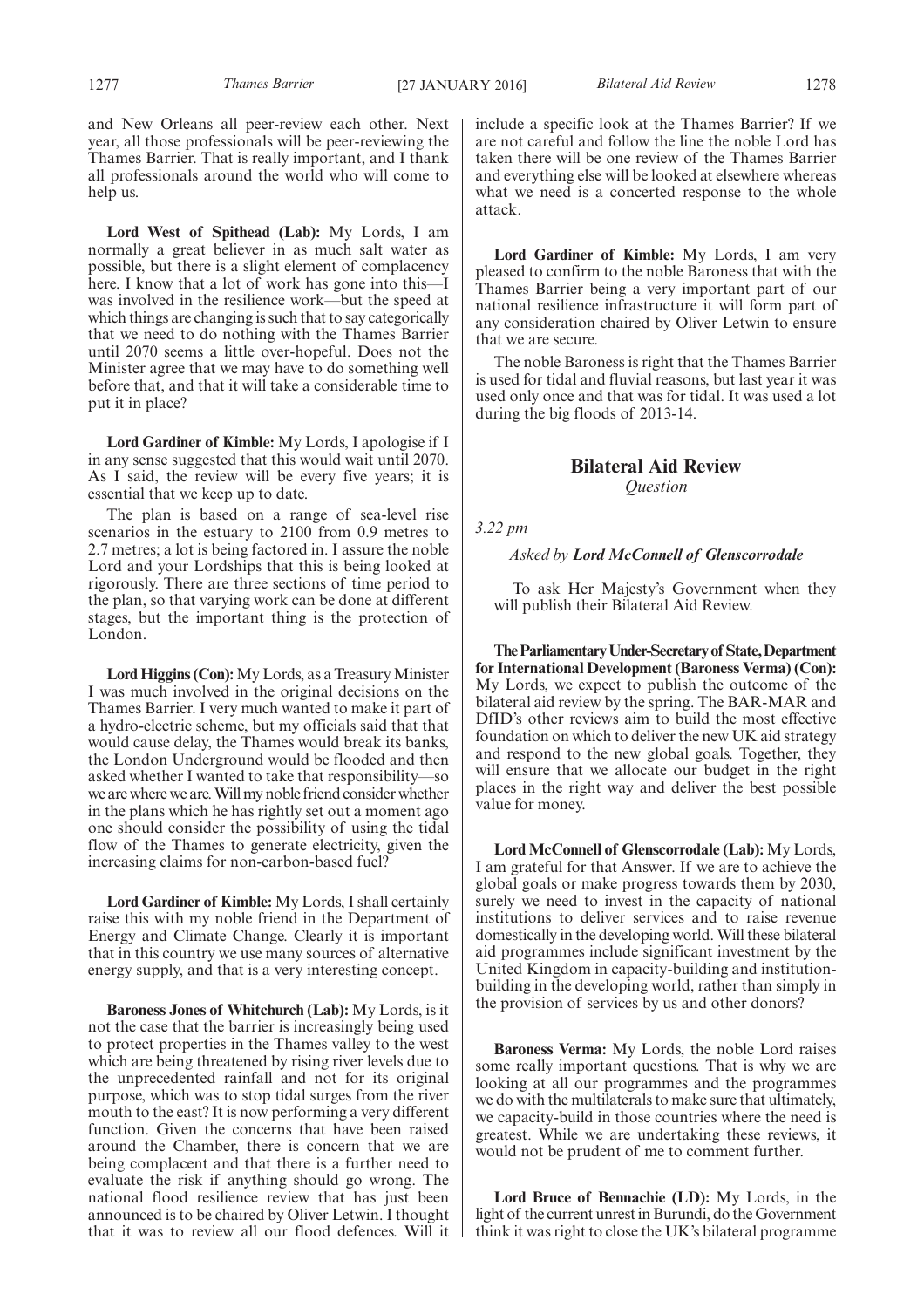#### 1279 *Bilateral Aid Review NHS: Junior Doctors' Pay* [LORDS] 1280

[LORD BRUCE OF BENNACHIE]

in the last bilateral review? In the light of the Government's commitment to spend 50% of DfID's budget on fragile states and the intervention of the African Union as a peacekeeping force, is it not time that the Government reopened our bilateral programme in Burundi?

**Baroness Verma:**My Lords, of course we are extremely concerned about the ongoing political unrest in Burundi and its humanitarian consequences. The UK is the second largest bilateral donor to the regional appeal, after the USA. We are monitoring the situation closely, and we may consider additional funding for the region. As I said to the noble Lord, Lord McConnell, we are reviewing everything we are doing to see whether we are best placed as we currently are or whether we need to increase or decrease in certain places.

**Lord Collins of Highbury (Lab):** My Lords, with DfID increasingly working in fragile and conflict-affected states requiring complex programmes, the department is likely to rely increasingly on contractors and local partners. Is the Minister satisfied that the department has the capacity to manage such projects? The danger is that we will end up with consultants managing contractors, thereby risking vital lines of accountability.

**Baroness Verma:** My Lords, the noble Lord is of course aware that most of the work is delivered through DfID staff and DfID programmes on the ground in the countries concerned. Of course, we also work with multilaterals where they have a specialism that enables them to deliver better as a multilateral force rather than individually, on bilateral terms. However, where we do need specialist advice or information, we reach out to consultants, and that is right and proper. But it would be discourteous to say to all DfID members of staff that they did not have the right capacities. We of course need to build on those, but we should not be discourteous about their actual strengths.

**Baroness Northover (LD):** My Lords, do the Government recognise that many of the poorest people in the world are in some of the fragile lower-middle income countries? They, too—especially if they are going to stay where they are—need to have hope and help.

**Baroness Verma:** Yes, my Lords, and the noble Baroness is absolutely right to say that, when we are working in places where there is conflict—and they are incredibly fragile places—we should work to ensure that people living in those circumstances are seeing signs of hope. That is why we took the decision to work very closely in the region when we were dealing with the Syrian crises. I am really pleased that the Syrian conference is coming up on 4 February, where countries such as Kuwait and the UK are coming together to make sure that we actually address the needs of the people, particularly in the region.

**Lord Collins of Highbury:** My Lords, I was not suggesting for one moment that DfID staff do not have the capability: my question related to capacity. Clearly, given the reviews that have been undertaken, the number of DfID staff is being substantially reduced. My question relates to the capacity to deliver management to these programmes, particularly in difficult states. That is what I want the Minister to address.

**Baroness Verma:**My Lords, the noble Lord is assuming that he knows the outcomes of the reviews. Those outcomes have not yet taken place.

#### **NHS: Junior Doctors' Pay** *Question*

*3.27 pm*

#### *Asked by Lord Harries of Pentregarth*

To ask Her Majesty's Government what assessment they have made of the remuneration of junior doctors.

**TheParliamentaryUnder-Secretaryof State,Department of Health (Lord Prior of Brampton) (Con):** My Lords, the review body on doctors' and dentists' remuneration stated, in its 2015 report, that total pay for junior doctors compares favourably with comparator groups. This will remain the case under the proposed new contract. Average total earnings range from £31,000 in the early stages of training to £53,000 for those in the later stages when they have specialised.

**Lord Harries of Pentregarth (CB):** My Lords, I thank the Minister for his Answer and declare a personal interest with a wife and son who are doctors. As the Minister will know, medical students do three years after they graduate before they obtain their first job at the age of 24, at which point they will have accumulated between £100,000 and £120,000-worth of debt, and their starting salary will be about £20,000 a year. I heard recently of somebody newly graduated being offered a job in computers for £60,000 a year, and another person newly graduated—at the age of 20 or 21—being offered £60,000 for a job in management consulting. Do the Government agree that there is something fundamentally out of balance in this system, and is the Minister convinced that the Government are doing all they can to ensure that junior doctors get a fair settlement, not just for themselves but for the whole future of the NHS?

**Lord Prior of Brampton:** My Lords, I should also declare a personal interest, as my son is in his fourth year as a medical student. It is actually two years after undergraduate training when you qualify fully. The base salary is about £23,000—the noble Lord said £20,000—but the average is more like £30,000, when you take into account the supplementary pay that they receive. I, too, see what other people are being paid in other sectors, but the fact of the matter is that, when a young man or woman opts to go into medicine, pay is not their main motivation: there are all kinds of other things as well. One has to take into account the whole package that is offered, not just the salary.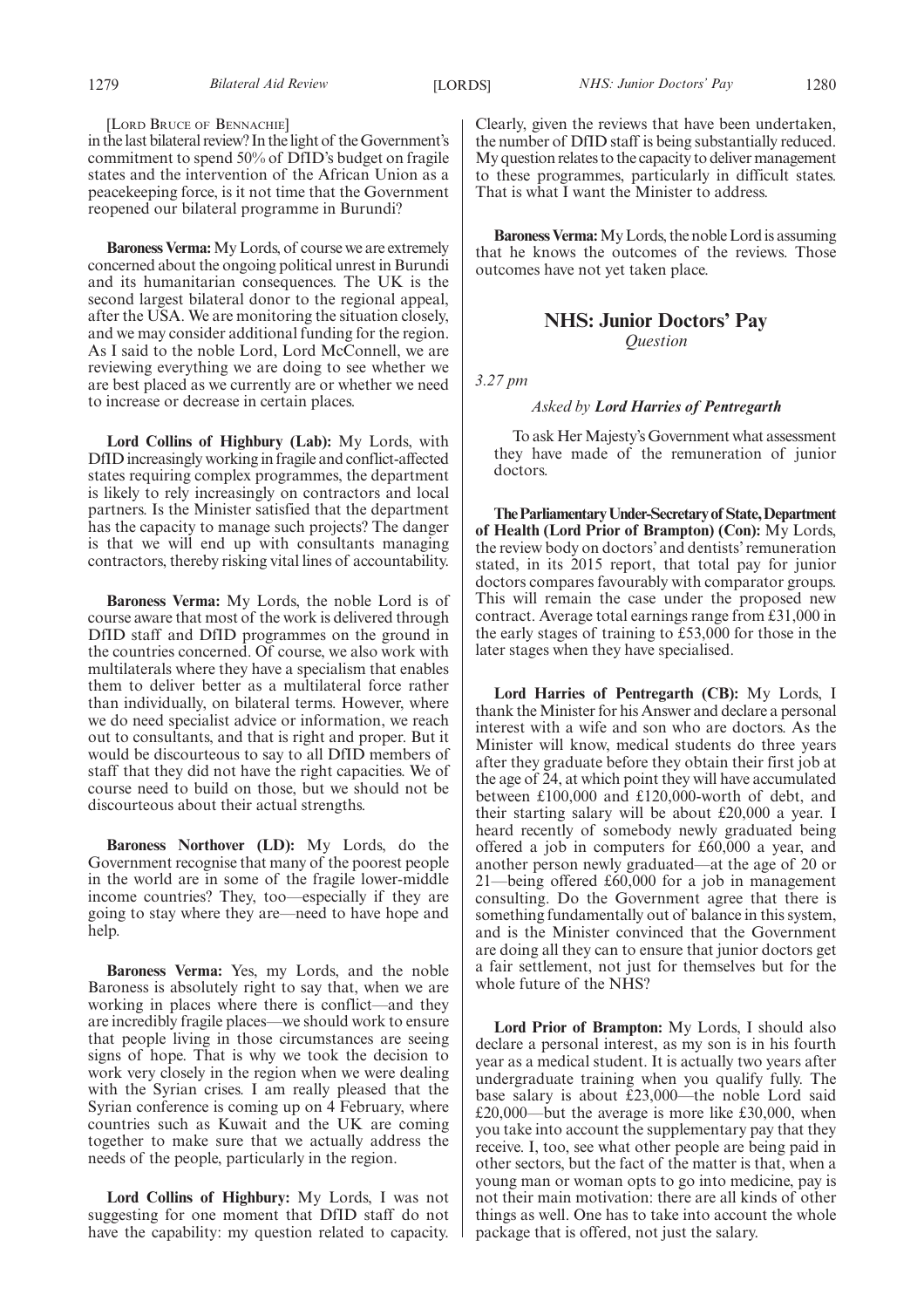**Lord Turnberg (Lab):** Is not the reason why young doctors and not-so-young doctors are threatening to go on strike not so much the pay but because this is the last straw in a continuing series of alienation, and of feeling undervalued and underappreciated by the management from the Secretary of State down?

**Lord Prior of Brampton:** I agree. I do not think that this dispute is fundamentally about pay; it is much more profound than that. It is about a feeling among many junior doctors, which is shared by many senior doctors as well, that they are not properly valued and fully appreciated. That is the underlying cause of the problems we are facing.

**Lord Mackay of Clashfern (Con):** Can my noble friend say what the Secretary of State, his Ministers and the senior members of the department are doing to promote the morale of junior doctors in the light of what he has just said? There must be a very important job to be done in that connection.

**Lord Prior of Brampton:** My Lords, yes; the Secretary of State takes this matter incredibly seriously, and as part of the contract that is under negotiation with the BMA at the moment we are looking very much at the number of hours that junior doctors have to work. Many have worked for too many hours in the past and we want to put a cap on the number of hours they will work in future.

**Lord Walton of Detchant (CB):** My Lords, I declare an interest as in 1950 I was elected chairman of the BMA's Registrars Group, the predecessor of the present Junior Doctors Committee. I express the fervent hope that the current negotiations between the BMA and the Government will quickly be concluded to the satisfaction of both parties. In my view and in the view of many doctors it is a matter of considerable concern that there is a suggestion of further industrial action, which is inimical to the ethos of a caring profession. Will the Minister accept my view that the alleged threat by the Secretary of State to impose a new contract of employment on all junior doctors without agreement is outrageous?

**Lord Prior of Brampton:** My Lords, I think the whole House will agree with the noble Lord that we all very much hope to avoid another strike. The Secretary of State has asked David Dalton, the very distinguished chief executive of Salford Royal—the noble Lord, Lord Turnberg, will know him extremely well—to head up those negotiations with the BMA, and we are very hopeful that a conclusion to this dispute will be reached before there is any more strike action.

**Baroness Brinton (LD):** My Lords—

**Lord Winston (Lab):** My Lords—

**The Lord Privy Seal (Baroness Stowell of Beeston) (Con):** My Lords, I am sorry to intervene, but I know that the noble Lord cannot see that the noble Baroness, Lady Brinton, is trying to get in.

**Baroness Brinton:** I am very grateful to the noble Lord for giving way. Pay is only part of the problem for our doctors in this country at the moment. The NHS is increasingly kept afloat by overseas-trained doctors and over 40% of our hospital doctors are now from overseas. In certain specialities such as obstetrics and gynaecology the number is currently over 56%. Can the Minister say what the Government are doing to understand why some specialities struggle to attract enough UK-trained doctors, and, further, what they are doing to increase the number of medical training places for UK-based students?

**Lord Prior of Brampton:** The noble Baroness raises a very important point that we are highly dependent in a whole range of medical specialties on overseas doctors and of course overseas nurses as well. Health Education England is expanding the number of training places, in particular for GPs; we hope to have an extra 5,000 GPs in place by the end of this Parliament.

**Lord Winston:** My Lords, I apologise for interrupting the noble Baroness. The Government's stated objective is essentially to cover NHS hospitals 24/7—that is, with weekend working. Many hospital managers—for example, those in Birmingham—have pointed out that they are perfectly able to staff their hospitals fully under the existing contract. Can the Minister tell us how many NHS hospitals in the United Kingdom have closed as a result of inadequate staffing at weekends?

**Lord Prior of Brampton:** My Lords, it is not a question of hospitals closing at weekends because of inadequate staffing; it is a question of whether hospitals are able to offer high-quality care throughout the weekend. Some hospitals can but some cannot. We have seen, for example, the reorganisation of stroke care in London. Providing high-quality seven-day services for stroke care can have a significant impact on the quality of patient care. This seven-day issue is not just about junior doctors by any means; it is a question of having diagnostics, senior doctors and a whole range of other specialties on duty over the weekend.

**The Lord Bishop of Chester:** My Lords, I, too, declare that I have a daughter who is a junior doctor. She is in her fourth year since qualification. To get to the level of remuneration that the noble Lord mentioned—from £23,000—junior doctors have to work jolly long and unsocial hours. But my specific question is: what is the comparator with other developed western countries for the remuneration of our younger doctors?

**Lord Prior of Brampton:** My Lords, I cannot answer that question as fully as I would like but I shall certainly write to the right reverend Prelate on that. I think that from 2004 to 2007 British doctors were extremely well remunerated by any international comparison but that, over time, that has eroded. But I will write to the right reverend Prelate with those comparisons.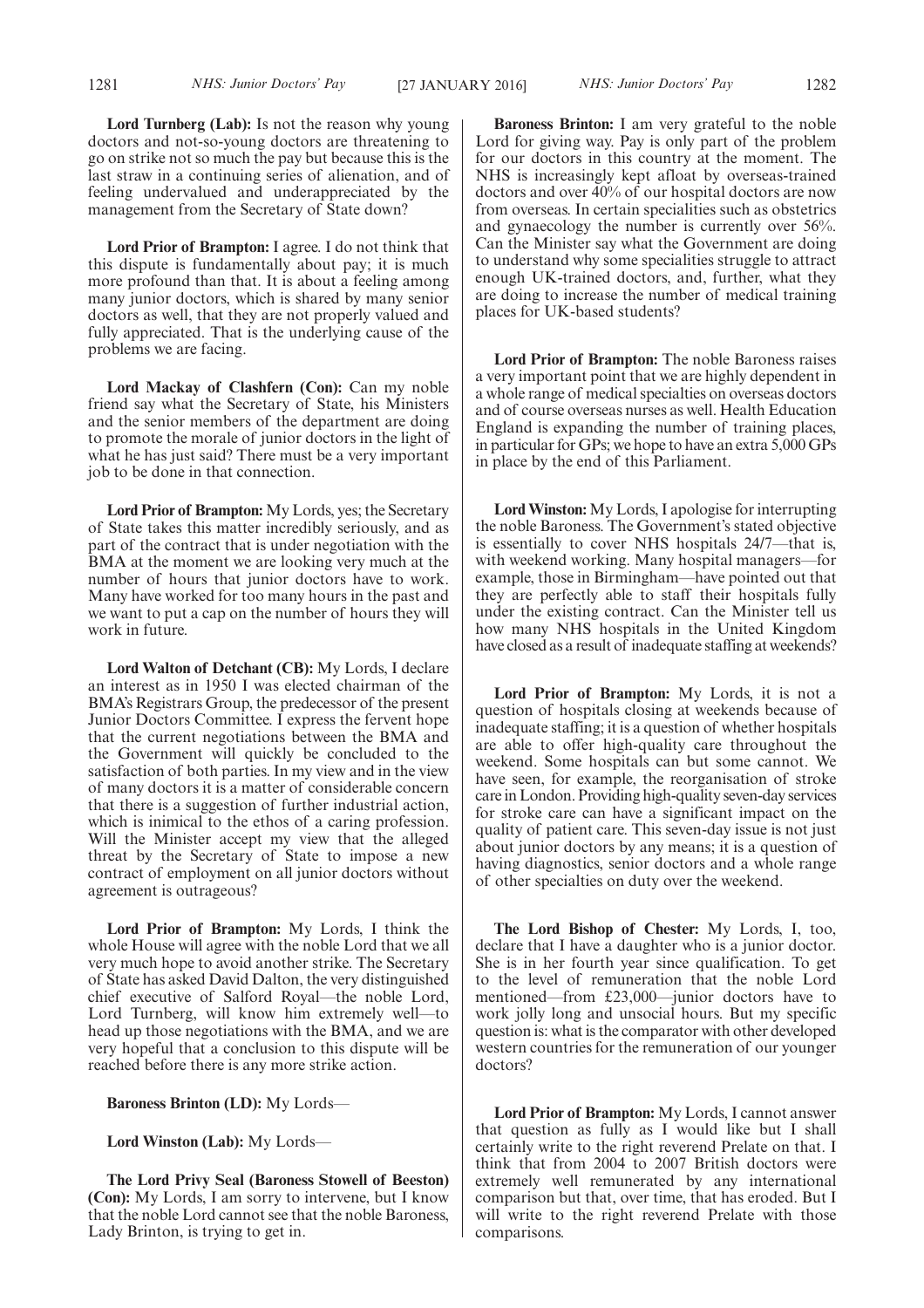**Baroness McIntosh of Hudnall (Lab):** My Lords, I think that the House will have been very interested to hear the Minister say, in terms, that seven-day working is not just about junior doctors but about a lot of other healthcare professionals who also need to be able to bring their services to bear at those times. Does he not think that it is a great pity that the dispute, as it has been conducted politically, has focused entirely on junior doctors and that this point has not been brought out? Will he do his best to make sure that it is brought out hereafter?

**Lord Prior of Brampton:** My Lords, discussions are going on with senior doctors and consultants at the same time, so I can assure the noble Baroness that it is not just with junior doctors that we are having these discussions.

### **Legal Services Act 2007 (Claims Management Complaints) (Fees) (Amendment) Regulations 2016**

*Motion to Approve*

*3.37 pm*

#### *Moved by Lord Faulks*

That the draft regulations laid before the House on 17 November 2015 be approved.

*Relevant document: 10th Report from the Joint Committee on Statutory Instruments. Considered in Grand Committee on 18 January.*

*Motion agreed.*

## **Welfare Reform and Work Bill**

*Report (2nd Day)*

*3.37 pm*

*Relevant documents: 13th and 19th Reports from the Delegated Powers Committee*

#### *Clause 11: Changes to child tax credit*

#### *Amendment 35*

#### *Moved by The Lord Bishop of Portsmouth*

**35:** Clause 11, page 13, line 12, at end insert ", or

(c) an exception applies under section 10(4A) of the Welfare Reform Act 2012, as inserted by section 12 of the Welfare Reform and Work Act 2016"

**The Lord Bishop of Portsmouth:** My Lords, I shall speak also to Amendment 36 in my name. I express my gratitude to the noble Baronesses who have added their names to these amendments.

The amendments would add further exemptions to the two-child limit of the child element of tax credit and universal credit, and the exemptions that I propose are limited and specific.

**The Lord Privy Seal (Baroness Stowell of Beeston) (Con):** I apologise for interrupting the right reverend Prelate but many noble Lords are leaving the Chamber and cutting across him. I remind my colleagues that it would be more courteous to the House if they were to exit without walking in front of him.

**The Lord Bishop of Portsmouth:** I am grateful to the noble Baroness. At Second Reading and in Committee I, along with others in this House, indicated our regret that these proposals as a whole might be seen as signalling that not every child is precious and deserving of love and support not only from parents and families but from communities, society and nation. Nevertheless, I recognise the intent of the Government.

I do not intend to rehearse the detailed arguments, numbers and costings used in Committee. The Minister and your Lordships are aware of them and of the perspective of my and other faith traditions. Whether personally supportive or not of the Bill's provisions as a whole, noble Lords will see that my amendments do not challenge the main thrust of this part of the Bill: that decisions about family size should be made with responsibility and care and that any decision to have third or subsequent children should be made without expectation of benefit support. The exceptions I propose do not challenge the central plank of the policy, which seeks to influence parental behaviour.

Iwas grateful, as I know otherswere, for the opportunity to meet the Minister last week. I was grateful for his courtesy, candour and understanding, which I hope might be shown today in his response.

The Bill incorporates exemptions for multiple births and after rape, an exemption on which I hope the Minister can provide clarity about the procedure, judicial or otherwise, to be used in relation to that. The further exemptions I propose relate in the same way to specific circumstances or vulnerability. All relate to the common good of society, to an understanding of what is just, right and compassionate, and to characteristics and behaviour that we wish to encourage and enable, sometimes in legislation.

The first three exemptions relate directly to unforeseen circumstances that could not have been planned for when a decision was being made about family size. However carefully and responsibly consideration took place, these circumstances could not have been reasonably expected. The death of a parent drastically changes family circumstances. The death may remove the principal source of income, or increased childcare demands may compel the surviving parent to reduce their working hours or stop working. I hope that the Minister and the Government will, as they have previously, show understanding and accommodate these distressing circumstances at least for a transitional period. Will they indicate some provision here so that the deep sadness of bereavement is not exacerbated cruelly by financial penalty? Parental death is unforeseen when family size is decided.

A parent suffering domestic violence is often driven, as a last and desperate resort, to flee the family home. Everything is left behind as parent and children lose home and security and, sometimes, their main source of income.TheGovernment have boosted refuge provision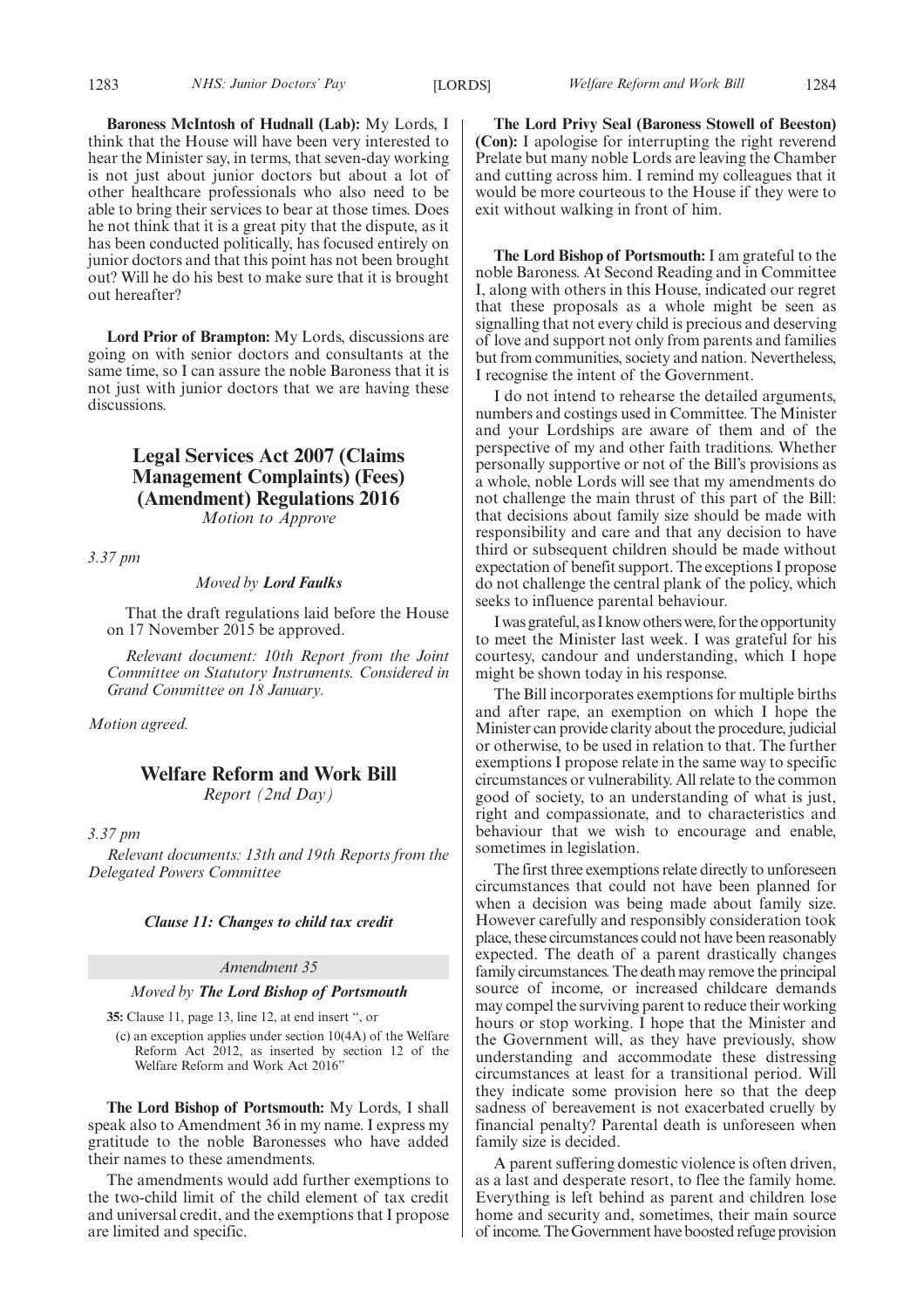to support such vulnerable victims of violence. I hope the Minister agrees that it would be consistent to recognise the vulnerability of these children in relation to this Bill. The threat and danger of domestic violence is not chosen or sought. To penalise children taken out of a dangerous situation cannot be right and does not reflect well on the concern we all have for the security and protection of vulnerable young people.

No parent either plans for a disabled child, yet we know that the impact on previously anticipated patterns of work and childcare can be hugely significant. A realistic and rational decision to have a third child can lead to a massive change of circumstance if the child is disabled. I recognise, of course, that a disabled child will, in some circumstances, attract some additional payment, albeit hugely reduced under universal credit. The impact for that family on their employment patterns, on childcare priorities and costs would be exacerbated by the strict application of the two-child limit.

Two of the exemptions I propose relate to the behaviour and decisions which I and, I believe, the Government wish to encourage and which policy and legislation can enable through these amendments. Kinship carers and those fostering and adopting step in to care for children with love and commitment when many would otherwise be in the costly care system. Around and across your Lordships' House there is a desire to welcome, enable and encourage such generosity, which benefits the children themselves and our society. Surely, when kinship carers or fostering or adopting families take third or subsequent children, often to keep siblings together, we should be supportive of that, not really because it saves money for the public purse and the Exchequer—though it does—but because it is the right and good thing, to be welcomed by this House, Parliament and the Government.

#### *3.45 pm*

Two single-parent families each with two children will potentially receive benefit for all four children. Should the parents make a commitment to form one family or marry, they will be eligible for benefits for only two of the children. The policy driving this Bill is intended to change behaviour. I fear that, perversely, the result of these provisions at present is to discourage the formation of committed relationships and families which are good for children. The amendment I propose gives substance to the words we speak about wanting what is good for children.

These amendments seek to build on the two welcome exemptions already in the Bill. They do not challenge the Government's policy, which intends parents to take responsible decisions. They recognise that unforeseen tragic or life-changing circumstances arise which cannot be predicted or planned. They further encourage, not only by word but by policy and action, the sort of societies and communities we surely want to be, where stable relationships and families are encouraged, where generous parenting by kinship carers and foster and adoptive parents is valued, where disabled children are not a source of regret, where domestic abuse and violence is never tolerated and where the wounds of untimely death are not deepened by financial anxiety. I beg to move.

**Baroness Sherlock (Lab):** My Lords, I rise to speak to Amendment 40, in my name and that of my noble friend Lady Drake, and to support the other amendments in this group in the name of the right reverend Prelate the Bishop of Portsmouth, to which I have added my name. I thank him for introducing this group of amendments with what we are coming to see as characteristic clarity and compassion.

I shall say a word first about the two-child policy, which I regard as a regressive piece of social policy. In Committee, we found it hard to get Ministers to put up any kind of cogent argument for the policy as a whole, so why is it being done? Whatever one may hear behind the scenes, this is not about the small number of unemployed parents with lots of children. They would already have been caught by the benefit cap, which we now know would hit a couple with two children living in a modest house in Leeds or Plymouth. This is about a family with three children who are working but struggling anyway. It is about all those who had children confident that they could provide for them until, as the right reverend Prelate pointed out, something went wrong. Perhaps their spouse died, they got sick and could not work, a parent lost their job and so on. Those are all the things that the welfare state is meant to protect against. The nearest we got to a case was in the impact assessment, which states that it is about,

"ensuring those on benefits face the same financial choices around the number of children they can afford as those supporting themselves through work".

So it is about choice, and my suggestion is that we should use that as a yardstick by which we test these amendments.

Let us take first disabled children. Parents may have felt that they could manage a third child, but then they find that the child is born, or becomes, severely disabled. The disabled child element of tax credits will still be paid, but it does not begin to cover the extra costs. The charity Contact a Family states that it costs three times as much to raise a disabled child as one who is not. It is also much harder for the parents of a disabled child to raise their income through working, because it is difficult to find suitable childcare and more expensive if you can. Did the parents really make a choice to be in that situation?

What about the situation, described so powerfully by the right reverend Prelate, where a family is happily married or settled and the very worst happens, in that one of the parents dies? He described clearly what would happen to that family. As well as the trauma, the finances are going to get worse, especially if the deceased parent had been the main earner. This is almost a classic example of a family that probably did not need benefits or tax credits before, but suddenly finds that it is catapulted into a position where it needs to rely on the welfare state. This is exactly the kind of thing that the welfare state is meant to protect families against. Where was the choice there?

The right reverend Prelate mentioned stepfamilies. Perhaps it is not so dramatic, but what if the relationship breaks up? If the children deserved support when they were living apart, why do they stop deserving it because they are living in the same house?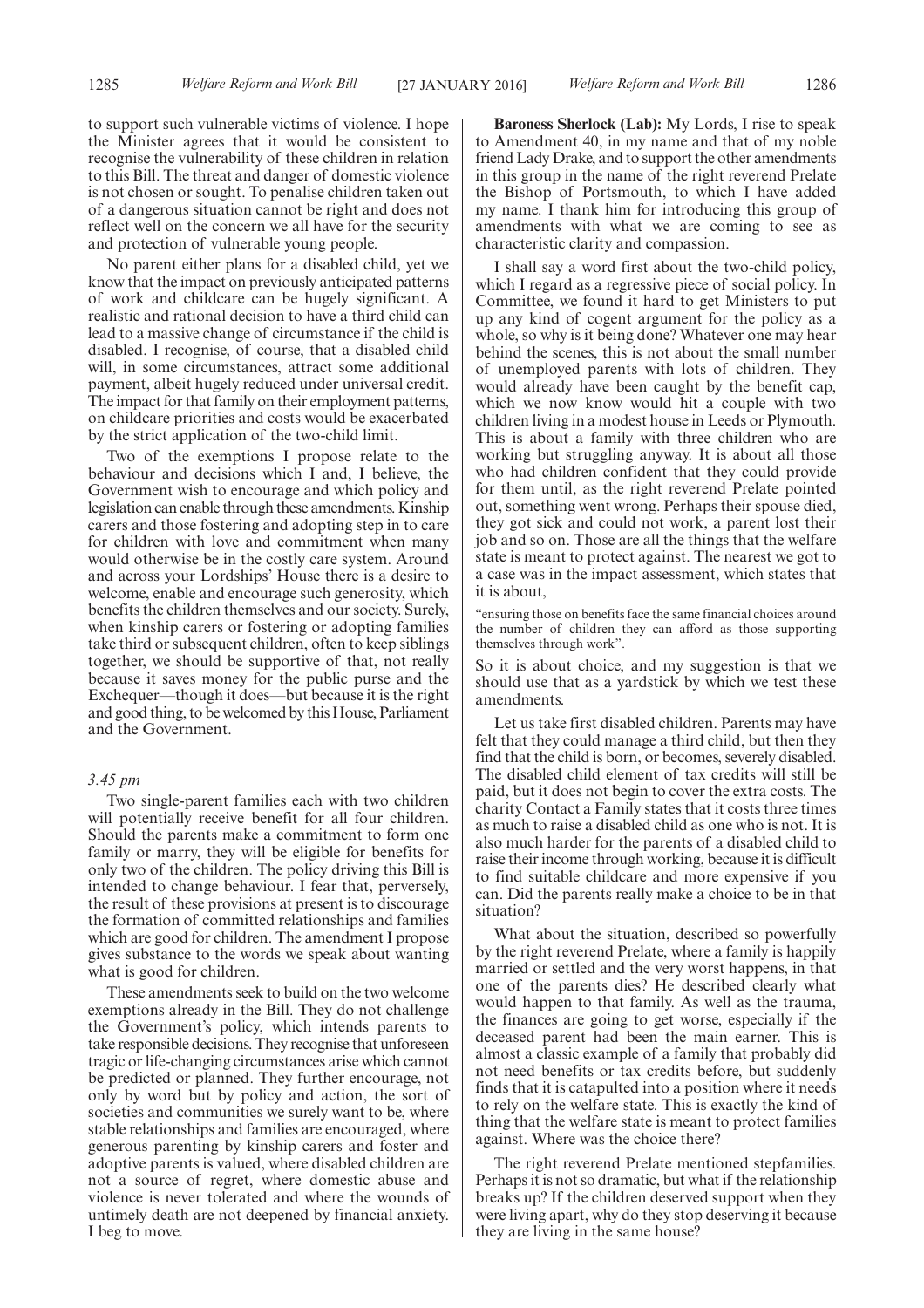[BARONESS SHERLOCK]

Then there are the people who literally did not make a choice at all—cases of domestic abuse. Sadly, a child may have been conceived under duress rather than as a clear choice. Abuse can include the refusal to allow a woman to use contraception. It can include pregnancy as the result of rape, which may never have been reported to the authorities because of fear of the partner. Moreover, the fear must be there that the two-child limit will make it harder for a parent to leave an abusive relationship. Too often, they end up fleeing in the clothes they are standing up in. They are homeless and they have to hide from the former spouse, which means moving to a new area, away from jobs, schools and families. It is tough enough anyway to rebuild a life without added financial pressures.

On the subject of rape more generally, I hope that the Minister is now able to explain how the proposed exemption for women who have been raped will work. I hope that he can address the questions I asked in Committee. Will the exemption apply only when a woman has made a complaint to the police, or when someone has been charged or convicted? If not, will she have to give evidence to the DWP, to whom and what kind of evidence, and can the Minister assure us that this process will remain confidential?

We come now to the subject of my Amendment 40, which would exempt children who enter a household as the result of adoption, kinship care or private fostering. I hope very much that the Minister can accept this amendment, as the arguments are completely compelling. Children raised by kinship carers are typically unable to live with their parents because of parental abuse or neglect, perhaps due to alcohol or drug problems, or because the parents are in prison or indeed have died. A grandparent, and sometimes an aunt or a sibling, will then step in and take the children in, often in a case of emergency. There is clear evidence that children in kinship care settings do better than those in unrelated care, even though they have often had similarly adverse experiences in early life.

But kinship carers pay a huge price for their kindness. They face significant additional costs when their family size increases, and sometimes it can double in size overnight. A Family Rights Group survey found that almost half of kinship carers had to give up work permanently to take on the children, thus pushing them into reliance on benefits. The state should not be putting financial barriers in the way of families willing to take on often vulnerable children. It also makes no financial sense. The average child tax credit claimed by families with three or more children is £3,670 a year; it costs £40,000 a year to keep one child in foster care.

A similar argument applies to adoption, particularly of sibling groups. It is the Government's policy, and I welcome it, to increase the number of children being placed for adoption and to remove any unnecessary barriers to the speed of the process, but this measure will directly undermine that policy objective. Adoptive parents often already have a child or children, so there is a clear disincentive to adopt if it would mean that they would not get payments for each child, and a particular disincentive to adopt sibling groups. There is already a shortage of parents who are willing to take on sibling groups, and this will only make that situation worse. If it delays adoptions, that becomes a vicious cycle. Children grow older and it is harder to place them, and therefore it is even less likely that they will be adopted at all. The only alternative is to break up sibling groups, which damages the children because that is often the only remaining bond they have. I hope that the Minister will consider this carefully.

If we judge the Government by their own yardstick, have they passed or have they failed? Have the families we have described today, who are covered in the amendments tabled by the right reverend Prelate and myself, been reckless in having children or taking on additional children without understanding the consequences? I do not think they have. Even if we accept the premise behind the two-child policy—and I confess that I do not—the Government's own rationale simply does not work. These amendments make absolute sense both financially and in terms of the Government's policies, and above all they are right for the people affected.

**Baroness Manzoor (LD):** My Lords, we on these Benches have added our name to Amendments 36 to 38. We also support Amendment 40. The amendment is similar to the one that we put down in Committee when it was debated at great length. Noble Lords will be pleased to know that I do not intend to rehearse that contribution again today. Excellent reasons have already been given by the right reverend Prelate the Bishop of Portsmouth and the noble Baroness, Lady Sherlock, as to why exceptions should be made to the two-child limit on receipt of tax credits and the child element of universal credit.

I want to pose a few questions. For those who did not sit through Committee stage, I will read out the exemptions we seek. Under Amendment 38, we seek an exemption if,

"the claimant responsible for children in the household is a single claimant as a result of being bereaved of their partner"—

I ask the Government, where is the choice in that?—

"the claimant has fled their previous partner as a result of domestic abuse"—

where is the choice in that?—

"the child or qualifying young person has a disability"—

where is the choice in that?-

"the child or qualifying young person is in the household as a result of a kinship care arrangement, private fostering arrangement, or adoption"

where is the choice in that?—

"or … the claimant was previously entitled to an award for the child or qualifying young person and has re-partnered creating a household with more than two children".

Of course, there is a little bit of choice in that. It is love, which we can believe in or not, but sometimes we do not choose who we want to partner.

Effectively, these circumstances are beyond the control of the claimants. This amendment attempts to demonstrate that the first responsibility is to the child. It must be so, otherwise what kind of society are we really creating? I was, and I remain, particularly concerned that, despite the Government's laudable commitment to exclude women who have had a child as a result of rape from the two-child limit policy, the Minister did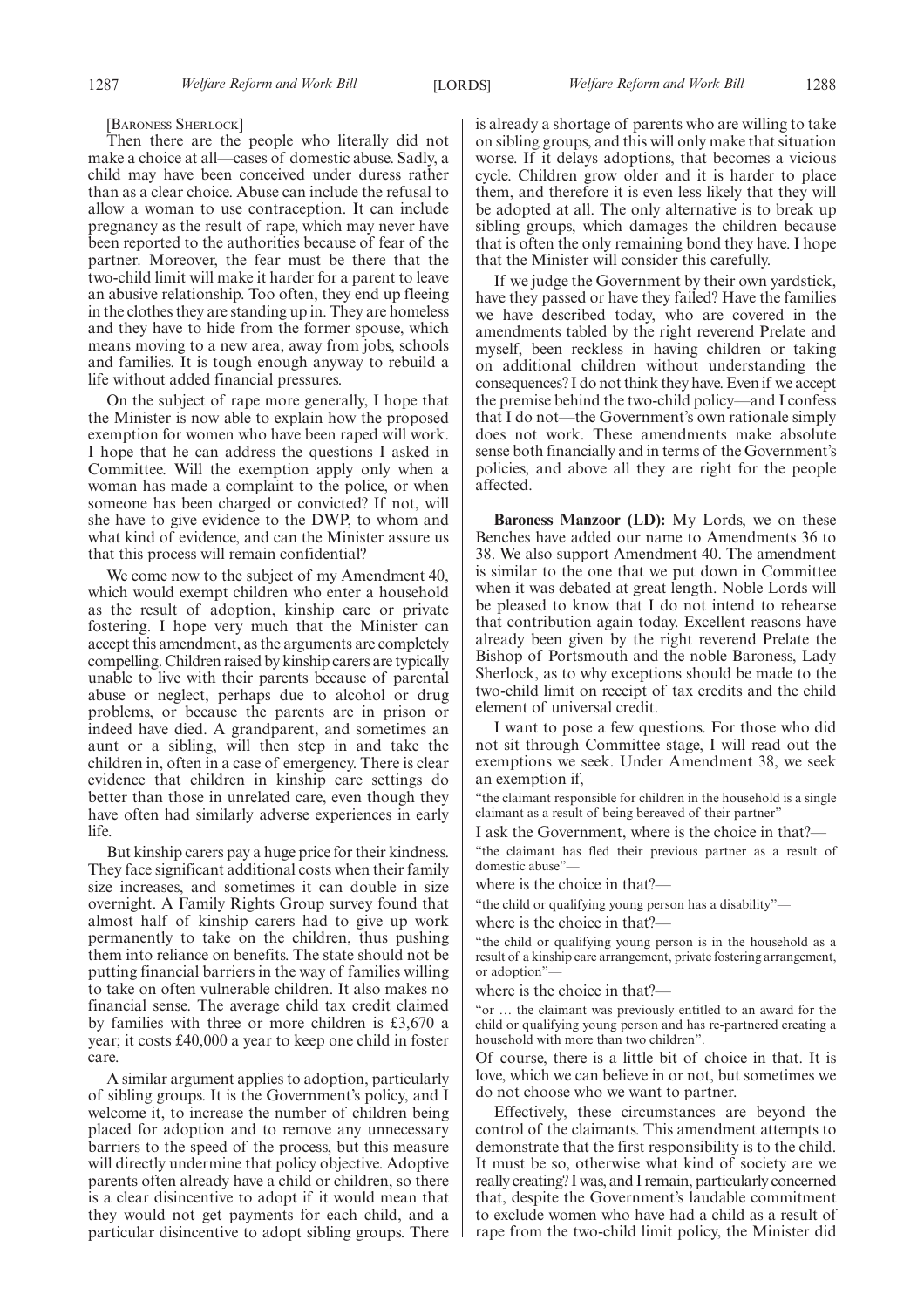not explain to my satisfaction how this exemption would operate. I will not go into that debate again. It is such a sensitive area. Perhaps he will explain today. Should this amendment be voted on, we on these Benches will wholeheartedly support it.

**Baroness Butler-Sloss (CB):** My Lords, I have not taken part in the debate on this Bill before but I was chairman of the Select Committee on adoption. I have been very concerned by the Government's concerns, which I share, that not sufficient children have been adopted. This is a current problem. We need more adopters. It seems utterly astonishing to have a situation where those who are prepared to take children out of care or take, perhaps, members of the family whom they then adopt when they already have children, will be penalised for doing something that is entirely in line with what the Government have said in their adoption policies.

It seems tome quite extraordinary that theGovernment do not exclude adoption and kinship care. The noble Baroness, Lady Sherlock, has set it out very much better than I could and in greater detail, so I do not want to reflect on it. As she said, it is very expensive to keep children in care. There are practical financial reasons for the Government to look at kinship care and at adoption. They use the Bill as an opportunity to deprive these families of a comparatively small amount of money, put against the cost to the taxpayer of keeping in care children who could otherwise be living in a family of which they are truly members. That is why I support Amendment 40 in particular, and Amendment 38.

#### *4 pm*

**The Earl of Listowel (CB):** My Lords, very briefly, I support these amendments as vice-chair of the parliamentary group for young people in care. Having followed this issue through the whole Bill process so far, I was grateful for the opportunity to meet with the Minister last week and for his careful consideration of our concerns on these matters.

Over the course of 10 years of listening to young people in care and hearing about what is important to them, they tell us that the most important thing is that someone sticks with them through the care process. That is why the Government have been so keen on supporting adoption: so that children who have been traumatised go on to have the continuity of care and relationship that helps them to recover. That is where the Government invested in and legislated for "staying put", to allow children in foster care to remain with their carers to the age of 21.

I am sure that the Minister will give a sympathetic response to this as it is at the heart of government policy. I look forward to his response.

**Baroness Drake (Lab):** My Lords, I shall speak to Amendment 30 in the hope that the Minister has been persuaded by the arguments made in Committee that kinship carers and adopters should be exempt from the two-child limit. I also thank him for the very constructive meeting that he held with us.

We have enunciated many times the valuable contribution that kinship carers and adopters make, supporting as they do more than 200,000 children, many of whom have emotional difficulties because they have been living with parents who are drug abusers or who have abused or neglected them. They save the taxpayer the alternative cost of placing a child in care, which is £40,000 a year, and care proceedings of £25,000. The savings that 132,000 kinship carers deliver by voluntarily caring for these children runs into billions. Yet, significant costs fall directly on the carers themselves. Many have to give up work or reduce their hours—a requirement frequently set by the social worker—to settle what is often a traumatised child for a good reason. The need for such carers is not going away. The number of looked-after children has increased steadily over the last seven years, as has the number of care order applications.

The Government's reasoning for limiting benefits to two children is set out in the impact assessment. It is to reduce welfare costs and introduce a behaviour-related measure that will encourage parents,

"to reflect carefully on their readiness to support an additional child",

which could have,

"a positive effect on overall family stability".

It continued that,

"people may respond to the incentives that this policy provides and may have fewer children".

The policy is intended to deter people having more children where they cannot afford to support them.

The Minister reported in Committee:

"The average number of dependent children in families in the UK in 2012 was 1.7, so … it is fair and proportionate to limit additional support provided by the taxpayer through child tax credit and the child element of universal credit to two children".— [*Official Report*, 7/12/15; col. 1328.]

Even if one were to accept that reasoning when applied to birth parents who are considering having more children—I accept that there are many in this House who do not—it is a non sequitur when applied to kinship carers and adopters. It lacks common sense. There, the need is not to get kinship carers and adopters to reflect carefully on their readiness to care for an additional vulnerable child. To the contrary: public policy needs to support carers in their readiness to do so. That is better for the children and their family stability, and secures savings for the state by not placing them in the care system.

Kinship carers and adopters are not the birth parents of the children but they voluntarily embrace them. They are not making a decision to become pregnant; they are making a decision to care for an existing vulnerable child who cannot be raised by their parents. For adopters and kinship carers, the behavioural disincentive in the two-child limit is directed at their taking on responsibility for that existing vulnerable child. Imposing the two-child limit will deter adopters or kinship carers from coming forward to take on a sibling group, or a child if they have dependent children of their own, undermine the child's interest and potentially increase the number in care. This is inconsistent with the Government's commitment to ensuring that families are stable and create the best possible environment for children to flourish.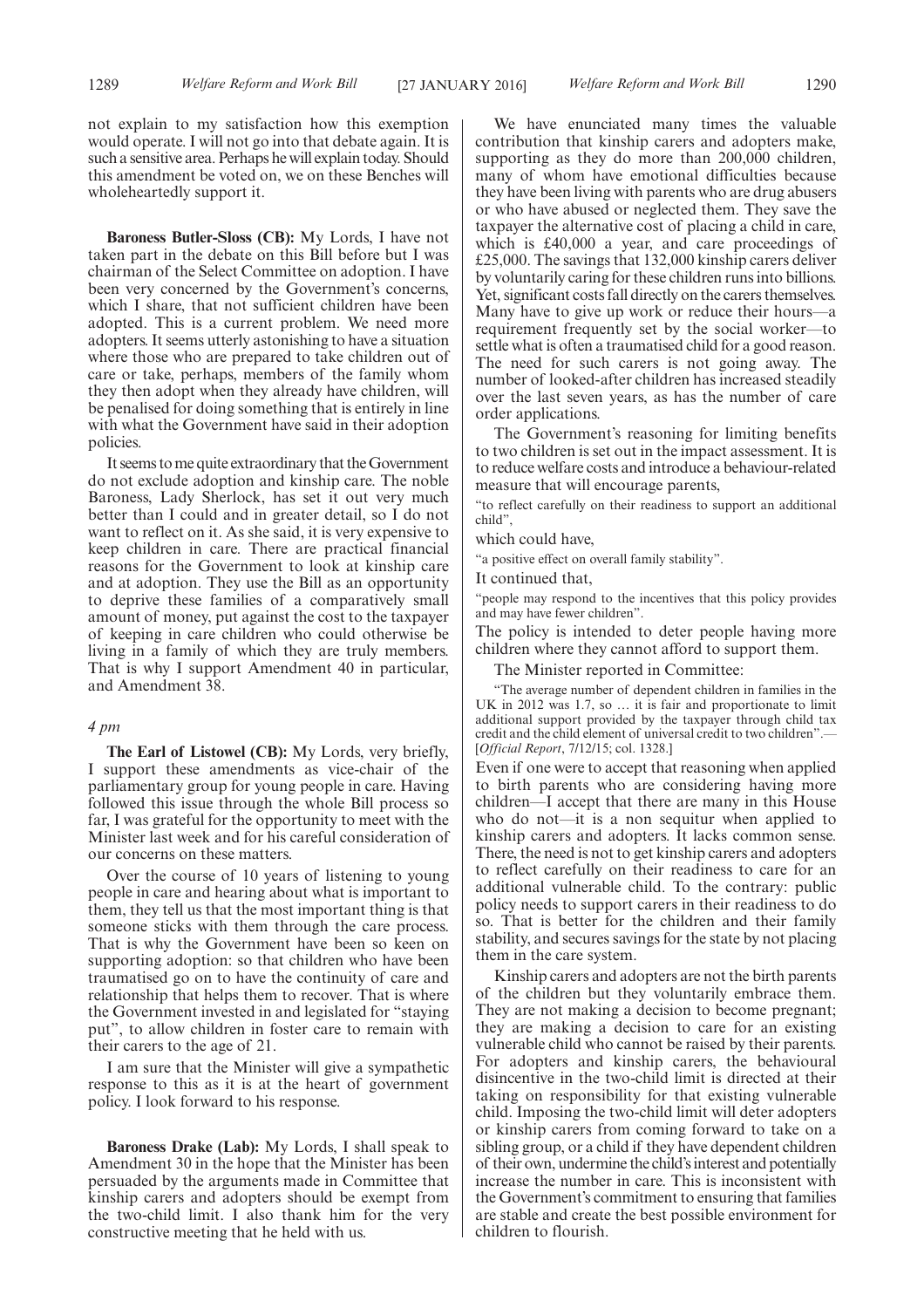[BARONESS DRAKE]

The two-child limit applied to adopters and kinship carers does not even stack up in cost terms. Exempting carers from the two-child limit would cost an estimated £30 million but the limit needs to deter only 200 kinship carers from caring for three or more children in the future before the £30 million saving would be wiped out, as the taxpayer would then have to face the cost of placing a child in care—£40,000 a year—and the cost of care proceedings, which is £25,000. I asked the Minister what behavioural response the Government were seeking to achieve from potential kinship carers and adopters with the two-child limit on benefits but I never had a reply. I returned again to the impact assessment but I could find no answer there either. Indeed, I could find no assessment of the impact on potential kinship carers, adopters or the children.

For kinship carers and adopters, the choice is whether or not to embrace an existing vulnerable child—a different choice to a parent choosing to become pregnant. The Minister advised in Committee that,

"there is a difference between the voluntary and involuntary taking on of children, whether they are your own or anyone else's. That is what our exemptions are for. We are seeking to try to draw the line between where it is involuntary, as in the case of rape, and where it is not".—[*Official Report*, 7/12/15; col. 1332.]

However, taking a behavioural measure into the benefits system for one purpose, then applying it to carers of children who might otherwise enter the care system without an explanation of the behavioural response being sought and with no assessment of the negative impact on the carers or the children is not good public policy.

I hope that the Government have deliberated further on where to draw that line and that they will exempt kinship carers and adopters from the two-child limit. In doing so, they would avoid building a perverse disincentive rather than positive support into public policy on people caring for vulnerable children, avoid undermining the interests of the child and avoid failing to recognise the real savings that these kinship carers and adopters provide.

**Baroness Tyler of Enfield (LD):** My Lords, I rise briefly to speak in support of Amendment 38 and the other amendments in this group, having spoken on the matter in Committee. In the interests of time, I will focus on two of the proposed exemptions set out in Amendment 38, but I make the point that I consider all five exemptions equally deserving.

On the issue of disabled children, which has already been set out powerfully by the right reverend Prelate the Bishop of Portsmouth, the Government have framed the two-child limit as being about choice, but no parent makes a conscious choice to bring a disabled child into the world—a point already made powerfully in the debate today. It is not something you plan for. If that unforeseen event happens, however, surely that child deserves our help to ensure that they can be a fully functioning member of society. Research has shown that raising a disabled child can cost three times as much as raising a non-disabled child. Surely that is part of the rationale for this exemption.

Turning to the proposed exemption when new families are being formed, in a speech last year to the Relationships Alliance the Prime Minister thanked relationship support organisations which help to keep families together and, critically, to bring new families together. I declare an interest as vice-president of the charity Relate. The Prime Minister said that,

"government should do everything possible to help support and strengthen family life in Britain today".

In fact, he even criticised the welfare state, saying that it was,

"incentivising couples to live apart".

How, then, can it be that the Government have brought forward a Bill which says that if two lone parents come together to raise a family—one of them having possibly suffered bereavement—their child tax credit will be cut? Surely, creating that incentive in the benefits system would accomplish exactly the opposite of what the Prime Minister wanted to achieve, as I understand it—that is, giving children the right to live in a two-parent household and providing the stability that that often achieves. In saying that, I do not mean any detriment to single-parent families, who do a very good job of raising their children. However, we know that half of all single-parent families find a new partner within five years of their previous relationship breaking up, indicating that cuts in this area could affect as many as 500,000 people. This is not an insignificant matter.

To conclude, we have heard much debate on how these proposed changes will impact vulnerable groups. I think we can all agree that it is better to be pound wise than penny foolish. As such, we need to look at changes holistically and ask whether they help individuals who can work to seek work and whether they help to ensure that the next generation is healthy and ready to contribute to society. How do we ensure that the vulnerable in our country do not start behind and get left further behind? Amendments 38 and others in this group are necessary to ensure that the vulnerable, especially children, do not start behind because of their failure to choose the right parents.

**Baroness Armstrong of Hill Top (Lab):** My Lords, I want to intervene briefly. I spoke in Committee about kinship carers. Therefore, I support Amendment 40, which relates to kinship carers and adopters. One reason I take such a strong interest in kinship carers is that the north-east, where I come from, has one of the highest proportions of kinship carers in the country, along with London. I meet, and have met, numerous kinship carers in the region who will be affected by this measure.

Some very powerful arguments have been made today and in our previous debates on this topic. If I were the Minister, I would want to take account of two issues. First, the best outcomes for children are undoubtedly achieved when they are with kinship carers or adopters. Secondly, the Government would show that they are on the side of taxpayers if they exempted kinship carers and adopters from these provisions. I could say a lot about the other proposed exemptions but I have concentrated on kinship carers and adopters in the past and therefore, for consistency, I shall do so again today. When we last discussed this issue, it seemed that the Minister listened to the very strong arguments that were made. My noble friend Lady Drake has reiterated many of those powerful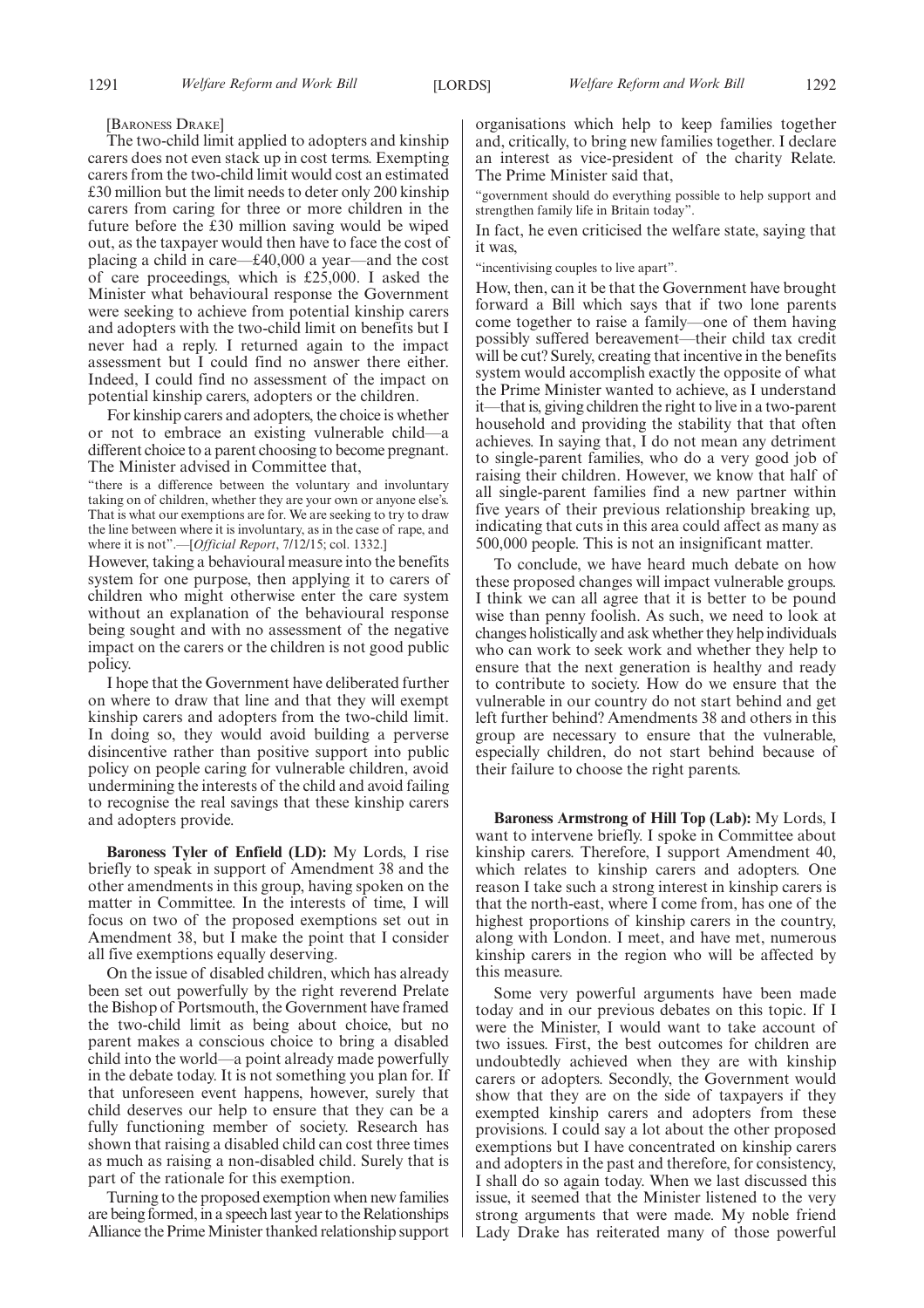arguments. I felt that after our previous debate the Minister was thinking about those arguments. Therefore, I hope he will have better news for us today.

#### *4.15 pm*

**Baroness Howarth of Breckland (CB):** My Lords, I am going to be extremely brief because the arguments have been powerfully made. Because I have supported some of these issues and do support the amendments, I want to make two points.

I hope the Minister is able to come back with better news than we have had hitherto. I am sure that he will have gone back and looked at the issue. He very often says that this is a manifesto commitment and it links to many other Conservative commitments. The present focus of the Conservative Party on the family test and family life fits very much with the arguments that have been made around the House. If he is not able to come back with better news, I would like to ask him two questions. First, how does he see the family test moving forward, considering my colleagues' arguments about how more secure families are achieved? Secondly, what discussions has he had with his colleagues in other departments, particularly those who are promoting children's policy issues and pressing forward further adoption, fostering and kinship care? Do they understand this issue? In my discussions with some people in the other place, concern has been expressed that this will undermine some of those strong, clear and positive Conservative Party policy commitments.

**The Lord Bishop of Durham:** My Lords, I would like to tell two stories that illustrate why I believe two of these exemptions are important.

A good friend of mine and his wife were unable to have children, and they put themselves forward as adoptive parents. They went through the rigorous process—this was a few years ago—and with great pride entered a room with several of us who had our own children and presented a piece of paper that said, "I have been authorised to become a parent in a way that none of you ever have". This was a great joy. They were then asked if they would take three children, because those children had been born to the same mother and had experienced serious abuse living in a home with addiction. The absolute conviction of all concerned was that it was vital that these three children remained together. We, as a society, asked them to care for those children. They took up that responsibility and have exercised it for many years. They have, on our behalf, saved an enormous amount of money through those children not going into care. Also, a much longer-term point is that those children are healthy, well-educated and will be fantastic contributors to society. That is one of the reasons why adoption needs to be exempted.

The second story is of another two friends. When their first child was born, they had to come to terms with a severe disability. They had a second child who was fine and healthy. They chose to have a third child. That child also turned out to be disabled. Under the current proposals, without the exemptions they would not be given any support for that child other than the extra disability support. These are the children and the families we are dealing with in considering these exemptions. I sincerely hope, like others, that the Minister has had time really to consider such situations and has better news for us.

**Baroness Hollis of Heigham (Lab):** My Lords, I do not want to add to the extremely powerful speeches we have had but I would like to ask the Minister a straightforward question. On Monday, when we discussed the benefit cap, we raised the issue of the guardian's allowance. As noble Lords who were present at the time will know, the guardian's allowance goes to those at the very sharp end of kinship care, looking after children who are not just neglected but orphaned and traumatised as a result. That benefit cap obviously interlocks very much with the issues of kinship care. In the light of that, has the Minister been able to think further on the arguments that were put during that debate and reconsider the guardian's allowance issue? It is a subgroup within kinship care but a few may be affected by a benefit cap, which would have disastrous effects on their capacity to care for some of the most distressed and grieving children society is likely to see.

**TheMinister of State,Department forWork andPensions (Lord Freud) (Con):** I thank the noble Baronesses, noble Lords and right reverend Prelates for their amendments, and all those who contributed to the debate. The amendments all relate to exemptions in certain circumstances from the policy which limits the child element in child tax credit and universal credit to a maximum of two children or qualifying young persons from 6 April 2017. I think we have gone through those exemptions so I will not go through them in the normal way but take them as read.

We have been clear since the summer Budget, when this policy was announced, that we will exempt a third or subsequent child or qualifying young person who is one of a multiple birth where there were previously fewer than two children in the household, and we will exempt a third or subsequent child born as a result of rape. These exemptions will be developed and brought forward in secondary legislation, as subsections of Clauses 11 and 12 permit. We believe that secondary legislation is the right approach for specifying exemptions, to allow for flexibility and engagement with stakeholders. It will be important to get the detail right and we have time to do that before bringing forward regulations for April 2017.

I recognise the deeply felt concern in this House, the other place and more widely about how this exemption will work—something the noble Baroness, Lady Manzoor, pinpointed just now. We all recognise that this is a difficult and sensitive issue and I would like to provide the House with further information. Clearly, we need to establish a way of making this assessment that is sympathetic and responsive to the claimant and timely in determining entitlement to benefit. Our intention is not to focus on or pre-empt criminal justice outcomes but to ensure that mothers receive the help they need at the time they need it, using clear criteria that are straightforward to apply and not overly intrusive, but which secure the system against fraud and error.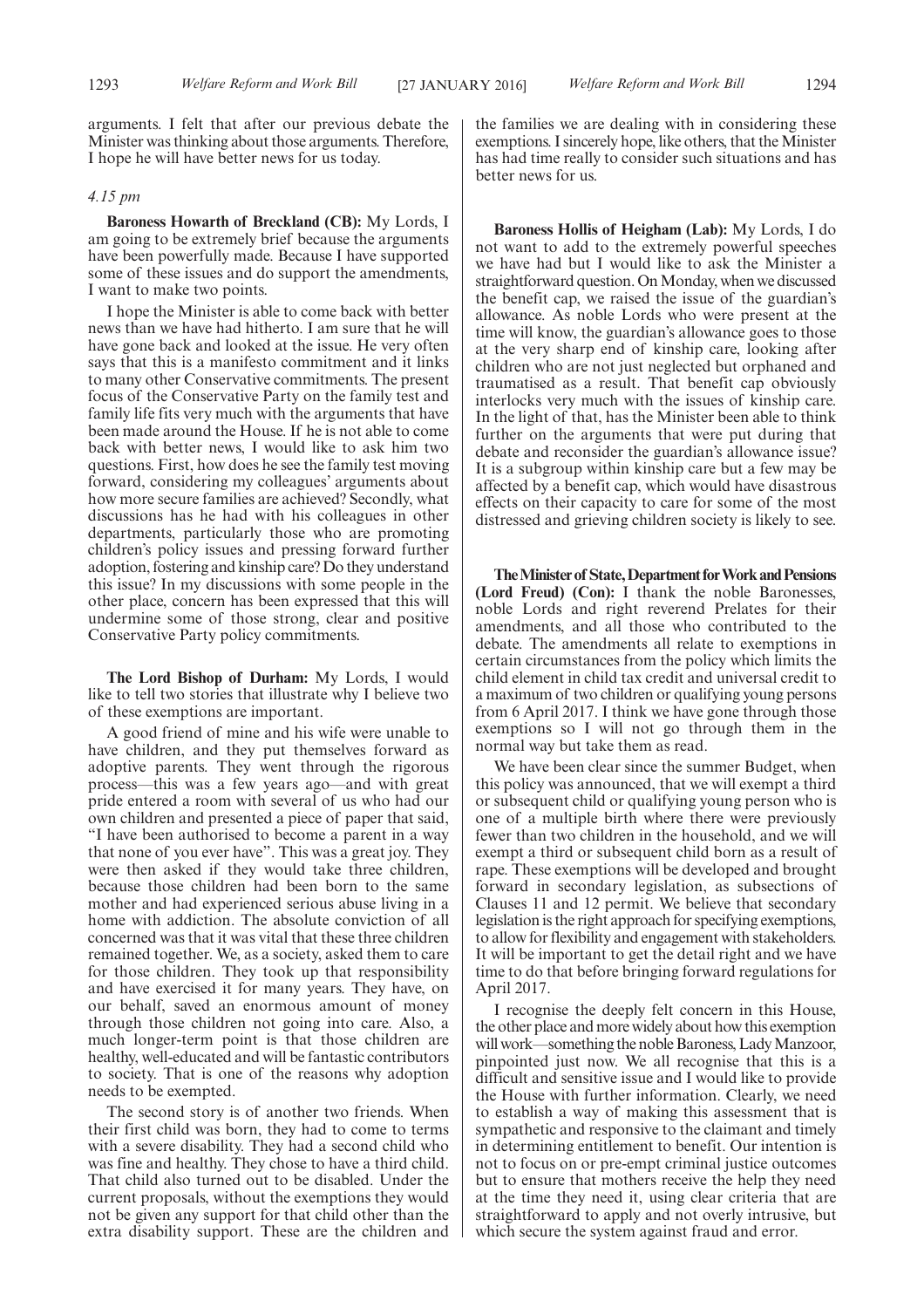#### [LORD FREUD]

While we continue to look at the detail, our thinking is that a third party evidence model offers the most promising approach to striking the balance we need to achieve. This approach would not be new for the benefit system. For example, we use a third party evidence model in universal credit for the temporary relaxation of the requirement to be available for work in cases of domestic violence. The evidence required is the reporting of the abuse to a third party acting in an official capacity, such as a GP or social worker. This model was developed with input from stakeholders.

Of course, a significant amount of work is needed to take forward and develop the detail of the model. I also want development of the model to include working with stakeholders to help ensure that the process is as compassionate and supportive as possible for claimants in these circumstances, while providing the right assurance to government that the additional support is going to those for whom it is intended. We will be getting in touch with organisations with an interest in this policy shortly to seek their input, and I encourage any other stakeholders who would like to be a part of this to let me know. While there is a significant amount of work to do and detailed questions to be answered, I hope this helps reassure the House and stakeholders that we are thinking very carefully about how we respond to this difficult and sensitive issue.

We have been clear since the summer Budget that we will bring forward further exemptions for exceptional circumstances, and we will be doing that today. I am grateful to those who have suggested amendments and contributed to the debate. As a number of noble Lords pointed out, I have been talking to Peers on this matter. We have carefully considered those affected by this policy and the options available, while taking into account the fact that one of our objectives for universal credit is that it will be part of a simpler and workable welfare system that benefits everyone. I know that noble Lords will remember my muttering about adding carbuncles every now and then.

Regardless, I am pleased to announce today that in recognition of the important role which family and close friends can play in caring long term for children who are unable to live with their parents and could otherwise be at risk of entering the care system, we are in favour of an exemption for children in such circumstances. The noble and learned Baroness, Lady Butler-Sloss, and the noble Baronesses, Lady Sherlock, Lady Drake and Lady Armstrong, have made persuasive speeches on this issue not just today but in Committee—so it is worth putting the effort into those speeches. We recognise that in these cases such carers, often referred to as kinship carers, are not in the same position to make choices about the number of children in their family as other parents are. I am grateful that the noble Baroness, Lady Drake, is now taking my distinction there in a positive rather than a non-positive way.

As I have already mentioned, the Bill provides the necessary powers to make regulations to provide exemptions to this policy, and we intend to use regulations to provide for this exemption. In developing the regulations, we will need to ensure that we get the definition right to make sure that the exemption applies to the children to whom it is intended to apply. We will work with stakeholders in developing the regulations to deliver a solution which meets the needs of vulnerable children, while protecting the Government from the potential risk of fraud and error.

**Baroness Butler-Sloss:** If the Minister will forgive me for interrupting, I am having slight difficulty in understanding. I am delighted to hear about kinship carers but adopters are generally not family. One of the great points about adoption is that they come from outside, so the Minister's suggestions to the House about kinship carers would not cover the majority of adopters.

**Lord Freud:** That is a timely intervention because I am now going to move on to the very eloquent arguments for exempting adopted children. We think that where a single child is being adopted, it would not be fair to treat the parents adopting more advantageously than other parents. However, where children need to be placed for adoption and have siblings in the same position—this was the example that the right reverend Prelate the Bishop of Durham used about one of his, I suspect, many friends—we recognise that it is often in the best interests of the children for them to be placed in their sibling group. Therefore, I am also able to announce that we are in favour of an exemption where there were previously fewer than two children in the household and the adoption of a sibling group causes the number of children to exceed two. Again, we intend to use regulations to provide for this exemption.

This is a good point at which to respond to the question of the noble Baroness, Lady Hollis, who on Monday night discussed guardian's allowance—very eloquently, as usual. I am in a position to say that I will continue to explore that particular issue with her and whether it is possible to bring forward something at Third Reading.

In relation to disabled children, the Government are committed to making sure that disability benefits work for these families, so we will continue to support families with disabled children through the disability elements of child tax credit and the equivalent in universal credit. I must point out to the right reverend Prelate the Bishop of Portsmouth that the figure is not reduced in universal credit: the absolute figure reads across from the tax credit system into the universal credit system. That will be payable for all disabled children, even when they are a third or subsequent child, so support for families with disabled children will still be reflected in universal credit and tax credits following the introduction of Clauses 11 and 12. There is of course other support for disabled children within the DLA system to recognise the extra costs which, as noble Lords have pointed out, parents with disabled children need to carry. In addition, we are exempting disability benefits such as personal independence payment and disability living allowance from the uprating freeze.

#### *4.30 pm*

The noble Baroness, Lady Howarth, asked about the family test. I can give the assurance that we are committed to improving family stability, with government spending for family, parenting and relationship support standing currently at £6.5 million.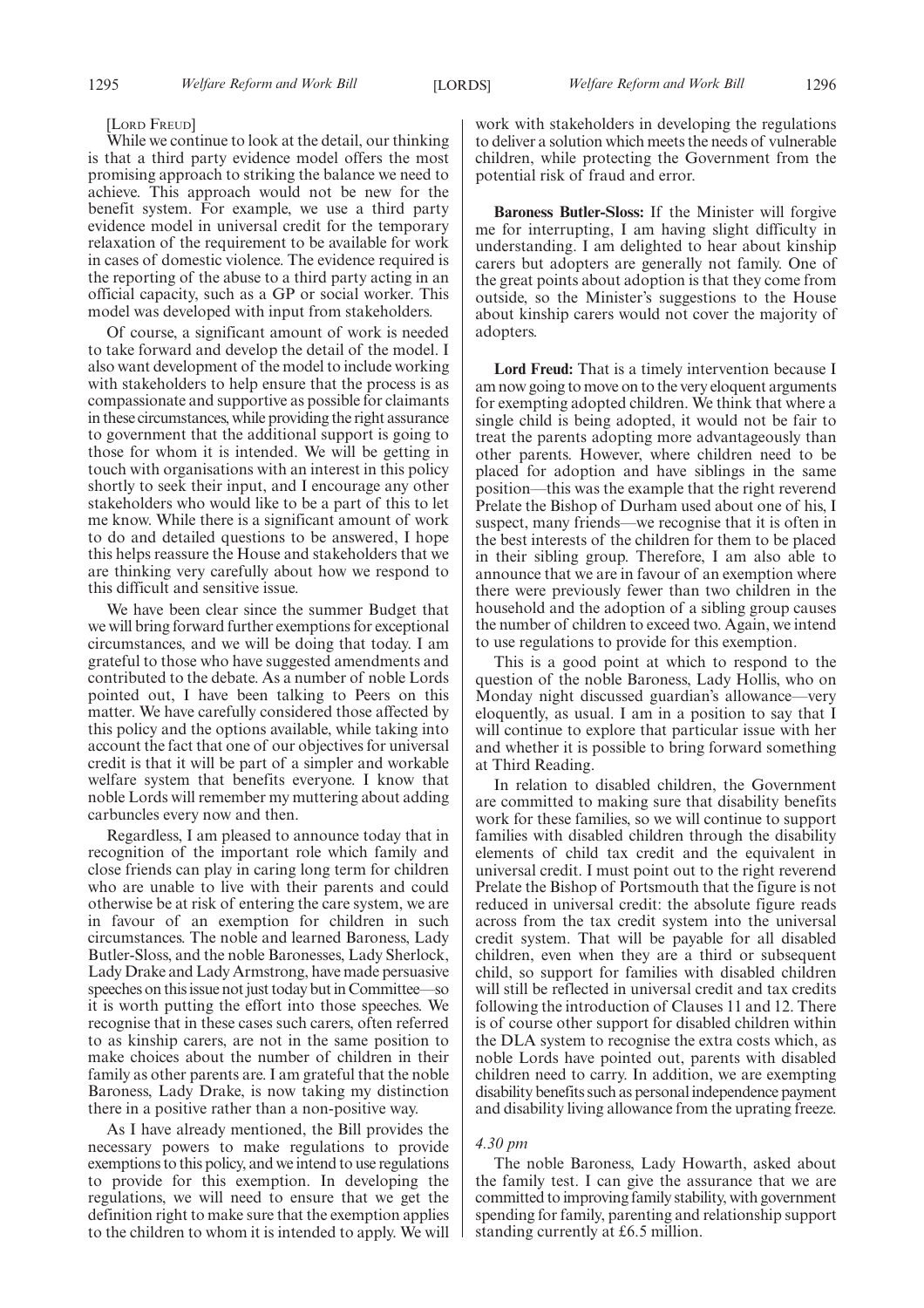I am not able to give as much pleasure or satisfaction to Peers on other issues. To exempt bereaved parents and those fleeing domestic violence would raise a number of practical questions. For how long would the exemption be in place? Would it be permanent or just for a period of time? If it is the former, it places claimants in a very favourable position to other claimants even when they have managed to get their lives back on track. If it is temporary, there will be a temporary increase in benefit for existing claimants which will fall away again. This raises, again, questions on how long it should apply. Such exemptions would treat parents in these situations more favourably than other lone parents, which again would introduce unfairness in the system. We are modernising bereavement benefits, and those with dependent children will receive nearly £10,000 over the course of a year.

In response to the question from the right reverend Prelate the Bishop of Portsmouth, one of the things about universal credit is that it responds quickly to changes.

**The Lord Bishop of Durham:** Could I ask for some clarity on what the Minister has just said? It sounded to me as though there was concern about the length of time that might be involved and so on and so forth, but his tone of voice sounded as though there might be willingness to at least explore the possibility. I am just teasing out whether he meant that he really was not willing to consider this, or whether there may be a possibility of exploring it further, particularly around domestic violence.

**Lord Freud:** We have a regulatory process where these exemptions will be gone through in detail. I can make a commitment today where I can do so, but I assure noble Lords, including the right reverend Prelate, that the machinery of government is not in a place which allows me to say anything more about anything else at this stage. However, the process of setting out regulations will take place some months from now, and we will be exploring in great detail how they work. If the right reverend Prelate is asking me whether there are going to be more opportunities to put pressure on the Government, I would imagine that there will be.

**Baroness Hollis of Heigham:** In which case, given that helpful and tactful response by the Minister, will he help us even further by agreeing to publish draft proposed regulations before the formal procedure of "take it or leave it" in both Houses, thus allowing various participants to discuss those proposed draft regulations with the Minister before they are formally submitted?

**Lord Freud:** In practice, I think that what I have said produces that outcome. I have said that we will consult very widely with stakeholders to get this right, because these are very sensitive issues. The rape exemption is very difficult. Getting kinship caring and adoption right is not straightforward. In practice, there will be consultation, but I do not want to overformalise that process. I have committed to a much more open process than you might see in some other regulations that we issue.

The next complicated case is the formation of new households through re-partnering of single parents, which we have looked at very closely and which produces a number of difficulties. First, it would be perceived as unfair by those families with three or more children who stay together and receive a maximum amount of child element or child tax credit in respect of two children, whereas other families who have formed more recently could receive more. Secondly, there is a risk that families may try to manipulate the benefit system by breaking up and re-forming, or even claiming to have broken up and subsequently re-formed in order to increase the amount. Thirdly, there would be a practical issue in assigning children in newly formed families to a particular parent. We have not done that before. Your Lordships will hear me muttering the word "carbunclising". That is not to mention the intrusive nature of that process.

Finally, I looked at the numbers involved. The reality is that, whether we like it or not, the bulk of children stay with the mother. The number of fathers with children joining mothers with children is not many. Once the measure is fully rolled out, we expect that only 7% of single men will have children, so it is not that substantial a problem. The noble Baroness, Lady Manzoor, talked about half a million. That is just not the reality. I reiterate what I said in Committee about the way it is introduced in 2017 for child tax credit and universal credit. Any household which has claimed within the past six months will also be protected. For those reasons, I urge the noble Baronesses and the right reverend Prelate not to press their amendments.

**The Earl of Listowel:** Before the Minister sits down, given the fact that, as a nation, increasingly our children are growing up without a father in the family—according to the OECD, in the 2030s, we will overtake the United States in the proportion of children growing up without a father in the family—will he think again about his last statement? It may be a small proportion of fathers who bring children into these mixed families, but surely we want to encourage those larger families, especially, to have a father. The benefits that that father brings to those two children, or whatever, from the mother's family is important. Will the Minister keep that in mind?

Lord Freud: We have looked at this very sympathetically, but in practice we found it too difficult. We have heard from this Chamber about the kinship and adoption issues, and those are the ones that we want to get absolutely right.

**The Lord Bishop of Portsmouth:** My Lords, I am grateful to the dozen or so Members of your Lordships' House who have contributed in the course of these exchanges as we have considered these amendments. I am sure that we have all been touched and moved by the strength of feeling and clarity of argument that have been brought. I am particularly grateful for the Minister's response a few minutes ago. In my opening remarks, I spoke of the candour and courtesy he showed when a number of us met him last week, and we have been grateful for that again.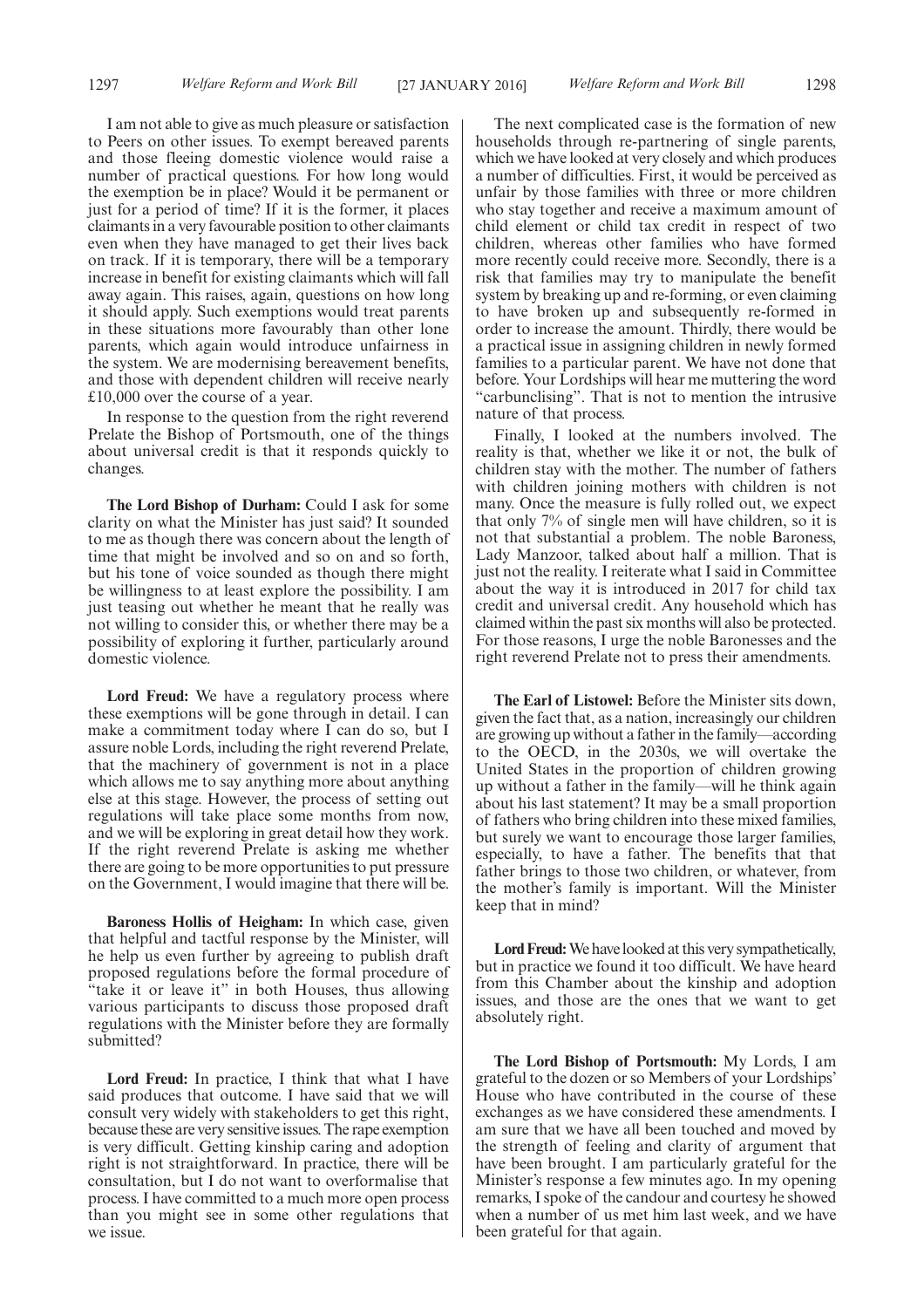[THE LORD BISHOP OF PORTSMOUTH]

We heard very clearly the indication from the Minister of the importance of consideration of the regulations that will be brought forward relating to these measures, and I am grateful for his sensitivity about that. I assure him that we on these Benches and, no doubt, others, too, will certainly engage in the way that he suggested. We are also grateful for some clarification about the reporting model he has in mind to be used where a third child is born as a result of rape. Again, I know that many people will wish to engage in further consideration about that.

I think it is fair to say that we are delighted by the position he has outlined about kinship carers and adoptive parents and are very grateful indeed for that on behalf of the children themselves and of wider society.

On areas where the Minister was not able to satisfy us as much as we might have hoped, I draw his particular attention to circumstances in which children and a parent flee domestic violence. I said at the beginning that violence is never justified in circumstances such as that. I hope that the Minister will understand how difficult it is for me and others to accept what sounds at the moment like a policy which gives a financial incentive to risk staying in a situation where children might be in danger of abuse or in physical danger. It is a very serious matter and I hope that there may be some flexibility in the conversation to which he has pointed.

With grateful thanks to the Minister and to those who have contributed in this conversation and this debate, and welcoming the advances that have been made and the indications of some further changes in the future, I beg leave to withdraw the amendment.

*Amendment 35 withdrawn.*

#### *Amendments 36 to 38 not moved.*

*Amendment 39 had been withdrawn from the Marshalled List.*

*Amendment 40 not moved.*

#### *Clause 13: Employment and support allowance: workrelated activity component*

#### *Amendment 41*

*Moved by Lord Low of Dalston*

**41:** Clause 13, leave out Clause 13

**Lord Low of Dalston (CB):** My Lords, I have been sitting here listening in amazement as the Minister has been shelling out goodies right, left and centre. It is a quite unfamiliar experience. I just hope that his bag is not now empty; I hope that he has not completely run out of goodies to dole out.

Amendment 41 would leave out Clause 13. It is tabled in my name and those of the noble Baronesses, Lady Meacher and Lady Manzoor, and the noble Lord, Lord McKenzie of Luton. I shall speak also to Amendment 44, which would leave out Clause 14, which is tabled in my name and those of the noble Baronesses, Lady Sherlock, Lady Meacher and Lady Manzoor.

Clause 13 would abolish the work-related activity group component of employment and support allowance —which I shall call ESA from now on—for new claimants from April 2017. Clause 14 abolishes the equivalent component in the new universal credit, which will replace ESA and a number of other benefits. If Clauses 13 and 14 were to remain in the Bill, the effect would be to reduce income for those in the work-related activity group, which from now on I shall start calling "the WRAG". It would reduce income for those in the WRAG from £102.15 to £73.10 a week—the same level as jobseeker's allowance—which would be a reduction of £29.05 a week. Existing claimants would be protected but would be affected if they moved into work and then returned to claiming ESA in the WRAG. Furthermore, as the noble Lord, Lord Patel, showed in Committee, anyone initially placed in the support group, but who subsequently moved into the WRAG, would drop from £109 to £73.10, a reduction of £35.90 a week.

#### *4.45 pm*

We debated the impact of these cuts that the Government are proposing in depth and at great length in Committee for more than two hours. In addition, with the noble Baronesses, Lady Meacher and Lady Grey-Thompson, I carried out a review of the potential impact of the cuts, which was made widely available to noble Lords at the time of the Committee. We were supported in our review by a number of disability charities: Leonard Cheshire Disability, Mind, the Multiple Sclerosis Society, the National Autistic Society, RNIB, the Royal Mencap Society and Scope. As a vice-president of RNIB, I declare my interest here, but, as someone who did not personally write a word of the review, I can perhaps say what an excellent report it was and commend it to noble Lords for their attention.

Of course, I extend huge thanks to the charities concerned, led by Rob Holland of Mencap, who managed to complete the review in six weeks flat from start to finish—an astonishing feat. Some 30 organisations responded to our call for evidence, as well as 200 disabled people who gave us often very personal and moving accounts of their lives and aspirations and the hardships that they faced. I am also very grateful to the Minister for finding time to discuss the review with us before Committee at very short notice.

We have also had the benefit of briefings for this debate from the Equality and Human Rights Commission and the Disability Benefits Consortium. The DBC's briefing actually contains a good summary of our review, so noble Lords have not run short of information to support this debate. In these circumstances, I do not propose to detain the House too long by going through the arguments in detail, but will simply do my best to summarise them as briefly as I can. I hope it will not be necessary to press these amendments to a vote, but if it is, I propose to treat them as consequential in the interest of saving the House's time, as they relate to the same principle. I hope that the Minister would be agreeable to that approach.

Essentially I want to make five points. The first relates to the hardship that these changes would cause to substantial numbers of disabled people. A drop of £1,500 a year in their benefit income from £5,300 to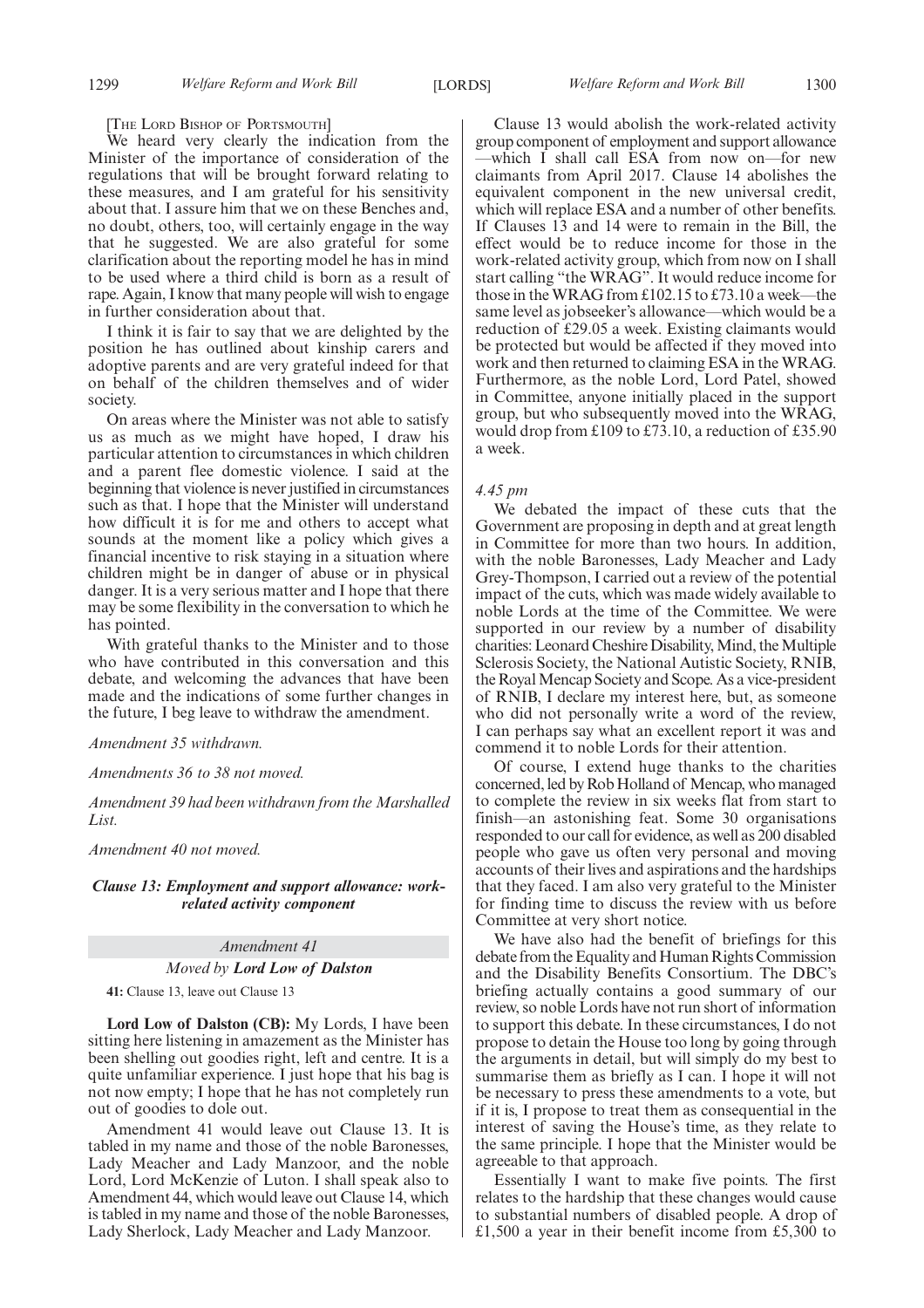£3,800 would be catastrophic for many disabled people. It would exacerbate poverty among the disabled; a third of working-age disabled adults live in poverty already, compared with only a fifth of those who are not disabled. The Government's proposals would push many further towards, or actually into, poverty. The EHRC expressed concern that the proposals would cause unnecessary hardship and anxiety to people who have been independently assessed as unfit for work and that the measures were likely to have a disproportionately adverse impact on disabled people.

ESA is the main benefit for people who are unable to work because of illness or disability. In November 2014, nearly half of the 490,000 ESA claimants placed in theWRAG were suffering from mental and behavioural conditions; a further 529,000 ESA claimants were in the assessment phase. The number of ESA claimants in the WRAG is expected to increase to 537,000 by 2019-20. Considerable numbers of disabled people will be adversely affected by these changes if they go through.

For all these reasons, the cut to ESA and the limited capability for work component of universal credit are the aspects of the Bill which are most feared by disabled people and the organisations which represent them. A 38 Degrees petition against the cuts was started about a week ago and at the last count had already attracted nearly 100,000 signatures. Some 36 disability organisations have written an open letter to Iain Duncan Smith calling for the cut to be halted.

The mitigation set out in the Government's impact assessment is that someone moving into work could, by working around four or five hours a week at the national living wage, recoup the notional loss of the work-related activity component of limited capability for work element or universal credit. However, as the EHRC points out, this is not an option for those unable to work because of disability. As Parkinson's UK says,

"This is not a realistic possibility for anyone with a progressive condition who has already been acknowledged as too unwell to work".

Secondly, the Government say that the ESA WRAG premium acts as a disincentive for people to look for work. Our review found no evidence to support this assertion. The 2005 study on which the Government rely deals only with general unemployment, not unemployment among disabled people, which is very different, as evidenced by the so-called disability employment gap and its persistence. Only half of disabled people are currently employed, compared with nearly 80% of non-disabled adults. This has proved intractable over many years to the point where it is almost a structural feature of the labour force. When challenged on the OECD study, officials managed to come up with an article in the *Journal of Epidemiology and Community Health* from 2010, which said that,

"there was some evidence indicating that benefit level was negatively associated with employment".

We had some discussion of this with the Minister in Committee but I think even he would agree that the only conclusion to be drawn is that the evidence is rather weak. The authors comment:

"Policy and researchers need to address the lack of a robust empirical basis for assessing the employment impact of ", recent welfare reforms.

Thirdly, the claim that disabled people are more likely to get a job if their benefit is cut just does not stand up. In fact, our review found that the precise opposite is the case. The barrier to employment for disabled people is not any financial disincentive created by the ESA premium. What stops disabled people getting jobs are things such as employer attitudes, their health condition, illness or impairment, difficulty with transport, and lack of qualifications, experience, confidence and job opportunities.

Fourthly, the Government aim to halve the disability employment gap, which is very welcome, but our review found that the proposed cut would hinder people's ability to look for work. They would struggle to pay for well-being activities that help recovery and enable them to feel more confident about considering paid work. The thought of such a drastic reduction in income makes people more worried and stressed—would your Lordships not feel the same?—and this impacts on their mental health and has an impact on work-related activity, such as travelling to appointments, volunteering or obtaining smart clothes for interviews. One thing that particularly struck me was people's ability to maintain internet and phone connections, which are so important for identifying job opportunities and submitting applications. It would also be harder to attend training courses and work-focused interviews if people were already struggling to meet their basic needs.

Fifthly, it was clear from those who gave evidence to our review that they encountered a wide variety of barriers to work that could not simply be removed by providing generic support. The overwhelming message was that personalised support tailored to the individual's particular needs is the key.

Our review contained 11 recommendations, chief of which were to reverse the cut of the ESA WRAG component and the equivalent payment under universal credit, and to conduct a thorough impact assessment of the proposed changes to ESA WRAG, plus a raft of other measures to promote the employment of disabled people. This cut is estimated to save £640 million a year by 2020-21 but, as we have seen, this is at the cost of considerable further hardship for disabled people who are already poor and, by definition, unable to work. Furthermore, no assessment has been made of the additional costs to the NHS and social care services as a result of these changes, as well as other DWP benefits. Clauses 13 and 14 are all about making savings for the Treasury and have nothing to do with the interests of disabled people. They should be resisted. I beg to move.

**Lord Lansley (Con):** My Lords, your Lordships will recall that, as the noble Lord, Lord Low, said, we had a very full debate, in which I participated, in Committee, so I shall simply summarise the contrary argument to that of the noble Lord. As I did then, I very much welcome the report that he and other noble Lords contributed to because it has many recommendations, some of which are in themselves very important for the delivery of future policy, and I hope that the document will be used in the future.

The essence of the argument is that the effect of Amendments 41 and 44 would be substantially to leave things as they are. However, things are not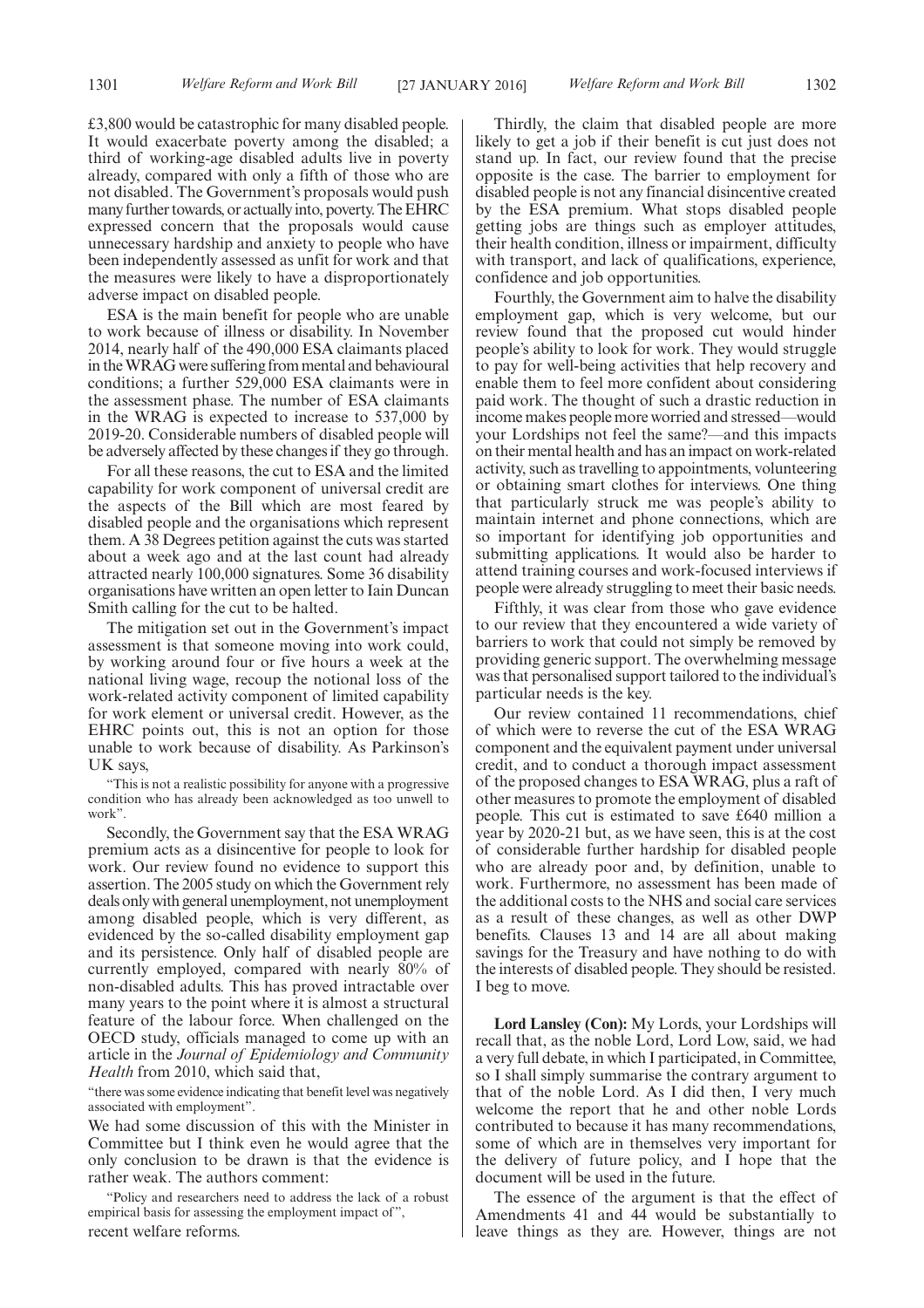#### [LORD LANSLEY]

satisfactory as they are. Contrary to what the noble Lord, Lord Low, said, it is not just about saving money, although needs must. We have to have regard to the necessity to reduce the overall welfare budget but, in truth, this is fundamentally about the benefit of those who have an albeit limited capability for work actually finding work.

The status quo is that we have a substantial number of people in the work-related activity group, 61% of whom want to work, but each month only 1% are moving off benefits. That is not good enough—it is what we need to move from, and we have to do all the things that are calculated to assist in that. Some of it I know we can agree on. The improvement in the availability of access to work, the extension of work choices, the development of the health and work scheme through to 2017, and the Government's commitment of £100 million to support that programme are all very important. They are designed to help in the delivery of the objective that we share of halving the disability employment gap, which we also discussed fully on Monday.

#### *5 pm*

Beyond that, there is also the question of whether, under those circumstances, we should leave the position as it is with regard to the relationship between out-of-work benefit income and in-work income. The findings of the 2005 study looking at employment generally are, on the face of it, pretty straightforward to understand and evidentially attested: the bigger the gap between income in work and income through benefit, the greater the likelihood of people seeking and finding work. It is, effectively, a kind of economic law of gravity. That being the case, we are dealing here with people who have a limited capability for work. We should not elide the assessment that they are not able to work—if they were not able to work at all they should be in the ESA group and not the WRAG. We all agree that there should be a robust form of assessment, and there is a debate to be had about that, but abolishing the WRAG does not preclude, and in fact might advantage, the process of ensuring that the assessment of the criteria for people being in the ESA group is properly pursued.

So where does that leave us? We should be assisting people into work and the Government need to improve on that. At the same time, we need to make sure that both the support and the incentive structure are fully aligned and not working against each other. That requires change, and change is what undoubtedly Clauses 13 and 14 will bring. It is devoutly to be wished for that we achieve this because the fundamental point, to me, is that we should be looking for people who have a capability for work, albeit limited, to actually be in work. It makes an enormous difference.

It is precisely because so many of those people in the WRAG have mental and behavioural difficulties and problems they have to overcome that the sooner they can be in work, the greater the support for them to be in work or, if they fall out of work, to return to work as quickly as possible—again we discussed this on Monday—through the rollout and access to the IAPT, the greater the benefit that we will give them. The biggest benefit we can give them is to enable them to be in work. Contrary to what I recall the noble Baroness, Lady Lister, saying, work is not a cul-de-sac; work is a route. It is a valid route out of poverty, a route to dignity and a route for people to be no longer dependent on benefits—and they do not want to be dependent on benefits. Frankly, we have to use the opportunity in Clauses 13 and 14 to change the current situation and make that happen. Taking those clauses out would, I am afraid, simply leave us in the unsatisfactory position that we have been in for too long.

**Baroness Manzoor:** My Lords, I have added my name to Amendments 41 and 44. I have listened very carefully to what the noble Lord, Lord Lansley, has said and will try to give some answer to the question that I think he is putting forward, which I fundamentally disagree with.

I thank the noble Lord, Lord Low, the noble Baroness, Lady Meacher, and others for the very good report they undertook. I read it with great interest. I also thank the noble Lord, Lord Low, for making a very comprehensive statement regarding these two amendments.

I do not want to spend too much time on this because we have, as the noble Lord, Lord Low, said, already discussed it for over two hours in Committee. However, I want to say a number of things. I was very disappointed to see the BBC news over the weekend state that government sources had said that people who were concerned about the cuts to ESA and the WRAG were "scaremongering". This really is not the case. The facts speak for themselves. As I said, we had an extensive debate in Committee, which highlighted the research that has been done and the impact that these cuts would have. I do not want to repeat that research, but it is there. This is not scaremongering.

We on these Benches are opposed to the ESA and WRAG cuts, which will affect people when they are at their most vulnerable—when they are sick. These are people who have been independently assessed by government-appointed assessors—not by their own GPs who they have perhaps had a lifetime relationship with, but by independent assessors—as having limited capacity for work or as being able to return to some form of work in the future. As has already been outlined, over 50% of people in this group have mental health problems and it includes people with disabilities, people with progressive diseases, such as MS and Parkinson's, and people who may be undergoing cancer treatments.

It is interesting to note that the Government have enshrined in law that there is to be parity between acute services and mental health services in the Department of Health, which is laudable. However, another department—the DWP—is penalising people with mental health problems on ESA and WRAG by cutting their benefit as though this will improve their health and will make them better sooner. That is not true, and there is no research which demonstrates it. The Department of Health and the DWP should at least try to have a dialogue to complement respective government policies. If there was more joined-up thinking between departments the taxpayer could save significant sums of money. There is no evidence that cutting £30 a week from the benefit to that of a jobseeker's allowance will improve these claimants' ability and fitness to work. Indeed, it may have the opposite effect.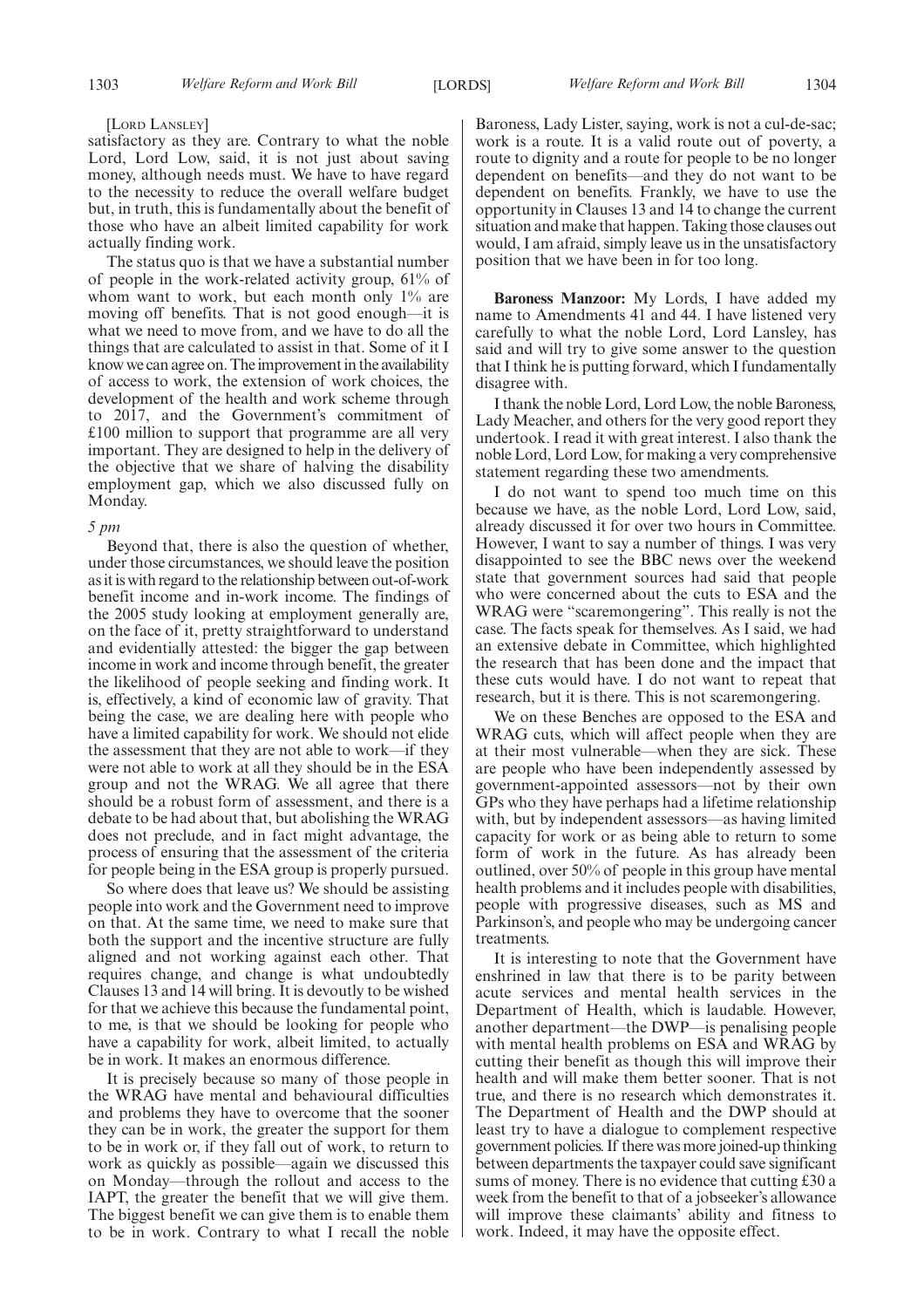On the point made by the noble Lord, Lord Lansley, it is unthinkable that we should put it in the Bill that these benefits should be cut from ESA and WRAG without reviews and without putting into place some of the things that noble Lords have suggested. We and the Government could do those reviews first and then implement a policy. To implement a policy that will have such dire effects first, and then consider that, whatever falls out of it, something will happen, is not right or fair. The Government have to undertake research, think about the policy, consider its impact and then implement it in a fair and considered way.

The Government should strengthen the support that is given to ESA and WRAG claimants by ensuring that specialist advice and support is available to these people.Work coaches should also be given the appropriate training to understand and meet the needs of these claimants.

I look at this issue through the prism of work. The Government must also tackle the thorny issue of employer discrimination—which, although against the law, still exists, sadly, in places—and identify exactly what kind of support they will give to employers to enable them to employ more people with disabilities.

Clauses 13 and 14 should be removed from the Bill. They have no place in a caring and compassionate society.

**Baroness Meacher (CB):** My Lords, I support the proposal to leave out Clauses 13 and 14. I was disappointed in the comments of the noble Lord, Lord Lansley. Of course, we all want people to be able to return to work, and employment is incredibly helpful if people are well enough to take it on. On the idea that, somehow, if we are not in favour of cutting these benefits we are content that people should remain out of work for an indefinite period unnecessarily, the crucial point is: can these people return to work, is it reasonable, and will these cuts facilitate that return to work or drive people further from the labour market? That is issue and we have all the evidence we need to raise serious questions about it.

I want to avoid repeating the arguments so ably put by my noble friend Lord Low but to endorse the view that these clauses will not achieve the Government's objective of increasing the numbers of sick and disabled people moving into and remaining in jobs. It is remaining in a job which is absolutely crucial, because there is no point in getting a job for two weeks and then finding that you are so ill you have to drop out. Then, you will spend months trying to restore the benefits you have been receiving. In fact, it is a very dangerous thing for most people on benefits to take a job, which is one of the big issues the Government need to tackle. Until people feel freer to move in and out of work, we will not achieve the results we want. I know that that is the aim of universal credit and I applaud the objective. The reduction of £30 a week in the incomes of these vulnerable groups will undoubtedly cause the most incredible misery and hardship for a lot of already very vulnerable people.

I want to avoid duplicating the comments of other speakers and rather to draw the Minister's attention to the four key points made by the Royal College of Psychiatrists about Clauses 13 and 14 and the cuts. First, as others have mentioned, more than 50% of people affected by this cut will be suffering from mental and behavioural disorders. These people find it particularly hard to get into work and, indeed, to maintain a job for reasons that have nothing to do with their benefits but more to do with fears about employers, health problems, travel problems and so on. Secondly, a survey by the Disability Rights Coalition found that almost seven in 10 disabled people say that the cuts to ESA will cause their health to suffer. To judge by my experience of some 25 years in mental health services, mentally ill people's health will suffer most severely—if I dare say that in front of colleagues who know about other disabilities far better than I do. When faced with severe financial hardship, people with psychiatric and psychological problems will find it extremely difficult to function at all. Common sense tells us that someone with an anxiety disorder or depression will find rising debts and the prospect of eviction from their home impossible to cope with. Are these people really going to be able to search for jobs effectively? Of course not.

The third point made by the Royal College of Psychiatrists reinforces this. It points out that there is no evidence that cutting the amount of benefit someone with mental health problems receives will make it more likely for them to find work. This point has been made in respect of disabled people in general, but given the sizeable number of ESA/WRAG clients with mental health problems, the view of the psychiatrists should not be ignored. Finally, and most important from the point of view of the Government, these cuts could lead to an increase in demand for NHS mental health services. According to a Rethink Mental Illness survey, 78% of respondents said they will need more support from their GP, community services or in-patient mental health services if their benefits are cut. I do not believe that these services have the capacity to deal with an influx of demand from these groups.

Macmillan Cancer Support has made the point that success in finding a job and moving off ESA is related to the quality of back-to-work support offered, the availability of jobs, and the health of the individual rather than impoverishment. Surely these realities should drive the Government's policy. Macmillan argues that its own research proves the correlation between financial deprivation and poorer health outcomes. In the case of cancer patients, too early a return to work can be dangerous and may drive people into the support group. That is detrimental to them and, of course, to the taxpayer.

The third group I want to mention briefly is the 8,000 ESA/WRAG claimants with progressive and incurable conditions including Parkinson's, multiple sclerosis and motor neurone disease, as already mentioned by the noble Baroness, Lady Manzoor. Does the Minister believe that anyone currently unfit for work due to Parkinson's or motor neurone disease will become fit for work in the near future—or ever? These illnesses are relentlessly, tragically and depressingly progressive. Does not the Minister regard it as quite immoral—I do not often use that word but I feel I need to in this context—to treat such clients in the same way as young, fit people looking for work? I would be grateful for his views on this point.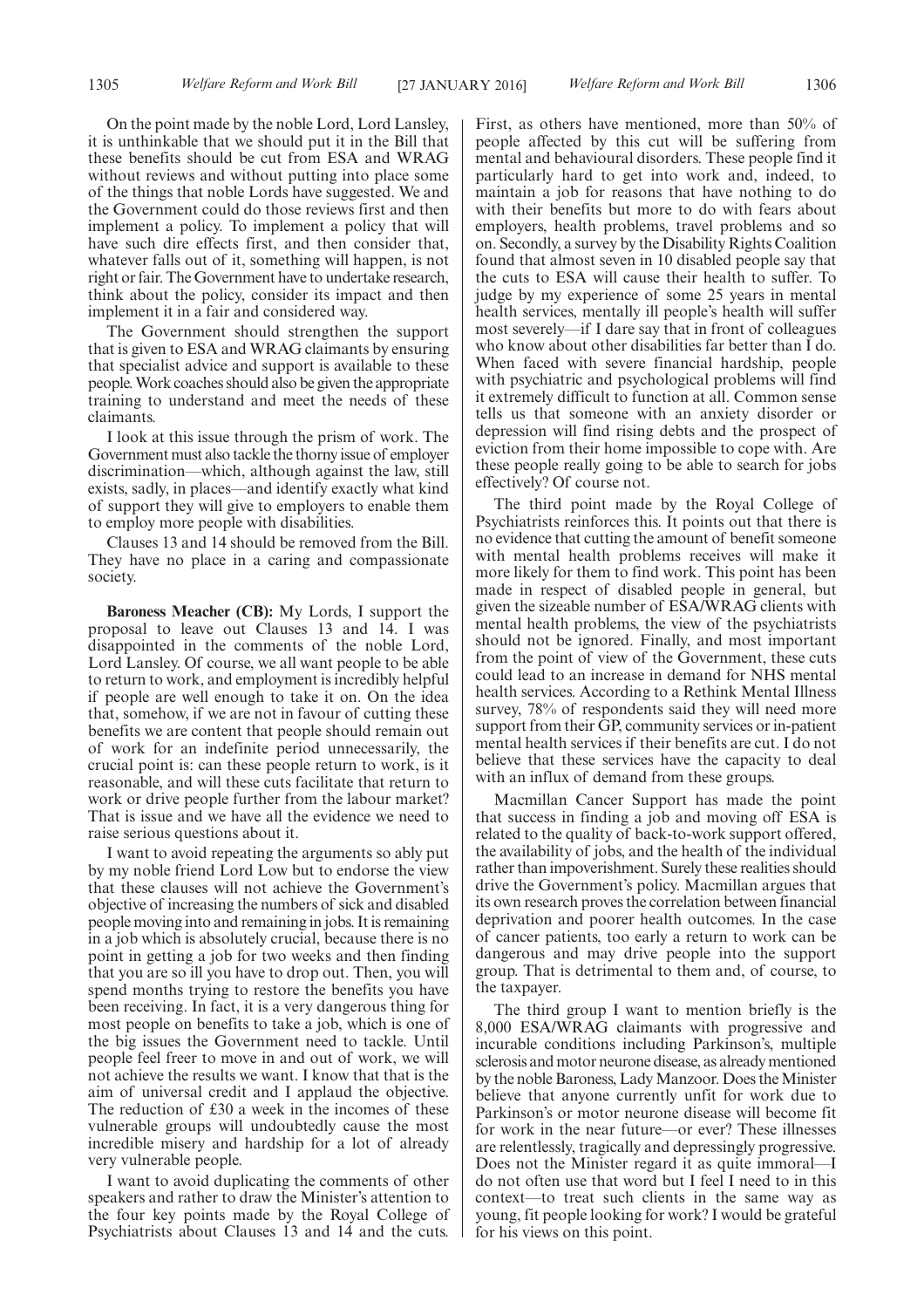[BARONESS MEACHER]

In conclusion, I find Clauses 13 and 14 immoral in certain respects, as well as counterproductive even in achieving the Government's own objectives of cutting the costs of sick and disabled people to the taxpayer through driving them back into work.

#### *5.15 pm*

**Baroness Lister of Burtersett (Lab):** My Lords, in responding to the noble Lord, Lord Lansley, I do not want to go over the debate we had last time, although I pointed out then that in the survey to which he referred, the policy implication it was drawing out more was the need to improve in-work benefits. Since that debate, it has been drawn to my attention that the loss of the limited capability for work element of universal credit will cut the benefits received by disabled people in work. I cannot believe that this is the intended consequence.

This matter was brought to my attention by Sue Royston. I will simply read out what she sent me, as otherwise I could getitwrong—welfare rightscan get abitcomplicated. She wrote:

"Under Universal Credit, the main additional financial support for disabled people in work to cover their extra costs in work is the limited capability for work element. Any person requiring additional support because of a health condition/impairment will therefore have to take the work capability assessment ... and be placed in the limited capability for work group (WRAG group) even if they are working more than 16 hours a week. Anyone on Universal Credit who qualifies for the limited capability for work element currently receives an extra £30 in their Universal Credit regardless of the hours they work.

The limited capability for work element and for some disabled people additional support through the disabled person's work allowance is meant to replace the additional support disabled people in work of 16 hours or more receive in the current system through the disabled workers element of working tax credit …

Removing the limited capability for work element in Universal Credit will … reduce substantially the additional support a disabled person in work can receive to help with their additional costs … 116,000 disabled people currently receive the disabled workers element in tax credits".

I cannot believe that this is an intended consequence.

I support the amendment but I hope that, if it is unsuccessful, the Minister will look at this matter. It completely flies in the face of what is said to be one of the purposes of these provisions. Perhaps we need to come back to this on Third Reading because we did not look at it properly in Committee. Only the experts in welfare rights pick up something like this and draw it to our attention. It is a very important point that rather undermines the argument that this is all about improving work incentives, which the noble Lord, Lord Low, had already pretty well destroyed as an argument.

Finally, I do not think that I have ever said that paid work is a cul-de-sac. I have said that the danger is that it becomes a cul-de-sac and that depends on what happens to people who are in paid work. If I said it, I certainly did not mean it. It is the danger that we cannot assume that paid work is a route out of poverty. It certainly will not be a route out of poverty for disabled people if we cut their income by £30 a week.

**The Lord Bishop of St Albans:** My Lords, as I said in Committee, if this reduction in benefits for the disabled is about incentivising work rather than simply cutting costs from the benefit budget, I support the Government's intention. However, the way in which they are going about the task to cut ESA WRAG and its universal credit counterparts is misguided. Clearly, other noble Lords agree with that. For that reason, I am inclined to support the removal of Clauses 13 and 14.

A number of noble Lords have spoken about this stubborn disability employment gap—this sad indictment on a society that has perhaps for too long been willing to ignore the aspirations of the disabled to engage fully in society through work. Reference has already been made to the Government's impact assessment, which found that 61% of those in the work-related activity group want the opportunity to earn a living. It is quite right that the Government have committed to halving the disability employment gap. The problem is that this is a complex issue. Some have a physical disability, others a mental disability. As the noble Baronesses, Lady Manzoor and Lady Meacher, said, people with chronic illnesses are also lumped into this group.

I declare an interest, in that my sister works for the motor neurone disease charity, which has met with me about this. It is deeply worried about this. This is a disease the progression of which is so rapid that many people would be way beyond any possibility of doing any work even before they get any sort of assessment. It is vital for people with this devastating diagnosis—many are young with children—to have all the support that they need immediately.

However, if this cut continues under the Government's strategy, I fear that it will be a poor strategy. Indeed, I fully concur with the review into these clauses, published by the noble Lord, Lord Low, which found that,

"the Government's impact assessment of the removal of the ESA WRAG component is lacking in depth and quality".

It may be that the case for a cut in benefits will act as an incentive to encourage the fully able to find employment, but I have still to see the evidence that that will apply for the disabled. By removing nearly £1,500 from the future budgets of those who join ESA WRAG or those receiving universal credit limited capability for work, it seems that all the Government are likely to succeed in doing is push more disabled people into poverty, and, as others have said, probably destroy what little confidence and hope that they have as they want to get back into work. Those in this group are not in the same position as fully able JSA claimants and should not be treated as such; many are likely to remain in the WRAG for an extended period and their benefits situation must reflect this reality.

Like many noble Lords, I have met people who are disabled who are longing to get back to work. I do not believe that the basic problem is one of incentivising them. It really is a different problem—one of perception. I remember when I was an archdeacon many years ago and we made some major steps when legislation first came through to get ramps for every one of our churches. We looked at these problems and thought, "How on earth are we ever going to do it?". Actually, there was a massive change of attitude, partly because we insisted that some of the people who argued against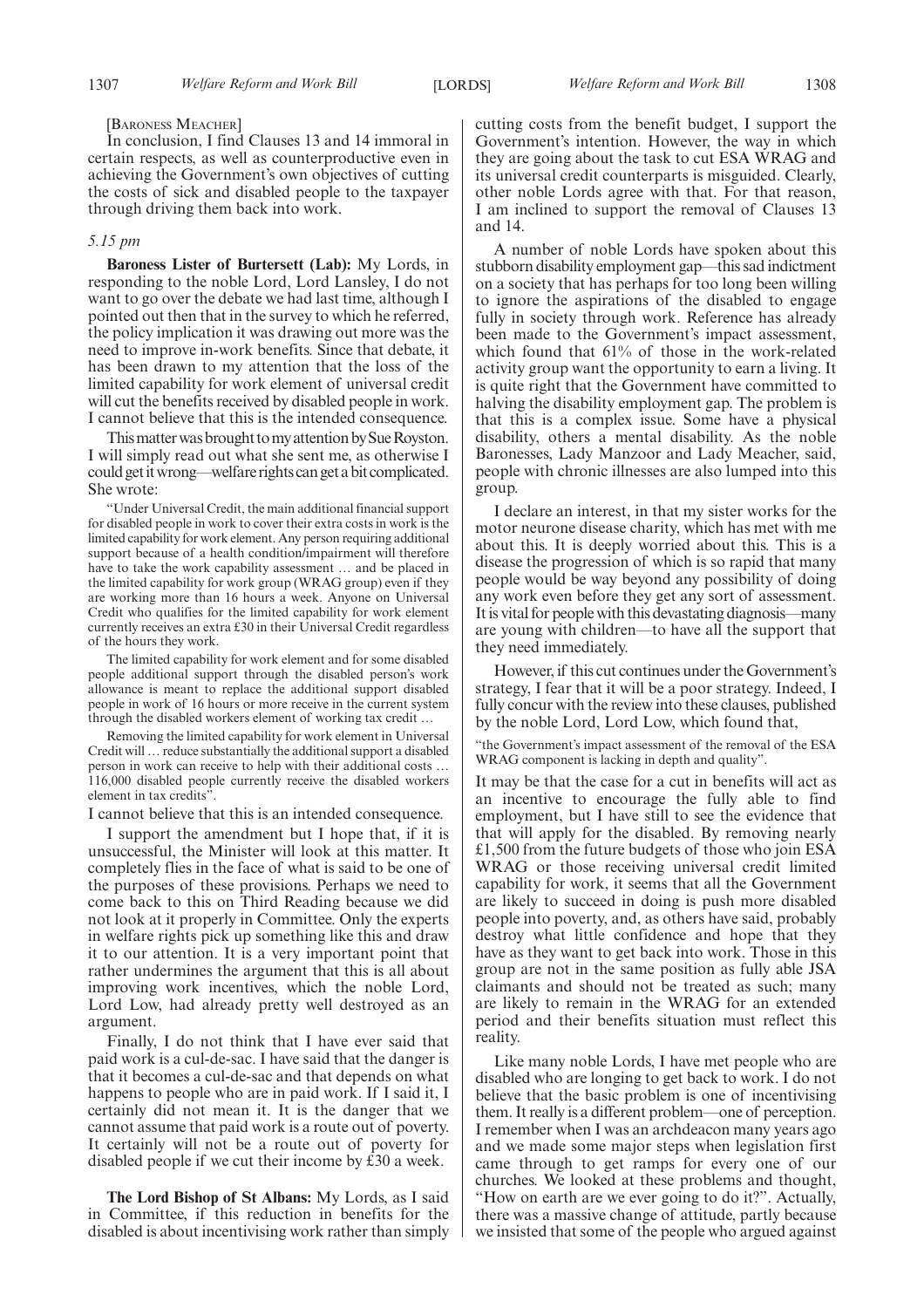it got in wheelchairs and got themselves into churches. They discovered just how difficult it was. I have to confess that I had a change of perception; I had not got my mind around it.

I believe that we have an even bigger leap to take now. The vast majority of disabled people will need customised, individual help. That is part of the issue and the problem. What is needed is not so much carrot-and-stick incentives, but a wider strategy that helps disabled people to overcome the many challenges that they face in entering, or re-entering and staying in, the workplace.We need programmes and interventions designed to help these groups into employment, not arbitrary cuts to the living standards of some of the most vulnerable people in our society.

**Baroness Campbell of Surbiton (CB):** My Lords, I also support the amendments in the name of my noble friend Lord Low and other noble Lords. I will concentrate on an aspect that I do not think has been fully recognised in the Chamber today.

It is important to remember that the cuts to ESA proposed in the Bill are happening not in isolation, but in a certain context. I respectfully disagree with the noble Lord, Lord Lansley, who said that we cannot let things remain the same. They are not remaining the same;  $\overline{I}$  am afraid that they are getting worse. For example, I have spoken in the Chamber regularly about the desperate situation in social care, where disabled people are having their support drastically cut. This leaves them no alternative but to fund the shortfall personally or to go without and face the consequences. There are other areas of disabled people's lives where the extra expense of living with a disability is rising year on year and month on month. My own annual bill comes to just over £12,000, which is checked and verified by my social services department—£12,000 a year. Please do not imagine that DLA or PIP covers this; it simply does not.

We know from the spending review last November that the Government plan to bring forward a new White Paper which is expected to announce further changes and reforms to ESA and benefits to disabled people, as well as to the WCA. Disabled people are fearful that the assault on their personal finances does not end with today's proposals, and I think that they are right to be anxious. Today, the Minister will ask the House to decide whether to follow my noble friend Lord Low's amendment on financial support for disabled people who have been assessed as unfit for work. In a few weeks' time, the Minister will again announce plans to reform the whole system further in the White Paper. Today we are being asked to make decisions on proposals that will soon be impacted by further government changes. This is not joined-up government. It is not the joined-up approach that we have been promised by this Administration.

Frankly, disabled people are worn down by the relentless changes and cuts to their support arrangements and are right to be afraid of what is to come. Their personal finances are not in a good state. I speak for all of us, including some others here today—we should be afraid on their behalf and should support my noble friend Lord Low's amendment today.

**Lord Berkeley of Knighton (CB):** My Lords, I ask for a little clarification. I was somewhat astonished by my noble friend Lady Meacher referring to patients with multiple sclerosis, motor neurone disease, Parkinson's, and diseases that can in fact be terminal. I understand that there is a distinction between the point at which people are diagnosed and the point at which they might be assessed as being able to work, but these are progressive diseases and the danger is that these people could very quickly become not able to work and indeed very ill. It is on this point that I would welcome some clarification.

**Baroness Grey-Thompson (CB):** My Lords, I rise to speak to Amendment 44 in this group but I also have some comments that relate to Amendment 41. Like many in previous sections of this debate, I have been looking at disabled people getting into work, not what will happen, under Clause 14, to disabled people who are in work. There are some shocking and severe implications for this. The noble Baroness, Lady Lister, was absolutely right that 116,000 disabled people who currently receive the disabled worker element in working tax credit will lose £60 a week. I cannot believe that it would be the intention of the Government to affect disabled people in work in this way. However, if Clause 14 stays in the Bill, that will happen.

In numerous debates, we have talked about universal credit being more simple; quite frankly it is not. I apologise for the somewhat technical nature of what I am going to say, but this is going to affect hundreds of thousands of disabled people. We have been told that a similar amount of additional financial support for disabled people in work would be available in universal credit and would be accessed through the work capability assessment even if the person was working full-time. Any disabled person who is working and requires additional financial support because of the extra costs, which have already been mentioned, would have to take the WCA. If they still qualified as having a limited capability for work, they would receive the £30 element in their universal credit, regardless of the hours that they worked. They would also receive the disabled person's work allowance. For single people in rented accommodation it is worth a further £30 a week. Together, the limited capability for work element and the work allowance would replace the additional support offered in the current system through the extra element in working tax credit. Removing the limited capability for work element will therefore reduce by about £30 a week, or £1,500 a year, the additional support available to many disabled people in work once universal credit has rolled out. Only those who are working but qualify for the support group will receive an additional element.

#### *5.30 pm*

For disabled parents who are in work, the position is even more serious. There are 43,000 households with at least one disabled parent who is receiving the disabled worker's element of working tax credit. Under universal credit, disabled parents do not get any advantage from the work allowance for disabled people because they get a work allowance as parents, and, unlike in the current system, you can have only one or the other.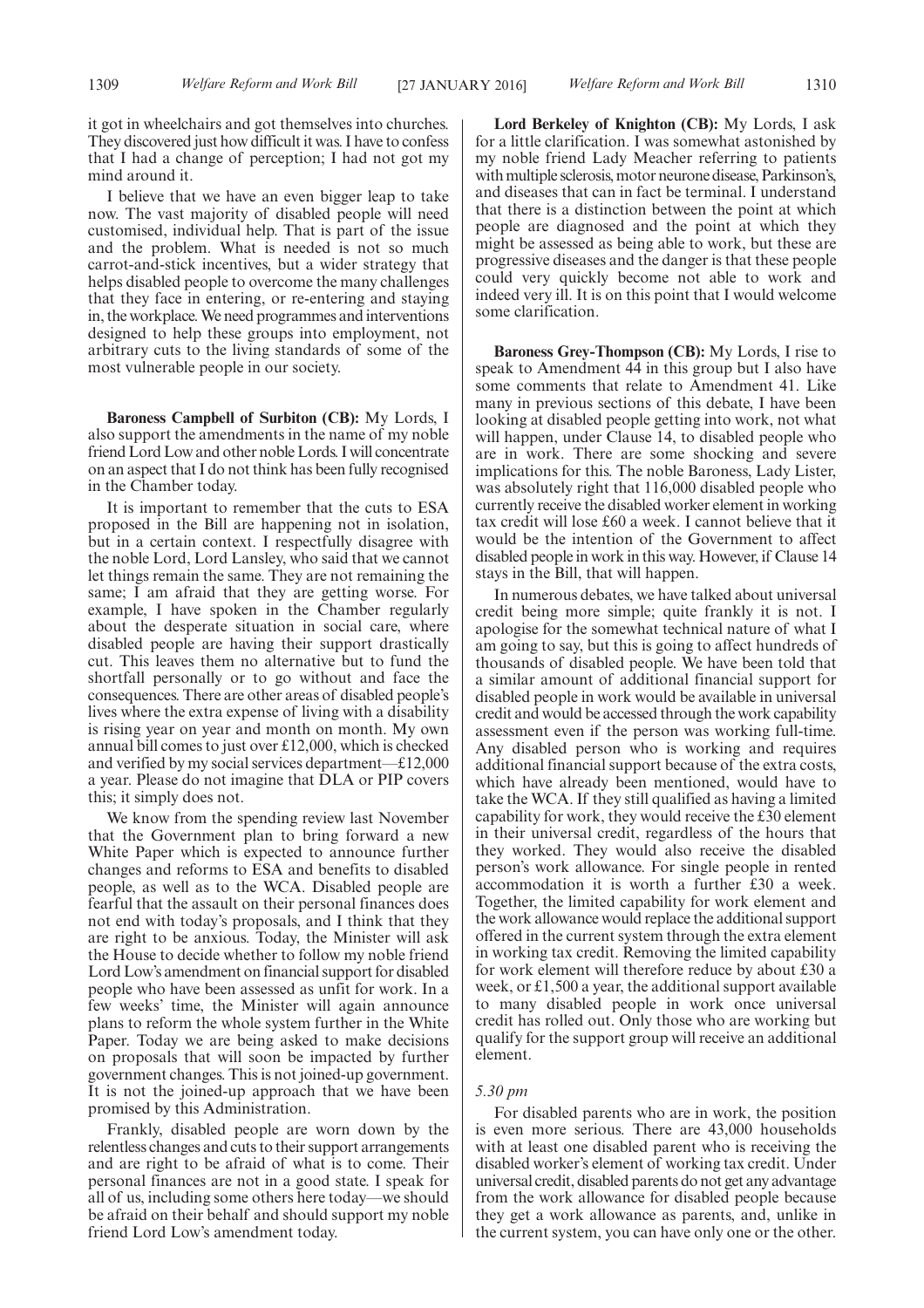#### [BARONESS GREY-THOMPSON]

This means that, if this measure goes through, a disabled parent who is working and qualifies as having limited capability for work will, under universal credit—the flagship element of government policy—have no extra support in work compared with a non-disabled parent in otherwise the same circumstances. What will this mean for a disabled parent? Single disabled parents working 16 hours or more, living in rented accommodation and making a new claim for universal credit in 2017, will receive about £70 a week, or £3,500 a year, less than they would receive now on tax credits, despite the rise in the minimum wage.

Disabled single parents with a mortgage who make a new claim are likely to have an even lower disposable income under universal credit compared with under tax credits, amounting to about £100 a week, or £5,000 a year, less. Couples making a new claim where the disabled parent is working more than 16 hours are also likely to be entitled to less under universal credit in 2017 than they are under tax credits now, even though some households in similar circumstances, but where no one is disabled, may be better off under universal credit. Couples with two children and both parents working more than 16 hours a week, but with one parent needing additional help for the first time because they have become disabled, could receive about £3,000 a year less on universal credit in 2017 than under the current system.

I have had numerous examples from the public, charities and from 38 Degrees about how this measure will affect people. I checked two minutes ago and so far 98,477 people have signed the 38 Degrees petition. Therefore, some 98,500 people do not believe that this cut is fair.

There has been a lot of discussion on the evidence around cutting ESA and encouraging people into work. The Government's evidence to support the proposed cut is now being drawn from an OECD report entitled, *Sickness, Disability and Work: Breaking the Barriers*. *A Synthesis of Findings Across OECD Countries*.However, the previous report on getting disabled people into work, which has often been cited in this Chamber, did not look specifically at the situation of sick and disabled people and the unique circumstances around that. My noble friend Lord Low covered many of the issues. However, at this stage, it is very important to note that the OECD report that was used so many times to justify this cut looked at 13 countries but the advice of a number of expert organisations in the UK has been refuted. The advice of the Equality and Human Rights Commission, which looked at specific proposals in this context, has been turned down, and inconvenient findings and caveats in the OECD report appear to have been disregarded. We have to question how valid and reliable this report is in the context of what we are trying to do in the UK.

For hundreds of thousands of disabled people, keeping Clause 14 in the Bill will be devastating. It means that far from there being an incentive for disabled people to get into work, find work and contribute to society in the future, those with deteriorating conditions will be less likely to stay in work.

I ask the Minister just one question: is it really the intention of the Bill to make it so hard for hundreds of thousands of disabled people to get into work? Frankly, I cannot see where the incentive is: far from there being an incentive, I see a huge disincentive.

**Baroness Thomas of Winchester (LD):** My Lords, cutting the benefit of those who are fit for work but unemployed might act as an incentive but it will really not work for those who are found not fit for work. It is likely to have the opposite effect, pushing some in the WRAG further from employment. One fact that has not come out is that it will surely increase enormously the number of work capability assessment appeals—it will probably overload the system.

Muscular Dystrophy UK has found that the extra £30 a week is invaluable to fund those disabled people in theWRAG who, for example, need to get to interviews or to volunteering work, perhaps with a support worker, or to work experience for which Access to Work is not available. Often, suitable work, volunteering or work experience is some way away from where the disabled person lives, so the cost of transport has to be taken into consideration. As for their DLA or PIP taking up the slack, that is not, unlike ESA, an income replacement. It pays for the extra costs of being disabled, and is all too often spent on topping up a disabled person's direct payment. Another expense common to many disabled people is the need for extra heating because of their condition. Putting an extra sweater on simply is not the answer.

I am sure the Minister will tell us that this is all about trade-offs, and that for all those people made poorer by this cut, there are other things that mitigate their situation, such as increases in the personal tax allowance and the national living wage, and better support in finding a job. But none of these things will help those disabled people who are nowhere near paying tax now, and who want to volunteer or try work experience in order to build up their CV.

Turning to Clause 14 and the impact on universal credit, we have heard extensively from the noble Baronesses, Lady Grey-Thompson and Lady Lister, about how this particular cut is not well enough understood. It is also not well enough understood that universal credit has taken a huge hit from the Treasury since its inception several years ago. We ought to hear more about that and I think we will when we come on to the work allowances, which reflect this, in the next amendment.

Currently, disabled people working more than 16 hours a week are entitled to the disabled workers element of working tax credit. It is currently payable to those who have a disability or condition that makes it more difficult for them to find and sustain employment and can be claimed, not by taking the work capability assessment, but by being passported from DLA/PIP. Under the changes in the Bill, anyone who requires additional support because of a health condition will have to take the WCA, even if they are working more than 16 hours a week. It really does not make sense. If they are found to have limited capability for work, after 2017 any new claimant will not receive this additional support. No wonder it is commonly agreed that disabled people, many of whom are living in poverty, are yet again being hit hard by the Government.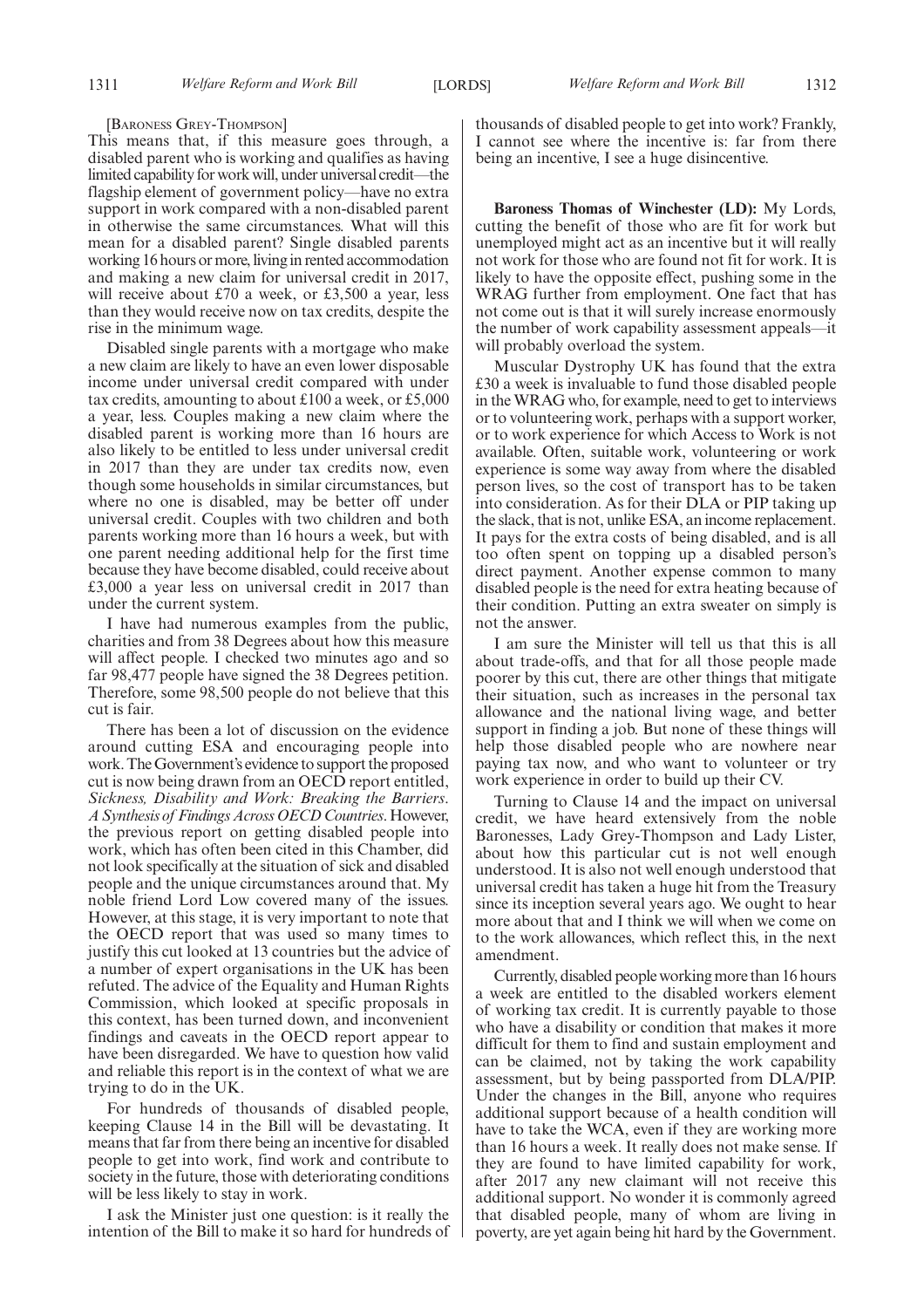**Baroness Hollins (CB):** My Lords, since Committee I have spoken to a number of people with learning disabilities about their aspirations for work. I want to remind noble Lords that the proportion of people with learning disabilities in paid employment has remained stubbornly low, at around 7% of people known to social services. Most people that I have spoken to—and I think most people with learning disabilities—want to work. They do not want to be assessed to be in the support group. They really want help to find work. But the truth is that the vast majority of people with learning disabilities have never worked: back-to-work support is not what they need. Nor do they need a massive cut to their income, which will further marginalise and isolate them. Will the Minister specify exactly what evidence-based support is being planned for this group and how and where it will be delivered? It seems that personalised support in looking for suitable jobs and making written applications—recognising the low literacylevels among people withlearning disabilities—and ongoing support to ensure they succeed in work in the longer term, might help a number of people to increase their chances. But will the Minister also acknowledge that people with learning disabilities will be particularly badly affected by a drop in income, given the difficulties they often have with financial management and making the most of a limited income? This group of people is going to be so adversely affected by this change that I feel the need to emphasise again and again that this policy has not been thought through for this group particularly and will affect it really badly.

**Lord McKenzie of Luton (Lab):** My Lords, we have added our names to Amendments 41 and 44. Yet again, we have heard compelling arguments why Clauses 13 and 14 should be removed from the Bill.

I should say, compelling arguments bar one—I say to the noble Lord, Lord Lansley, that if we pass these amendments today it is not tantamount to leaving things as they are. The task from now on in is to do something the Government have genuinely started to do: to look at and tackle the barriers that disabled people face when they are trying to get into work. Surely that should continue and accelerate if the closing of the disability employment gap is to be achieved. I think the noble Lord said it was axiomatic that the bigger the gap between income in work and income out of work, the bigger the incentive. If the noble Lord thinks about it, if you took that argument to its logical conclusion, you would not have any benefits at all, and that cannot be right.

The noble Lord, Lord Low, took us through some of the detail of the report: the hardship that these changes would cause; that somehow recouping the benefit by a few hours' work simply is not practical for people who have been assessed as not fit for work; and the need to tackle the barriers to work, which was a strong strand of that report. The noble Baroness, Lady Manzoor, made a very strong point when she said that we are doing this the wrong way round: we are cutting the benefit without addressing the issues that need to be addressed to help people into work.

The noble Baroness, Lady Meacher, reminded us that 50% of people with a mental health condition are in the WRAG. She raised the issue of people with progressive conditions—how on earth can we expect such individuals to access work? My noble friend Lady Lister, and the noble Baronesses, Lady Grey-Thompson and Lady Thomas, focused on the impact of Clause 14 and some of the extremely disagreeable consequences that could flow for people in work under universal credit. As has been said, that simply cannot be what the Government intended.

The right reverend Prelate the Bishop of St Albans reminded us that the disability employment gap is a stubborn one and we need to address it not in a generic way but in an individual, focused way. The noble Baroness, Lady Campbell, gave us just a glimpse of what the cuts to ESA will mean for people, pointing out that the extra expenses for disabled people are rising and are not effectively covered by DLA and PIP. The noble Baroness, Lady Hollins, focused on those people whom it has been particularly difficult to help into work—those with learning disabilities. These are fundamental parts of the analysis that underpins why these amendments are so important and why we should not allow these provisions to stay in the Bill.

Of course, the arguments have come not only from noble Lords today and in Committee but from a range of organisations that work day in, day out, with the very disabled people whom these clauses will hurt. Since Committee we have had more time to absorb the report, *Halving the Gap*, produced by the noble Lord, Lord Low, together with the noble Baronesses, Lady Meacher and Lady Grey-Thompson, which reviewed the Government's proposals. The report could not have been clearer in concluding that,

"there is no relevant evidence setting out a convincing case that the ESA WRAG payment acts as a financial disincentive to claimants moving towards work, or that reducing the payment would incentivise people to seek work".

Indeed, as we have heard, there are concerns that reducing theWRAG component would have the opposite effect and push people further away from the labour market. This is why we support Amendments 41 and 44. Frankly, we do not take lightly the prospect of removing whole sections of proposed legislation, but it would be no more significant than the effect these clauses will have on hundreds and thousands of disabled people.

#### *5.45 pm*

The positive benefits of work—good work—on individuals and families is not in question but the fundamental issue is that people in the WRAG have been assessed as not fit for work. Yes, they should be expected to move closer to the job market where they can, but this requires that they be supported in a way which recognises the individual barriers they face and the help they need. This was another clear message from the report of the noble Lord, Lord Low. I thought that even the Government had accepted that current support programmes are inadequate if progress on halving the disability employment gap is to be achieved.

It seems to us that there is something inherently cruel in seeking to push disabled people into work by reducing their financial support without addressing the fundamental reasons why they are out of work in the first place, and why accessing the labour market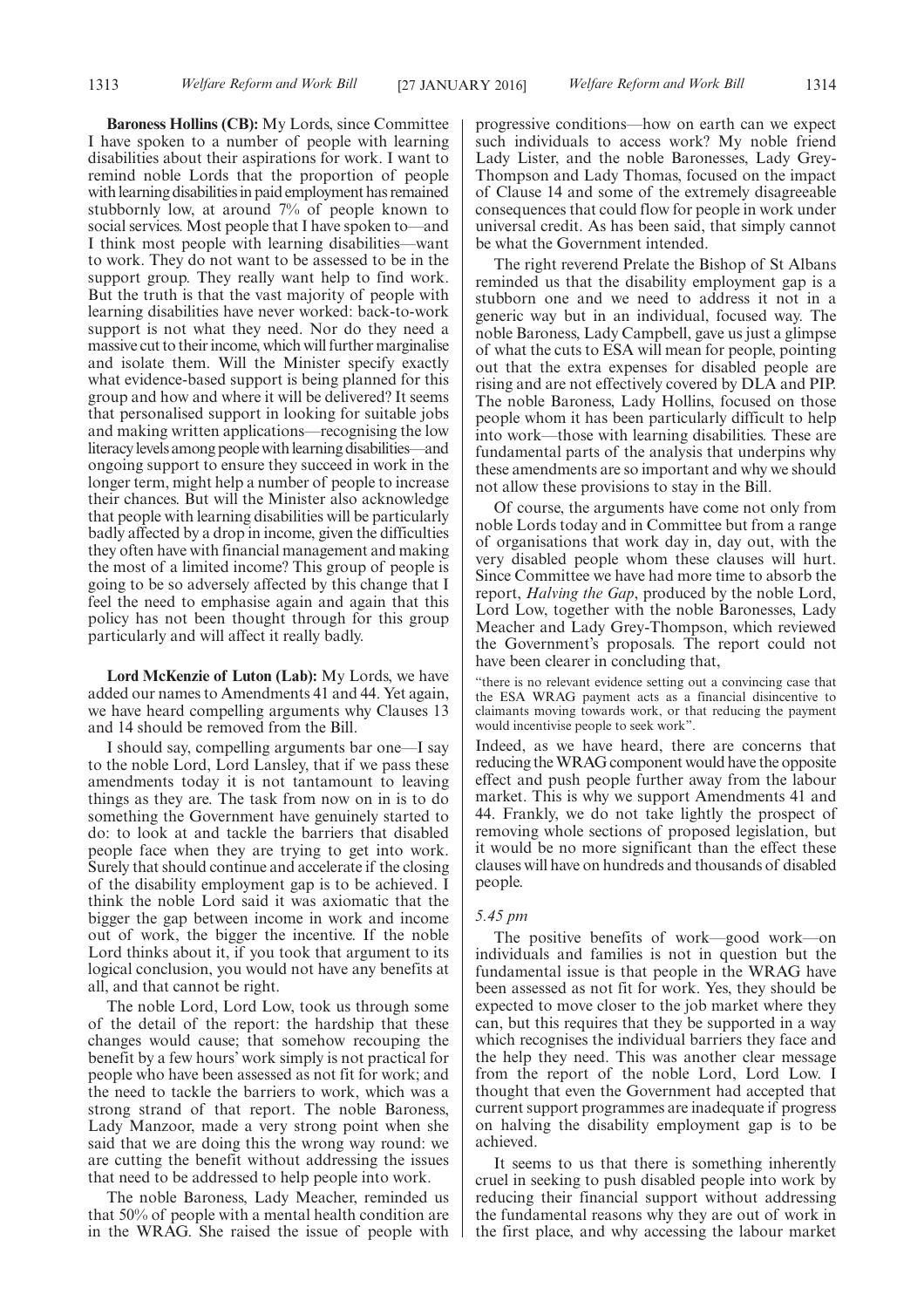#### [LORD MCKENZIE OF LUTON]

can be so challenging for them. The reason for extra support being given in the first place is that we recognise that they are likely to be unemployed for a longer period than those receiving JSA.We should also recognise that for many disabled people, the current strains of daily living involve extra costs—they are not all in receipt of DLA or PIP—and that the fear of losing the WRAC is creating stress and anxiety among many. The case has been overwhelmingly well made today and we will support these amendments in the Lobby, if that is where the noble Lord, Lord Low, takes us.

**Lord Freud:** My Lords, these amendments seek to remove Clauses 13 and 14 in order to prevent the proposed changes to the ESA work-related activity component and the universal credit limited capability for work element. Clause 13 amends existing legislation to remove this additional payment for new claims to ESA and aligns the amount of benefit paid to claimants with limited capability for work with that paid to jobseeker's allowance claimants. I think I need to clarify that although some Peers have mentioned a loss of £60, the work-related activity component is just under £30 a week. Clause 14 is designed to introduce a similar outcome for UC claimants. The measure will save £640 million over the long term but in 2017-18, it will save £55 million while we will invest £60 million into additional practical support.

This change does not affect the support group component, the UC equivalent or the premiums which form part of income-related ESA. Existing claimants in the support group will be entitled to the work-related activity component if they are reassessed into the WRAG. We aim to protect existing ESA claimants who temporarily leave the benefit to try out work and then return to ESA, an issue which the noble Baroness, Lady Meacher, was concerned about.

ESA was set up by a previous Government to support people with health conditions and disabilities into work but it has unfortunately failed the very people who it was designed to help. Despite spending £2.7 billion this year on the WRAG, currently only 1% of people in this group actually move off the benefit every month. As a Government, we want to ensure that we spend money responsibly in a way that improves individuals' life chances and helps them to achieve their ambitions, rather than paying for a lifetime wasted on benefits.

Currently, those in the WRAG are given additional cash payments but very little employment support. As the Prime Minister recently stated, this fixation on welfare treats the symptoms and not the causes of poverty. Over time, it traps people in dependency. That is why we are proposing to recycle some of the money currently spent on cash payments, which are not achieving the desired effect of helping people to move closer to the labour market, into practical support that will make a genuine difference to people in these groups.

The additional practical support is part of a real-terms increase that was announced at the Autumn Statement. How the £60 million to £100 million of support originally set out in the Budget will be spent is going to be influenced not only by Whitehall but by a task force of representatives from disability charities, disabled people's user-led organisations, employers, think tanks, provider representatives and local authorities. I thank the noble Lord, Lord Low, and the noble Baronesses, Lady Grey-Thompson and Lady Meacher, for their work during Committee in this area.

The new work and health programme will provide specialist support for the very long-term unemployed. We are committed to supporting everyone who is able to work to do so. The forthcoming White Paper is aimed at ensuring that we offer the best possible support to those with health conditions or disabilities, a point raised by the noble Baroness, Lady Campbell, and the right reverend Prelate the Bishop of St Albans.

There have been ongoing discussions with the noble Baroness, Lady Hollins, about learning difficulties. Mencap's website points out that despite the fact that research shows that 65% of people with a learning difficulty want to work, and the fact that with the right support they make highly-valued employees, only one in 10 people with a learning disability known to social services is currently in paid work. The Autumn Statement announced a real-terms increase in funding of almost 15% for those with health conditions and disabilities.

In Committee, some noble Lords raised concerns that we are expecting claimants who have been found "not fit for work" to be able to work. Although this was discussed then, it is important to stress once again that claimants in the work-related activity group have been found to have "limited capability for work", which is very different to being unfit for any work. That is an important distinction, as this misconception helps drive people further away from the labour market and perpetuates the benefit trap.

As for returning to work and improved mental health, this Government are committed to ensuring that people with mental health conditions receive effective support to return to and remain in work. The noble Baroness, Lady Meacher, was concerned about this issue. We are investing £43 million over the next three years in trialling ways to provide specialist support for people with common mental health conditions. I have trawled the international evidence, and I know that we are going to build up a very substantial body of knowledge in this key area.

The noble Baroness, Lady Meacher, also raised the issue of deteriorating conditions. People with Parkinson's who are currently getting the work-related activity component will not lose it, and will continue to receive ESA at the same rate, but any claimant who reports a deterioration in their condition can request a WCA to assess whether they may be eligible for the support group. As all Peers in the Chamber will acknowledge, some of these conditions can take a very long time indeed to develop, and there are times when people in the early period of those conditions are able to work, and indeed really want to.

Another area discussed at length in Committee was the evidence to support the Government's view that the work-related activity component, in some cases, acts as a financial incentive to remain on benefit. I went through that evidence in some detail then but will summarise the points now. The findings of the OECD report, which we have touched on today, covered the whole population. Although the report does not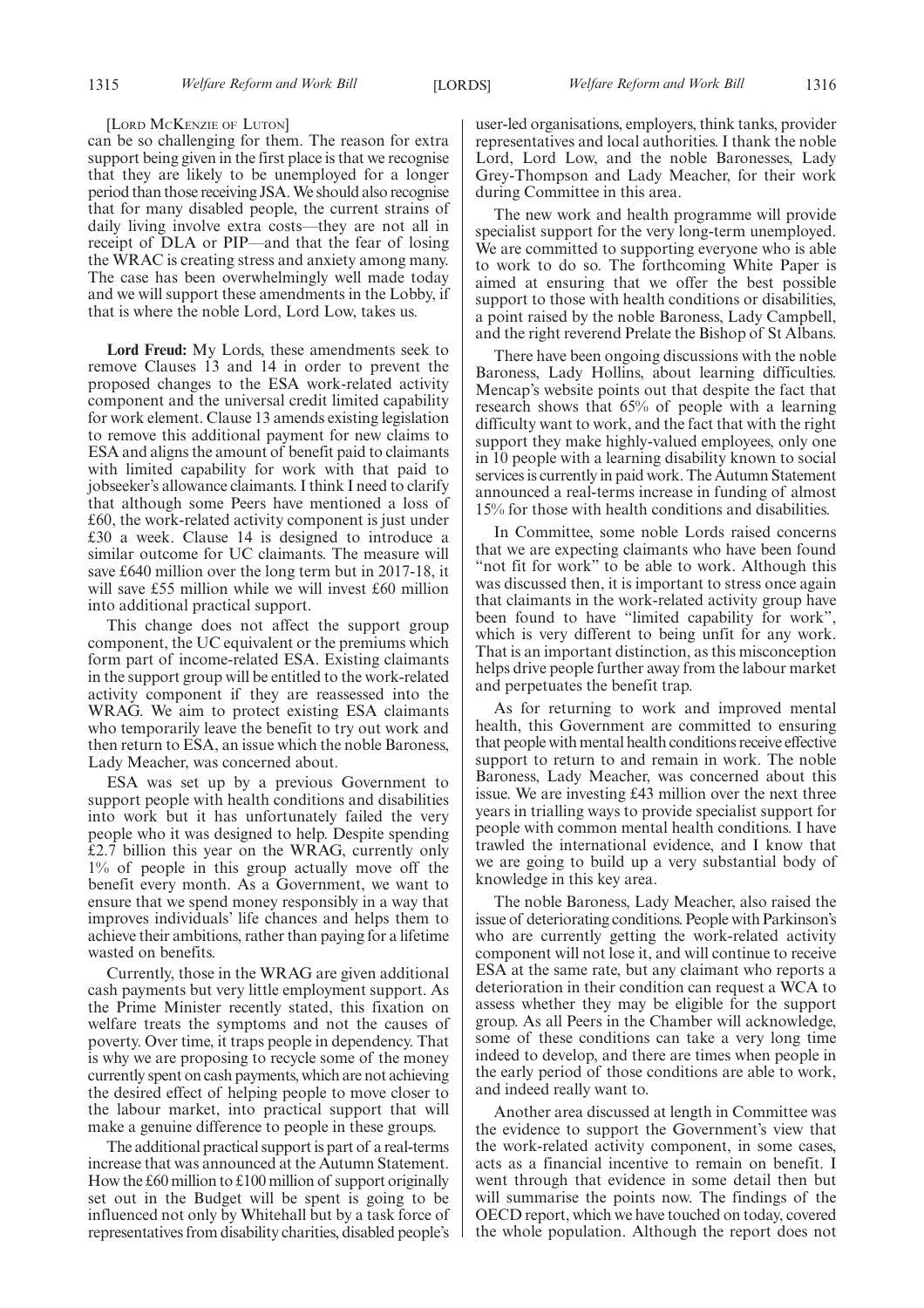specifically focus on the disabled population, it does not indicate the incentives would not apply there. We have the paper by Barr et al in 2010, which found that, "eight out of 11 studies reported that benefit levels had a significant negative association with employment".

It also noted that, "The most robust study"—by Hesselius and Persson—

"demonstrated a small but significant negative association".

I have already mentioned the Norwegian study of the impact of financial incentives.

It is important to also recognise that the changes to ESA and universal credit work together and cannot be taken forward in isolation. Universal credit will replace income-related employment and support allowance once fully rolled out. We want to ensure that we build on what is working in universal credit to help those with health conditions and disabilities move into work. We have invested a lot in universal credit to make sure that we keep people connected to the labour market from the outset of their claim. Unlike under ESA, UC claimants with a health condition or disability are offered labour market support, where it is appropriate to do so, at the very start of their claim. This helps them to remain closer to the labour market, even if they are not immediately able to return to work.

The noble Baroness, Lady Lister, said that about 116,000 people in the whole country benefit from the disability element of tax credits. The smallness of that number illustrates how the current system is not working. That is why universal credit gets rid of the hours rules that stop people entering the labour market. It makes every hour—every fluctuating hour—pay and gives people the work coach support they need to find and then retain work. I have to say that some of figures from the noble Baroness, Lady Grey-Thompson, do not accurately reflect the situation. The point is that universal credit will make smaller, regular hours pay. Rather than dealing with a lot of very complicated sums, I will write to her and set out our response.

The findings from *Universal Credit at Work* show that universal credit is making a real difference in getting people closer to the labour market. It is easier to understand. People are earning more, they say they have better incentives to work and, indeed, they are working more. Universal credit is a step towards modernising the welfare system into one that improves individuals' life chances, but we intend to go a lot further than that. We will publish a White Paper in the new year that will set out reforms to improve support for people with health conditions and disabilities, including exploring the role of employers, to further reduce the disability employment gap—which we are committed to doing —and promote integration across health and employment.

As for the impact of another budget, I should point out to the noble Lord, Lord Low, what we spend on disability benefit: it went up by £2 billion in real terms over the last Parliament. We spend £50 billion every year on benefits to support people with disabilities or health conditions, which is rather more than we spend on defence and police combined—6% of government spending.

Clauses 13 and 14, together with the additional practical support announced in the Budget, provide the right support and incentives to help people with limited capability for work move closer to the labour market and, when ready, into work. I therefore urge the noble Lord to withdraw his amendment.

**Lord Low of Dalston:** My Lords, I thank the Minister for his very full and careful reply. I knew that it was too much to hope that his generous spending spree would continue into this group of amendments, so we will deal with the case that has been made on its merits. I also thank all those noble Lords who have spoken. The amendment has attracted support from right across the House: I made it 10 speeches in all and 9:1 in favour of the amendment.

#### *6 pm*

I want to deal with the points that have been made as quickly as I can—I cannot deal with them all—under four headings. The first two concern the intervention of the noble Lord, Lord Lansley, which was a thoughtful and serious contribution and deserves to be taken seriously. I agree that there are lots of things that should be done to help disabled people into work; the only point is that cutting benefits is not one of them.

The Minister talked about the impact of benefit support on people in the WRAG. Obviously, it varies. People in the WRAG are not a homogeneous group; they are on a journey towards work. People are put in the WRAG because they are assessed as possibly being able to work at some point. Obviously, some will, but many remain on the journey. We should not hobble them in making that journey by cutting their benefit, with all the deleterious consequences for seeking work that I mentioned in moving the amendment.

My noble friend Lord Berkeley, who is sitting behind me, extended the point about the heterogeneous nature of those in the WRAG. The noble Lord pointed out that some, particularly those with progressive conditions, will become less able to make the journey into work. We need to be very mindful of the consequences of cutting benefit for them.

I can make my second point more briefly. It concerns the OECD report of 2005, to which the noble Lord, Lord Lansley, referred and on which the Minister relied. I have to repeat the point I made in moving the amendment: it is not to the point at all. It is not about disability. It does not deal with disability employment or unemployment; it is concerned with the general employment and unemployment of non-disabled people, so it is not to the case.

The noble Baroness, Lady Meacher, referred to the fact that it was counterproductive even in the Government's terms to cut the ESA premium. I remind noble Lords of the point that emerged from our review: the finding that Clauses 13 and 14, far from helping, will actually undermine the Government's ability to get disabled people into work and halve the disability employment gap. No one could be more excited than I am about the possibility of getting people into employment and halving the employment gap, but it is very disappointing to see the Government going in precisely the opposite direction to what is needed to fulfil their objective.

Finally, it defies logic and common sense, surely, to say that you will help disabled people to get into work by cutting the money that they have to engage in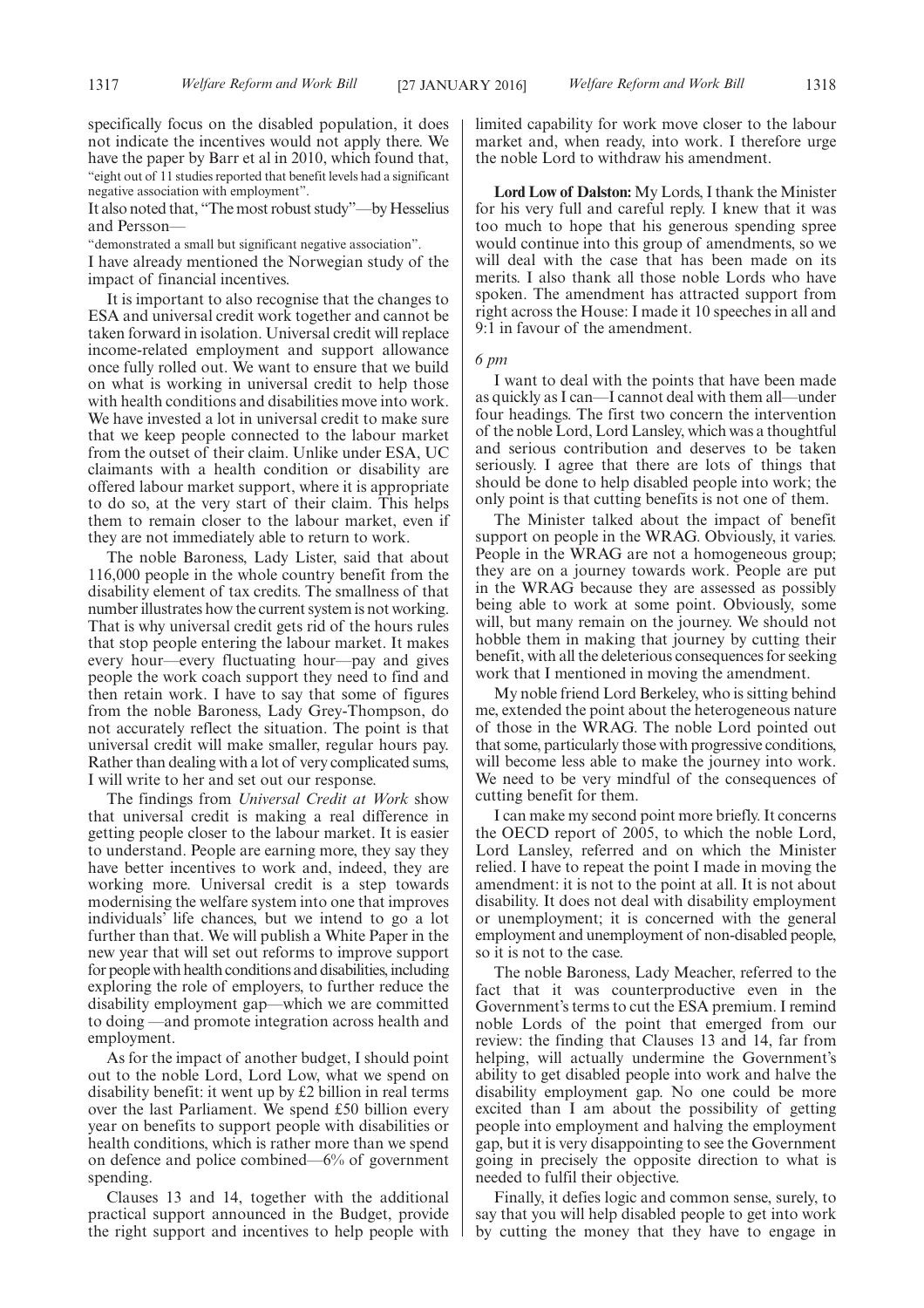[LORD LOW OF DALSTON]

work-related activities. The right reverend Prelate the Bishop of St Albans got it in one when he said that the problem is one not of incentivising people, but of mobilising the job opportunities and giving disabled people the support they need to get into them.

With those points, I am left feeling that the case for the amendment is even stronger than when I moved it, and that it has not really been answered by the Minister, or anyone who has spoken against it. That being the case, I beg to test the opinion of the House.

*6.03 pm*

*Division on Amendment 41*

*Contents 283; Not-Contents 198.*

*Amendment 41 agreed.*

#### **Division No. 1**

#### **CONTENTS**

Aberdare, L. Adams of Craigielea, B. Addington, L. Ahmed, L. Allan of Hallam, L. Alli, L. Alton of Liverpool, L. Andrews, B. Armstrong of Hill Top, B. Bach, L. Bakewell, B. Bakewell of Hardington Mandeville, B. Barker, B. Bassam of Brighton, L. Beecham, L. Beith, L. Benjamin, B. Berkeley, L. Berkeley of Knighton, L. Best, L. Bhatia, L. Bilimoria, L. Blunkett, L. Boateng, L. Bonham-Carter of Yarnbury, B. Borrie, L. Bowles of Berkhamsted, B. Bradshaw, L. Bragg, L. Brennan, L. Brinton, B. Brooke of Alverthorpe, L. Brookman, L. Browne of Belmont, L. Bruce of Bennachie, L. Burt of Solihull, B. Campbell of Pittenweem, L. Campbell of Surbiton, B. Campbell-Savours, L. Carlisle, Bp. Carter of Coles, L. Cashman, L. Chandos, V. Chester, Bp. Chidgey, L. Clancarty, E. Clark of Windermere, L. Clement-Jones, L.

Clinton-Davis, L. Collins of Highbury, L. Colville of Culross, V. Condon, L. Corston, B. Cotter, L. Coussins, B. Craigavon, V. Crawley, B. Cromwell, L. Cunningham of Felling, L. Darling of Roulanish, L. Davies of Oldham, L. Dean of Thornton-le-Fylde, B. Dholakia, L. Donaghy, B. Donoughue, L. Doocey, B. Drake, B. Dubs, L. Durham, Bp. Dykes, L. Eames, L. Elder, L. Erroll, E. Falkland, V. Farrington of Ribbleton, B. Faulkner of Worcester, L. Featherstone, B. Finlay of Llandaff, B. Foster of Bath, L. Foster of Bishop Auckland, L. Fox, L. Freyberg, L. Gale, B. Garden of Frognal, B. German, L. Giddens, L. Glasman, L. Golding, B. Gordon of Strathblane, L. Goudie, B. Gould of Potternewton, B. Greaves, L. Grender, B. Grey-Thompson, B. Griffiths of Burry Port, L. Grocott, L. Hain, L.

Hameed, L. Hamwee, B. Hannay of Chiswick, L. Hanworth, V. Harris of Haringey, L. Harris of Richmond, B. Hart of Chilton, L. Haworth, L. Hayter of Kentish Town, B. Healy of Primrose Hill, B. Hollick, L. Hollins, B. Hollis of Heigham, B. Howarth of Newport, L. Howe of Idlicote, B. Howells of St Davids, B. Howie of Troon, L. Hoyle, L. Hughes of Woodside, L. Humphreys, B. Hunt of Chesterton, L. Hunt of Kings Heath, L. Hussain, L. Hussein-Ece, B. Irvine of Lairg, L. Janke, B. Jay of Ewelme, L. Jay of Paddington, B. Jones, L. Jones of Cheltenham, L. Jones of Whitchurch, B. Jowell, B. Judd, L. Kennedy of Cradley, B. Kennedy of Southwark, L. Kerr of Kinlochard, L. Kilclooney, L. King of Bow, B. Kinnock, L. Kinnock of Holyhead, B. Kinnoull, E. Kirkhill, L. Kirkwood of Kirkhope, L. Kramer, B. Lane-Fox of Soho, B. Lawrence of Clarendon, B. Layard, L. Lea of Crondall, L. Lee of Trafford, L. Lennie, L. Lester of Herne Hill, L. Liddle, L. Linklater of Butterstone, B. Lipsey, L. Lister of Burtersett, B. Livermore, L. Loomba, L. Low of Dalston, L. Ludford, B. McAvoy, L. Macdonald of Tradeston, L. McIntosh of Hudnall, B. MacKenzie of Culkein, L. McKenzie of Luton, L. McNally, L. Maddock, B. Mallalieu, B. Mandelson, L. Manzoor, B. Masham of Ilton, B. Maxton, L. Meacher, B. [Teller] Mendelsohn, L. Miller of Chilthorne Domer, B. Mitchell, L. Morgan of Drefelin, B. Morgan of Ely, B.

Morris of Aberavon, L. Morris of Handsworth, L. Morris of Yardley, B. Murphy of Torfaen, L. Newby, L. Northbourne, L. Northover, B. Nye, B. Oates, L. O'Neill of Bengarve, B. O'Neill of Clackmannan, L. Oxford and Asquith, E. Paddick, L. Palmer of Childs Hill, L. Patel, L. [Teller] Patel of Bradford, L. Pendry, L. Pitkeathley, B. Plant of Highfield, L. Portsmouth, Bp. Prosser, B. Purvis of Tweed, L. Radice, L. Ramsay of Cartvale, B. Ramsbotham, L. Randerson, B. Razzall, L. Rea, L. Rebuck, B. Redesdale, L. Rees of Ludlow, L. Reid of Cardowan, L. Rennard, L. Richard, L. Roberts of Llandudno, L. Robertson of Port Ellen, L. Rodgers of Quarry Bank, L. Rooker, L. Rosser, L. Rowe-Beddoe, L. Rowlands, L. Royall of Blaisdon, B. St Albans, Bp. St John of Bletso, L. Sandwich, E. Sawyer, L. Scotland of Asthal, B. Scott of Needham Market, B. Sharkey, L. Sharp of Guildford, B. Sheehan, B. Sherlock, B. Shipley, L. Slim, V. Smith of Basildon, B. Smith of Gilmorehill, B. Smith of Newnham, B. Snape, L. Solev, L. Steel of Aikwood, L. Stephen, L. Stern, B. Stevenson of Balmacara, L. Stoddart of Swindon, L. Stone of Blackheath, L. Stoneham of Droxford, L. Storey, L. Strasburger, L. Stunell, L. Suttie, B. Taverne, L. Taylor of Blackburn, L. Taylor of Bolton, B. Taylor of Goss Moor, L. Temple-Morris, L. Teverson, L. Thomas of Gresford, L. Thomas of Winchester, B.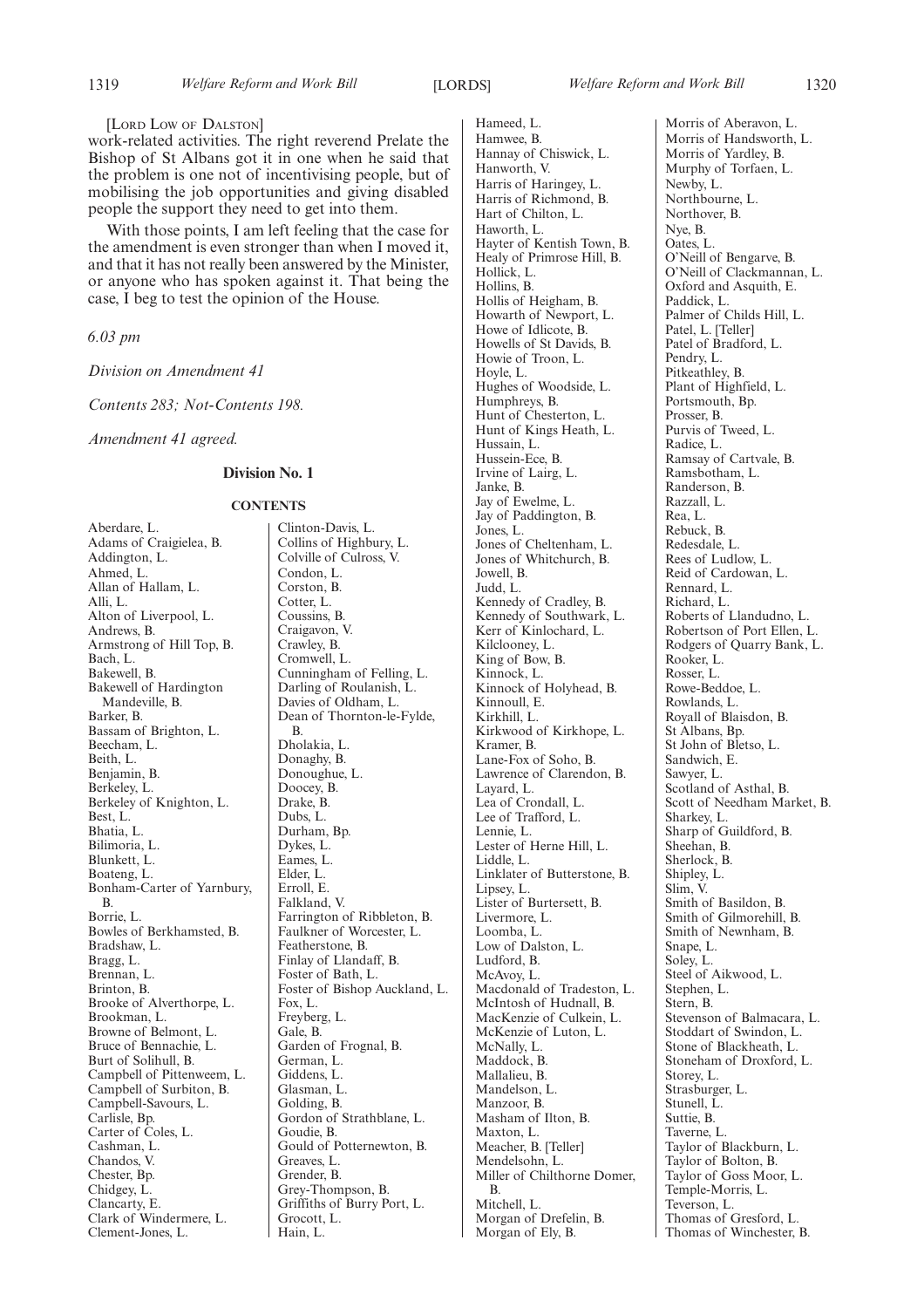Thornton, B. Thurlow, L. Tomlinson, L. Tope, L. Tunnicliffe, L. Turnberg, L. Tyler, L. Tyler of Enfield, B. Verjee, L. Wall of New Barnet, B. Wallace of Saltaire, L. Wallace of Tankerness, L. Walmsley, B. Walpole, L. Warner, L. Warwick of Undercliffe, B.

#### Watts, L. West of Spithead, L. Wheeler, B. Whitaker, B. Whitty, L. Wigley, L. Williams of Elvel, L. Willis of Knaresborough, L. Wood of Anfield, L. Worcester, Bp. Worthington, B. Young of Hornsey, B. Young of Old Scone, B.

#### **NOT CONTENTS**

Ahmad of Wimbledon, L. Altmann, B. Anelay of St Johns, B. Arbuthnot of Edrom, L. Armstrong of Ilminster, L. Arran, E. Ashton of Hyde, L. Astor, V. Astor of Hever, L. Attlee, E. Baker of Dorking, L. Balfe, L. Barker of Battle, L. Bates, L. Bell, L. Berridge, B. Black of Brentwood, L. Borwick, L. Bottomley of Nettlestone, B. Bourne of Aberystwyth, L. Bowness, L. Boyce, L. Brabazon of Tara, L. Brady, B. Bridges of Headley, L. Brougham and Vaux, L. Caithness, E. Carrington of Fulham, L. Cathcart, E. Cavendish of Furness, L. Chalker of Wallasey, B. Chisholm of Owlpen, B. Colwyn, L. Cooper of Windrush, L. Cope of Berkeley, L. Cormack, L. Courtown, E. Crathorne, L. Crickhowell, L. Cumberlege, B. Dannatt, L. De Mauley, L. Deben, L. Deighton, L. Denham, L. Dixon-Smith, L. Dobbs, L. Dunlop, L. Eaton, B. Eccles, V. Elton, L. Evans of Bowes Park, B. Fall, B. Farmer, L. Faulks, L. Feldman of Elstree, L. Fellowes of West Stafford, L. Fink, L. Finkelstein, L.

Watson of Invergowrie, L. Young of Norwood Green, L.

Finn, B. Fookes, B. Forsyth of Drumlean, L. Fowler, L. Framlingham, L. Freeman, L. Freud, L. Gardiner of Kimble, L. [Teller] Gardner of Parkes, B. Garel-Jones, L. Geddes, L. Gilbert of Panteg, L. Glenarthur, L. Goldie, B. Goodlad, L. Goschen, V. Grade of Yarmouth, L. Greenway, L. Griffiths of Fforestfach, L. Hailsham, V. Harding of Winscombe, B. Harris of Peckham, L. Hayward, L. Helic, B. Henley, L. Heyhoe Flint, B. Higgins, L. Hodgson of Abinger, B. Hodgson of Astley Abbotts, L. Holmes of Richmond, L. Home, E. Hooper, B. Horam, L. Howard of Lympne, L. Howard of Rising, L. Howe, E. Howell of Guildford, L. Hunt of Wirral, L. Inglewood, L. James of Blackheath, L. Jenkin of Kennington, B. Jopling, L. Keen of Elie, L. King of Bridgwater, L. Kirkham, L. Knight of Collingtree, B. Lamont of Lerwick, L. Lang of Monkton, L. Lansley, L.

Lawson of Blaby, L. Leigh of Hurley, L. Lexden, L. Lingfield, L. Liverpool, E.

Lupton, L. Lyell, L.

Livingston of Parkhead, L.

MacGregor of Pulham Market, L. McGregor-Smith, B. McIntosh of Pickering, B. Mackay of Clashfern, L. Magan of Castletown, L. Maginnis of Drumglass, L. Marlesford, L. Mawhinney, L. Mobarik, B. Mone, B. Moore of Lower Marsh, L. Morris of Bolton, B. Moynihan, L. Naseby, L. Nash, L. Neville-Jones, B. Newlove, B. Noakes, B. Northbrook, L. Norton of Louth, L. O'Cathain, B. O'Neill of Gatley, L. O'Shaughnessy, L. Palumbo, L. Pannick, L. Patten, L. Patten of Barnes, L. Pidding, B. Plumb, L. Polak, L. Popat, L. Porter of Spalding, L. Prior of Brampton, L. Redfern, B. Renfrew of Kaimsthorn, L. Ridley, V. Risby, L. Robathan, L. Rock, B. Sanderson of Bowden, L.

McColl of Dulwich, L.

Sassoon, L. Scott of Bybrook, B. Seccombe, B. Selborne, E. Selkirk of Douglas, L. Selsdon, L. Shackleton of Belgravia, B. Sharples, B. Sheikh, L. Shephard of Northwold, B. Sherbourne of Didsbury, L. Shields, B. Shrewsbury, E. Smith of Hindhead, L. Somerset, D. Spicer, L. Stedman-Scott, B. Sterling of Plaistow, L. Stowell of Beeston, B. Strathclyde, L. Stroud, B. Suri, L. Taylor of Holbeach, L. [Teller] Tebbit, L. Trefgarne, L. Trenchard, V. Trimble, L. True, L. Tugendhat, L. Ullswater, V. Verma, B. Wakeham, L. Warsi, B. Wasserman, L. Wheatcroft, B. Whitby, L. Willetts, L. Williams of Trafford, B. Young of Cookham, L. Young of Graffham, L. Younger of Leckie, V.

#### *6.21 pm*

*Amendments 42 and 43 not moved.*

#### *Clause 14: Universal credit: limited capability for work element*

#### *Amendment 44*

*Moved by Lord Low of Dalston*

**44:** Clause 14, leave out Clause 14

*Amendment 44 agreed.*

#### *Clause 15: Universal credit: work-related requirements*

#### *Amendment 44A*

#### *Moved by Baroness Lister of Burtersett*

**44A:** Clause 15, page 14, line 30, at end insert—

"( ) in section 14 (claimant commitment) after subsection  $(5)$  insert-

"(6) In preparing a claimant commitment for a claimant, the Secretary of State shall have regard (so far as is practicable) to its impact on the wellbeing of any child who may be affected by it.'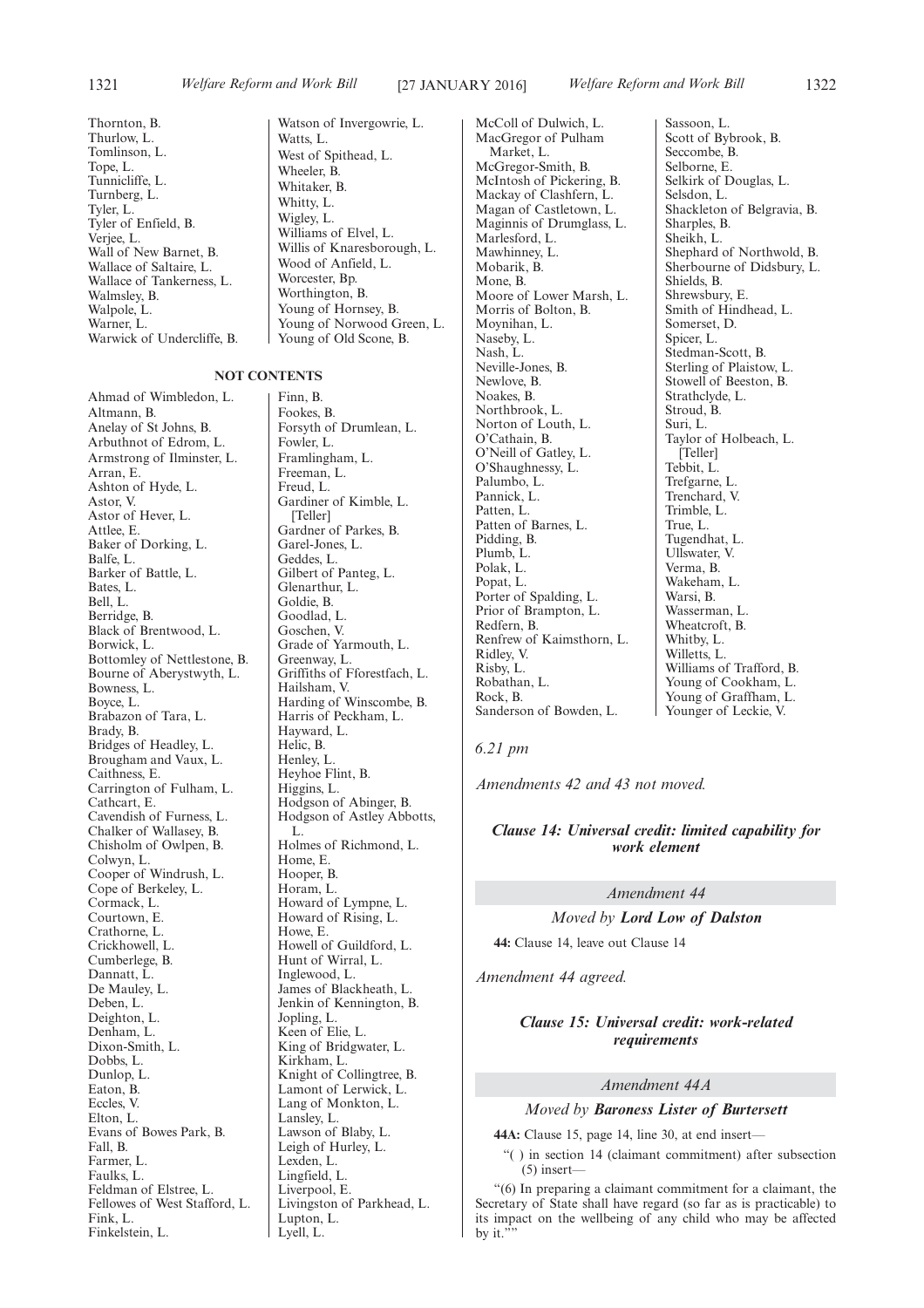**Baroness Lister of Burtersett:** My Lords, Amendment 44A is in my name and the name of the noble Baroness, Lady Manzoor, who tabled a similar amendment in Committee. We return to the issue because we were not satisfied with the response in Committee to what we believe is a strong case for explicitly writing into the claimant commitment a provision to ensure that regard is had to the best interests of any child cared for by the claimant, in line with Article 3.1 of the UN Convention on the Rights of the Child. Thus the aim of the amendment is to ensure that the well-being of any child is taken into account when a job coach agrees a claimant commitment, which records a claimant's responsibilities and the agreed actions that they will take to seek and find work. This is something that the Office of the Children's Commissioner has pressed for as well.

The other reason for returning to the issue is to ask what has happened to a similar provision that was inserted into the Welfare Reform Act 2009, as Section 31, during its passage through your Lordships' House. I am sure that my noble friend Lord McKenzie will talk about this as well, because he was responsible for adding that section in response to a series of amendments from the noble Lord, Lord Northbourne, which had the support of the Conservative Opposition, whose spokesperson was the noble Lord, Lord Skelmersdale. The noble Lord, Lord Skelmersdale, made a very telling point:

"A work action plan would not be worth its salt if it harmed a participant's children in some way, through unsuitable hours or a lack of suitable childcare. I suspect that the Minister will resist these amendments by saying that of course we would expect any back-to-work plan to take into account the needs of children. If that is so, he should not be afraid to accept these amendments, or ones very similar to them, as a confirmation of that".—[*Official Report*, 11/6/09; col. GC 167-8.]

I am tempted to leave it there and say, "I rest my case, my Lords". However, there is a bit more to be said, and before turning to today's amendment, I want to ask the Minister why Section 31 has not yet been brought into force seven years later. When Emily Thornberry MP asked a Question about this recently in the other place, the Employment Minister responded:

"There are no current plans to bring into force Section 31 of the Welfare Reform Act 2009".

Why not? The case for it is all the stronger today, as conditionality has been ratcheted up with its gradual extension to parents with ever younger children, so that under this Bill parents of children aged three will be expected to move into paid work.

When we debated a similar amendment in Committee, the noble Baroness replied pretty much on the line anticipated by the noble Lord, Lord Skelmersdale, back in 2009. She painted a rather idealised picture of the kind of conversation that work coaches have with claimants, not recognised by organisations such as Gingerbread working in the field. I should say here that I am grateful to Gingerbread for its help with this amendment. She suggested that the aim of the amendment was,

"achievable through existing legislation and it would be unduly burdensome to set out this level of detail in primary legislation". [*Official Report*, 9/12/15; col. 1664.]

However, this is not about some technical detail; it is about a basic principle enshrined in the UN Convention on the Rights of the Child, to which the Government have signed up. In what way is it burdensome? The implication is that it would be burdensome for job coaches always to ensure that regard is had for a child's well-being. To repeat what the noble Lord, Lord Skelmersdale, said, a claimant commitment,

"would not be worth its salt if it harmed a participant's children in some way",

for instance, through unsuitable hours or unaffordable or inaccessible childcare. I know that Ministers think that parental paid work is intrinsically in the best interests of children, but, as I said in Committee, the evidence from academic work is actually more nuanced than that. The evidence also shows that the existing guidance for parents of young children is too often not followed.

The noble Baroness, Lady Meacher, spoke in support of what became Section 31 during the 2009 debate. She was also part of a 2015 inquiry into women on jobseeker's allowance, the launch of which I attended. That found evidence of divergence from the guidance in the claimant commitment that parents were asked to sign. This included a survey of lone parents that found that nearly a third of them stated that their commitment was written entirely by their adviser without any input from them and did not take account of their need also to care for their child. It is a common theme on Gingerbread's helpline each month that parents of young children have been given inappropriate instruction that did not take account of the well-being of their children.

I will give just three examples from within the past six months. A parent with a two year-old child was wrongly told by her adviser that she needed to look for paid work. She is currently not required to do that until her child is five. A mother of a five year-old child had to sign a claimant commitment to say that she had to look for full-time work. She should have been able to look for work during school hours only. A caller with a 20 month-old child was wrongly told by her adviser at the jobcentre that she had to look for work or do courses, or her benefit would stop. These are just examples of what we described in Committee as the "parallel universe" occupied by claimants and their advisers on the ground, so different from the one described by Ministers.

The noble Baroness the Minister also said:

"It would also not be fair only to prescribe that claimant commitments must contain information relating to the well-being of children".—[*Official Report*, 9/12/15; col. 1664.]

Could she expand on that, please? In what way would it not be fair to ensure that regard is had to the well-being of children in drawing up a claimant commitment? The intention is not that the commitment has to contain information about any child's well-being; we are not looking for a survey of how children are doing, or the kind of survey that my noble friend Lord McKenzie was talking about the other day in relation to well-being. It just needs to show that regard has been had to it in a way that was clearly not the case in the examples cited.

Once more I refer back to the question posed by the noble Lord, Lord Skelmersdale, when he was speaking for the Conservative Opposition: why, if a child's well-being is being taken into account by work coaches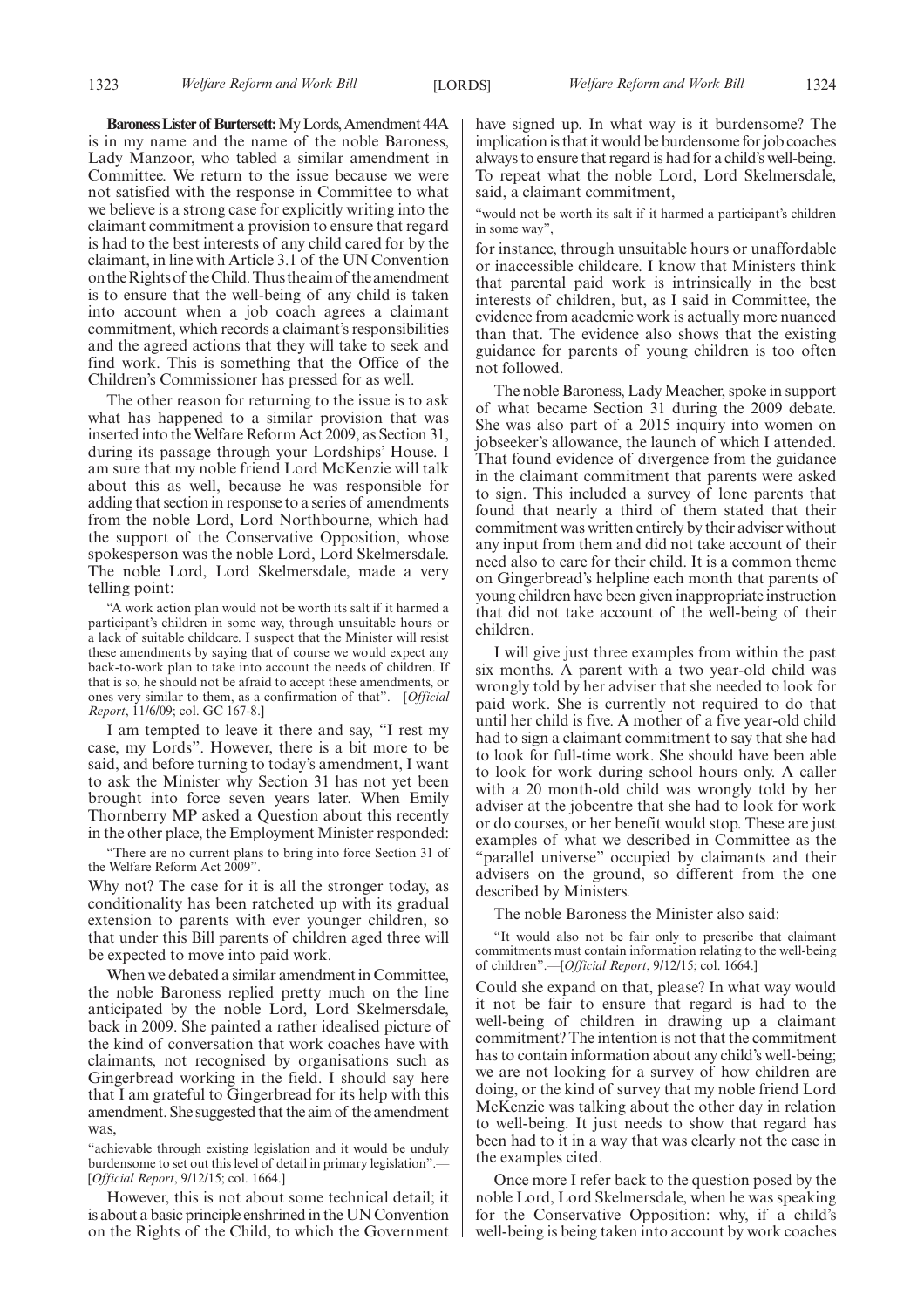during the drafting of agreements, would the Minister be afraid to have this written into legislation? I urge the department to bring Section 31 of the Welfare Reform Act 2009 into force without further delay and to accept this amendment, or bring forward a similar amendment, at Third Reading. I beg to move.

#### *6.30 pm*

**Baroness Manzoor:** My Lords, I support the noble Baroness, Lady Lister, on this amendment. Once again, we had a very good debate in Committee, and, in her usual fashion, the noble Baroness has laid out a very comprehensive argument with which I concur absolutely. I can therefore add very little to that argument except to press the Minister again to say why the well-being of children is not being factored in when it already has been. For noble Lords who were not in the Chamber earlier, I will read what the amendment says. This is all is says—which is why I have difficulty in understanding why it cannot be in the Bill. The amendment states:

"In preparing a claimant commitment for a claimant, the Secretary of State shall have regard (so far as is practicable) to its impact on the wellbeing of any child who may be affected by it". What is so wrong with that?

**The Earl of Listowel:** My Lords, I will briefly support this amendment. Before doing so, however, I have not had an opportunity to thank the noble Lord, the Minister's colleague, for the assurance and commitment that adoptive parents, kinship carers and others will be kept out of the two-parent limit. I was very grateful to hear that from him.

The amendment, which I support, brings to mind two questions. If a child has had, for instance, pneumonia, and subsequently gets ill on a regular basis, what mechanism is in place to allow for the fact that the child has been and continues to be unwell on a periodic basis, which will allow the parent to give the child the care they need to recover fully from this issue?

The other question—perhaps I am stretching a little—is with regard to dealing with mental health. There has been a great deal of concern about perinatal mental health, and clearly this is an opportunity to spot perinatal mental ill health, including post-natal depression, and to do something about it. I may have missed other debates during the course of the Bill perhaps the Minister can refer me to them or just drop me a line—but I know that information about the health of welfare claimants cannot be shared with the health service directly. Are the Government thinking of doing what they do in police stations, which is to station a mental health professional in the jobcentre itself so that they can help spot any issues of this kind and ensure that the parent and child get the support they need to deal with that?

**Baroness Meacher:** My Lords, I will contribute briefly to this debate in support of the amendment. The issue here is that we are in a very different benefits culture from the one we had maybe until 2010—I am not sure when exactly. The point is that the claimant commitment is the basis for sanctioning. If a parent fails to comply with a claimant commitment, that is when they will be sanctioned. If the claimant commitment is completely unrealistic and the parent cannot comply with it—for example, if it requires the parent to travel 90 minutes each way and they manage to have childcare for only five or six hours a day, or whatever it is—it will be physically impossible for them to satisfy that claimant commitment.

We know, certainly from the Fawcett Society inquiry I was involved with, that there is quite a need for training for these staff. That of course goes back for as long as I have ever been involved with welfare matters, which is probably some 40 years. Staff are very poorly paid, they tend to be rather inadequately trained and there is always a rapid turnover of staff, so you always have new staff who are trying to learn the rules, and so on. So this claimant commitment takes on a far greater significance in this day and age than it would have done 30 or 40 years ago.

That is why I ask the Government to take this very seriously. They need to accept that they have low-paid staff, a rapid turnover, poor training, and therefore that sanctions happen utterly inappropriately. The claimant commitments are wildly unrealistic in the experience of the inquiry I was involved with, which is very dangerous for the children. The parent goes along on a Friday to pick up their benefit and is told, "Oh, sorry"—or probably not even "sorry"—"your benefit has been stopped". Is there any supper for the children? No, sorry, no food in the house—and so on. It is very serious for children affected by sanctions following the claimant commitment. That is why, although this sounds like a fairly innocuous amendment, believe me, it is very important.

**Lord McKenzie of Luton:** My Lords, I agree wholeheartedly with this amendment. It would be difficult to do otherwise because, as my noble friend reminded us, I moved a parallel amendment to what became the Welfare Reform Act 2009 when we were in government. When one looks back at legislation one has been responsible for there is always a moment of trepidation, but we are on safe ground in this case. Those were the days when the noble Lords, Lord Skelmersdale and Lord Northbourne, were heavily involved in our debates. Having said that—and I underline the importance that the noble Baroness, Lady Meacher, has placed on this amendment—it is slightly disconcerting to understand that one's labours at the Dispatch Box all those years ago have lain dormant and fallow, so I press the Minister to say why it has not been introduced.

**Baroness Evans of Bowes Park (Con):** My Lords, this amendment, tabled by the noble Baronesses, Lady Lister and Lady Manzoor, seeks to set into primary legislation a requirement for the Secretary of State, when preparing a claimant commitment, to have regard to the impact on any child affected by it. I fully support the principle that requirements should be adjusted according to individuals'personal circumstances, including the well-being of any children for whom the claimant is responsible. However, this amendment proposes to unnecessarily prescribe the contents of the claimant commitment in the Welfare Reform Act 2012. During discussions with individuals, work coaches already take into account all the personal circumstances relevant to both claimant and child when agreeing work-related activities.We continually review the operation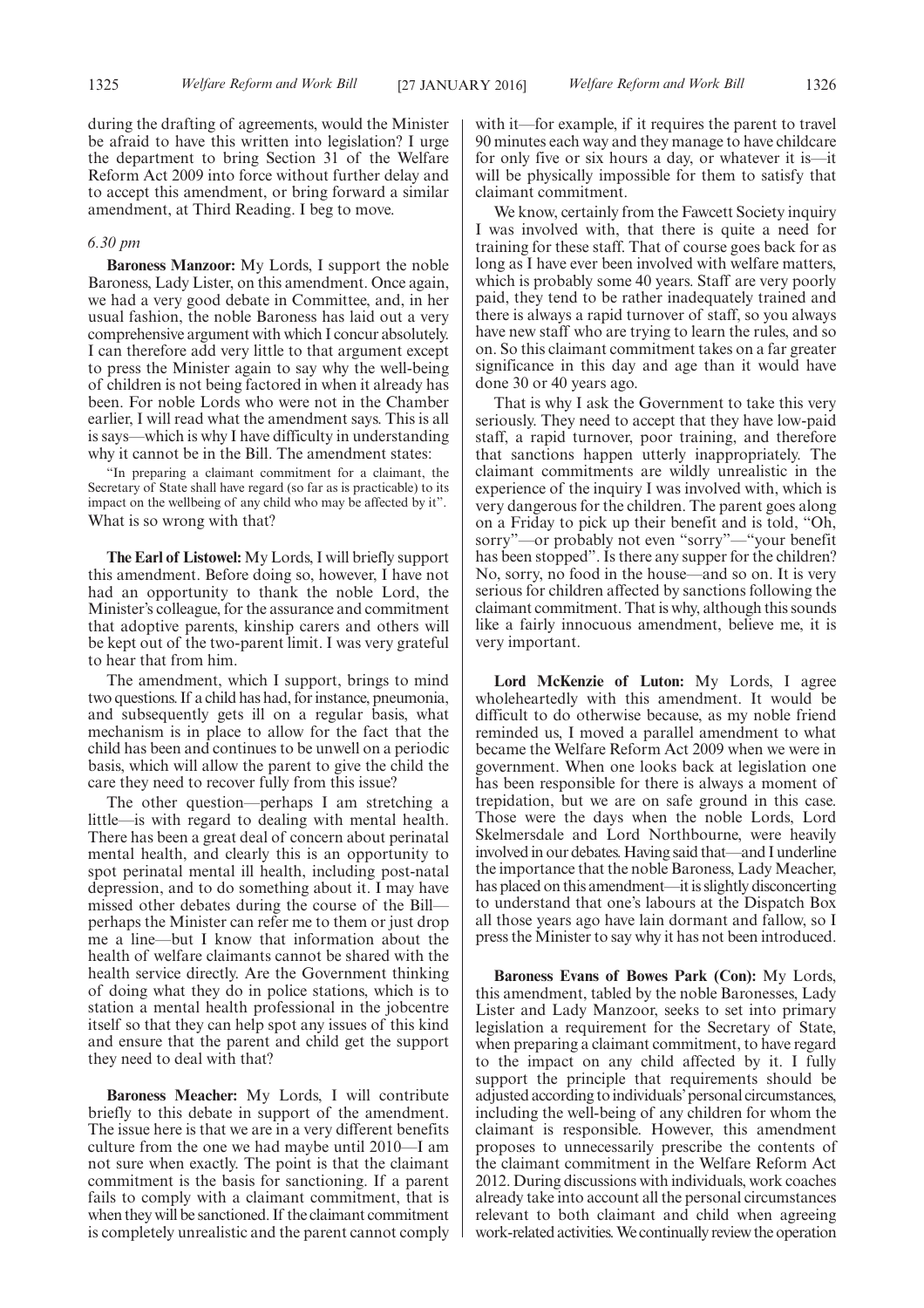[BARONESS EVANS OF BOWES PARK]

of the claimant commitment and will act on anything we find that can be improved. Claimants can request a review of their claimant commitment if they have concerns.

On the question asked by the noble Baroness, Lady Lister, about Section 31 of the 2009 Act, it applies to JSA and ESA, not universal credit. As part of the claimant commitment, parents can input into the contents of the commitment within universal credit.

We are very clear about the importance of our responsibilities with regard to the well-being of children. Regulations 98 and 99 cover the circumstances in which all or some requirements should be suspended for a temporary period, which includes circumstances in which a parent has to spend time caring for a child in distress or if they are in the kind of situation which the noble Earl, Lord Listowel, talked about. The number of hours a claimant is expected to spend carrying out work-related activity is also tailored so as to be compatible with the claimant's individual childcare responsibilities.

These reasonable requirements, including any limiting or lifting and the reasons for this, are recorded within the claimant commitment. The amendment does not specify that it applies to the responsible care of a child; it refers to "any child", which would make it extremely difficult to determine which children are being referred to other than those within the claimant's responsibility. This would make it difficult for jobcentres to effectively administer.

The key principle of the claimant commitment is that we treat people as individuals and tailor their requirements accordingly.We have chosen not to prescribe in legislation what a claimant commitment should take account of in order that we can reflect all the possible circumstances people can present with. It would be too prescriptive to single out one element—the well-being of a child—and legislate that claimant commitments must contain this information. It would not be practical to prescribe everything a claimant commitment should contain—we want to take account of a broad range of circumstances.

We know that developing a skilled workforce is key to realising the flexibilities that we have built into the legislative framework of universal credit. We want to empower our work coaches to use this broad discretion to make sound decisions that are right for the individual in front of them. As the noble Baroness said, I talked at length about the work under way to invest in learning and development of our front-line staff, including the work coach delivery model and accreditation. I did that because I wanted to stress the importance we place on making sure that work coaches are trained and that they use their discretion to the benefit of the families they work with. I emphasised that element because I wanted to stress to noble Lords that we take that very seriously.

Existing legislation already enables us to take account of the well-being of children when setting a claimant commitment; it is something that work coaches routinely do. Therefore we do not believe that it is necessary to set out this level of detail in primary legislation. I hope that on that basis the noble Baroness will withdraw the amendment.

**Baroness Lister of Burtersett:** My Lords, I am grateful to all noble Lords who have spoken. The noble Baroness, Lady Manzoor, asked what there is to object to. It is a good question. The noble Earl, Lord Listowel, gave a very good example of what happens when a child is unwell. But the noble Baroness, Lady Meacher, in a sense finished off the argument by talking about the implications of the well-being of the child not being taken into account in a culture where many people are sanctioned—and, as the evidence from her inquiry showed, sometimes sanctioned for the wrong reasons.

I am again disappointed by the Minister's response. It seemed simply to repeat the arguments that were made in Committee and did not really engage with the counter-arguments that I put. She said that Section 31 applies to JSA ESA. Yes, many lone parents are still claiming those benefits and will be for some time. As we know, universal credit is being rolled out slowly and the more complicated cases will move on to it more slowly, so why is it not being introduced in the mean time? I find it very sad that the good work of my noble friend Lord McKenzie is gathering dust. In fact, it was the good work done by the noble Lord, Lord Northbourne, that started it all, because it was his amendments that triggered this section, but nothing has happened. Therefore, I am afraid that the fact that it is JSA ESA is irrelevant.

This is not just one other detail; the best interests of the child is a fundamental principle that policy-making and legislation is supposed to have regard to in this country, or in any country that has signed up to the UN convention. So I am disappointed. Again, we have evidence of a sort of parallel universe where all the wonderful conversations are being had. It is excellent that the training is happening and I welcome that. However, as I understand it, when lone parents had bespoke advisers who understood the issues, rather than generic job coaches, they tended to be treated much better than they are now.

The helplines of organisations such as Gingerbread are constantly showing that the best interests of the child are not being taken into account. When this Bill is out of the way, I wonder whether the noble Lord or the noble Baroness would be willing to meet those organisations to talk about why there is this difference in perception, and perhaps we could have another look at Section 31.

**Baroness Evans of Bowes Park:** I shall be very happy to meet them.

**Baroness Lister of Burtersett:**I very much appreciate that. On that basis, I beg leave to withdraw the amendment.

*Amendment 44A withdrawn.*

#### *Amendment 45*

#### *Moved by Baroness Manzoor*

**45:** After Clause 15, insert the following new Clause— "Universal Credit (Work Allowance)

The Universal Credit (Work Allowance) Amendment Regulations 2015 are repealed."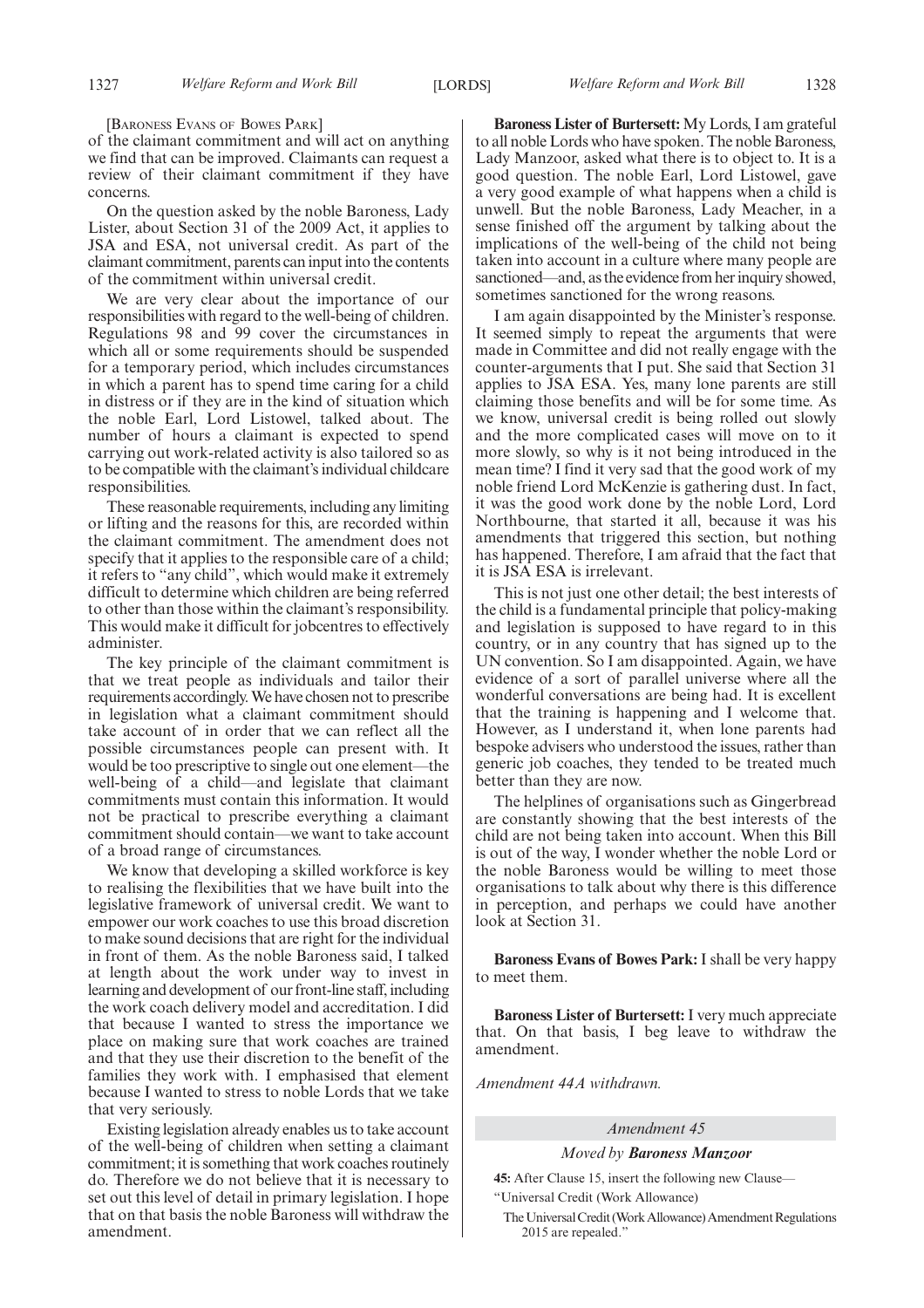**Baroness Manzoor:** My Lords, I have tabled this new clause because I think it is fundamentally important. Noble Lords will recollect that Members of all parties and none were pleased when the Chancellor dropped his plans to cut tax credits. That happened only because of the pressure put upon him by this House.

I have put down this amendment because the universal credit changes are identical to the tax credit changes, so the arguments are almost identical. Although the universal credit changes come in later and will affect the flow, not the stock, of claimants, they will have exactly the same effect as the tax credit cuts. This impact has been confirmed both in the Red Book and by the Institute for Fiscal Studies, which says that the tax credit cuts will, in the long run, make no difference, as the cuts to universal credit will affect the very same people. On average, low-income working people will lose £1,000—again echoing the tax credit cuts.

#### *6.45 pm*

These changes are immensely troubling for a number of reasons. First, these cuts, as with tax credits, will hit low-income working people. They undermine the principal reason for creating universal credit—to ensure that work always pays. This has been a principle that the Chancellor has never really supported. During the coalition, Nick Clegg, among others, worked very hard to block attempts by the Chancellor to change the withdrawal rate in universal credit, yet the changes to which this amendment relates show that the Chancellor has now got his way. That should be deeply concerning for everyone who supports the aims of universal credit.

The second reason is that the changes will mean that, for the first time, universal credit will bring about an additional cut in people's benefits. It will not be, as was originally envisaged, a mechanism to make lowincome working people better off. According to the IFS, these changes will mean that, in total, 2.6 million working families will lose an average of £1,600 a year, compared with only 1.9 million gaining an average of £1,400. That is a long way from the proposals set out in the original plans for universal credit.

The third reason is the way these cuts will impact on families. As I said, the universal credit cuts will affect the flow of new claimants, not the stock of existing claimants or those migrated on to universal credit. However, the cuts will affect those who, having been migrated on to universal credit, see a change in their circumstances, and thisis where, from our perspective, one of the nastiest points of the policy arises.

As I said in Committee, a change of circumstance can mean a change in the household make-up, including a new partner. That means that a single parent who finds a new partner and decides to become a two-parent family will lose a notional entitlement of around £1,000 in their benefit. We hear a lot from members of this Government about the benefits of two-parent families, but this change to universal credit amounts to a disincentive to that. What is more, regardless of the merits of two-parent families, the change acts as a disincentive to someone finding a new partner. Essentially, it amounts to what can only be described as a penalty on love—a "love tax". How can we countenance a benefits system that provides such perverse incentives? Surely we cannot.

Turning from the impact of the cuts to the nature of the amendment, I am aware that some will say that it bears a relation to the vote that I instigated in this House to reject the mirroring statutory instrument on tax credits. While I and my noble friends on these Benches still believe that that was the right thing to do, as I said at the time, I did not discount the views of those who did not want to use the power of this House to decline to approve a statutory instrument on that occasion.

However, this amendment is not a Motion to decline or approve; it is an amendment to a Bill. It is perfectly right and reasonable for this House to consider an amendment to change or repeal regulations in the same way that we would consider any other amendment. Should this House agree to the amendment, as I hope it will, it would not kill off the regulations but would simply ask the Commons to consider its position, as is the role of this House. We would be doing our job in scrutinising. To be clear, this amendment is not a constitutional issue. For me and my colleagues on these Benches, it is purely one of principle—on the impact of the cuts to universal credit.

It is possible that we may also hear from the Minister about the cost of such a change. It is true that the amendment would have a high price tag, and it may be that the Commons would consider it financially privileged. However, if the Chancellor wisely accepted the principle of the arguments made in this House about tax credits, surely the principle of the argument against the same cuts but for the longer term must also stand—there would be no logic otherwise. If making work pay is a point of principle then the savings from this cut are surely not the issue. Universal credit was intended to enable those who wanted to get off benefits and into work to do so without losing out.

In a week when it has been revealed that large corporations have been allowed certain freedoms, it runs rather contrary that the Government want to interfere with the private lives and finances of hardworking people on low incomes.

Finally, I want to address the Labour Party and its Amendment 46A. I am deeply disappointed in that amendment. I have the utmost respect for the Labour Party's Front Bench, but Amendment 46A is barely a shrivelled fig leaf. It asks for a review of the impact of these cuts. We know the impact: the Budget scores the savings, the IFS confirms the impact, and the NGOs and others have identified how it will affect people. Either you agree with this cut going ahead or you do not. Seeking a review to determine what we already know adds nothing and simply wastes valuable resources.

As I have said, reasonable objections to voting down a statutory instrument, which may have been the reason for Labour's reticence to support our amendment previously, do not apply today given that this is simply an amendment to the Bill. I am therefore at a loss to understand why there would be objections to our amendment—unless the Labour Party simply supports the Government's cut to universal credit. I ask everyone in the House to support this amendment in the Lobbies tonight and challenge the Government's clear error of judgment over universal credit. The Chancellor got it right when he overturned the previous decision, and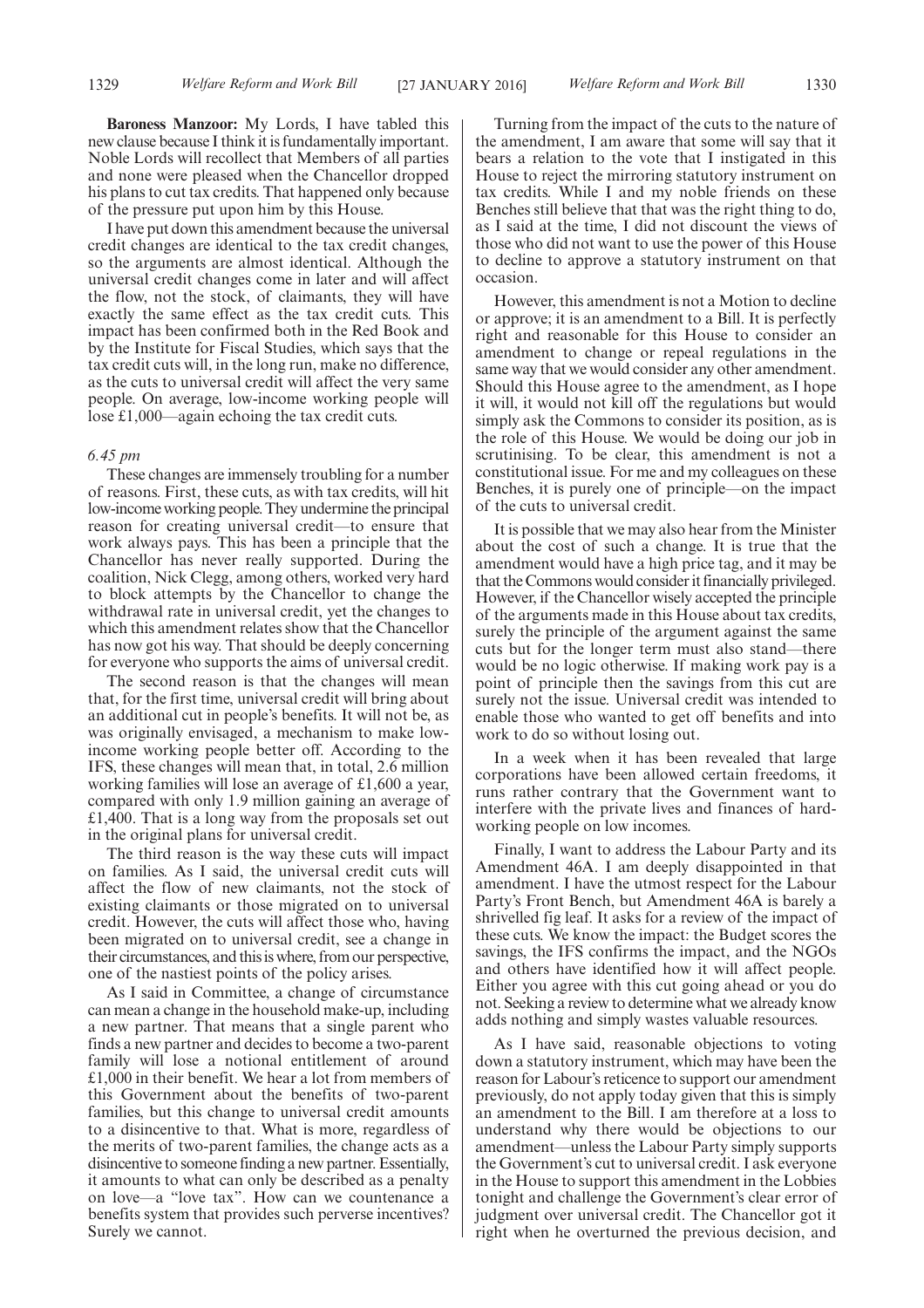[BARONESS MANZOOR]

we can do the same again today. Not doing so must surely be seen as a derogation of our duty to all those who will be affected by these cuts. I beg to move.

**Lord Kirkwood of Kirkhope (LD):** My Lords, I will add just a word to my noble friend's excellent speech. I want to do three things: look at the context, share some new analytical evidence that I have just had access to and, finally, talk about the relationship between Amendments 45 and 46A.

For me, this is a significant moment for universal credit. I am determined to do everything in my power to bring universal credit to a successful, sustainable position if it is the last thing I do before I go to the great Parliament in the sky. This is an important moment. What we are arguing about is part of the strategic balance in the architecture of the system. I believe that the Chancellor, who is fully focused on the public finances, as perhaps Chancellors have to be, is completely blind to family budgets. That is evident in the way that he has been seeking some of the necessary public savings. I know that the Minister is completely innocent in terms of any of these changes. My spies are everywhere, and they actually give him quite high marks. One only had to read the newspapers over the late autumn, sensitively and between the lines, to know that we could have been facing rates of change to the reduction in the benefit of not just 65% but 75%. I believe that to be true and believe that the Minister was responsible for stopping that happening. I am deeply grateful for that. If that had happened, I would have given up any further attempt to make this policy work at all.

We are talking about work allowances and how they fit into the system. We have to get this sorted out once and for all, because although people have been told this before, I believe that in the 2016 fiscal year we will see a massive scaling up of universal credit, not just across all the job centres but in terms of the categories and numbers of claimants that will be admitted. I am anxious that that should happen. However, I make the point that there are a lot of problems waiting on the other side of that, which we know about and have been working on. We have to get the architecture right before the scale-up starts, and work allowances are an essential ingredient.

My noble friend's amendment actually works with the grain of government policy much better than the Chancellor's proposal does. The universal credit, making work pay and work incentive momentum will be significantly reduced if these work allowances are reduced in the way that is being suggested.

We are able now to start to look at some of the impacts on universal credit recipients as the rollout moves on. I will very briefly sketch through some analysis I have seen from Policy in Practice, a group of people whose judgment I trust. It has done some forecasting of the effects of the impact of universal credit on recipients. The analysis makes three points. First, with no mitigation plan in place for people currently on universal credit, all households in work and on universal credit in April 2016 can expect to be worse off as a result of reduced work allowances.

It estimates that 96,000 households in work will be worse off by April 2016. I see the wrinkling of a ministerial nose already. I know that this is the Minister's territory and I am sure that he will want to look at some of these figures, but that is what I am told and I am reading it as accurately as I can.

The second worrying point raised by the Policy in Practice analysis, and with an indirect relationship to the work allowances changes, is the finding that taking into account the national living wage and higher personal allowance—that is, the government package—35% of universal credit recipients will be worse off in 2020 without transitional protection. If that is anything like true, we should be worried.

Even more interestingly, and perhaps more worryingly, the third conclusion of the analysis is that households that are worse off under universal credit would need to work additional hours in order to not be worse off from these changes. Policy in Practice's current best estimate puts the combined figure at an additional 10 million hours each week across the United Kingdom that would need to be found and worked before people could protect their income in the long run. Worse than that, it then goes on to say that, at the same time, cuts to work allowances will limit the dynamic effect of universal credit by up to 2.5 million hours each week, and that is on top of the OBR estimate that the national living wage will reduce the weekly hours available by a further 1.8 million hours each week.

If you combine these factors, we are looking at the possibility of making it more difficult for households to make up their shortfall by working additional hours. I am sure that that will all be tested in due course when the figures are made available. However, that is the scale of the challenge that we may be facing as a result of some of these work allowance changes. I am certainly concerned that this is a significant change that we need to think about very carefully.

#### *7 pm*

We will be looking across the House for support my noble friend adverted to this—but my spies in the Labour Party tell me that it might be setting its face against this amendment should my noble friend wish to test the opinion of the House. I find that surprising, if it is true, because I made a point of following the excellent speech made by Emily Thornberry on 19 November 2015 in the House of Commons First Delegated Legislation Committee. Ms Thornberry is obviously a rising star because she is now shadow Secretary of State for Defence. In her excellent speech she confessed that she cannot put IKEABILLY bookcases together, which might be slightly worrying in someone who might be running the defences of the country. However, I have sympathy with her because I could not either.

Ms Thornberry made an important speech. She was trying to resist exactly the same regulations that are the subject of my noble friend's amendment. She started by saying that the Opposition do not support the regulations. These are the same regulations and that was on 19 November. She made a truly excellent speech—I could not have made a better one myself—in which she rehearsed the history and talked about the 2009 CSJ version of dynamic benefits, which was the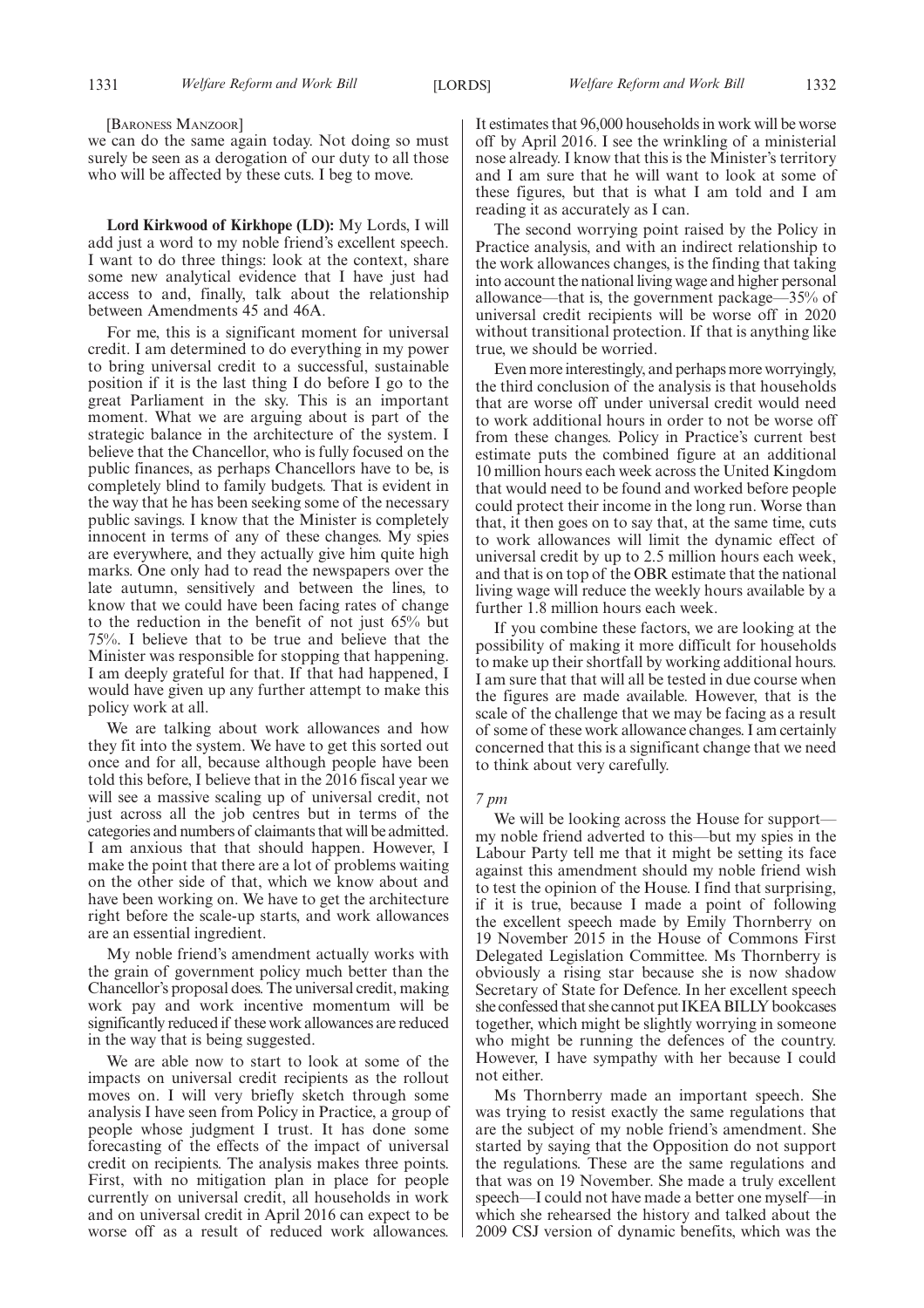forerunner to universal credit. She described it as the "Old Testament" of universal credit. I am not sure about that; I will need to ask my minister at the weekend. She went on to look at the 2010 version of the White Paper. She supported that and a more generous disregard because she thought it would make work pay. She said that these regulations would turn the "disregard making work pay" argument on its head. She complained effectively, as we have here, as I have myself, about the lack of adequate impact assessment. She referred to the consequences, with special reference to single parents, and we heard something about that in the earlier stages of the Bill. She cited extensively and effectively from a range of expert organisations in support of her case that these regulations were not sensible. She ended with a sentence which says it all:

"These cuts will not be passed unchallenged. The Opposition will be voting against them today".—[*Official Report*, Commons, First Delegated Legislation Committee, 19/11/15; col. 6.]

My question to the Labour Front Bench is this: if that was its position on 19 November, what is its position today? Having given consideration to these two amendments together, I believe that Amendment 45 is more strategically significant and important than Amendment 46A.

I speak only for myself but if the Labour Party is not going to support my noble friend if she presses Amendment 45, that would be deeply disappointing. It is not for me to tell the Labour Party how to vote but its Front Bench can be asked about what has changed since 19 November and whether it changes the approach that the Labour group will be taking on work allowances in UC in future. That, for me, is the significant question contained in these amendments.

Constructive opposition is not the exclusive prerogative of any opposition party on its own. Some procedural give and take would add value to collective opposition and would make the constructive opposition that we try to deploy in this House more effective. It is on that basis that, of the two amendments Amendment 45 is by far the most significant. I will be delighted if my noble friend presses it to a Division and I will follow her happily into the Lobbies.

**Lord Oates (LD):**My Lords, I support the amendment of my noble friend Lady Manzoor. One day before I entered this House the Government were defeated on tax credits. The Government were very upset but conceded the issue. Except that they did not—they found another way to cut support for hard-working people on low incomes. It was a more obscure way and they hoped that we would not notice it and that their attempts to bully this House might make us kow-tow.

As my noble friends Lady Manzoor and Lord Kirkwood have set out, these changes to UC have similar impacts on the same people as the tax credit changes. The Liberal Democrats strongly supported universal credit in government because we believed that it would increase work incentives. I am sure that the Secretary of State will be as dismayed as we are that his UC policy is being so consistently undermined by the Chancellor. I am sorry that we are not there any more to help resist that but we shall do so in this Chamber. If we opposed the tax credit changes, it is beyond me why we would not oppose these changes.

The Government have no mandate for the changes quite the contrary. The Conservative manifesto says that the aim of welfare reform should be to reward hard work and protect the vulnerable. The changes in regulations do the opposite. Not only do they have no mandate, their manifesto requires that they should oppose such changes.

It would be great if Peers on the Benches opposite were to support us—although that may be rather hopeful—but, if they are not willing to do so, they should not trouble themselves to make protestations to the public that they are on the side of the working poor. I await with interest to hear the position of the Official Opposition. I hope that Labour Peers will support us and that, if they were planning not to, they will reconsider. What is the point of all the controversy and antagonism that took place over the tax credits votes if, only three months later, we allow measures that impact on the same people in a similar way to go through? If Labour does not support us through the same opposition that it showed in the House of Commons, as my noble friend Lord Kirkwood pointed out, there will not be any point in it weeping tears of regret when the impact of these measures comes to be felt by the public. It will not be able to wash away its failure to stand with us tonight and to stand up for working people.

**Baroness Sherlock:** My Lords, Amendment 46A, in my name and that of my noble friend Lady Hollis, would require the Government to produce and lay before Parliament a report assessing the impact on work incentives of the Universal Credit (Work Allowance) Amendment Regulations 2015, which passed through Parliament last year. In particular it would require the Government to analyse data on income and hours worked by household type, and the impact of the regulations on the levels of awards of in-work support payable to claimants who have moved, or will move before 2018, from tax credits to universal credit as a result of changed circumstances.

I shall address the matter of substance first and then move on to the politics of the matter. I raised these matters in Committee to get the Minister to tell the House what would happen to people who were moving across from tax credits to universal credit. The answers were deeply worrying. It is now clear that two big and distinct problems are emerging in relation to universal credit. First, the incentives to enter and progress in work have been severely damaged by a succession of changes made by the Government. As the director of the Resolution Foundation observed, universal credit was set to be £2.3 billion more expensive than the six benefits it replaced. Indeed, versions of the policy early in the last Parliament were even more expensive than that. No wonder the Treasury was nervous about a fast rollout—not, I suspect, the chief concern facing it at the moment. But after repeated chipping away, it seems that universal credit will now actually save the Treasury money—more than £2 billion a year once it is fully in place. Of course, if it saves the Treasury money, it costs claimants money, so universal credit is no longer going to do the job it was meant to.

The final straw was the reduction in the work allowances that went through Parliament last autumn. After weeks of pressure from all quarters and being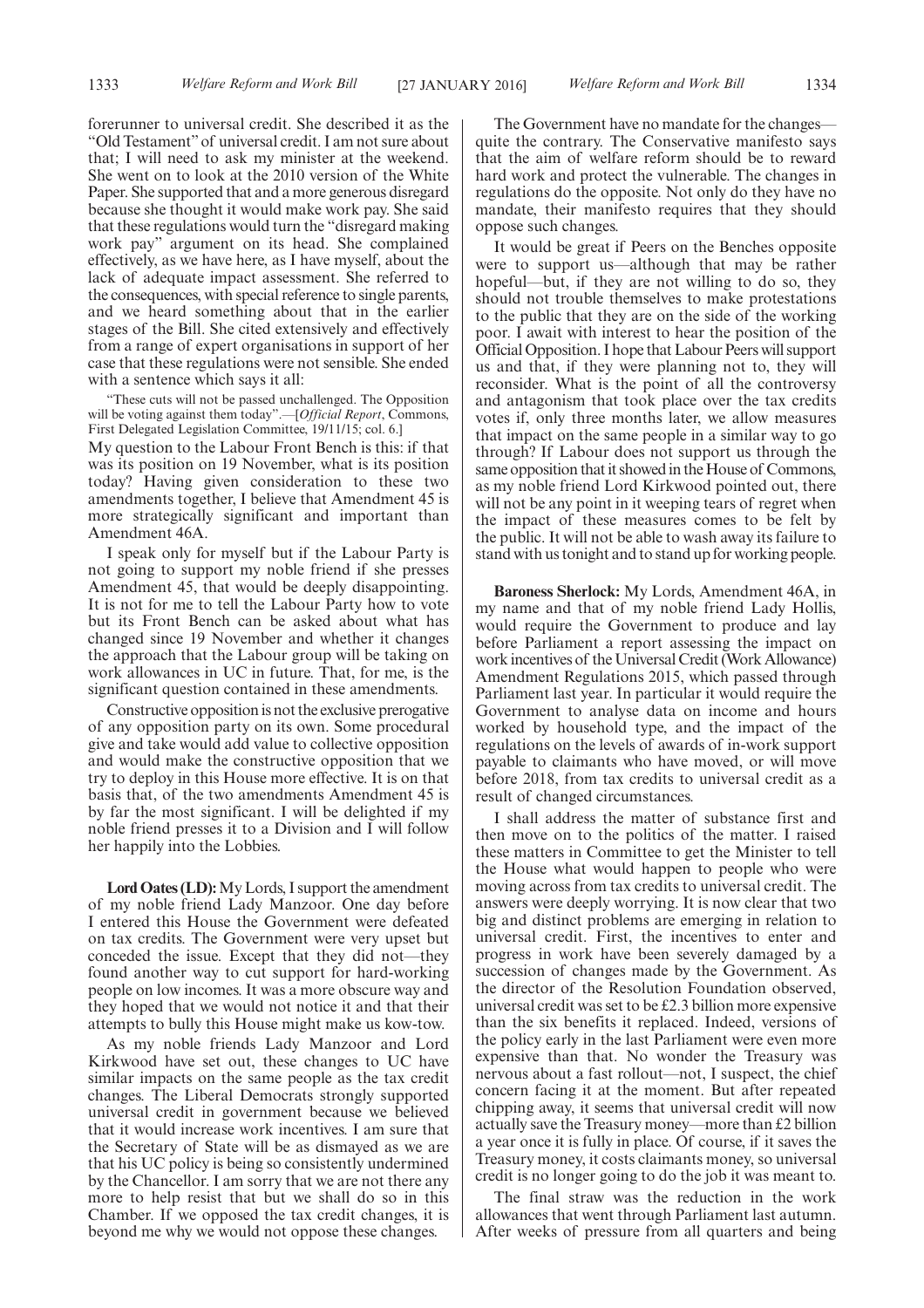#### [BARONESS SHERLOCK]

asked to think again by this House through the Motion of my noble friend Lady Hollis, the Chancellor announced that he was scrapping the equivalent planned cuts to tax credits. I unreservedly welcomed that change.However, the Government decided to press ahead with comparable changes to universal credit. These various changes have done serious damage to work incentives, and, furthermore, the way that universal credit is now structured means that there is a significant problem with lack of work incentives for second earners and the position of self-employed people is a major problem.

Then we have the second problem: transitional protection. Iain Duncan Smith declared on "The Andrew Marr Show" in the wake of the tax credits change that no one would lose a penny from universal credit cuts. That is by no means clearly so. We know that if you take two working families with children in identical circumstances, but one on tax credits and the other on UC, the one on UC could be almost £3,000 a year worse off. How can nobody be a penny worse off? It depends on the transitional arrangements. Evidence given to Members of another place by the department suggests that there are two ways that people could end up moving from tax credits to UC. The first is "managed migration", as the jargon has it. These are people who are moved over en bloc by the department, but that will not happen until 2018. They will get transitional protection.

The second way is by what is slightly oddly called "natural migration". This happens when someone who is getting tax credits has a change in circumstances and is forced by the department to move across to universal credit. We now know that this can happen through all kinds of changes, some of which were alluded to by the noble Baroness, Lady Manzoor: if someone loses their job; has a baby or adopts a child; if a lone parents gets remarried or repartnered; if a couple splits up; if someone becomes a carer or ceases to be a carer; or even, slightly oddly, if a lone parent's child reaches the age of five.

As I understand it, in all of those circumstances and indeed in more, a tax credit recipient will be forced on to universal credit and overnight could see their entitlement fall by up to £3,000 a year. Can the Minister confirm that that is the case? Further, can he tell the House whether any transitional protection will be forthcoming for the group of people in the category called "natural migration"? How many people does his department anticipate will be in that position during the first year of the new work allowance regime? We have a problem of transition and a problem of seriously damaged work incentives. Above all, there is an unacceptable lack of clarity about the impact on low-income working families.

I should probably have declared an interest as I was an adviser to Gordon Brown as Chancellor of the Exchequer when tax credits were invented. He hired me away from the single-parent charity where I was toiling to support him in trying to work out what to do about the fact that we had the second-highest child poverty rate in the developed world. Child poverty had trebled under the previous Tory Government. We also had significant problems around lone parents not working. I worked with Gordon Brown to work out how the Government should tackle what was then a very low rate of single-parent employment. Tax credits made a massive difference. They helped to lift millions of British children out of poverty and led to the most dramatic rise I know of in the proportion of single parents in work. To see this Government damage work incentives that were so hard won breaks my heart.

I fully accept that the noble Baroness, Lady Manzoor, truly cares about the plight of working families, but I do not think that those families are helped by leading them to believe that this House can do things for them that it cannot do. It is clear to me, and I am sure it is really clear to Liberal Democrat Peers—I understand that we have to go with the politics of the age—that there is a distinction between opposing something and feeling that this House should vote it down. I oppose this entire Bill, but I did not vote against it at Second Reading because as a revising Chamber it is not our place to do so. As I say, we are a revising Chamber, and, if that is the case, we should do our job properly.

Rather than using primary legislation retrospectively to repeal regulations which have only recently passed through both Houses of Parliament, and are not even regulations flowing from this Bill, let us focus instead on taking appropriate action to hold the Executive to account. Let us not let the Government off the hook by playing politics with this issue. Let us not pretend that we all take the same view on tactics, but that does not mean we have different views on substance.

I understand that during the tax credits debate, the noble Baroness, Lady Manzoor, wanted to run a fatal Motion against all the conventions of the House. We did not back that; we backed my noble friend Lady Hollis in running a delay Motion which had exactly the right result but in an appropriate constitutional manner. That is the position we are in today. The Chancellor's cuts are going to do significant damage to working families in Britain. Those people and this House have a right to know what that damage is. That is what we are pushing for today and that is what we on these Benches will be voting for.

#### *7.15 pm*

**Baroness Hollis of Heigham:** My Lords, all of us in the House supported universal credit and we all recognised the absolutely key role played by the noble Lord, Lord Freud, in seeking to deliver it. Why have those of us who worked on tax credits—my noble friend in the Treasury and myself as the Minister taking the tax credits Bills through this House—none the less gone on to support universal credit? It was because tax credits did make work pay, they transformed lives, and we were and indeed are proud of them.

But, first, without real-time information, we could not keep pace with the changes of circumstance. Half of all lone parents experienced more than a dozen changes of circumstance every year, and the computers never caught up.We had to have end-of-year adjustments and we had the sadness of trying to recover overpayments from people who could ill afford to make them. Secondly, as has been said, we absolutely needed to simplify the benefits system so that people would know what they were entitled to. Finally, tax credits were rightly built on a work model, and work was defined as 16 hours a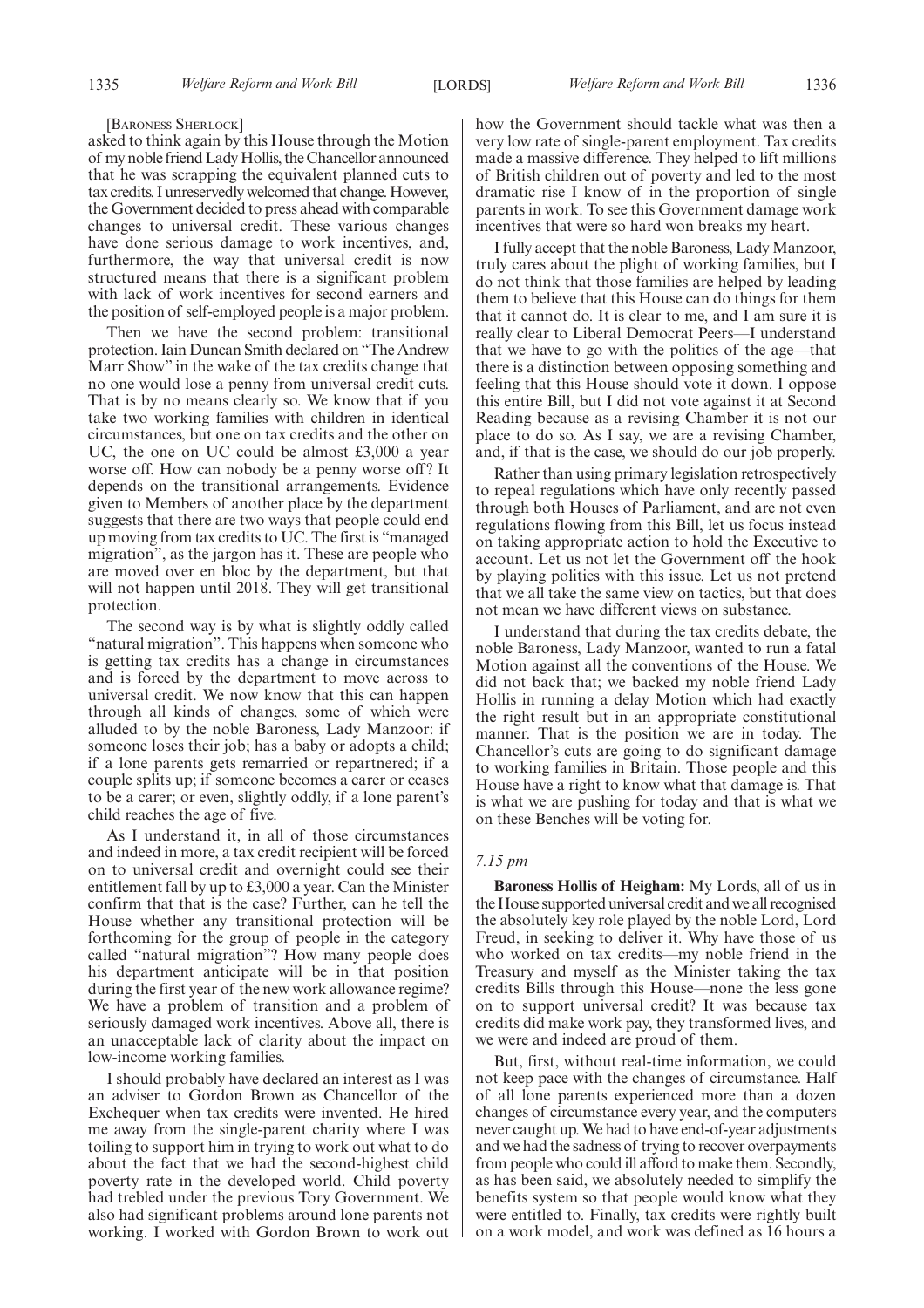The architecture of universal credit remains, but to repeat the image of the noble Baroness, Lady Manzoor, the key driver of making work pay is being shrivelled by the cuts, slice after slice. My heart goes out to the Minister because he must hate it. But, of course, he cannot possibly comment. Instead of universal credit being more supportive than tax credits, which is where we came from in helping people into work, as my noble friend Lady Sherlock has said, increasingly the opposite is now true.

Yes, last autumn we protected existing families on tax credits—not new claimants—from cuts to their existing income, given the commitments made on all sides during the general election. The Chancellor accepted that as people move from tax credits to UC as part of the migration timeline, they should not be worse off simply by virtue of that administrative change. It was the right thing to do and I believe that everyone in the House, including of course the noble Baroness, Lady Meacher, who was so key to this, was delighted by the move.

However, as my noble friend has said, such transitional protection may not cover situations where there has been a recognised, formal change of circumstance which, as it stands, could bring existing tax credits families immediately into UC over and beyond the migration timeframe, and at that point they will experience cuts in UC. I want the Minister to help us by clarifying the situation. What will take a person who is on tax credits now, who is not part of the planned timeline, into UC and thus experiencing immediate cuts? The reason it is uncertain is that at the moment, certain changes with tax credits must rightly be formally reported to HMRC. As my noble friend set out, that must be done when a lone parent becomes part of a couple or the couple breaks up, when there is another child or a child leaves school, and when hours of work or income change, or childcare costs change—for example, during the summer holidays. And, of course, tax credits rates are now and should continue to be properly adjusted to reflect those natural changes in circumstance. However, will such changes of circumstance, which would bring about a change in tax credits, now instead be a trigger on to UC, at which point families will find themselves caught by the UC cuts, or will they remain outside it? Or does this apply only when the tax credit claims have completely ended, so that no tax credits are in payment? For example, if a lone parent has repartnered and her partner's income floats them off tax credits altogether and then, say, a year on, sadly, he moves out and she needs to make a fresh new claim, will that fresh claim be under tax credit rules or the more oppressive universal credit rules?

If the oppressive universal credit rules apply, will there none the less be a linking rule—as in the past with a well-established principle for disability benefits—so that within six months, or certainly a year, a new claim is regarded as a resumption of the old claim? In other words, the lone parent remains de facto on tax credits with the protection that that carries when, by the natural time migration, she moves over to UC. I apologise to your Lordships for being quite nerdish about this, but it is essential that the Minister clarify the position for us, which I am sure he will.

Finally, we supported UC over tax credits above all to incentivise people into work. My noble friend has spelt out the additional resource that the Minister was able to achieve to incentivise people into work, especially those more marginal to the labour market, by allowing them to keep more of what they earnt. We all thought that that was the right thing to do. Several years back, the Minister was absolutely right, while criticising tax credits because of the multiplicity of interlocking benefits, when he said that there was a high rate of benefit withdrawal—that is, the taper—which meant that some working people kept only pennies in the pound for every hour that they worked. Therefore, they did not.

However, although the universal credit regulations do not change the taper, in many cases they essentially halve the work allowance which can be earnt before the taper kicks in for many, and they withdraw it in its entirety for some. Therefore, cuts will affect people who come on to universal credit after April 2016. The cut in the standard work allowance for a lone parent working mother, from more than £8,000 to £4,764, means that she will lose half. Effectively, she will lose £2,628 a year by being on universal credit, which she would not if the work allowance had not been halved. Couple families with one partner with limited capacity to work because of disability will lose around £3,000. Single people will lose it altogether. Hence, this amendment.

I am concerned, as are my noble friend and others on our Benches, about the impact of these proposed cuts within universal credit, as we all are about work incentives. We need evidence. The Minister respects evidence. If it is not there it needs to be collected. If it is, I am sure the Minister would want us to address any problems that may arise. My fear is that universal credit, instead of encouraging people into work, will begin to disincentivise them. But I do not know, which is why, as my noble friend has argued, we need that report to determine how, where and with what severity those cuts will fall, and on whom. In particular, how will they affect the key significance of universal credit: to improve work incentives and, as we all wish, to make work pay?

Without improving work incentives, universal credit has lost its moral argument and becomes instead, I fear, a mere administrative tidying up of the current benefit system, with the added risk that we are already beginning to see of repeated cuts. There would be much upheaval for no gain for many claimants, and real, if potential, losses for many more. I hope that I am wrong but we need to know. Such a report would tell us and, if my noble friend chooses to put this to a vote, I hope this House will support her.

**Lord Freud:** Before I start, I acknowledge my appreciation for what Peers are saying. This is not an attack on universal credit. They are some of its greatest fans and it is in that context that they speak. I absolutely get that and I appreciate it. It has reminded me that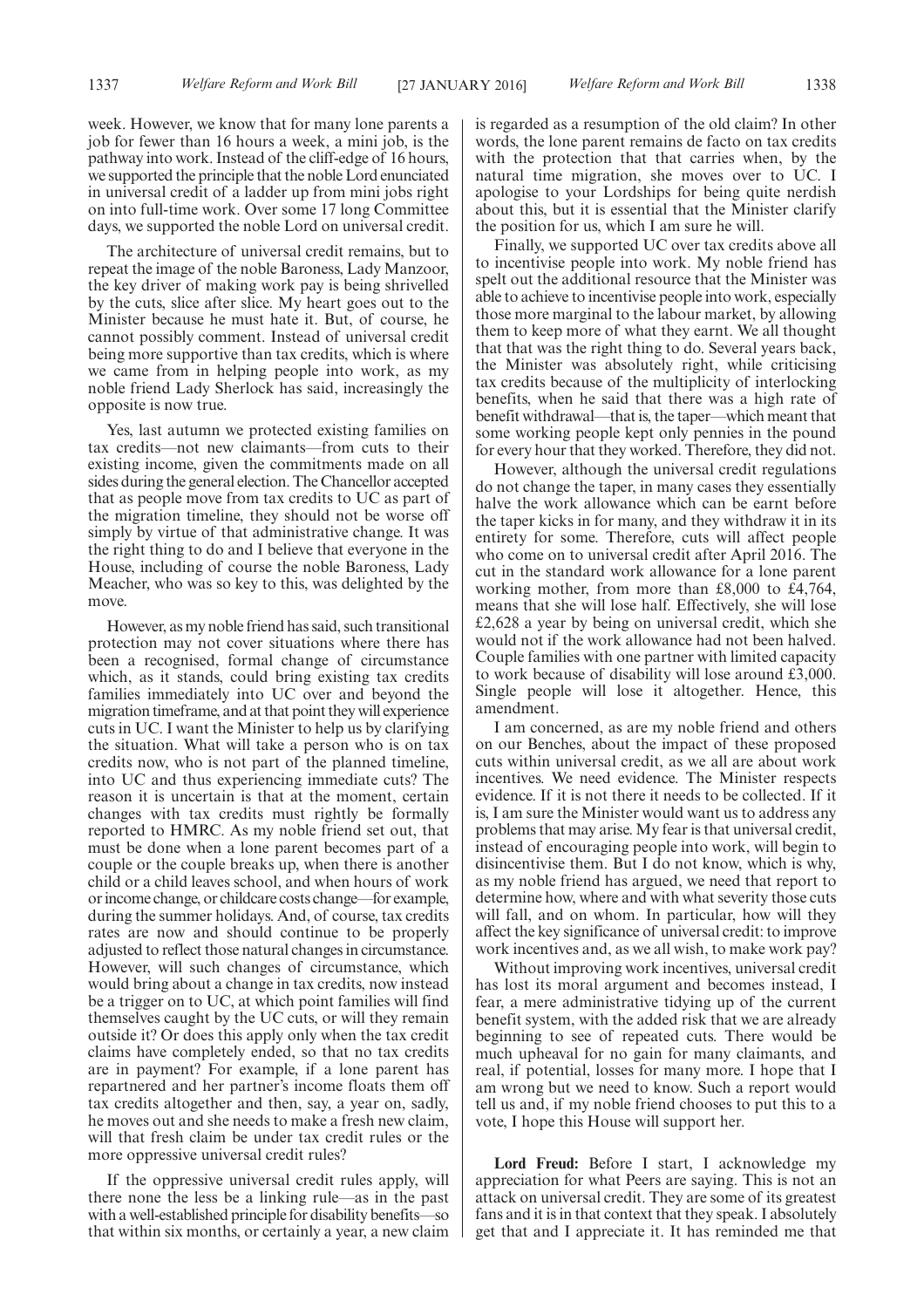[LORD FREUD]

I owe regular updates about progress of universal credit and has jogged me to get going on that as soon as this Bill is over.

The amendment in the name of the noble Baroness, Lady Manzoor, seeks to repeal the work allowance regulations. I am going to sound like the noble Baroness, Lady Sherlock. This measure has been debated and voted on twice in the other place, and both times these regulations have been retained. Therefore, this House should think carefully about using a Bill such as this to introduce opposition to a financial measure that has seen that kind of support in another place.

On the amendment, let me remind noble Lords of the context of those changes. The previous welfare system was not working. Spending went up from £6 billion in 1998 to £28 billion in 2010, when we reached the stage where nine in 10 families with children were eligible for tax credits. Some families could earn £60,000 a year and still receive benefits. Yet, at the same time, the number of people in in-work poverty increased by about 20%. It also did not do enough to support people to get into work, stay in work, and progress in work. People were left with unfulfilled potential and did not have an incentive to progress. Even if we forget the money, it undermined opportunity and aspiration due to the distortions and complexities of the system.

The Government have stated their intention to move from a low-wage, high-tax, high-welfare society to a high-wage, low-tax, low-welfare economy and have set out a package of measures. Let me remind noble Lords that the national living wage is set to reach over £9 an hour by 2020 and the personal tax allowance is set to rise to £11,000 in 2016-17, taking 570,000 more people out of income tax. I remember some debates about increasing support for childcare, and we have moved it up to a rate of 85% of eligible costs. We have doubled the early years' provision, which is free for the working parents of three to four year-olds. When one looks at the whole of childcare, we now spend £5 billion in total across all the schemes, including UC, tax credits and the early years' provisions, which is more than any previous Administration. Since 2010, there has been an increase of £1 billion.

To respond to the noble Baroness, Lady Manzoor, the measure is different from the tax credit cuts. Universal credit provides an incentive to making work pay and helps to move people off a life on benefits. They get personalised support through a dedicated work coach which helps them through the barriers. It is a different structure. It is not the same thing as the reduction in tax credits. Clearly, we have two elements; namely, the work allowance and the taper rate. We have already got evidence that it works and gets people into work much more effectively than jobseeker's allowance. Apart from the savings we will achieve on taxpayers' money, it will generate—partly by focusing the money more efficiently on the people who need it most—gross economic benefits of £7 billion every year once it is fully in.

#### *7.30 pm*

I remind noble Lords that if Amendment 45 were to go through it would mean, once universal credit is fully rolled out, significant costs of the order of £3 billion a year having to be found from elsewhere. The debate we had in the House around this was that tax credits were coming in abruptly in April when the countervailing factors had not come in—the living wage, tax allowances and childcare. A large number of noble Lords talked about that mismatch. The Chancellor's response was to delay: he took away the tax credits cuts and smoothed the transition in two ways. First, he moved it to the timing of universal credit, where we had these large changes happening and large moves across in 2018, 2019 and 2020, when some of these changes come through. Of course, there is also transitional relief for people moving straight across. I will come to some of the issues raised by the noble Baroness, Lady Hollis, on that.

There will not be tax losers. I say to the noble Lord, Lord Kirkwood, who I know is the greatest fan and has a spy network that should be dismantled, that his figures showing that 96,000 people would be worse off in April 2016 are not accurate in the context of these universal credit changes. The vast majority of the current universal credit caseload will not lose. It affects only people in work, most of whom are single or childless couples with no limited capability for work.

We will have additional support for those directly impacted. They have fewer barriers limiting their ability to respond positively to increase their hours and earnings. We will provide additional work coach support and increase the amount available through flexible support to help people progress in work and increase their earnings.

Concerns about natural migration have been raised in the media and, indeed, inside the House, in particular just now by the noble Baroness, Lady Hollis. Significant changes of circumstance have always caused changes in entitlements in the benefit system. The impact of moving to universal credit needs to be assessed on a case-by-case basis and depends on a large number of factors. The changes that would cause a new claim are the same as in the current system. As the noble Baroness, Lady Hollis, asked a large number of specific questions, I will write to her spelling out the answers. However, universal credit continues to have its core architecture and incentives: the single taper rate remains set at 65% and claimants no longer need to move between different systems just because their hours and earnings change. It continues to provide real support.

Amendment 46A would introduce a requirement for the Government to produce a report assessing the impact of these regulations on work incentives. As I said earlier, the work allowances are just one element of a system designed to produce incentives to move people into work and then progress in work. It is one element of a wider package of measures introduced in the summer Budget designed to move us from the low-pay, high-welfare, high-tax economy to the opposite.

When someone moves to universal credit as a result of a change of circumstances, they will not experience the impact of the work allowances in isolation. They will see all the impacts of the universal credit design, which is already helping people move into work faster. They will have better support from their work coach, clear incentives to increase their hours and more generous support for childcare. It is worth reiterating the point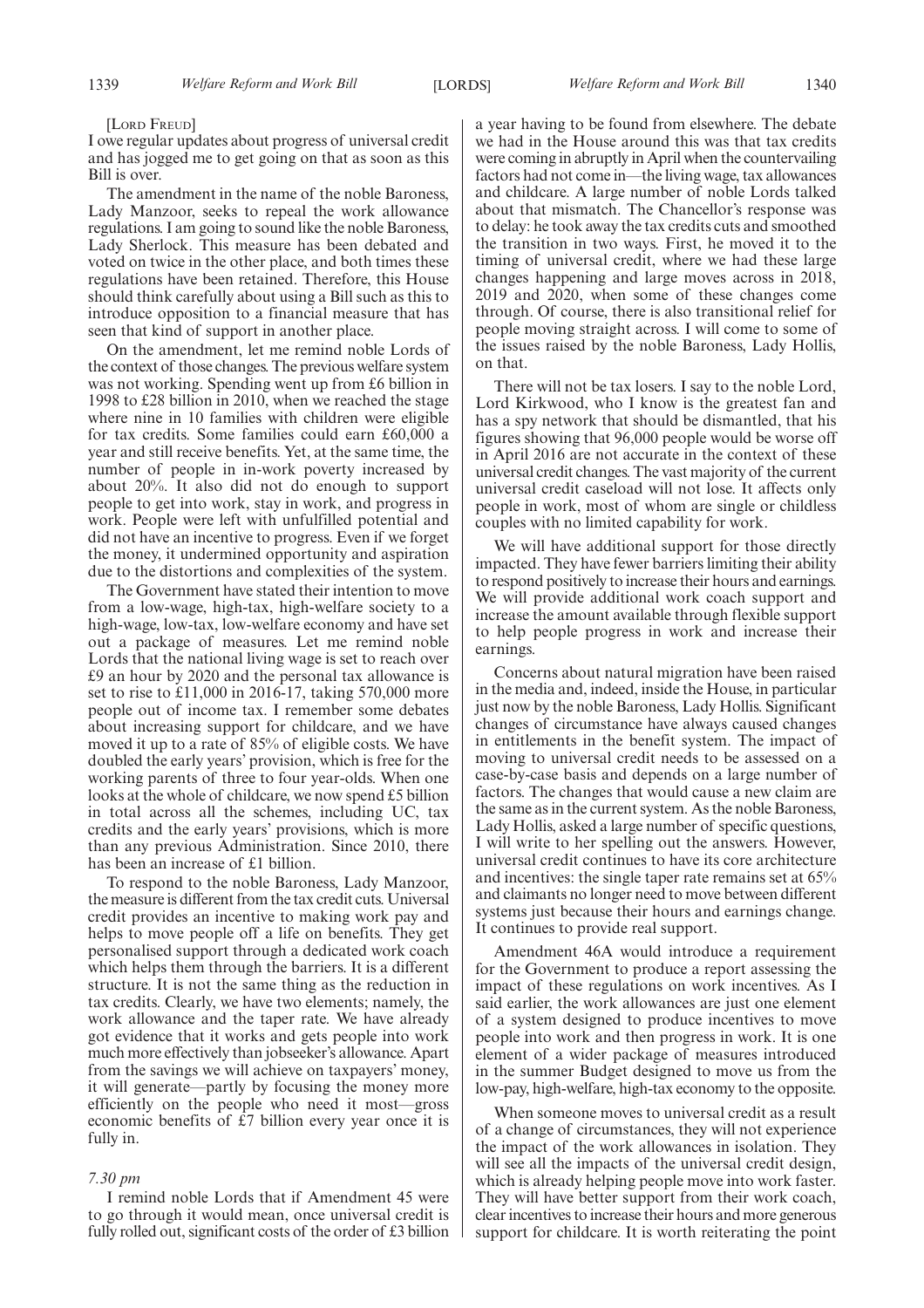that those claimants who are moved by the DWP from tax credits to universal credit will be transitionally protected.

While it may be technically possible to evaluate the impacts on different claimant groups in the way Amendment 46A sets out, it is not practically possible. It is extremely difficult to single out the effect of any one measure when many other things have been changed at the same time. To do so would be resource and time intensive—and, bluntly, ludicrously expensive—but the department is committed to evaluating the impacts of introducing universal credit as a whole and I am happy to repeat that commitment. I think many noble Lords know how intensely I require the department to get this kind of evidence.

We published plans for evaluating universal credit in 2012. We have already started publishing evaluation reports. Indeed, they show very positive impacts. In 2015, we published the latest results from our analysis of UC impact on employment and earnings, which showed that universal credit claimants are eight percentage points more likely to have been employed in the first nine months than their JSA equivalents. If noble Lords do not like percentage points, that is the equivalent of it being 13% more likely: for every 100 JSA claimants who found work in that period, 113 UC claimants did the same. This is very dramatic for the early introduction of a new benefit where one does not quite know what one is doing. We expect it to go on. We will be able to monitor in the same way in the years to come.

Are we seeing the disincentive that the noble Baroness, Lady Hollis, is so concerned about? I am so concerned. We will see it. If you see some deterioration there and understand it, it is valuable information. As noble Lords know, I introduced a measure to allow us to do some really sophisticated econometric assessments: what is the dynamic effect, for instance, of tapers, of work allowances, of second work allowances and all the things we are interested in? We can test all that for the first time. That is the context in which this amendment is coming in. We will publish further research and update our formal evaluation on labour market outcomes later this year, and we will go on doing that in future years. That will cover a widening group of claimant types.

As your Lordships know, we need to learn from all the evidence that we get to find out the best operational delivery and the best future policy development. This is what we have dubbed the "test and learn" approach, which I am proud to say has been adopted almost as government policy. That is how we are going to do things.

I ask noble Lords to accept that this is the right way to do these assessments. One will see from that all the information that it is possible to find. One does not need something that, frankly, I cannot ask people to do, because it is just not practical. It is not realistic to do what has been asked for in Amendment 46A. It is for that reason, and not because I am against information, that I ask the noble Baronesses not to press that amendment.

**Baroness Manzoor:** My Lords, I thank the Minister for his response, which was very considered. I also thank my noble friends Lord Kirkwood of Kirkhope and Lord Oates for supporting me on this amendment. I understand clearly the argument that the Front Bench has put forward and I get the argument because, like the Minister and the noble Baroness, Lady Sherlock, I am very interested in evidence-based decision-making. As a relative newcomer to this House, I sometimes think that we put the cart before the horse, as we saw earlier on when the noble Lord, Lord Lansley, spoke in relation to another amendment—let us do something and then see what the effects are afterwards. But we are talking about real people with real lives, not just figures to be moved around in the budget. These cuts will have an impact on those people's lives.

I said earlier at Second Reading, a long time ago it seems, that we on these Benches are looking at the Welfare Reform and Work Bill through the prism of work; that is what is really important to us. It is about getting more and more people off benefits and into long-term, sustainable, well-paid work—that is the purpose of this. I do not feel that, as it currently stands, this will be achieved. I have articulated not my figures, but figures from respected bodies, which have indicated what the impact of this cut to universal credit work allowance will be.

I say, again, to all noble Lords on all sides of the House, this amendment is different. It is not like the amendment on tax credits, where there was an issue about constitutional matters—though I took wide advice before I put down my fatal amendment and noble Lords will know that I did not speak in the debate that the noble Lord, Lord Strathclyde had; I have immense respect for him—this is something that will affect people's lives. As I said, 2.6 million individuals are going to be affected.We cannot have this inconsistency in our approach. I passionately believe in consistency and I passionately believe in equality and fairness and this will not allow that to happen. We will see two sets of people who are in very similar or indeed identical circumstances being paid different rates of benefit. That cannot be right.  $\overline{I}$  really do not want to be seen as a rebel in this House, as somebody has called me; that is certainly not my intention. But, for me, this is the principle of the matter and it is on that basis that I beg leave to test the opinion of the House.

*7.42 pm*

*Division on Amendment 45*

*Contents 91; Not-Contents 202.*

*Amendment 45 disagreed.*

#### **Division No. 2**

#### **CONTENTS**

Addington, L. Allan of Hallam, L. Alton of Liverpool, L. Bakewell of Hardington Mandeville, B. Barker, B. Beith, L. Benjamin, B. Bonham-Carter of Yarnbury, B.

Bowles of Berkhamsted, B. Bradshaw, L. Brinton, B. Bruce of Bennachie, L. Burnett, L. Burt of Solihull, B. Campbell of Pittenweem, L. Chidgey, L. Clancarty, E. Clement-Jones, L.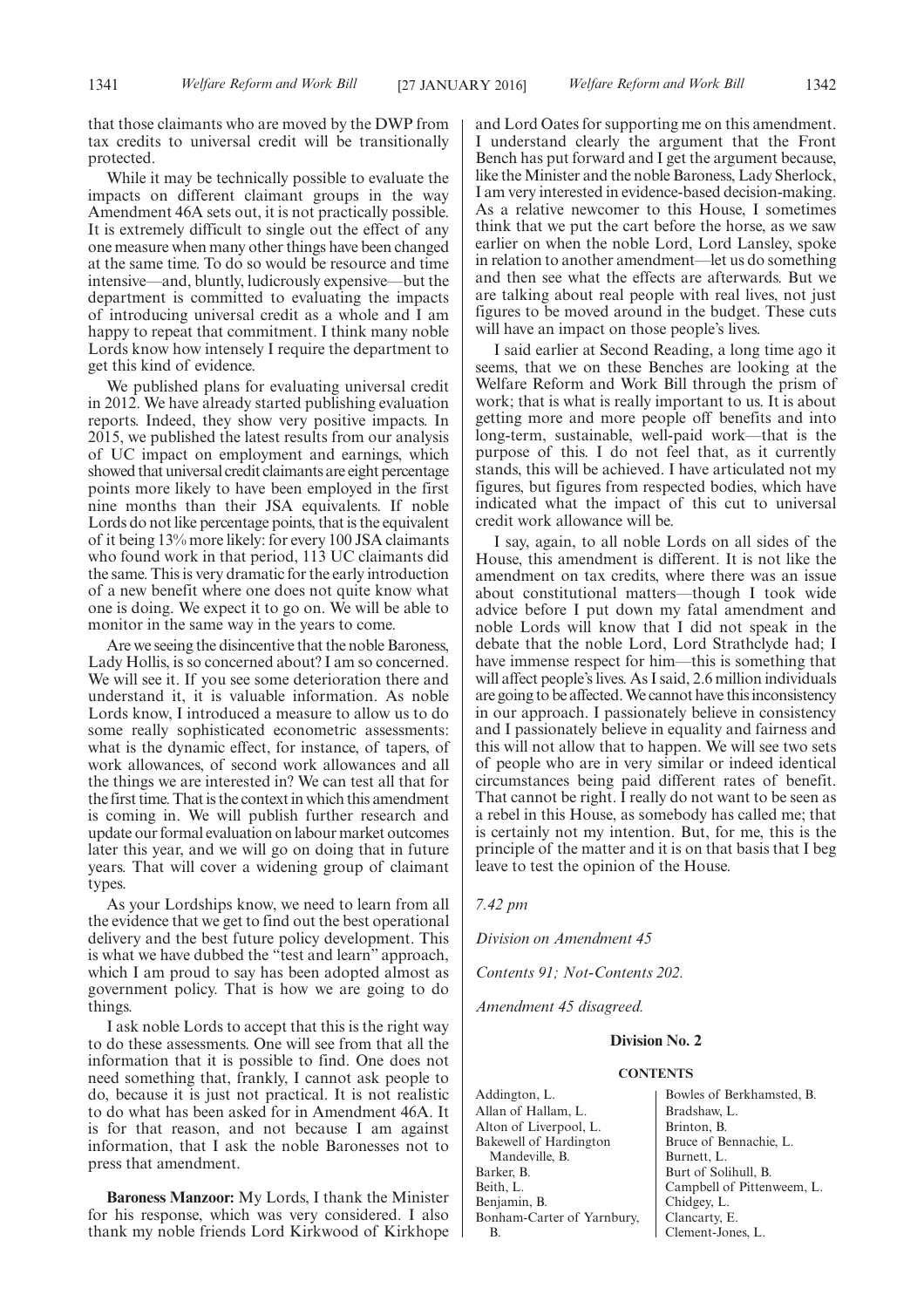Clinton-Davis, L. Cotter, L. Curry of Kirkharle, L. Dholakia, L. Doocey, B. Eames, L. Featherstone, B. Foster of Bath, L. Fox, L. Garden of Frognal, B. German, L. Greaves, L. Grender, B. Grey-Thompson, B. Hamwee, B. Harris of Richmond, B. Haskins, L. Humphreys, B. [Teller] Hussain, L. Hussein-Ece, B. Janke, B. Jones of Cheltenham, L. Kerr of Kinlochard, L. Kirkwood of Kirkhope, L. Kramer, B. Lee of Trafford, L. Lester of Herne Hill, L. Loomba, L. Ludford, B. McNally, L. Maddock, B. Manzoor, B. Miller of Chilthorne Domer, B. Newby, L. [Teller] Northover, B. Oates, L.

**NOT CONTENTS**

Ahmad of Wimbledon, L. Altmann, B. Anelay of St Johns, B. Arbuthnot of Edrom, L. Arran, E. Ashton of Hyde, L. Astor of Hever, L. Attlee, E. Balfe, L. Bamford, L. Barker of Battle, L. Bates, L. Berridge, B. Bilimoria, L. Black of Brentwood, L. Borwick, L. Bottomley of Nettlestone, B. Bourne of Aberystwyth, L. Bowness, L. Brabazon of Tara, L. Brady, B. Bridges of Headley, L. Brougham and Vaux, L. Browne of Belmont, L. Caithness, E. Carrington of Fulham, L. Cathcart, E. Cavendish of Furness, L. Chalker of Wallasey, B. Chisholm of Owlpen, B. Colwyn, L. Cooper of Windrush, L. Cope of Berkeley, L. Cormack, L. Courtown, E. Crathorne, L. Crickhowell, L. Dannatt, L.

Oxford and Asquith, E. Paddick, L. Palmer of Childs Hill, L. Pinnock, B. Purvis of Tweed, L. Randerson, B. Razzall, L. Rennard, L. Roberts of Llandudno, L. Rodgers of Quarry Bank, L. Scott of Needham Market, B. Sharkey, L. Sharp of Guildford, B. Sheehan, B. Shipley, L. Shutt of Greetland, L. Smith of Newnham, B. Somerset, D. Steel of Aikwood, L. Stephen, L. Stoneham of Droxford, L. Storey, L. Strasburger, L. Stunell, L. Suttie, B. Taverne, L. Teverson, L. Thomas of Gresford, L. Thomas of Winchester, B. Tope, L. Tyler, L. Tyler of Enfield, B. Wallace of Tankerness, L. Walmsley, B. Wigley, L. Williams of Crosby, B. Willis of Knaresborough, L.

De Mauley, L. Deben, L. Denham, L. Dixon-Smith, L. Dunlop, L. Dykes, L. Eaton, B. Eccles, V. Elton, L. Evans of Bowes Park, B. Fall, B. Farmer, L. Faulks, L. Feldman of Elstree, L. Fink, L. Finkelstein, L. Finlay of Llandaff, B. Finn, B. Fookes, B. Forsyth of Drumlean, L. Fowler, L. Framlingham, L. Freeman, L. Freud, L. Gardiner of Kimble, L. [Teller] Gardner of Parkes, B. Garel-Jones, L. Geddes, L. Gilbert of Panteg, L. Goodlad, L. Goschen, V. Grade of Yarmouth, L. Green of Hurstpierpoint, L. Greenway, L. Hailsham, V. Harding of Winscombe, B. Harris of Peckham, L.

Hayward, L. Helic, B. Henley, L. Heyhoe Flint, B. Higgins, L. Hodgson of Abinger, B. Hodgson of Astley Abbotts, L. Holmes of Richmond, L. Home, E. Hooper, B. Hope of Craighead, L. Horam, L. Howard of Lympne, L. Howard of Rising, L.  $HowP$  F. Hunt of Wirral, L. Inglewood, L. James of Blackheath, L. Jenkin of Kennington, B. Jopling, L. Keen of Elie, L. Kirkham, L. Knight of Collingtree, B. Lamont of Lerwick, L. Lane-Fox of Soho, B. Lang of Monkton, L. Lansley, L. Lawson of Blaby, L. Leigh of Hurley, L. Lexden, L. Lindsay, E. Lingfield, L. Listowel, E. Liverpool, E. Livingston of Parkhead, L. Lothian, M. Lupton, L. Lyell, L. McColl of Dulwich, L. MacGregor of Pulham Market, L. McGregor-Smith, B. McIntosh of Pickering, B. Mackay of Clashfern, L. Magan of Castletown, L. Maginnis of Drumglass, L. Mancroft, L. Marlesford, L. Mawhinney, L. Mawson, L. Meacher, B. Mobarik, B. Mone, B. Moore of Lower Marsh, L. Morgan of Drefelin, B. Morris of Bolton, B. Moynihan, L. Naseby, L. Nash, L. Neville-Jones, B. Newlove, B. Noakes, B. Northbrook, L. Norton of Louth, L.

O'Cathain, B. O'Loan, B. O'Neill of Gatley, L. O'Shaughnessy, L. Pannick, L. Patel, L. Patten of Barnes, L. Pidding, B. Plumb, L. Polak, L. Popat, L. Porter of Spalding, L. Prior of Brampton, L. Redfern, B. Renfrew of Kaimsthorn, L. Ridley, V. Risby, L. Robathan, L. Rock, B. Rowe-Beddoe, L. Ryder of Wensum, L. St John of Bletso, L. Sanderson of Bowden, L. Sassoon, L. Scott of Bybrook, B. Seccombe, B. Selborne, E. Selkirk of Douglas, L. Selsdon, L. Shackleton of Belgravia, B. Sharples, B. Sheikh, L. Shephard of Northwold, B. Sherbourne of Didsbury, L. Shields, B. Shinkwin, L. Shrewsbury, E. Smith of Hindhead, L. Stedman-Scott, B. Sterling of Plaistow, L. Stowell of Beeston, B. Strathclyde, L. Stroud, B. Suri, L. Taylor of Holbeach, L. [Teller] Tebbit, L. Trefgarne, L. Trimble, L. True, L. Truscott, L. Tugendhat, L. Ullswater, V. Verma, B. Wakeham, L. Walpole, L. Warsi, B. Wasserman, L. Wellington, D. Wheatcroft, B. Whitby, L. Willetts, L. Williams of Trafford, B. Young of Cookham, L. Younger of Leckie, V.

#### *7.54 pm*

*Amendment 46 had been retabled as Amendment 82A.*

#### *Amendment 46A*

*Moved by Baroness Sherlock*

**46A:** After Clause 15, insert the following new Clause— "Universal Credit (Work Allowance) (No. 2)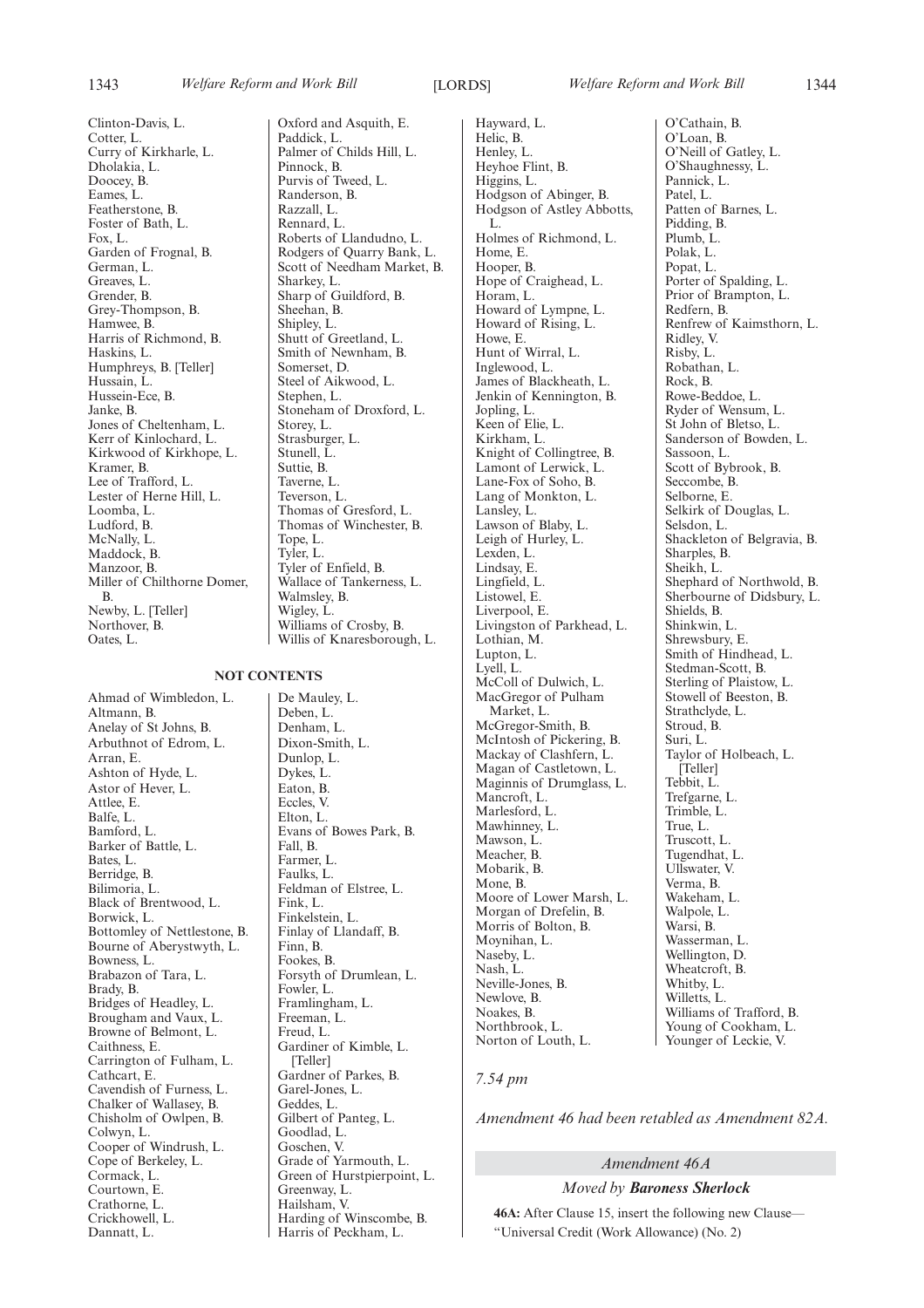Radice, L.

(2) The report prepared under subsection (1) must contain data analysis of—

- (a) income and hours worked, by household type, and
- (b) the impact of the regulations on the levels of awards of in-work support payable to claimants who have moved from tax credits to universal credit as a result of a change of circumstances, or claimants who will move from tax credits to universal credit as a result of a change of circumstances before 2018."

**Baroness Sherlock:** My Lords, I thank the Minister for his commitment to evaluation, but I regret that it is not enough. I therefore wish to test the opinion of the House.

*7.55 pm*

*Division on Amendment 46A*

*Contents 113; Not-Contents 190.*

*Amendment 46A disagreed.*

#### **Division No. 3**

#### **CONTENTS**

Adams of Craigielea, B. Andrews, B. Bach, L. Bakewell, B. Bassam of Brighton, L. [Teller] Beecham, L. Berkeley, L. Blunkett, L. Boateng, L. Bragg, L. Brennan, L. Brooke of Alverthorpe, L. Brookman, L. Browne of Belmont, L. Campbell-Savours, L. Cashman, L. Chandos, V. Clancarty, E. Clark of Windermere, L. Collins of Highbury, L. Corston, B. Darling of Roulanish, L. Davies of Oldham, L. Donaghy, B. Drake, B. Dubs, L. Elder, L. Farrington of Ribbleton, B. Faulkner of Worcester, L. Foster of Bishop Auckland, L. Golding, B. Gordon of Strathblane, L. Gould of Potternewton, B. Grocott, L. Hain, L. Hannay of Chiswick, L. Hanworth, V. Harris of Haringey, L. Hart of Chilton, L. Haskins, L. Haworth, L.

Hayter of Kentish Town, B. Healy of Primrose Hill, B. Hollick, L. Hollis of Heigham, B. Howarth of Newport, L. Howells of St Davids, B. Howie of Troon, L. Hoyle, L. Hughes of Woodside, L. Hunt of Kings Heath, L. Jones, L. Jones of Whitchurch, B. Judd, L. Kennedy of Cradley, B. Kennedy of Southwark, L. Kerslake, L. King of Bow, B. Kirkhill, L. Lawrence of Clarendon, B. Layard, L. Liddle, L. Lipsey, L. Lister of Burtersett, B. Livermore, L. Low of Dalston, L. McAvoy, L. McFall of Alcluith, L. McIntosh of Hudnall, B. MacKenzie of Culkein, L. McKenzie of Luton, L. Mallalieu, B. Maxton, L. Meacher, B. Monks, L. Morgan of Drefelin, B. Morris of Handsworth, L. Morris of Yardley, B. Murphy of Torfaen, L. Nye, B. O'Loan, B. Pendry, L. Pitkeathley, B.

Ramsay of Cartvale, B. Rebuck, B. Richard, L. Rooker, L. Rosser, L. Rowlands, L. Sawyer, L. Scotland of Asthal, B. Sherlock, B. Smith of Basildon, B. Smith of Gilmorehill, B. Snape, L. Soley, L. Stevenson of Balmacara, L. Stoddart of Swindon, L. Stone of Blackheath, L. Taylor of Bolton, B. Temple-Morris, L. Thornton, B. Tomlinson, L. Tunnicliffe, L. [Teller] Warwick of Undercliffe, B. Watson of Invergowrie, L. Watts, L. Whitaker, B. Whitty, L. Wigley, L. Wood of Anfield, L. Young of Norwood Green, L.

#### **NOT CONTENTS**

Ahmad of Wimbledon, L. Altmann, B. Anelay of St Johns, B. Arbuthnot of Edrom, L. Ashton of Hyde, L. Attlee, E. Balfe, L. Bamford, L. Barker of Battle, L. Bates, L. Berridge, B. Borwick, L. Bottomley of Nettlestone, B. Bourne of Aberystwyth, L. Bowness, L. Brabazon of Tara, L. Brady, B. Bridges of Headley, L. Brougham and Vaux, L. Caithness, E. Carrington of Fulham, L. Cathcart, E. Cavendish of Furness, L. Chalker of Wallasey, B. Chisholm of Owlpen, B. Colwyn, L. Cooper of Windrush, L. Cope of Berkeley, L. Cormack, L. Courtown, E. Crathorne, L. Crickhowell, L. Curry of Kirkharle, L. Dannatt, L. De Mauley, L. Deben, L. Denham, L. Dixon-Smith, L. Dunlop, L. Dykes, L. Eaton, B. Eccles, V. Elton, L. Evans of Bowes Park, B. Fall, B. Farmer, L. Faulks, L. Feldman of Elstree, L. Fink, L. Finkelstein, L. Finn, B. Fookes, B. Forsyth of Drumlean, L. Fowler, L. Framlingham, L. Freeman, L. Freud, L. Gardiner of Kimble, L. [Teller] Gardner of Parkes, B.

Garel-Jones, L. Geddes, L. Gilbert of Panteg, L. Goodlad, L. Goschen, V. Grade of Yarmouth, L. Green of Hurstpierpoint, L. Greenway, L. Hailsham, V. Harding of Winscombe, B. Harris of Peckham, L. Hayward, L. Helic, B. Henley, L. Heyhoe Flint, B. Higgins, L. Hodgson of Abinger, B. Hodgson of Astley Abbotts, L. Holmes of Richmond, L. Home, E. Hooper, B. Hope of Craighead, L. Horam, L. Howard of Lympne, L. Howard of Rising, L. Howe, E. Howell of Guildford, L. Hunt of Wirral, L. Inglewood, L. James of Blackheath, L. Jenkin of Kennington, B. Jopling, L. Keen of Elie, L. Kirkham, L. Knight of Collingtree, B. Lamont of Lerwick, L. Lane-Fox of Soho, B. Lang of Monkton, L. Lansley, L. Lawson of Blaby, L. Leigh of Hurley, L. Lexden, L. Lindsay, E. Lingfield, L. Liverpool, E. Livingston of Parkhead, L. Lothian, M. Lupton, L. Lyell, L. McColl of Dulwich, L. MacGregor of Pulham Market, L. McGregor-Smith, B. McIntosh of Pickering, B. Mackay of Clashfern, L. Magan of Castletown, L. Maginnis of Drumglass, L. Mancroft<sub>L</sub> Marlesford, L.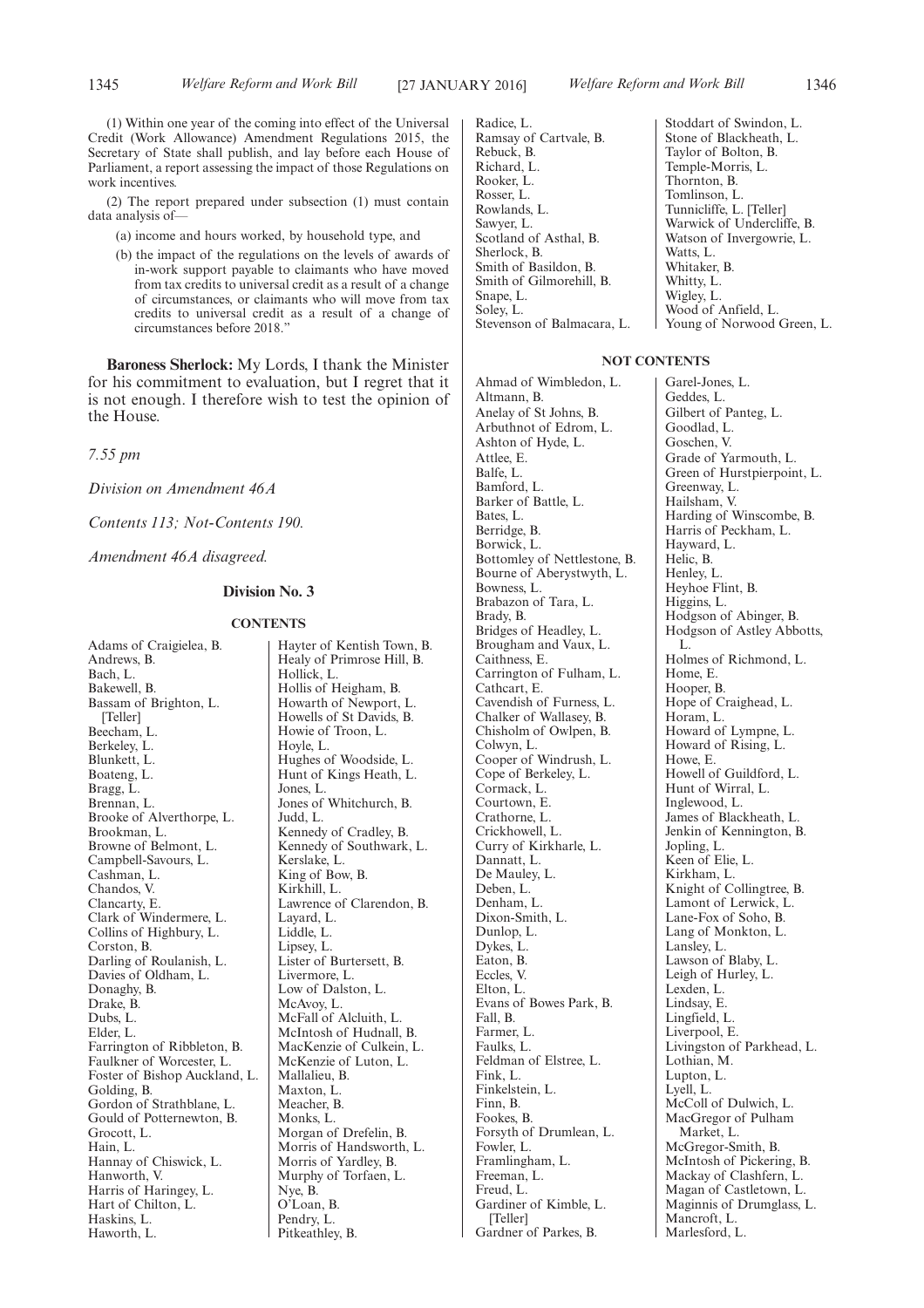Mawhinney, L. Mawson, L. Mobarik, B. Mone, B. Moore of Lower Marsh, L. Morris of Bolton, B. Moynihan, L. Naseby, L. Nash, L. Neville-Jones, B. Newlove, B. Noakes, B. Northbrook, L. Norton of Louth, L. O'Cathain, B. O'Neill of Gatley, L. O'Shaughnessy, L. Pannick, L. Patel, L. Patten of Barnes, L. Pidding, B. Plumb, L. Polak, L. Popat, L. Porter of Spalding, L. Prior of Brampton, L. Redfern, B. Renfrew of Kaimsthorn, L. Ridley, V. Risby, L. Robathan, L. Rock, B. Rowe-Beddoe, L. Ryder of Wensum, L. St John of Bletso, L. Sanderson of Bowden, L. Sassoon, L.

Scott of Bybrook, B. Seccombe, B. Selborne, E. Selkirk of Douglas, L. Selsdon, L. Shackleton of Belgravia, B. Sharples, B. Sheikh, L. Shephard of Northwold, B. Sherbourne of Didsbury, L. Shields, B. Shinkwin, L. Shrewsbury, E. Smith of Hindhead, L. Stedman-Scott, B. Sterling of Plaistow, L. Stowell of Beeston, B. Strathclyde, L. Stroud, B. Suri, L. Taylor of Holbeach, L. [Teller] Tebbit, L. Trefgarne, L. True, L. Ullswater, V. Verma, B. Wakeham, L. Warsi, B. Wasserman, L. Wellington, D. Wheatcroft, B. Whitby, L. Willetts, L. Williams of Trafford, B. Young of Cookham, L. Younger of Leckie, V.

*Consideration on Report adjourned until not before 9.06 pm.*

### **House of Lords: Press Office**

*Question for Short Debate*

#### *8.07 pm*

#### *Asked by Lord Hodgson of Astley Abbotts*

To ask the Chairman of Committees whether there are any plans to appoint a unit within the House of Lords Press Office to promote proactively and apolitically the role and work of the House of Lords.

**Lord Hodgson of Astley Abbotts (Con):** My Lords, we have just concluded a session during which there has been, in the elegant phrase of diplomats, "a frank exchange of views". But I hope noble Lords will forgive me if I ask that, for the next hour at least, we leave our party-political weapons at the door. If this is not possible, the underlying reason for raising this issue, which is the need to underpin the reputation of the House as a legislative institution, will be lost.

This Question is not about Governments, Oppositions or Cross-Benchers seeking party-political advantage. It is about seeking ways to ensure that your Lordships' House as an institution is seen by the general public in as balanced and unbiased way as possible. A political life can be tough—it can be bruising—and that is as it should be because important issues and the future of our country are at stake. Some of that bruising is bound to be felt in an institution in which such arguments are played out—so be it. But my concern is the rising number of snide, unfounded and unhelpful articles about your Lordships'House that are quite unconnected with our legislative activities.

There appears to be no person or body within the House empowered to correct the facts and, above all, to correct them the very day they appear. The key words in my Question are, therefore, "proactively" and "apolitically". That this is an issue which has touched a chord I think is shown by the fact that 14 noble Lords, drawn from all parts of the House, put their names down to speak, and I greatly look forward to hearing their views over the next hour.

As I said, my concern is with the steady trickle of articles that put an entirely unfavourable and inaccurate construction on matters concerning the House. Let me run through a few examples. On Monday 8 December 2014, the *Guardian* ran an article under the headline, "Champagne wars in the Lords as peers say no to a cheaper vintage". It claimed that your Lordships' House had refused to serve the same champagne as the House of Commons on account of its inferior quality, that over the past five years £265,000 had been spent buying 17,000 bottles of champagne and that this was equivalent to five bottles of "bubbly"—as they put it—for each Peer per annum.

By Wednesday 10 December, two days later, the *Times* was repeating the claim, though under a different headline—this time, "Is the House of Lords on a suicide mission?"—and increasing the number of bottles that were being drunk by each Member to 20. By Saturday, the *Economist* had climbed on the bandwagon under a headline, "A tizz about fizz", again repeating the allegation about champagne consumption but, rather unattractively on this occasion, linking it to the powers of your Lordships'House to block and delay legislation, implying that we do so in a champagne-sozzled condition, while at the same time claiming £300 per day, as the *Economist* put it, "just for showing up".

On the Friday, too late to correct any of the above, a letter was published in the *Times* from the Chairman of Committees. He pointed out:

"In the last financial year, 57 per cent of all champagne sold was in connection with receptions and dinners … and 30 per cent through our giftshop. All alcohol sold in the Lords is sold at a profit, which has helped to reduce the cost of the catering service by 27 per cent since 2007"-

and that the proposal to merge the two Houses' champagne service was a 10 year-old story.

There was nothing wrong with the content of that letter, just its timing. A delay of four or five days between the original article and the rebuttal gave time for the story not only to get legs but also to expand in ways that frankly were still more unfavourable to the reputation of the House.

Lest noble Lords think that this is an isolated example, in September 2015 the Constitution Unit at University College London published a piece entitled, "The Lords' declining reputation: the evidence", and, in the excellent note produced by the Library as a background briefing for this debate, there is a table showing a similar, rather discouraging trend.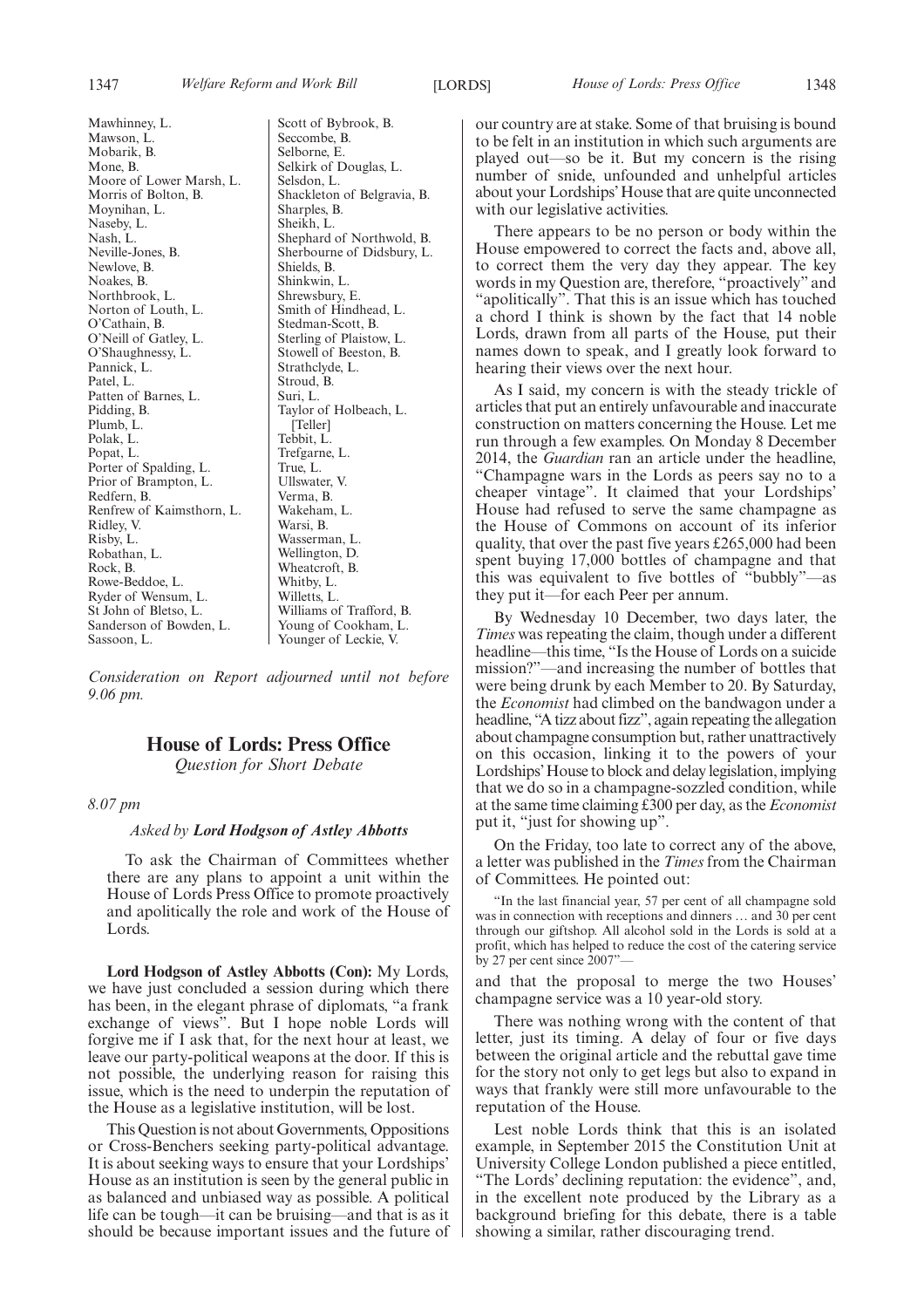Finally, just before Christmas, a further set of allegations was made about the travel arrangements and costs thereof of the Lord Speaker. I understand that in several respects these were inaccurate or misleading: for example, excessive car waiting time for the Lord Speaker during her attendance at functions when security arrangements at the function required the clearance of each car.

Some noble Lords may argue that this is the way of the world and that there is nothing to be done about it. In the memorable phrase of the noble Lord, Lord Birt, we risk throwing another log on the fire. The noble Lord is of course vastly more experienced in the ways of the media than I am and I have to respect his view, although I also have to point out that it seems to me that, another log or not, the fire is blazing pretty merrily right now.

Your Lordships' House has an excellent press office. I do not want what I have said and what I am about to say to be seen as a criticism of it. Its primary role has been to undertake planned press and other publicity linked to the reports being published by the various committees of the House or to its general activities. It is not set up to provide what one might call "rapid rebuttal activity". I see three broad strands to what this work might entail: first, to say to a journalist or, where necessary, an editor, "This article is factually wrong, please correct it forthwith"; secondly, to offer journalists planning to write about your Lordships' House a facility for the checking of facts; and, thirdly, to provide for journalists on quiet news days human interest or apolitical stories about the work of the House. This will be a role for a senior individual experienced in press or public relations. He or she would need clear lines of authority and responsibility to be able to carry out this sensitive and demanding task, for which it will be absolutely essential that there is whole-hearted cross-party support.

Several noble Lords, speaking to me ahead of this debate, remarked that such clear lines of authority and responsibility will never be established because there are several parties who will consider this to be their sole prerogative. Such high diplomacy is some way above my pay grade as a humble Back-Bencher. All I would say is that each one of us has been privileged to be appointed to this House and I hope that if there are issues of this sort about sovereignty, they can be reconciled in the greater interest of preserving and enhancing the reputation of this great institution that we are all proud to serve.

Of course, we can go on as we are. My fear is not that such an appointment would lead to more logs on the fire; rather, that if it is notmade, the flames of misreporting and consequent mistrust and misunderstanding of your Lordships' House as an institution of Parliament will become increasingly hot and uncomfortable. I beg to move.

#### *8.14 pm*

**Baroness Donaghy (Lab):** My Lords, I am grateful to the noble Lord, Lord Hodgson of Astley Abbotts, for initiating this debate. I chair the House of Lords Information Committee and we spend a considerable amount of our time promoting and encouraging communications about the work of this House.

I pay tribute to our staff in the press and media area, who provide a 24-hour service in quite difficult circumstances. Why are they difficult? The department provides factual information and rebuttals but cannot and probably never will—comment on anything that could be regarded as party-political or taking one side or another of a debate; for instance, on the size of the House or on tax credits.

As a self-regulating House, one could argue that no one is in charge or that everyone is in charge. We have the Lord Speaker, the Leader of the House and the Chairman of Committees, as well as the leaders of other groups. If we were to decide to have one spokesperson, they would still need professional assistance and it would require a change in our governance.

What is clear from the excellent briefing provided by the Library is that the work of Select Committees, which can cross party lines, receives enormously positive feedback from the public. The press and media team is able to be much more proactive in this area and the growth of social media coverage is very helpful in showing the positive side of the work that we do.

By far the best advocates for this House are its Members. The reputation of the House depends almost completely on its Members, for good or bad. Nothing beats that personal engagement, whether it relates to work in the House or outreach duties.

The staff work very hard to reach out to people about our work through broadcasting, education, archives, and the work of Parliament and its history. Any perception that they had strayed into the political world would, I am sure, be resisted. But all suggestions made by noble Lords this evening will be very welcome and, I am sure, will be considered by the Information **Committee** 

#### *8.17 pm*

**Lord Selsdon (Con):** My Lords, I find myself in a difficult situation because for part of my career I was a director of a company called Research Services Ltd, which did the National Readership Survey, which was used as a basis for advertising and all forms of communication. Mark Abrams—slightly to the left of myself—was our guru, and I found myself also involved in the race relations study. Therefore, I have a love of information and data, particularly about your Lordships' House.

The difficulty I have found with the press department, which I spoke to earlier today, is that its hands are tied. I said, "Well, whose hands are not tied?". "My Lord, your hands are not tied". "If you were me, what would you provide me with as a list of those people we should communicate with?". "My Lord, you may have some suggestions to make". I made certain suggestions and a list was produced that I would possibly be able to circulate to your Lordships, with emails, telephones direct things—for 127 journalists, who, when I have introduced a Bill, have effectively become friends because only Peers can talk to the press. I find this very strange and I am not sure how it could be changed in any way, but people are waiting for stories. They can be written by anyone. You have to spend only a moment in the Bishops' Bar and you have a new story.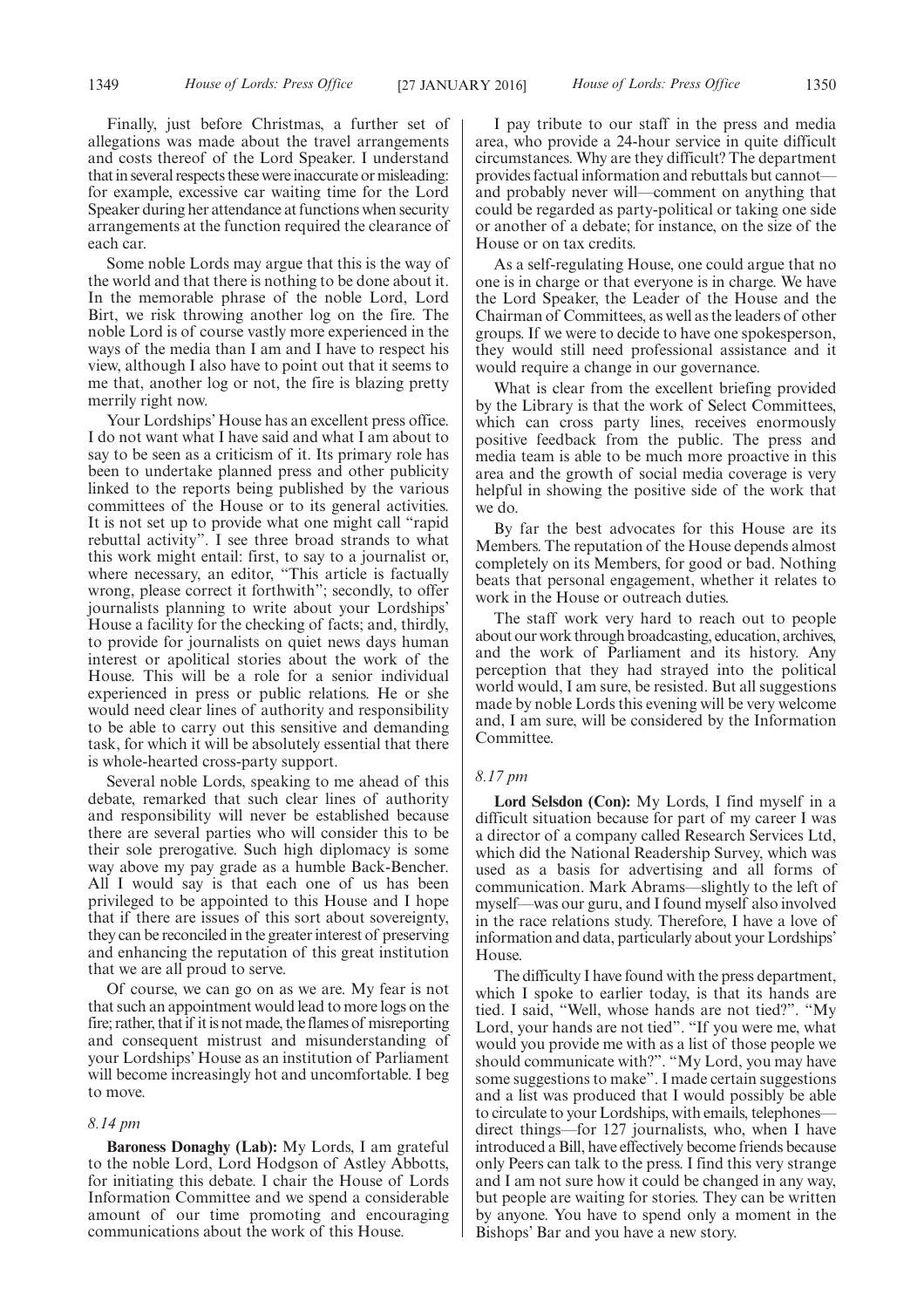#### [LORD SELSDON]

On occasions, I made a few mistakes. I made a suggestion that we should possibly look at consulting with the Australians before we had the referendum relating to Scotland because there were 54 million Scots worldwide. To my horror, a journalist called me the next day, saying, "You are front page of the *Sunday Post* in Scotland: 'Lord Selsdon says Obama is Scottish'", because in Scotland you take your seeds, as it were, through the female line.

There are so many stories that we could write about this place and we have so many would-be journalists and writers and preparers of speeches. Therefore, I feel that we should ask ourselves to solve the problem.

#### *8.19 pm*

**The Earl of Sandwich (CB):** My Lords, I was in the press office of a major charity for more than 12 years in the 1970s. It was not easy. The charity, Christian Aid, was constantly being accused of siding with refugees in southern Africa and victims of apartheid. The noble Lord, Lord Hodgson, is absolutely right to raise the subject at this critical time because the House has run the gauntlet of the worst of old Fleet Street and more recently, as he said, the Lord Speaker has personally come under fire, quite unjustly and with very little opportunity to reply.

I had not appreciated the extent of negative coverage until I saw the July-September figures. The press and media team seems to be coping admirably but has only three full-time staff working 24/7, while the House of Commons Media Service has many more. Arguably, the Lords has had a rougher time than the Commons since the expenses scandals. I suspect that the House will have to make at least one additional appointment now, until a major review is undertaken. The website of that other Lord's press office, at the MCC, has a snappier style and a lot more people dealing with digital media but I am certain that this Lords press office has much more trouble.

I congratulate the press office on its success in promoting the EU Committee's reports. I have direct knowledge of the Russia and Ukraine report last February, which generated huge publicity. But who is calling the shots? In a House dominated by political parties, all with their own agenda, it is virtually impossible to provide the media with a single version of events. I think that there must be a group of media-aware Peers with recognised responsibility for answering for the House as a whole. But from a press office point of view, it would be helpful to have a more focused message from one central point. I do not advocate the Lord Speaker's office taking on this role, as some have suggested, unless and until the role of the Lord Speaker is redefined.

#### *8.21 pm*

**Lord Norton of Louth (Con):**My Lords, I congratulate my noble friend Lord Hodgson on raising this timely debate and endorse what he and other colleagues have said. In the time available, I want to raise a fundamental question, one already touched upon by the noble Baroness, Lady Donaghy, and the noble Earl, Lord Sandwich. It is fundamental to this House, this Parliament and indeed Parliaments generally.

If a crisis erupts affecting a company, there is a chairman or CEO who can speak for the company. Companies can, and good companies do, plan ahead in terms of crisis management. But what happens if a crisis hits the House of Lords? Who speaks for the House of Lords? Who speaks for Parliament? There is no one figure in a position to do so. That is why each House is always on the back foot if it is hit by a crisis. We cannot respond immediately and authoritatively, because there is no equivalent of a chairman or a company CEO. We need to beef up our excellent media team to be ready to respond but press officers can only inform. They can report and give information but they cannot be the face of Parliament or speak authoritatively for Parliament. That is the fundamental conundrum which we, as Members, need to address. We cannot hive off the responsibility; the sooner we address it, the better.

#### *8.23 pm*

**Lord Lipsey (Lab):**My Lords, any serious organisation takes the defence of its reputation seriously—that is, any serious organisation except this House. I will cite only one example. After one scandal—I cannot now remember whether it was over sex or drugs—it took more than two weeks while the Lord Speaker, the Leader of the House and the then Chairman of Committees argued about who should put out a statement. It was amateur night.

Four years ago, the noble Lord, Lord Strathclyde, kindly asked me to compile a short report on the problems, which I did. My principal recommendation, which I did not think was earth-shattering, was that an ad hoc group should be set up consisting of Peers with media and PR experience and staff of the House concerned with information to chew on the coming threats and responses to them, and generally to develop the promotion of the House. The noble Lord, Lord Strathclyde, said yes, and moved on. The noble Lord, Lord Hill, at first said no, then maybe and then—mirabile dictu—yes. He also said that he would attend—except that he had to go to Brussels instead. The noble Baroness, Lady Stowell, with her usual courtesy said no. I do not know why this has proved so difficult. It was not much, was it? Someone, somewhere among the officials of the House seems to think that such a proposal would mean that officials were in some way getting involved in politics. I simply do not get it. I suppose that after 18 years in the House, I should by now understand that even when something about it is clearly broken, someone will find a good argument for not fixing it.

#### *8.25 pm*

**Lord Sherbourne of Didsbury (Con):** My Lords, I want to focus today on the world in which the House of Lords press office has to operate. The reality is that conventional media are in decline and social media are on the rise. There is a market for information and, in the days when newspapers often had 10 million readers, it was a sellers' market. Today, people choose what information they want through their social media and it is a buyers' market. People want information which is immediate, bite-sized and punchy, so what is it that propels a message? It is talkability and visibility.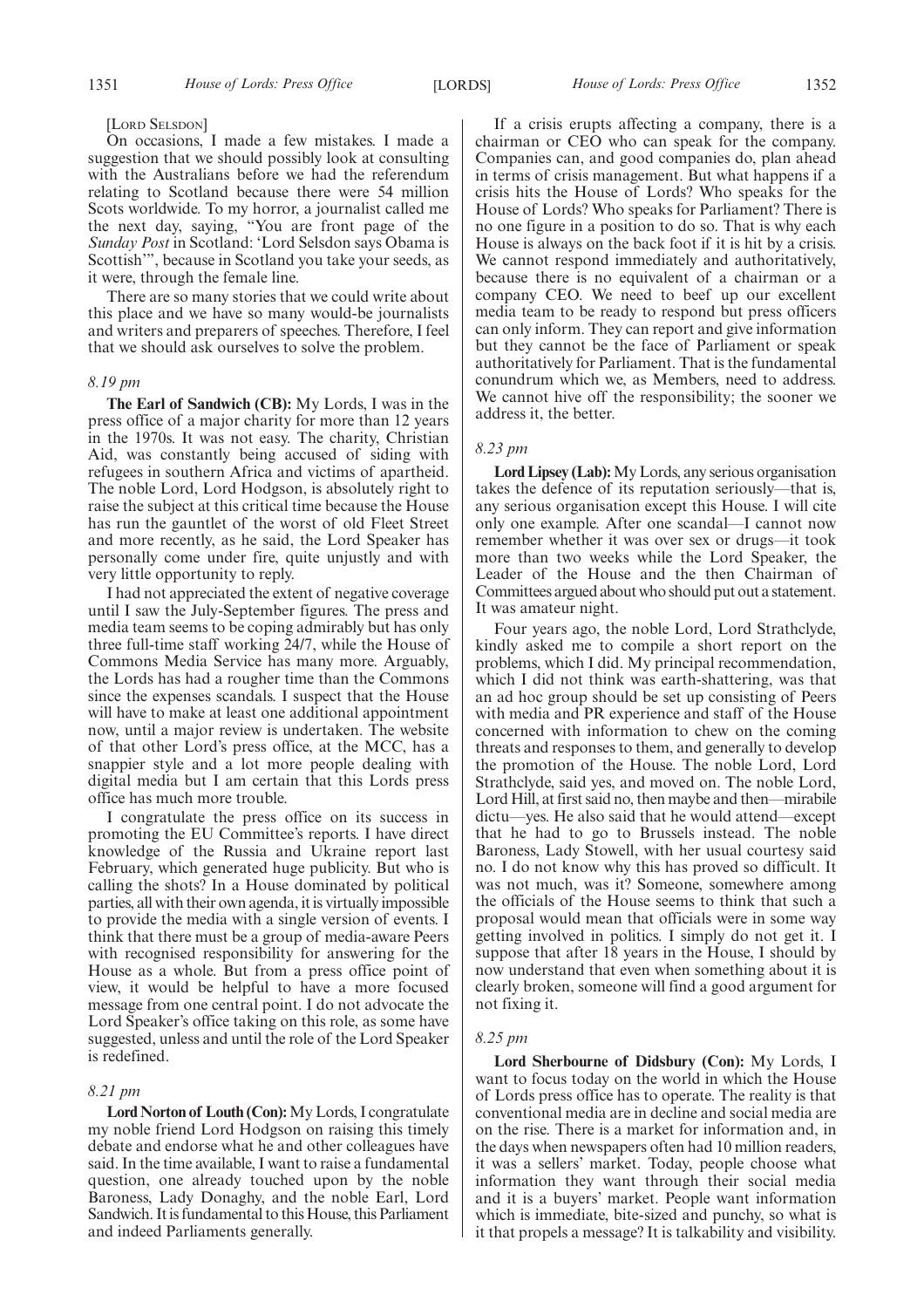By talkability, I mean: is the information or argument relevant and interesting, so that people want to talk about it and it engages them? A message then needs visibility, by which I mean: is it being relayed and disseminated widely across all the social media?

The challenge is what we have faced in our speeches today, with only two minutes per speech: we have to be disciplined in what we communicate and how we communicate.We have to make the message clear, focused and relevant and, as has been said, be very fleet of foot. We must use not only all the different social media but all the media.

#### *8.26 pm*

**Lord St John of Bletso (CB):** My Lords, I join in thanking the noble Lord, Lord Hodgson, for introducing this short and very topical debate. I was a member of the Information Committee in 2009 when it had a report on the findings of the People and Parliament inquiry, which looked at how the House of Lords could improve public understanding of its work and role, as well as how the public could better interact with this House and Parliament. Thankfully, many of its recommendations have been taken up. There has certainly been an improvement through the information office in increasing the coverage of the role of your Lordships' House through social media, including the Twitter and Facebook pages, as well as better coverage of some of the two and a half hour debates. Sadly, however, as everyone has mentioned, the press all too often revel in and focus on negative publicity about your Lordships' House. Few of the public are aware of the enormous depth of expertise here or of the enormous amount of time spent in revising, examining and improving legislation.

The briefing pack for this short debate gave an excellent overview of the work and objectives of the press and media office, especially regarding your Lordships' Select Committee reports, but there are clear limits as to what it can do to proactively publicise in an apolitical manner the progress of legislation. The press team have done their best with media rebuttals of unfair and inaccurate negative publicity about the work of your Lordships' House and certain individuals in it. I entirely agree with the noble Lord, Lord Hodgson, that we should have a specialist communications expert to be responsible for rapid rebuttals.

The Lord Speaker's regional outreach programme is to be commended as well as the new parliamentary education centre launched last year, which takes between 500 and 600 visitors a day, mostly school groups and teachers, and provides 20 workshops a day. I want to make just one brief recommendation: that Select Committee chairmen should take a bigger role in becoming public spokesmen for their inquiries. We certainly need to become much more proactive.

#### *8.28 pm*

**Lord Cormack (Con):** My Lords, I am delighted that the Chairman of Committees is going to respond to this debate. No one is held in higher regard. He is the epitome of the great public servant and I hope that, following this debate, he will assemble a small group of your Lordships to discuss these issues and advise him as to how we can best project a positive image. It is up to us. There will always be annoying stories about champagne and other things. You only have to go to Buckingham Palace at the moment to see the Rowlandson exhibition to find that we are not the first public servants to be the butt of cruel humour and salacious yarns.

This House is a very positive institution, but the trouble is that people out there do not understand it. I would even say that people down there, in another place, do not understand it. They do not fully appreciate what we do and why we do it, or what our role is. What we have to do—I hope with the aid of the Chairman of Committees—is to extend the Peers in Schools initiatives, so that we can go into all manner of institutions to try to explain what this House does.

The people who know most about politics, it is sometimes said, are the London taxi drivers. Well, some of them do, but in the last couple of months I have had four or five who have brought me here and who have not had a clue what we do. When I have told them, they have been amazed and surprised. I have had two of them have tea with me in the House, and I think they went away with a very much more positive impression of this great institution—and it is a great institution. It is part of Parliament and is not going to be upended in the immediate future, so we have to project a positive image as often as we possibly can.

#### *8.31 pm*

**Lord Empey (UUP):** My Lords, I, too, serve on the Information Committee under the excellent chairmanship of the noble Baroness, Lady Donaghy. The noble Lord, Lord Hodgson, is to be congratulated on securing this debate, because this cannot go on any longer. I know the noble Lord, Lord Lipsey, said that we have been here before, but it is getting worse. We have not so far referred to the catastrophe that occurred last summer with the publicity surrounding the former Chairman of Committees. Enormous damage has been done, and the fact is that there was nobody able to come out straightaway. The champagne story is another very good example. Perhaps we could have a panel under the chairmanship of the Chairman of Committees, representative of the House, and have a spokesperson from that panel, appointed on a rota basis. Where agreement is sought but cannot be achieved, maybe we cannot move forward on a particular issue, but where there is consensus, there may be some need to go out and rebut. Although we appreciate the officials, the truth is that the media will want a Member of the House to speak to them. I hope that the Chairman of Committees, in his summing up, will address that and other issues.

The one thing I am absolutely clear about is that we cannot leave things as they are. The world is changing, our circumstances are changing, and we are being systematically undermined and ridiculed. Some of that is our own fault, but most of it is not, and we have to be prepared to fight our own corner. Nobody will pay any attention to us if we do not.

#### *8.33 pm*

**Lord Farmer (Con):** My Lords, I agree with the noble Lord, Lord Empey, that in reputational terms the current situation is simply unacceptable and risks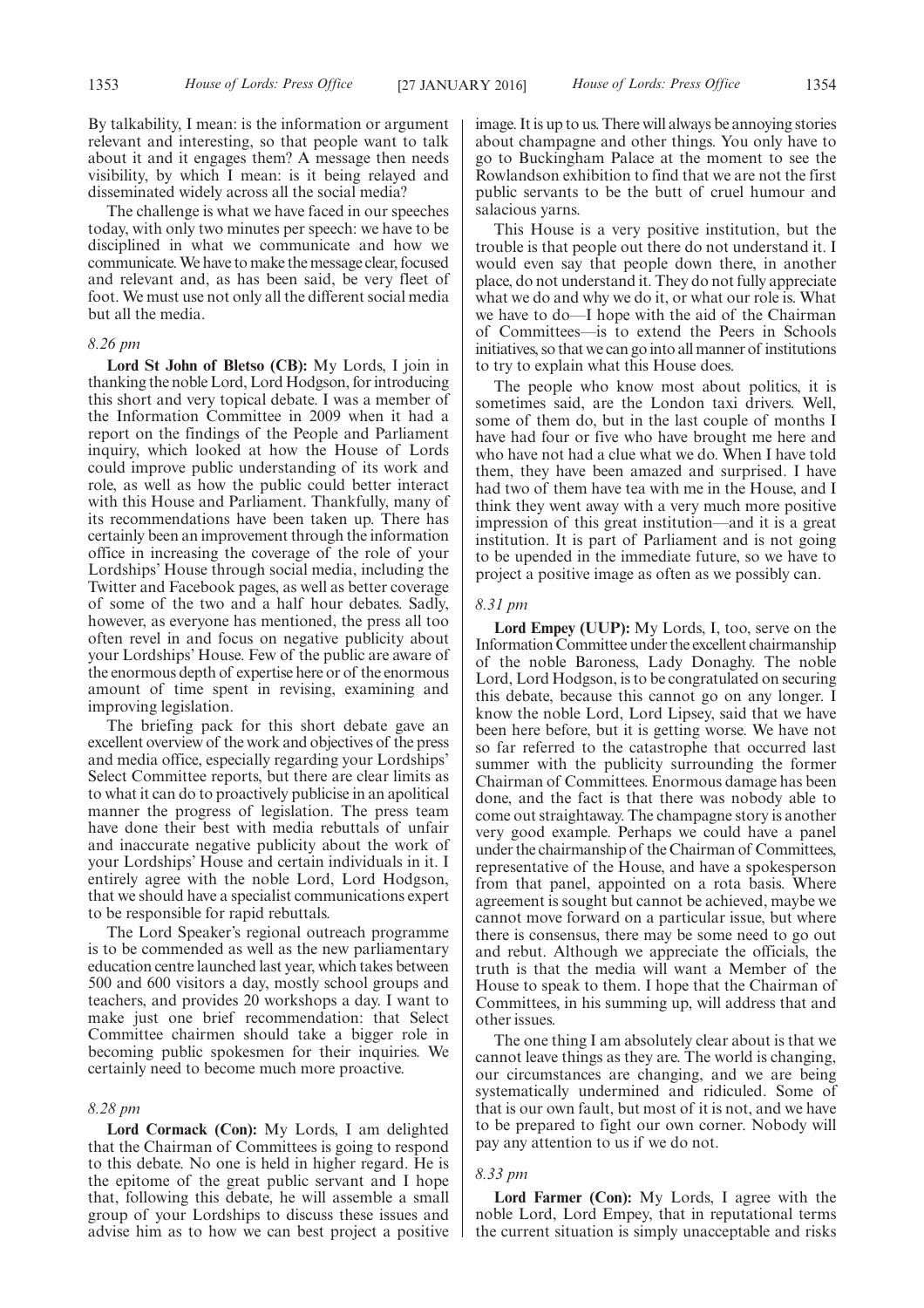#### [LORD FARMER]

unnecessary damage being done to a vital part of the parliamentary process. Caricatures abound of ermine-clad Peers swilling champagne and swanning around your Lordships' house at the taxpayer's expense. That may sell newspapers, but it does not give anything of the true facts. A highly distorted myth is relentlessly peddled of everyone with their snouts in the trough, greedily pocketing £300 a day for turning up.

I do not claim any recompense because I do not need to, and I suspect others take the same approach. However, some depend on the daily allowance to make ends meet because they give so much of their time. If this were made clear to the public, who of course pay garage and plumbers' bills per hour or per day, they might think the daily fee is in fact rather modest and even inadequate, particularly if they understand that there are many Peers whose work here restricts their earning opportunities elsewhere. Crucially, however, if our contribution is to be considered worthy of public funding, the public need to value and understand the work we do. When I was in Brussels last year for the bicentenary of the Battle of Waterloo, various European officials I met were all of the opinion that the quality of the output from your Lordships' House—reports and legislation—puts all other secondary chambers they know in the shade.

A proactive unit would, like a think tank, tweet and otherwise publicise whenever the Government accepted an idea or implemented a committee's recommendation, so that the public would know they were funding a body that makes a difference. Charitable agendas are often championed byMembers, so the profile of important national issues is raised and we begin to see cultural change in areas such as mental health, tackling domestic violence and myriad other good causes. There is so much to shout about, every day, that would actually encourage all who pay taxes, whether individuals or businesses, to see that they are in fact getting great value for money. We might even see public support for higher daily allowances—which I would endorse wholeheartedly, although that is a subject for another debate.

#### *8.35 pm*

**Lord Oxburgh (CB):** My Lords, I, too, thank the noble Lord, Lord Hodgson, for introducing this debate and the Information Office of the House for the enormous support it has given. It did a great deal of work, which time precludes my sharing with your Lordships.

Reputations are built up slowly and can be destroyed overnight. If we look back at the press coverage, we see that four or five years ago positive and negative comments on the House were roughly evenly balanced. Since that time, we have had what we might describe as a triple whammy: the expenses scandal; the Sewel scandal; and, most recently, the so-called flooding of the House with 45 new Peers, which was not of our doing but was seen as our doing.

One must read the comments of that supportive and well-informed observer, Meg Russell, after the appointment of the new Peers:

"This has been a disastrous news week for the Lords. David Cameron's appointment of an additional 45 new peers has met with universal media condemnation… As an Observer commentator put it, 'where is there left to go when Polly Toynbee of the *Guardian* and Quentin Letts in the *Mail* find themselves in perfect agreement?'".

We have a problem on which we have to act. If we take no action, that will support those who want damaging rather than constructive reform of this House. That reform will be, if you like, riding on the crest of ill-informed populist sentiment. We have to take action.

#### *8.37 pm*

**Lord Balfe (Con):**My Lords, I add my congratulations to my noble friend Lord Hodgson on initiating this most timely debate. The problem we have is that we are now seen as a legitimate target by far too many people. I will make one or two suggestions as to what we have to face up to. The noble Lord, Lord Lipsey, put his finger on one of the problems: we have to change the governance of the House. If we want things to stay the same, they have to change, to quote someone else.

First, we have to have some sort of rebuttal unit. If something appears in the press which is wrong in fact, there must be someone here who is authorised to correct it. I am not talking about the politics of it but the sheer, straightforward facts. For it to take ages for three chairmen—the Leader of the House, the Chairman of Committees and the Speaker—to agree who should write a letter about champagne is just shambolic.

Secondly, we need a proper press cuttings service so that at least in the Library and online your Lordships can see day to day what is being said. Thirdly, the political parties and the Cross Benches have to look at having a press service. There has to be a press officer in each one, so that if the rebuttal person is asked for a comment, they can say, "This is beyond my pay grade. Go to the party press office". We must reach out. We must be much more flexible. That will require a change in governance, and we will have to face up to some problems.

I am reminded of the words from the Kipling poem, "it's Tommy this, an' Tommy that",

until you go to war. When the tax credits issue came up, we got an enormous amount of credit. Many people have come up to me about it, including one Conservative MP this week, who said, "You really did the right thing there", although we were all whipped and did all in our power to defeat the opposition Motion. None the less, we can do things right, we must do things right and we have to shape the balance differently, but we will have to change.

#### *8.39 pm*

**Lord Dykes (Non-Afl):** I, too, thank the noble Lord, Lord Hodgson, for initiating this debate and, incidentally, for speaking for less than the maximum time allotted to him, which was very noble and helped other speakers. I agree with virtually all the suggestions that have been made—in particular, the rebuttal unit that the noble Lord, Lord Balfe, and others mentioned. We need the proper leadership of a very senior professional person recruited from outside—without making any criticism of the existing press office, which does a wonderful job within the current framework.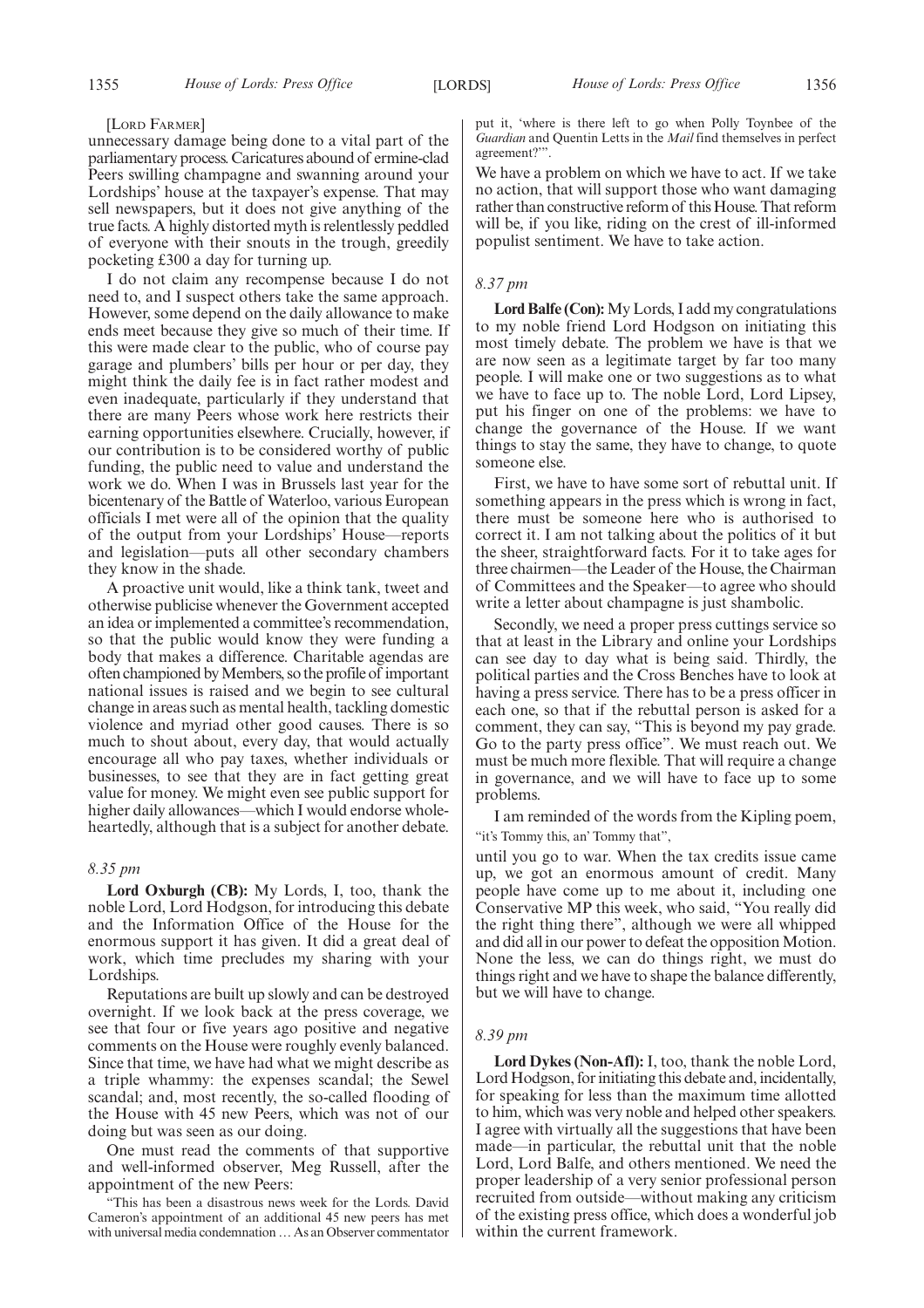A very tough, brutal American politician of some 70 years ago is known for a famous quote. He said to his rather harassed wife, "Listen honey, I'm a politician, which means that when I'm not kissing babies, I am stealing their lollipops. Never forget it". That may be a working definition of American politics but it does not bother us, because that is the Commons, that is the Government, and that is raising taxes. We do not have to do that. That is the built-in advantage of this House: that we can—and do—do good work through our wonderful Select Committees, on an elaborate scale; through marvellous work in revising Bills, which the Commons does not have time to do properly at all; and through examples such as tax credits recently, which the public did notice. Many other things can be done, but they have to be led by a senior person recruited from outside, after careful vetting of the candidate, to ensure that we can do this properly in future.

There are so many things that we need to explain. I am very glad that the Visitors' Unit has started at the Education Centre. It is a very impressive building. If any Peers have not had the chance, I urge them to visit it, as the noble Lord, Lord St John of Bletso, said. We are increasing the number of visitors to this House per annum, and that will help, but we need clever outside journalistic types to talk to the journalists in the Lobby as well. The Lobby in the Commons is an estimable institution, but it does not have any interest in the House of Lords. We must correct that.

#### *8.42 pm*

**Viscount Hailsham (Con):** My Lords, my noble friend is to be congratulated on promoting this debate, but I hope that he will forgive me if I express a little anxiety about the particular solution. An apolitical and proactive unit sounds like an expensive unguided missile to me, and I would be cautious about it.

However, I share the great concern expressed in this House about the attacks on it. I have long thought that the second Chamber is of crucial importance to the functioning of the British constitution. That is as much to do with the deficiencies of the House of Commons as it is the excellence of what we do here. The public does not understand that. I agree with the noble Baroness, Lady Donaghy, that one of the great counters that we should rely on is the quality of our work and the integrity of our Members, but we must respond to some of the concerns about composition, powers and numbers.

I have always supported an elected second Chamber. It will not happen, because the House of Commons will not wear it, but there are some things that we can do about numbers, for example. I know that a number of noble Lords have worked out a substantial package of proposals. I would not go down that road. I am not in favour of a "big bang" approach. There are too many potential turkeys, and such a Bill would be a Christmas tree on which every bauble is hung. I think we have to be a bit less ambitious. I would go for a few changes, starting now on numbers. I would have life peerages created for fixed terms. I would look at mandatory retirement, with suitable safeguards, and—dare I say it?—although I am conscious of the great cry of "Humbug!" that would rise up, I would also look at the by-elections for hereditaries. These are modest measures, but we need to take some because public anxiety is great.

#### *8.44 pm*

**Lord Stevenson of Balmacara (Lab):** My Lords, I thank the noble Lord, Lord Hodgson, for introducing this debate and reassure him that although I am speaking from the Front Bench, this is not a party-political issue. We are all in this together, to quote someone. This is a very good debate, although it is a bit curious that we are rather a male group and we have heard nothing from the Benches on my left, which is very surprising because they are usually quite hot on these issues. I will be interested to hear what the Chairman of Committees is going to say in response.

I will say three things about my feelings on this issue. First, I am not surprised we are getting a bad press. The Leveson report, which was legislated for in this Parliament, was supported unanimously by your Lordships' House, so the House was bound to be hit by those who feel aggrieved by it. In some senses, I am surprised it is not worse. The noble Lord, Lord Selsdon, may have been overestimating the capacity for gossip in the Bishops' Bar, but he is not far wrong about where stories could be found if people were seriously trying to bring this place down.

As my noble friend Lady Donaghy and others stressed, the staff we appointed to do the work we have asked them to do so far have done a very good job, and we should compliment them on that, but if that is the case, what is the problem? It is the question that was asked in the middle of the debate about who actually speaks for the House of Lords. We need to have some answers on that. As my noble friend Lord Lipsey said, a serious organisation would make it a key priority to staff it so that a mechanism existed to preserve and enhance the reputation of this House and its work. That seems to be the issue before us today and, given the problems we face and the scale of change in communications in the external world, there is clearly a gap which needs to be filled.

#### *8.46 pm*

**The Chairman of Committees (Lord Laming) (Non-Afl):** My Lords, I very much welcome the opportunity to respond to this thought-provoking short debate on a matter that we all agree is of great importance to this House. I am most grateful to noble Lords for their thoughtful contributions and, in particular, I wish to add my thanks to the noble Lord, Lord Hodgson of Astley Abbotts, for securing this debate.

I hope that those who have contributed to the debate will have noticed that throughout I have been taking careful notes of the points that have been made because they have been well made and should be taken seriously. That being so, I hope that noble Lords will allow me to address some key themes rather than refer to individual comments. I hope I can end on something of an encouraging note because of the points that have been made this evening.

It has been very well said that communicating the role and work of the Lords is of great importance. The public must be enabled to know about the distinctive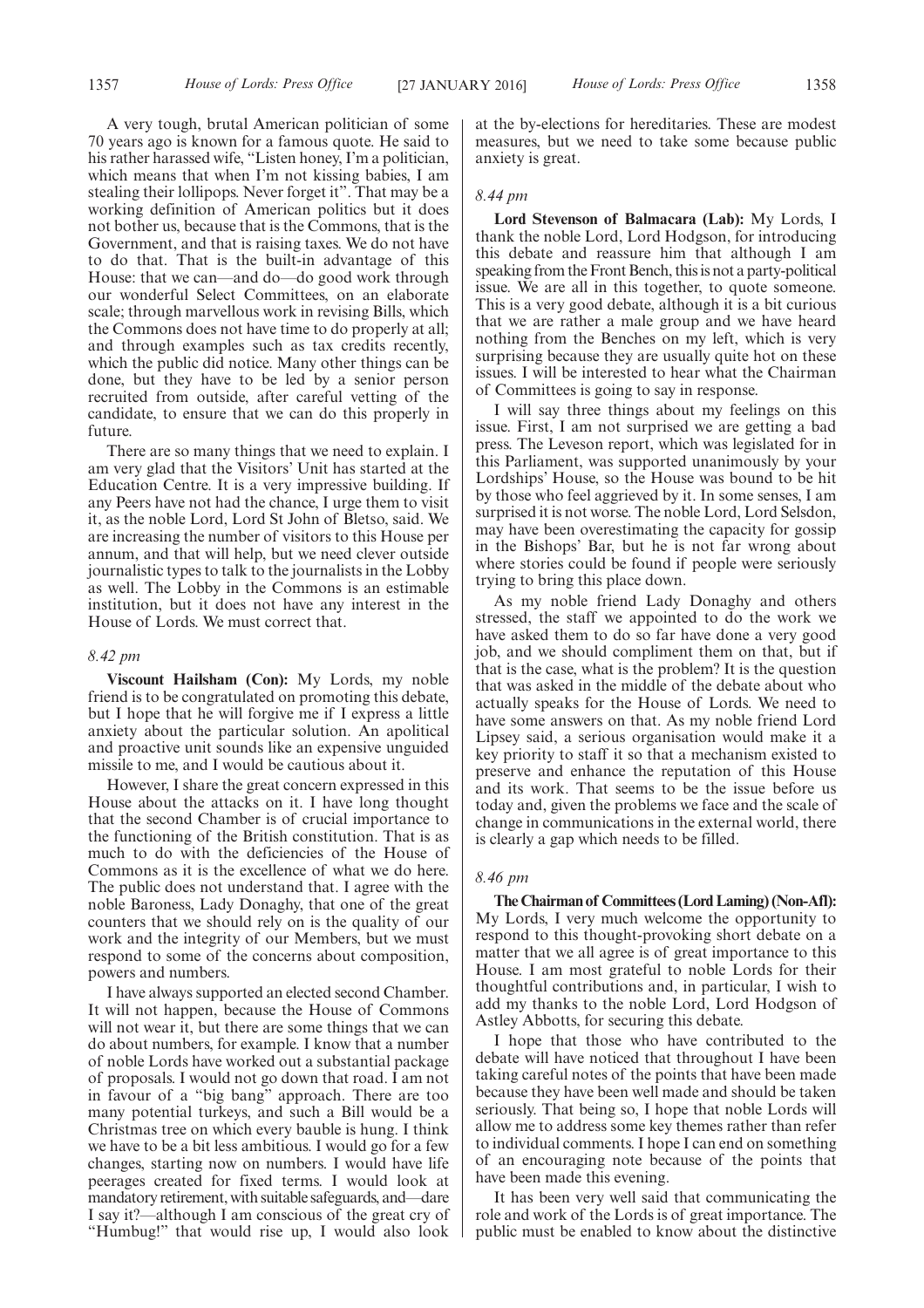#### [LORD LAMING]

role that this House plays as a second Chamber. Noble Lords will agree that this House has special and specific duties in scrutinising and amending legislation, inviting the Government to think again and debating public policy. In my view, the House carries out those functions very well. There must be no doubt that the House administration is committed to improving the communication of the work of the House and to engaging with the public as part of the strategic plan agreed by the House Committee and the management board.

This debate has reinforced the fact that we have a good story to tell. In that context, I hope that noble Lords have had a chance to read *The Work of the House of Lords*, which is updated each Session. Just as a headline, it explains how in the 2014-15 Session Members of this House examined in detail 68 Bills, considered 3,449 amendments, agreed 1,257 of them, asked the Government 6,394 Questions and produced no fewer than 27 investigative Select Committee reports.

This evening it is not possible to cover all aspects of the work undertaken by the Press Office, but it is engaged in a wide range of functions and seeks to promote the work of this House proactively and, as has already been mentioned, apolitically because that is necessary in its role. Members of the House will know that the Press Office operates at the interface between the House administration and the media and covers a wide range of the House's activities, including balloted debates, Oral Questions and legislation.

In that connection, the staff go to great lengths to build good working relationships with journalists across the media in order to explain the House's work. They conduct fact checks of media reports and respond as quickly as possible. Their work entails daily contact with journalists to provide factual information. However, the House will understand—and this has been touched upon this evening—that the staff are not free to offer their opinions.

The Press Office places a particular emphasis on Select Committee inquiries and reports. That is, of course, because those reports are agreed on a cross-party basis and are clearly of wider interest and extensively covered in the press. The office also provides media handling on issues that affect the reputation of the House.

That is not to say that more cannot be done. We are very conscious of the need to do as much as we can in this area, but I feel sure that colleagues will understand that there are limits to what an apolitical Information Office can do. For example, we all know that one party's victory in this House is another party's defeat. I feel sure the House will agree that knowing that the Information Office is promoting the House neutrally and apolitically is just as important as knowing, for example, that the Legislation Office offers the same level of apolitical, professional advice to all Members across the House.

The Information Office has been using new technologies and means of communication to provide further essential information, in this case, directly to the public. We must also not forget—as has been indicated this evening—that there is a role for the political parties in explaining the work that they do in this House, and of course they are better placed to handle the strictly party-political issues.

What is clear is that the press team works hard to communicate creatively and effectively. Its work in promoting the House has developed very considerably. For example, in a recent four-week period, press notices issued by the office generated at least 150 media stories about the work of the House. I was astonished to learn that, last Session, work to promote committees led to 856 positive media items. These issues are being monitored on a daily basis. Moreover, the Press Office also works closely with the broadcasters and the House's broadcasting unit, aiming to disseminate high-quality audio and video coverage of the work of Parliament.

A number of noble Lords have, understandably, mentioned the adverse press coverage. I want to reassure the House this evening that the Press Office and the Clerk of the Parliaments are doing their best to respond quickly and, where appropriate, robustly to unfair criticisms of this House. They have pre-agreed lines to take about a whole range of issues that one might fairly predict the media might raise. They are available for contact 24 hours a day to react to adverse press coverage. That being so, in recent weeks, as has been mentioned, their work has secured a number of corrections to inaccurate reporting in national newspapers, and this has been done in a timely fashion.

Of course, there are times when it is not possible to comment: they cannot comment, for example, on an ongoing investigation by the Commissioner for Standards or answer subjective questions about the size of the House. There are also times when we need to recognise that difficult stories have to be weathered, rather than responded to in every instance. However, a point which ought to encourage us is that the difficult stories stick rather more in our minds than the positive coverage that we receive.

We must accept that the media will take editorial positions, find stories and want to tell them. However, it is also important to recognise that media scrutiny is not necessarily intrinsically bad, and we must never lose sight of the importance of free speech and a free press to the effective functioning of a modern democracy.

Noble Lords may be interested to know that the daily media summary produced by the press and media team often contains lines taken with journalists, so that staff of the House and Members can understand the background to press stories, appreciate the steps that have been taken and explain the position themselves should they wish to do so. I should add that that daily media summary is always available in the Library on the day, and noble Lords are free to access that facility.

Understandably, we have focused largely on press and media work, but it is also worth while recognising that there are other ways in which the House tries to promote its work. For example, the pages on the website have had 175,000 views each quarter, which is an indication of how many people take an interest in the work of the House. Mention has of course been made of the very effective support that is given to the Lord Speaker's regional outreach programme and the Peers in Schools programme, and the fact that 75,000 students meet a Member to learn about the work of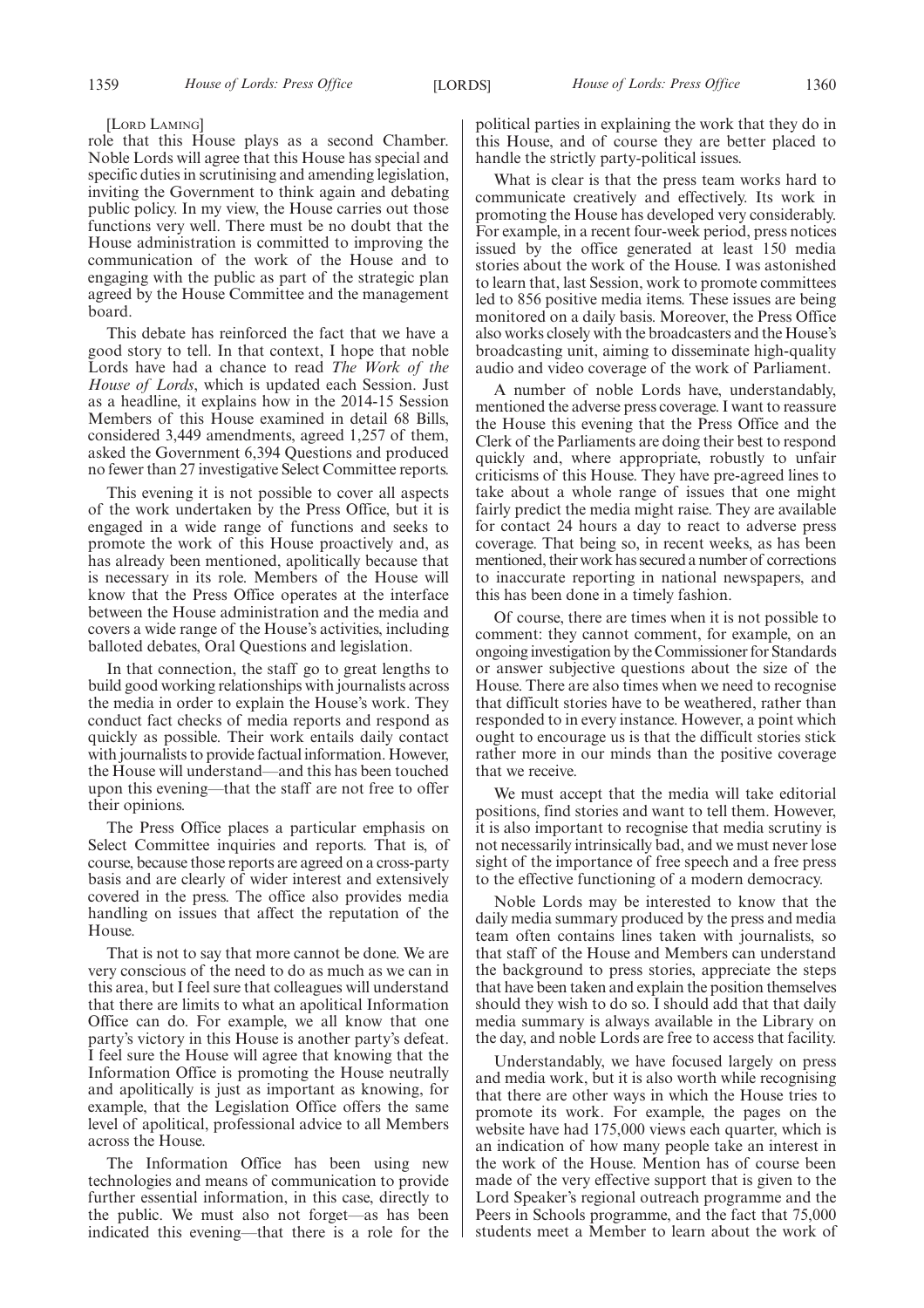this House. We continue to work closely with the education centre and with universities on understanding Parliament, and we have a digital engagement facility for the Lords Chamber.

A great deal is happening and I end on what, I hope, will be a source of encouragement for those who have taken part—so well, if I may say so—in this very important debate. The debate is most timely because a new communication strategy for the lifetime of this Parliament is now being constructed and will be considered by the relevant domestic committee of the House for approval. I know that this evening's well-informed contributions will help to shape that document and inform the House Committee's thinking on where the administration's strategic resources, both financial and human, should be utilised.

As I said, this has been a most timely and constructive debate. I take the points that have been made about the possibility of engaging a group of Members in further discussion. I again express my thanks to the noble Lord, Lord Hodgson, for securing the debate and to all who have taken part in such a positive and constructive way. It has been extremely helpful and, from my personal point of view, time very well spent. I am very grateful.

*8.58 pm*

*Sitting suspended.*

#### **Welfare Reform and Work Bill**

*Report (2nd Day) (Continued)*

*9.06 pm*

*Amendment 46B not moved.*

#### *Amendment 46C*

#### *Moved by Baroness Manzoor*

**46C:** After Clause 15, insert the following new Clause—

"Application of sanctions and disallowances to Jobseeker's Allowance

(1) The Jobseeker's Allowance Regulations 1996 are amended as follows.

(2) After regulation 22 insert—

0"Treatment of people found not to be actively seeking employment or available for employment

- 22A. The Secretary of State shall, by regulations, provide that the payment of housing benefit to a person in receipt of a jobseeker's allowance shall not cease solely because that person's award of a jobseeker's allowance is reduced in accordance with regulations made under section 19B of the Jobseekers Act 1995 (claimants ceasing to be available for employment etc), including for a period during which the claimant ceased to be entitled to a jobseeker's allowance by failing to comply with the condition in section  $1(2)(a)$  or  $(c)$  of the Jobseekers Act 1995 (availability for employment and actively seeking employment), without other due cause.'
- (3) In regulation 69B, omit paragraph (7).

(4) In regulation 70—

- (a) for paragraph (1)(a) substitute—
- "(a) in any benefit week, 100% of the allowance payable to the claimant, minus the sum of 10 pence; or";
- (b) in sub-paragraph  $(1)(b)(i)$ , omit from "100%" to the first "couple" and insert "in any benefit week, 100% of the allowance payable to the couple, minus the sum of 10 pence"; and
- (c) after paragraph (3) insert—

"(4) The amount referred to in paragraph (3) may not reduce, in any benefit week, the amount of a jobseeker's allowance payable to the claimant to less than the sum of 10 pence.""

**Baroness Manzoor (LD):** My Lords, I shall be brief. Noble Lords can see very clearly what the issue is—it is technical and rather complicated. It is now late. If the Minister will give the assurance that he is happy to meet me and the Child Poverty Action Group so that we can discuss the amendment in greater detail, that will be really helpful and will save me having to go through a very complex explanation. I beg to move.

**Lord McKenzie of Luton (Lab):** My Lords, in the spirit of comradeship and friendship with the Liberal Democrats, we are very happy to support that request.

**TheMinister of State,Department forWork andPensions (Lord Freud) (Con):**I think there were two parts involved in that question, so let me go through them. In answer to the first part, I will meet the noble Baroness and the CPAG. In answer to the second, I am happy to meet her and the CPAG.

*Amendment 46C withdrawn.*

*Amendment 46D not moved.*

#### *Clause 16: Loans for mortgage interest etc*

#### *Amendment 46E*

#### *Moved by Baroness Sherlock*

**46E:** Clause 16, page 15, line 33, leave out from "section" to end of line 34 and insert "may not be made unless a draft of the instrument has been laid before, and approved by a resolution of, each House of Parliament."

**Baroness Sherlock (Lab):** My Lords, I rise to move Amendments 46E and 46F in my name and that of my noble friend Lord McKenzie of Luton. In doing so, I remind the House of my declared interest as a senior independent director of the Financial Ombudsman Service in case it should prove relevant to the debate.

I will not go back over the substance of the matter, as we discussed it in some detail in Committee. However, I want to push two points that I did not feel, in the end, were satisfactorily addressed by the government response. Amendment 46F seeks to retain the SMI grant scheme for claimants who are in receipt of pension credit; in other words, our poorest pensioners. In Committee, I dubbed this the reverse Salisbury-Addison amendment, reminding the House that we were helping the Government to maintain their manifesto commitment to protect all pensioner benefits, since that is, in fact, who this is mainly aimed at. My concern is that the effect of this policy is essentially to wipe out what is usually the only asset of poor pensioners, and currently their safety net in case they need equity released for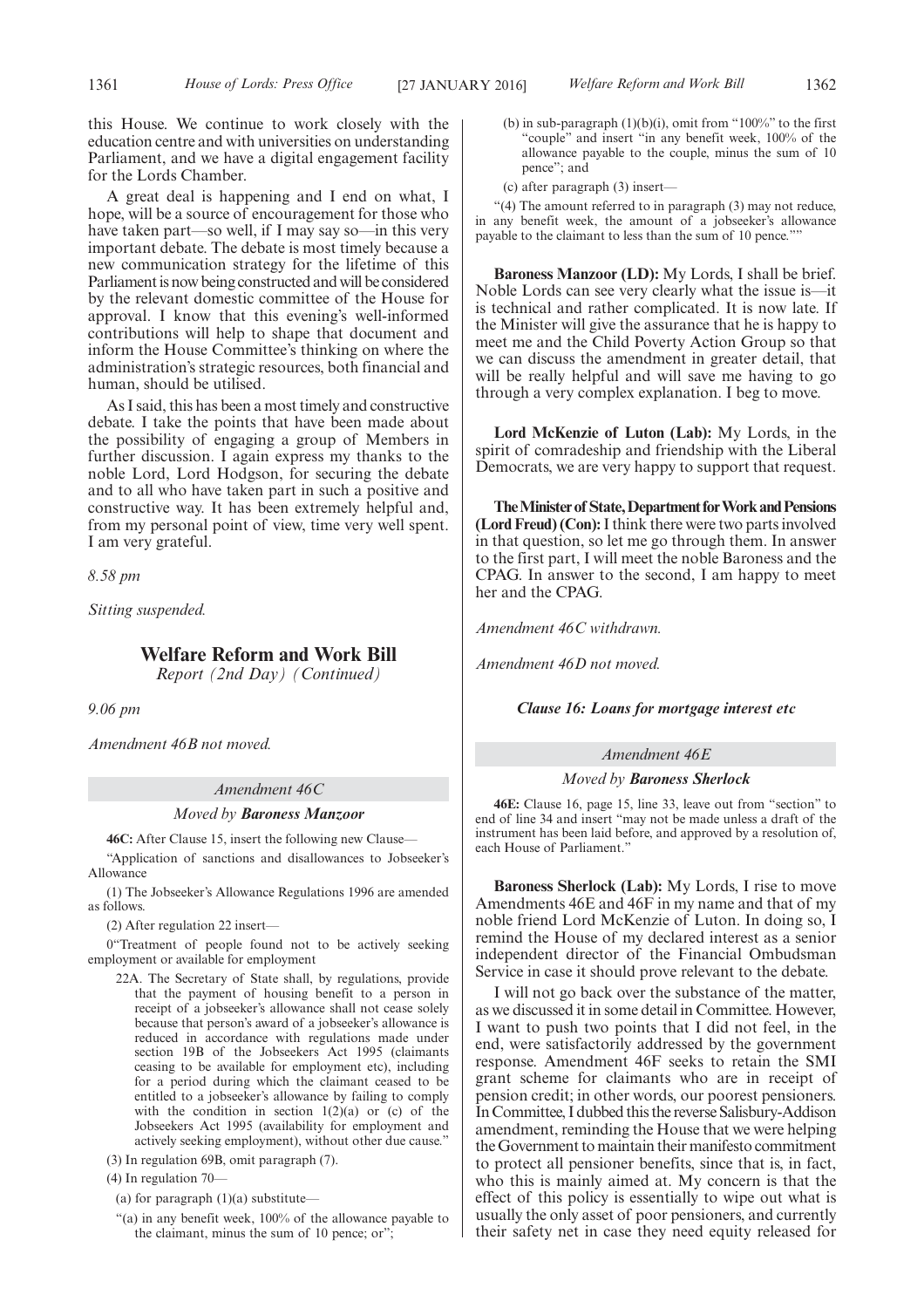#### [BARONESS SHERLOCK]

care or other emergencies. As I reported last time, Age UK expressed a concern that older people would be reluctant to take on extra debt, so whereas they might have taken a grant, they will not take out loans. They may indeed compromise their own well-being by limiting essential spending instead. I do not think the Minister addressed that, so I would be grateful if he would.

I also asked a number of other specific questions. I had answers to some at the time, and answers to others in writing later. Sometimes the answers in writing were not the same as those given in Committee, but we will come on to that in a moment. I just want to deal with a couple that are left.

I raised the issue of people who die without enough equity in the house to meet the debt and who might worry that it would not leave them with enough money to pay for their funeral. I had hoped to persuade the Minister to leave a cushion untouched, but he was not having it. His response was that the family could apply for a grant, a funeral payment, from the Social Fund. So will all SMI loan recipients be automatically entitled to access a funeral payment from the Social Fund? If so, how much is it? Will it be enough to cover the fast-rising costs of a funeral all around the country?

I also asked if the loss of SMI would result in someone no longer being entitled to pension credit and thereby losing access to passported benefits such as cold weather payments, help with health costs or access to funeral payments. After a series of questions, supported by the right reverend Prelate of Durham, about the advice that would be offered to people, and having reread the record and read the letter that was given, I wish to tell the Minister what I think has been said and he can correct me if I am wrong. I understood him to say that people will get generalised guidance rather than advice about their own particular circumstances and what they should do. Is that right? I gather that the claimant may have to pay for the advice. Is that right?

During the debate the Minister assured me that the provision of advice would be independent of the party recovering the debt. He assured me that that was the case but then wrote to me afterwards and said that in fact it was not the case. I assume that he did not change his mind but that he misread his brief. Either way, can he reassure the House about that because it seems to be a potential conflict of interest? If someone who is advising a pensioner to take out a loan is also making money out of the recovery of that debt, is that not a conflict of interest? If not, how not? I asked him whether a face-to-face option would be available, at least for vulnerable clients. Can he tell me that?

Amendment 46E would require regulations for the scheme to be introduced by the affirmative procedure. The House will recall that the Delegated Powers and Regulatory Reform Committee expressed significant concern about the fact that the draft regulations for the SMI loan scheme had not been made available to the House for debate, given the plan that the scheme be set up by negative regulation. Effectively, the Bill abolishes the grant scheme and empowers Ministers to create a loan scheme but there are no draft regulations before us. Under the proposals they would be introduced under the negative procedure. The committee therefore recommended that regulations under this clause should be subject to the affirmative procedure. It is usual practice that such a recommendation would be followed. Can the Minister confirm that this will happen? If for some reason he cannot, can he tell the House when the Government last refused such a recommendation from the DPRRC? I beg to move

**Lord Young of Cookham (Con):** My Lords, we briefly went round this course in Committee. The noble Baroness has raised a number of points to which the Minister will want to respond. However, I am not sure that she made a forceful argument for her Amendment 46F, which seeks to exempt a group of people from this new provision.

Looking at the Bill as a whole, this seems the least painful way of reducing public expenditure, and the argument for looking to this clause for savings is not as strong as the case that could be made in other parts of the Bill. The Opposition recognised this because, in their amendment to the Bill on Second Reading in another place, they specifically said that loans for mortgage interest were a necessary change to the welfare system. So the principle of switching from grants to loans was conceded by the opposition party in another place.

The operation of what is proposed makes no difference to the pensioner at all—the money will simply be paid from the department to the lender—and the impact on the standard of living and the income of the pensioner is wholly unaffected; their day-to-day income is unchanged. The Government's proposal is that they will continue to get exactly the same level of support as they do at the moment. The fact that the loan may eventually be recovered from their estate has minimal bearing on their financial position, although of course their heirs may take a slightly different view. One has to balance the expectations of the heirs against the taxpayer, who at the moment is footing the bill. Given the imperative to reduce welfare expenditure, it seems to me that this is one of the least objectionable ways of doing it, and I very much hope that the amendment will not be pressed to a Division.

#### *9.15 pm*

**Lord Freud:** My Lords, Amendment 46E would apply the affirmative procedure to the support for mortgage interest loan regulations as recommended by the Delegated Powers and Regulatory Reform Committee. The committee opined that these are novel provisions which are likely to have a significant impact on a large number of people. This is true, but the part which is novel is the change in this support from a benefit to a loan. In all other aspects the level of support offered and the way the system will be administered will simply replicate the existing system. The committee made its recommendation before your Lordships debated these measures in detail. I have been quite clear about how the new loan system will be implemented and that the regulations we will bring forward will replicate the existing SMI system. Using the affirmative procedure for these regulations would therefore not be a good use of parliamentary time.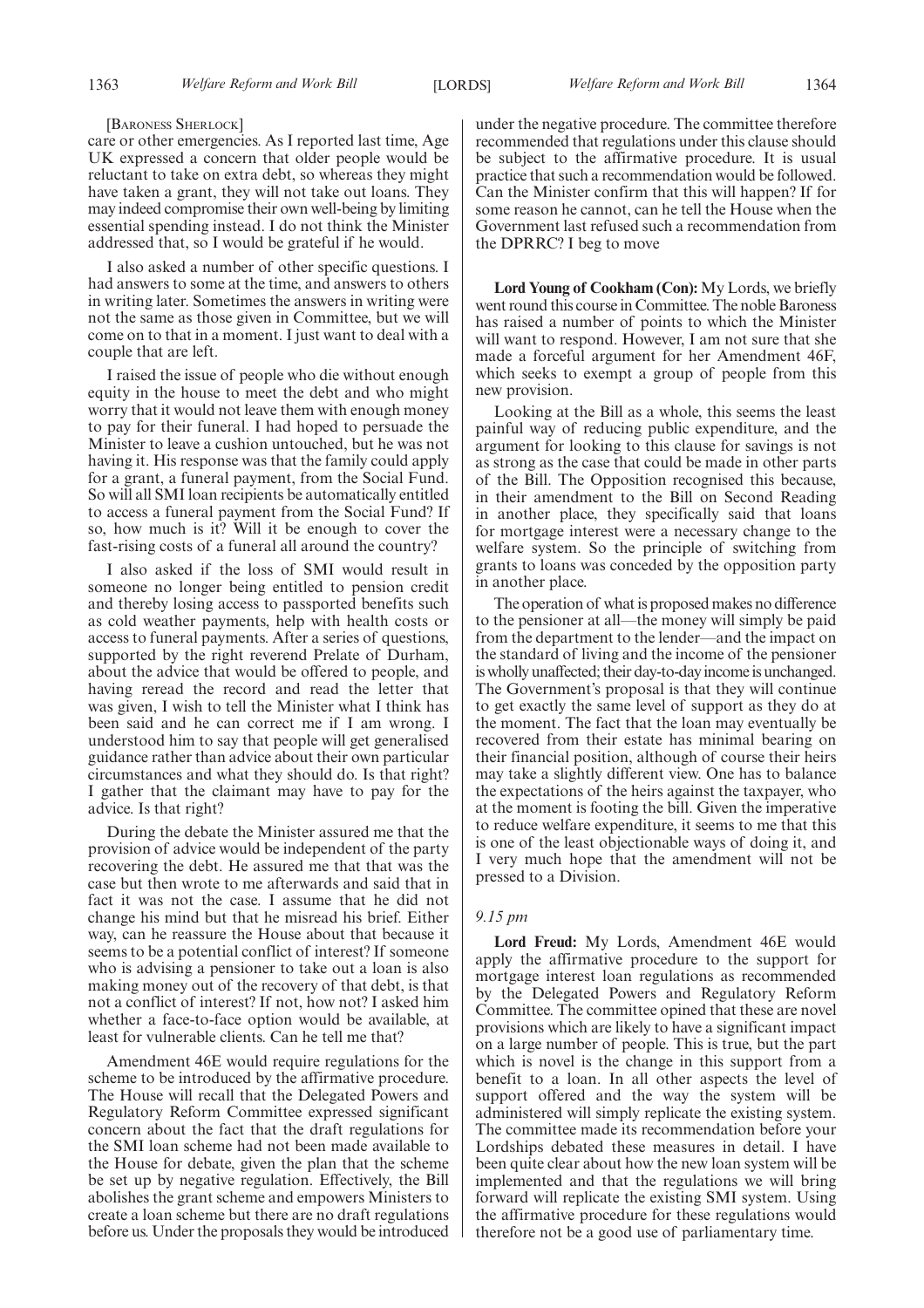I will come to the government amendments, which may actually be the real palliative here because we will have SSAC reports in this area. If they come up with something there is space within the negative procedure to bring issues before the House. The committee did not have that information about what we were planning with SSAC. I should also point out that the current SMI regulations are subject to the negative procedure.

Amendment 46F would prevent the Government from changing the benefit into a loan for those on state pension credit. It would allow regulations to be made to create a system of grants for pensioners' mortgage interest. This would mean that pensioners would receive help with their mortgage interest as a grant rather than a loan and that that would be the case indefinitely. In this context that would be unsustainable and clearly unfair on the taxpayer. It is not right that taxpayers, many of whom of course cannot afford to buy their own home, are subsidising the acquisition of what in many cases is a very substantial asset. Pensioners will have access to the same level of support for mortgage interest payments as the current system provides and the Government will not recover the loan until the property is sold. With pension credit claimants, it is most likely that this will be on their death and therefore will impact not on them but on the beneficiaries of their will. My noble friend made the point that they may not be that pleased, but the balance is between them and the taxpayer.

I shall pick up on some of the specific points. Pension credit claimants will have access to passported benefits such as funeral payments. We would normally provide advice through a telephone conversation and the advice will focus on the circumstances of the individual concerned with regard to their options, asking whether they have alternatives available such as downsizing or help from relatives or their heirs. I think that the noble Baroness should take my last word on the issue of who would do this as I wrote in my letter. To the extent that that contradicts what I said earlier, it should be the latter. Our view is that whatever theoretical potential conflict there might be, we will make sure as we set out the arrangements that there is no conflict in the way it is done. I think that that is what I expressed in my letter, although perhaps not using that language.

Let me reassure noble Lords that the Government will seek to recover the debt only up to the level of available equity when the propertyis sold. Any outstanding debt will be written off. The amendment would also provide powers to introduce regulations to introduce a waiting period for pensioners before they can receive help. There is currently no waiting period for help with mortgage interest for pensioner claimants and it is not the Government's intention to introduce one. With those explanations, I urge noble Lords not to press the amendments.

Amendments 47 to 49 and 83 provide that loans for mortgage interest regulations made under the Welfare Reform and Work Bill are submitted to SSAC, the independent statutory body that provides impartial advice on social security and related matters for consideration. With the introduction of the new loans-based scheme, help with mortgage interest will no longer be a part of benefit entitlement. However, we recognise the important role that SSAC plays in the scrutiny of regulations and have accepted the recommendation of the DPRRC to provide that regulations relating to loans for mortgage interest fall within the remit of SSAC. I have just realised that I slightly misspoke when I implied that the committee might not have both those bits of information. Perhaps I may also withdraw that point.

The amendments also ensure that certain decisionmaking rules in the Social Security Act 1998 apply to decisions about SMI loans in the same way as they apply to decisions about benefits. In particular, this will ensure that an appeal may be brought against a decision relating to a mortgage interest loan in the same way as an appeal may be brought against a decision relating to a benefit. This means that applicants will have the same appeal rights as under the existing provision for support with mortgage interest, ensuring fairness for applicants of the new loan provision. They will allow the department to supply information about SMI loans within the broader welfare system to persons who are concerned with the provision of welfare services. For example, it will allow the Secretary of State to share information with those providing free school meals and health benefits such as free prescriptions, so that recipients of SMI loans can access these "passported" benefits. I think that that picks up on the point made by the noble Baroness about concerns with the passporting issues.

The final amendment is a minor and technical change to the Long Title. The purpose of SMI loans is to prevent repossessions. All types of mortgages and loans are eligible for support under the new loan system. This change ensures that the Long Title accurately reflects the contents of the Bill by including a reference to "other liabilities".

**Baroness Sherlock:** My Lords, I thank the Minister for that response. I hope that he will take away again the point about the DPRRC. I certainly welcome the move to refer the regulations to SSAC but, welcome though SSAC is and much as I respect its expertise, it is not Parliament. Parliament should have the opportunity to debate this. He mentioned that the DPRRC recognises that regulations for loans for the grant scheme were negative. I am working from memory but I think that the committee pointed out that, had the draft regulations been available, it would have recommended negative in the ordinary run of things because the original regulations had been negative. In fact, the draft regulations were not available, which is why it recommended the affirmative procedure. Will he go away and think about that?

The fact that the Minister said that the service normally will be by telephone gives me a glimmer of hope that the department might be willing to consider a face-to-face service for vulnerable consumers. I hope he will consider that. I will not take on the point made by the noble Lord, Lord Young, although I disagree with him. Given the lateness of the hour and the fact that we went around this issue fairly effectively in Committee, I will set that to one side. I thank the Minister for his other comments. I hope that when he looks at the record he will check the presumptions that I have made as to the operation of the scheme.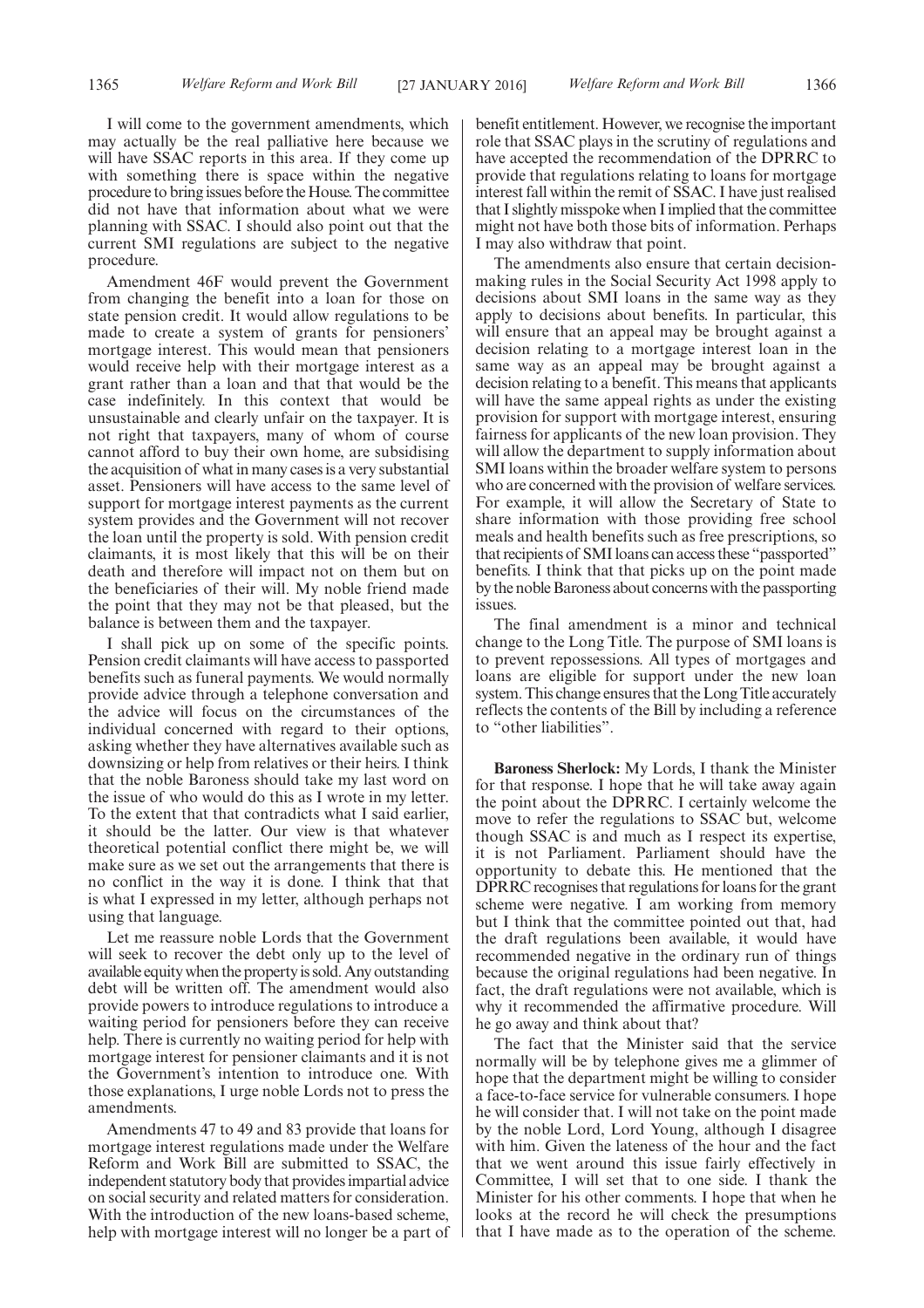#### [BARONESS SHERLOCK]

Should any of those prove to be wrong and not to have been corrected by him, I hope that he will write to me. On that basis, I beg leave to withdraw the amendment.

*Amendment 46E withdrawn.*

*Amendment 46F not moved.*

#### *Clause 18: Consequential amendments*

#### *Amendments 47 to 49*

#### *Moved by Lord Freud*

**47:** Clause 18, page 17, line 36, at end insert—

"( ) In section 170 of the Social Security Administration Act 1992 (Social Security Advisory Committee), in subsection (5)—

- (a) in the definition of "the relevant enactments", after paragraph (an) insert—
- "(ao) sections 16, 17 and 19 of the Welfare Reform and Work Act 2016;";
- (b) in the definition of "the relevant Northern Ireland enactments", after paragraph (an) insert—
- "(ao) any provisions in Northern Ireland which correspond to sections 16, 17 and 19 of the Welfare Reform and Work Act 2016:"."

**48:** Clause 18, page 17, line 36, at end insert—

"( ) In section 2 of the Social Security Act 1998 (use of computers), in subsection (2)—

- (a) omit the "or" after paragraph (m);
- (b) after paragraph (n) insert "or
- (o) sections 16 to 19 of the Welfare Reform and Work Act 2016."

( ) In section 8 of the Social Security Act 1998 (decisions by Secretary of State)—

- (a) in subsection (3) (meaning of "relevant benefit"), after paragraph (bb) insert—
- "(bc) a loan under section 16 of the Welfare Reform and Work Act 2016;";
- (b) in subsection (4) (meaning of "relevant enactment"), for "or section 30 of that Act" substitute ", section 30 of that Act or sections 16 to 19of the Welfare Reform and Work Act 2016".

( ) In section 11 of the Social Security Act 1998 (regulations with respect to decisions), in subsection (3), in the definition of "the current legislation", for "and section 30 of that Act" substitute ", section 30 of that Act and sections 16 to 19 of the Welfare Reform and Work Act 2016".

( ) In section 28 of the Social Security Act 1998 (correction of errors and setting aside of decisions), in subsection (3)—

- (a) omit the "or" after paragraph (i);
- (b) after paragraph (j) insert "; or
- (k) sections 16 to 19 of the Welfare Reform and Work Act 2016."

( ) In section 39 of the Social Security Act 1998 (interpretation etc of Chapter 2 of Part 1), after subsection (1) insert—

- "(1A) In this Chapter—
	- (a) a reference to a benefit includes a reference to a loan under section 16 of the Welfare Reform and Work Act 2016;
	- (b) a reference to a claim for a benefit includes a reference to an application for a loan under section 16 of the Welfare Reform and Work Act 2016;
	- (c) a reference to a claimant includes a reference to an applicant for a loan under section 16 of the Welfare

Reform and Work Act 2016 or, in relation to a couple jointly applying for a loan under that section, a reference to the couple or either member of the couple;

- (d) a reference to an award of a benefit to a person includes a reference to a decision that a person is eligible for a loan under section 16 of the Welfare Reform and Work Act 2016;
- (e) a reference to entitlement to a benefit includes a reference to eligibility for a loan under section 16 of the Welfare Reform and Work Act 2016.""

**49:** Clause 18, page 17, line 41, at end insert—

"( ) In section 131 of the Welfare Reform Act 2012 (informationsharing in relation to welfare services etc), in subsection (12), in the definition of "relevant social security benefit" for the words from "has" to the end substitute "means—

- (a) a relevant social security benefit as defined in section 121DA(7) of the Social Security Administration Act 1992, or
- (b) a loan under section 16 of the Welfare Reform and Work Act 2016 (loans for mortgage interest etc);"."

*Amendments 47 to 49 agreed.*

#### *Clause 22: Exceptions*

#### *Amendment 50*

#### *Moved by Lord Best*

**50:** Clause 22, page 21, line 8, at end insert—

- "(c) the accommodation is owned by a fully mutual housing co-operative within the meaning of paragraph  $12(1)(h)$ of Schedule 1 to the Housing Act 1988 (local authority tenancies etc);
- (d) the accommodation is owned by a community land trust within the meaning of section 79 of the Housing and Regeneration Act 2008 (English bodies)."

**Lord Best (CB):** My Lords, I rise to speak to Amendments 50 and 51, the first two amendments in the group, in my name and those of the noble Lords, Lord McKenzie of Luton, Lord Shipley and Lord Kerslake, and to support the other amendments in the group that follow in the names of the noble Lords, Lord Ramsbotham and Lord Kerslake, and the noble Baroness, Lady Meacher.

We return to the rent cuts of 12% over four years for the housing associations and councils. This will achieve savings for the Treasury in housing benefit of approaching £2 billion per annum by 2020 and every year thereafter. The problem is that, although the major developing housing providers can absorb this unwelcome loss of income by reducing the extra services they supply, and/or doing a bit less new building, and/or running down their reserves, some housing bodies cannot take the hit. The aim of Amendments 50 and 51 is to prevent the rent cuts impeding the vital work of these organisations.

There is no margin for a rent cut where the organisation, or the specialist part of a larger housing provider, does not currently make any surplus to set aside, either because rents are carefully kept at a level that covers only loan costs and management and maintenance costs—as with the co-ops and community land trusts covered by Amendment 50—or because the provision of extra services means that existing rents are barely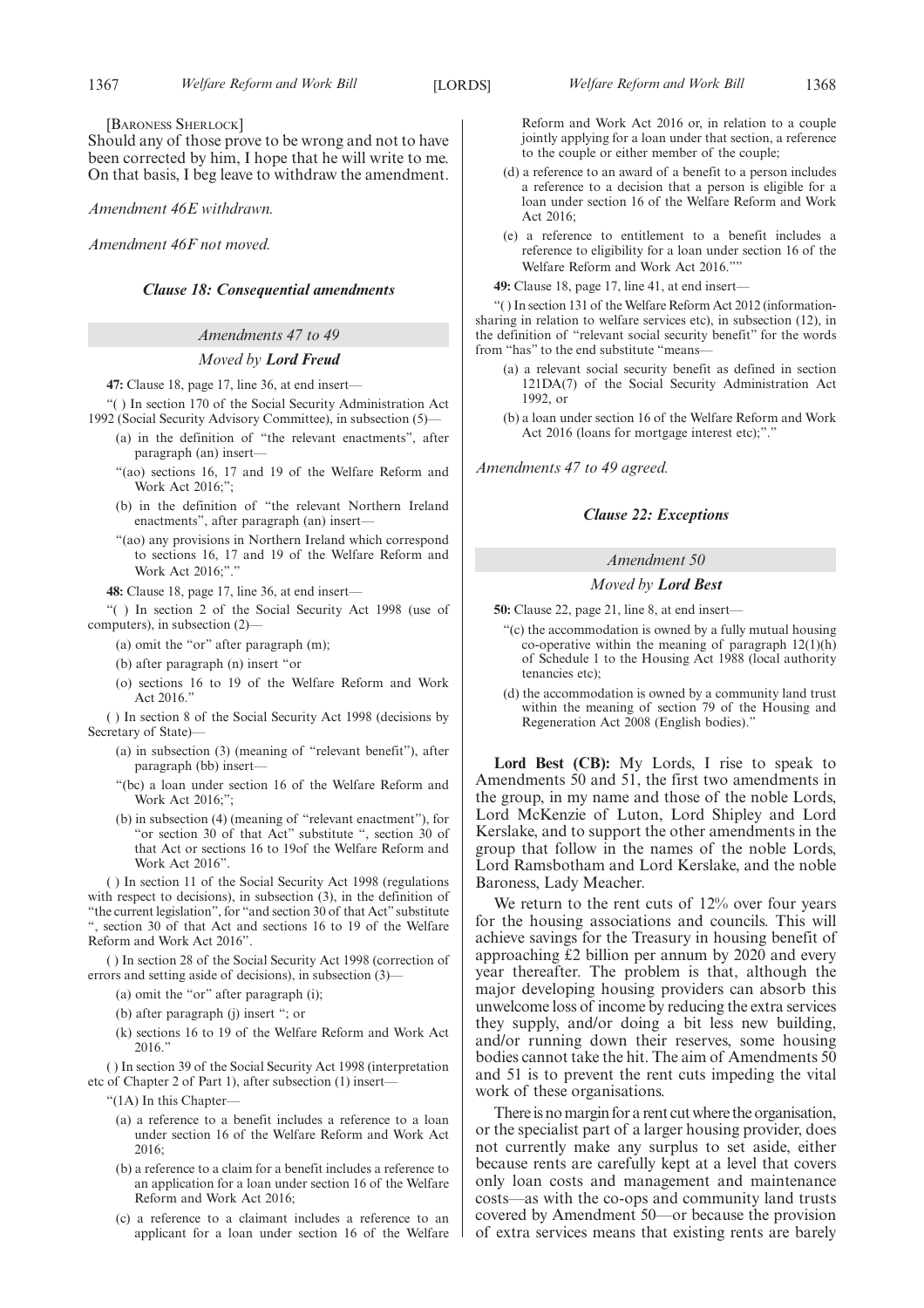enough, as with the supported housing and extra care housing for older people covered by Amendment 51. The 12% rent cut would clobber the housing associations in these categories for very slim pickings for the Treasury.

I couple my comments on these proposed rent cuts with an equal concern about the proposal that housing benefits for all social housing tenants should be capped at the level for private sector tenants—that is, at the local housing allowance ceilings. Again, the tenants of the major housing providers, whose rents are mostly way below those in the private sector, should not be too hard hit—although, as an aside, I am very worried about some of those aged under 35 who would suddenly get only the shared accommodation rate. But, the biggest problem of the LHA rent cap is, again, supported housing and extra care schemes for older people, where the rents are much higher than for a similar home let by a private landlord because, of course, the work of the provider of supported housing goes far beyond simple property management and maintenance. The LHA private sector cap is clearly entirely inappropriate for supported housing. Applying it in April 2018 for all those who become tenants after 1 April 2016 would mean that very few of the residents who move in just two months from now could continue to stay in this specialist accommodation in two years' time. Where would they all go if the projects have to close or the supported accommodation has to be switched to general needs housing?

In response to these points on rent cuts and benefit caps, and following representations from many charities working in this field, including Riverside, St Mungo's Broadway, YMCA, Crisis, Homeless Link and the National Housing Federation, the Minister has taken some very constructive decisions that he will, no doubt, spell out tonight. I am delighted that the noble Lord has determined that housing under all the categories in my amendments—including the housing co-operatives, community land trusts and almshouses, which were of special concern to the noble Lord, Lord Ramsbotham are to be taken out of the rent cuts while better arrangements are determined, with increases in rent permitted in line with the existing regulations for the time being.

I welcome the Minister's decision to work in close collaboration with the relevant specialist providers to use a one-year moratorium on rent cuts to devise a satisfactory basis for determining the funding arrangements for supported housing. This is entirely sensible and the Minister will be able to take into account the findings from an important supported housing review by Ipsos MORI, which he has instigated. I am grateful to him for the care and attention he has given to this matter and for today's important announcement.

#### *9.30 pm*

On the intertwined issue of the benefits payable to those in supported housing, the Minister has undertaken to ensure that there is appropriate protection from the totally unsuitable private sector standard LHA benefit cap. This is indeed at least as important as the protection from the rent cuts. As I understand it, protection for supported housing will be effected within exactly the same exercise as for protection from the rent cuts. There will be a pause while the overarching review sorts out the best system for assisting supported housing over the months ahead. I hope the Minister will forgive me for seeking just a little more clarity in this respect.

As currently planned, no tenant will be hit by a reduction in their housing financial support as a result of the introduction of the LHA cap until 2018, but anyone who moves into a property after 1 April 2016 who needs housing benefit would face a disastrous reduction in help within two years. A housing association with lettings to make from April this year—just two months away, and offers need to be sent out now—must hold back until it is possible to accept people who are likely to remain there for two years or more, as would nearly always be the case for housing for older people moving into extra care schemes, for example. If the Minister can tell us tonight that the year-long exception for supported housing while a long-term solution is found will apply equally to the imposition of the LHA rent cap for benefits and to the rent cuts, then all these organisations can continue to let their property in the mean time. Even then, some will feel it necessary to keep projects in the pipeline on hold until the new system is known, so urgency in concluding the exercise is still badly needed.

I believe that moving back the April 2016 LHA deadline for a year while the new arrangements are hammered out is precisely what the Minister meant in his words of comfort and reassurance on the protection for supported housing from the LHA cap. But the many people in organisations who are working hard for those in need of supported housing, and the many people who need those homes, will sleep much easier tonight if he can confirm that the one-year pause he has so helpfully decided upon for the rent cut will also apply to the LHA cap, and will ease the problem. I am pleased to move my amendment but have every intention of withdrawing it shortly.

**Lord Shipley (LD):** My Lords, I will not detain the House that long, but I want first to pay tribute to the noble Lord, Lord Best, in particular and to other colleagues for the progress that has been made in discussions with the Minister on this important matter. Some associations would find it difficult to manage properly with such a reduction.

I received two letters this morning. One was from the Minister, the noble Lord, Lord Freud, explaining the policy the Government are now following, which is a welcome change and I thank him for that. I hope it will prove to be a durable, long-term solution to the problem. I also had a letter from the noble Baroness, Lady Williams of Trafford, also dated 27 January. I had asked a question about the cost of supported housing being exempt from the 1% rent reduction, and I had been told that the total sum involved was around £75 million a year. There has not been clarity about that sum. I am surprised that the Government do not seem to know the cost they will have to meet, given the decision not to implement the measure for one year and, hopefully, for longer. Is there a figure to which the Government are working? I look forward to the Minister's reply because when we are discussing policy in your Lordships' Chamber, it is important that we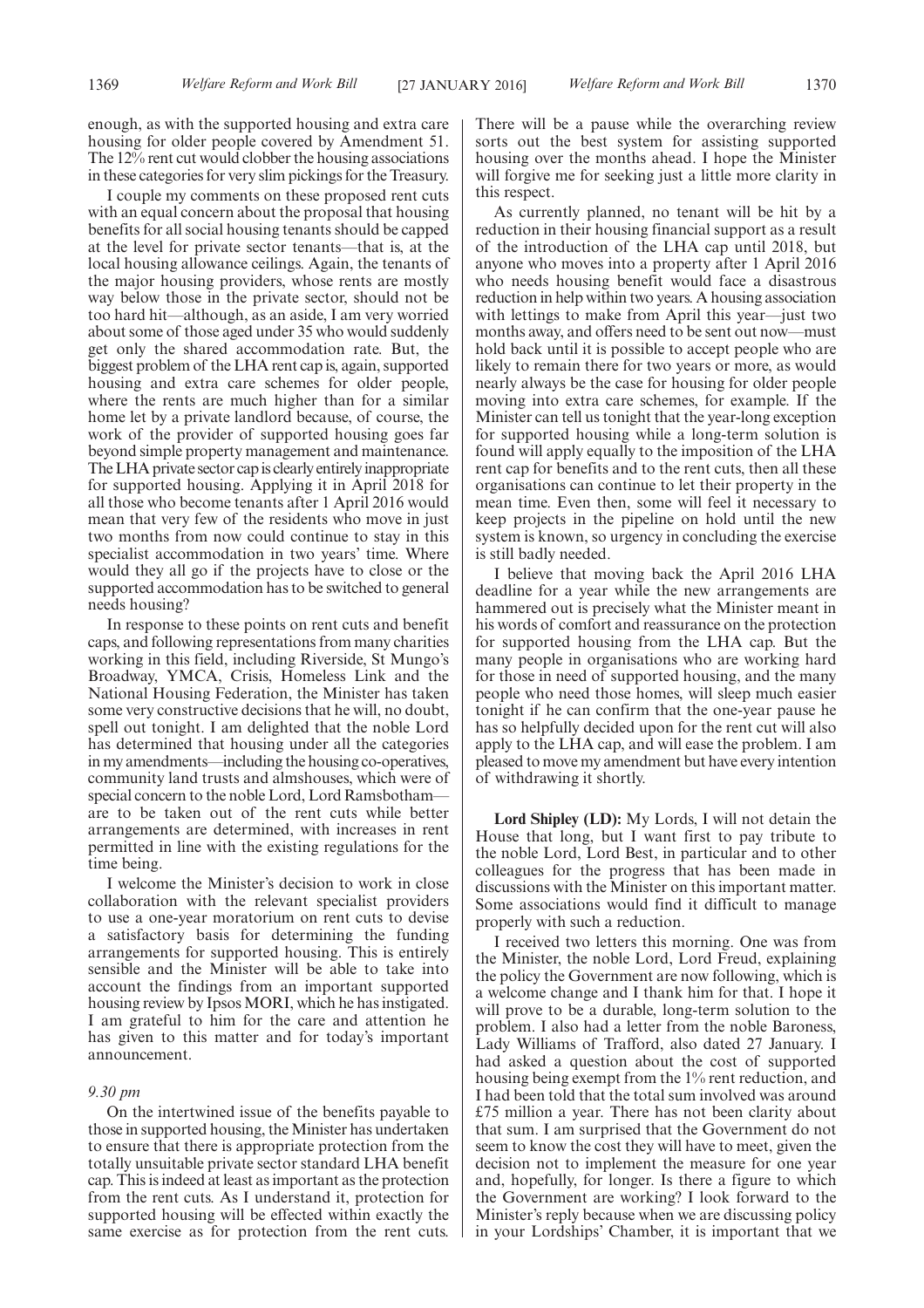[LORD SHIPLEY]

have some idea of the sums involved. If it proves to be true that the figure is £75 million, that is not in fact a significant sum.

As I say, I look forward to hearing the Minister's reply. I welcome the progress that has been made on this matter, which will be very gratefully received by many people outside your Lordships' House.

**The Earl of Listowel (CB):**My Lords, having six weeks ago spoken to a mother who had just moved into a refuge with her daughter and granddaughter, and heard from her about the years of abuse she had experienced in her family home, I am very grateful to my noble friends, noble Lords and the Minister for the announcement that he has made today.

**Lord Kerslake (CB):** My Lords, I declare my interest as chair of Peabody and president of the Local Government Association. I support Amendment 50 and wish to speak specifically to Amendments 53, 61 and 63. I will keep my comments brief as I am conscious of the hour.

I add my welcome to the movement and the moratorium referred to by other noble Lords. This is a demonstration of the Government listening and acting, which I welcome. I reinforce the importance of taking early decisions and not using the whole year for the review process, not just because of the uncertainty for existing schemes but for investment in new schemes that are so desperately needed.

Amendment 53 follows on from the debate we had in Committee, when we debated the very abrupt move from the 10-year plan of CPI plus 1% for rent increases to a four-year period when there would be a 1% reduction per annum. We had a considerable debate on what the impact of that change of policy would be. In tabling an amendment in Committee, I was ever hopeful that after the four-year period the Government might return to the original 10-year plan. However, the noble Baroness, Lady Williams, made it clear that that was not the Government's intention and that they would take a decision on future rent movements in four years' time. Given the difference of view on this issue, with the Institute for Fiscal Studies clearly saying that there will be a loss of housing association new build as a result of this policy and the Government's view that the figure will be absorbed through efficiencies and reductions in surpluses, it seems to me imperative that an evaluation is undertaken before policy is set in four years' time. I emphasise that it should be an evaluation, not simply monitoring the existing policies, and that that evaluation should be independently commissioned.

There is plenty of precedent in government for doing this—for example, with the new homes bonus, where such an independent evaluation was produced and published, and, indeed, influenced government policy on the bonus going forward. It is good practice for government when they introduce such a significant change to not just monitor the impact of that change but to evaluate its impact in the widest sense. That is why I think this amendment is so important. I would like to hear from the Minister what the Government's view of this is but also how they expect to assess this impact.

Amendments 61 and 63 come together because they relate to social rents and affordable rent. I take very seriously the debate we had yesterday on the Housing and Planning Bill, and particularly the Minister's view that we should do everything possible to maximise new housebuilding in this country. I endorse that view, whatever that new housing happens to be. This issue is specifically about new build schemes and the flexibility there has hitherto been for setting rents at the commencement of those schemes. This relates not to the viability of the housing association but to the individual schemes. It is why I have tabled the amendments which perhaps require a bit of elaboration.

When a housing association considers its investment programme in new supply, it looks at two things. First, it looks at its wider viability as a housing association and the risks attached to the scale of the programme it is undertaking. The second thing is to look at the viability of the individual scheme before it commits to it. In some cases the scheme will be highly viable and profitable and would go ahead regardless of this rent reduction. In other cases there will be schemes that were not viable before and with the rent reduction would most certainly not be viable now.

However, there is a small but important group of schemes which are on the margin of viability, with risks that are evenly balanced. Having the flexibility to start the rent at a slightly different point at the time the scheme starts will crucially influence whether those schemes go ahead and whether they do so now. This is the particular issue that I am focused on. It will not be a big cost but the numbers could be important. Given the crisis that we face on housing, "every little helps". I hope that Ministers will hear this point and retain that flexibility. The small cost that is involved will be far outweighed by the confidence it gives to housing associations to go ahead with their schemes. I urge the Government to consider this carefully.

**Baroness Hollis of Heigham (Lab):** My Lords, I have a brief comment and a brief question.

I support everything that the noble Lord, Lord Kerslake, has said. On Amendment 53, I urge the Minister to take seriously the need for housing associations to be able to plan their building programme and their revenues more than three to four years ahead. The viability of their bank covenants depend on that, and, therefore, their capacity to manage new investment. If there is a query as to whether this 1% rent reduction will be continuing in three years, in whatever form, there will be a serious question mark over the Government's ability to meet their goal of affordable housing through the social landlord sector.

I urge the Minister to take that amendment very seriously. Some of us have been engaged in negotiations with banks worried about there being no direct payments and therefore tenants having to pay rent out of their UC. They were worried that this would destabilise the rent roll and asked if they could refloat their loans at X, Y or Z. Some of us have already been through that and banks are quite willing to inflate a risk in order to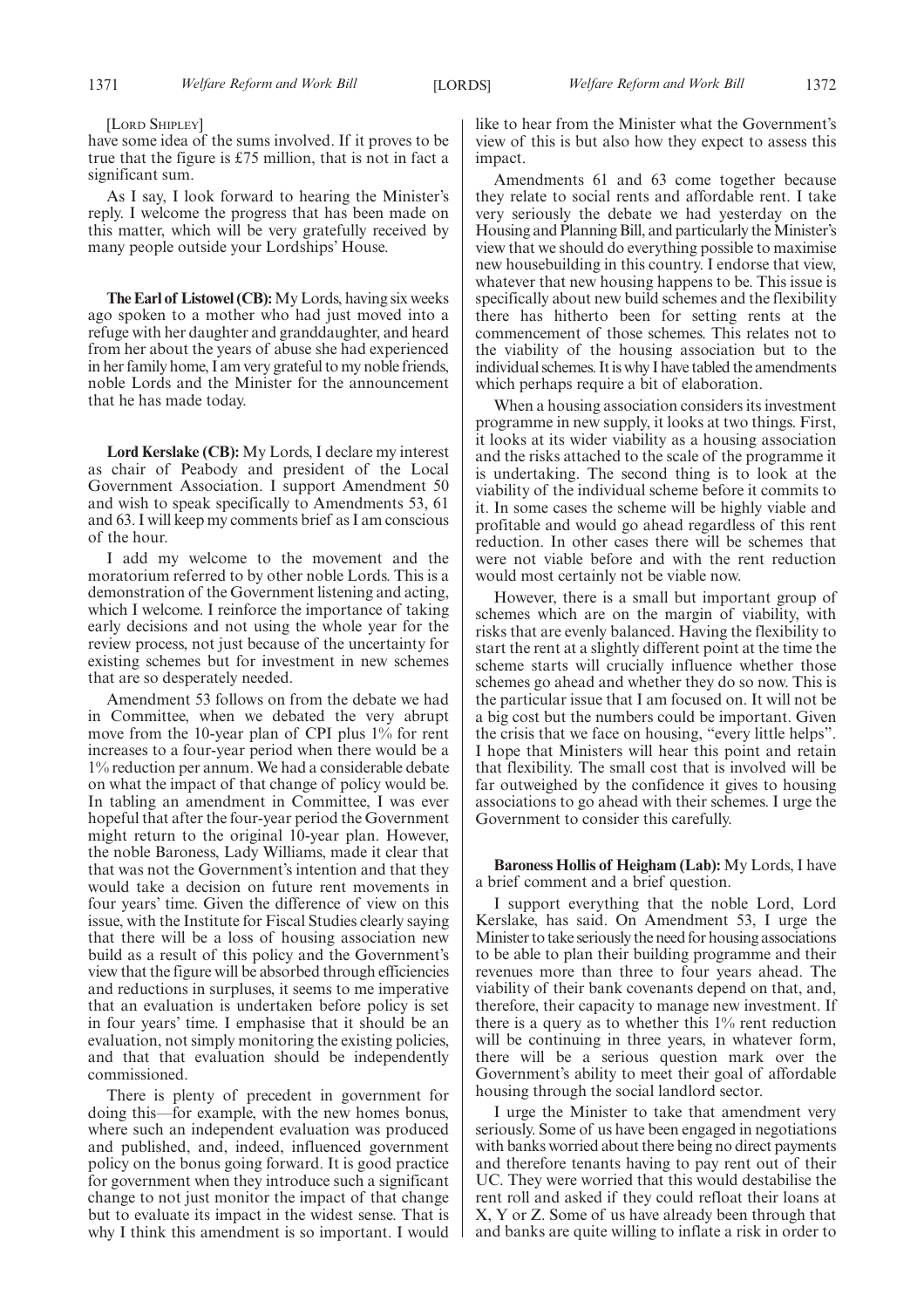get the revenue returns they would like to see on their covenants. Therefore, the more predictability the Minister can give us, the better. I hoped we would have a clear line, and that after 2019-20 this would stop. If it does not, housing associations and local authorities will have real difficulty in managing their business plans.

Like everyone else I welcome the one-year suspension of the 1% rent reduction in the social rental and supported housing sector. Can the Minister tell me how that will end? Does he expect to notify the House by virtue of an SI? In other words, will he say to the House that from this point on this accommodation will, as a result of this review, be expected to have a  $1\%$ rent reduction? Will the Government claim financial privilege, given that it will be a financial measure, so that this House will find it very difficult to discuss it and, possibly, ask the other place to reconsider?

#### *9.45 pm*

**The Lord Bishop of Durham:** My Lords, I support Amendment 51 in the name of the noble Lord, Lord Best. I am speaking partly on behalf of the right reverend Prelate the Bishop of Rochester, who spoke on this matter in Committee.

Prior to being the Bishop of Durham I was the Bishop of Southwell and Nottingham, and I had the privilege of working closely with Framework, which provides much supported housing across Nottinghamshire, Derbyshire, Lincolnshire and South Yorkshire. Andrew Redfern is its incredibly impressive chief executive, and I quote him:

"We house more than 1,200 of the most vulnerable people in the communities we serve. They include rough sleepers, people with mental health, drug and alcohol problems, care leavers, young mothers and people with multiple and complex needs". He goes on to say:

"The exemption of specified accommodation from the 1% rent cut will offer some breathing space—a fighting chance to save what has survived the various rounds of local authority de-commissioning. If specified accommodation is not exempted, we will lose about half of our current provision over the next four years. Homelessness and rough sleeping will continue to increase".

I am delighted to hear that the Minister has proposals that will be good news to Framework and many other providers, and I look forward to conveying it to them.

**Baroness Manzoor:** My Lords, I, too, very much welcome the letter that the Minister sent to all noble Lords earlier today. As I said in Committee, it is vital that supported housing and specified housing are looked at very carefully because this would have had an adverse impact on them. I hope that during this period while evaluation takes place, as the noble Lord, Lord Kerslake, argued, so that there is some comfort for the future as to what happens within this type of accommodation. It is the very basic bare necessity for people who need it, and we have already discussed the people who need to use not only the accommodation but the services that are provided by these types of organisations.

In my haste to withdraw Amendment 46C, I did not thank the Minister for saying that he would meet me and the Child Poverty Action Group. I thank him very much for that.

**Lord Ramsbotham (CB):** My Lords, in speaking to my Amendment 52, I do so very much in context rather than proposing it. I thank the Minister, first, for seeing me before Christmas on this and other issues and, secondly, for his very welcome letter this morning. At the same time, I salute my noble friend Lord Best for his mastery and tireless pursuit of social housing issues.

I am very glad that this moratorium has been imposed and I sincerely hope that the Minister will encourage urgent consultation with organisations such as the almshouses and the YMCA, which he mentioned in his letter, and which I would have mentioned if the amendment had been going forward as normal. What was unfortunate about the way that the Bill was proposed was that it led to unintended consequences, which I think officials would do very well to consider in the consultation, in which they will hear from the YMCA, the almshouses and others about what would have been the effect if these proposals had been allowed to go forward.

**Lord Young of Cookham:** My Lords, from these Benches I join other noble Lords in commending the negotiating skills of the noble Lord, Lord Best. As a former Housing Minister, I know what a plausible advocate he can be on behalf of those in social housing. I also commend my noble friend the Minister for listening to the case made by both sides in this House a few weeks ago.

The only clarification I seek from my noble friend is in relation to Amendment 51, which says:

"Section 21 does not apply to social housing which meets the definition of supported housing".

I wonder if my noble friend can confirm that it will be absolutely clear, if we go ahead with this amendment or something similar to it, exactly which housing schemes will benefit from the exemption and which will fall outside, and, related to that, how the good news he is about to announce will be communicated to those associations or organisations which run operations that will qualify under Amendment 51 and indeed some of the other related amendments.

**Baroness Warwick of Undercliffe (Lab):** My Lords, I declare an interest as the chair of the National Housing Federation. I speak in favour of Amendment 51, which seeks to protect schemes that house some of the most vulnerable people in the country from a damaging cut to their rents.

In answer to a question from me on Monday on the associated issue of the local housing allowance cap, the noble Lord, Lord Freud, referred to a review of the supported housing sector. That review was referred to again today in another place. Indeed, much has been said today in another place on both rent cuts and the LHA cap. It is only right that we fairly consider what has been said in another place and factor that into our discussions here. Referring to the review, the Government said that it would report urgently by the end of March. In addition, we have heard of a one-year delay in the implementation of the 1% rent cut for supported housing. This extra year's delay is welcome, since it means that incomes will not be reduced as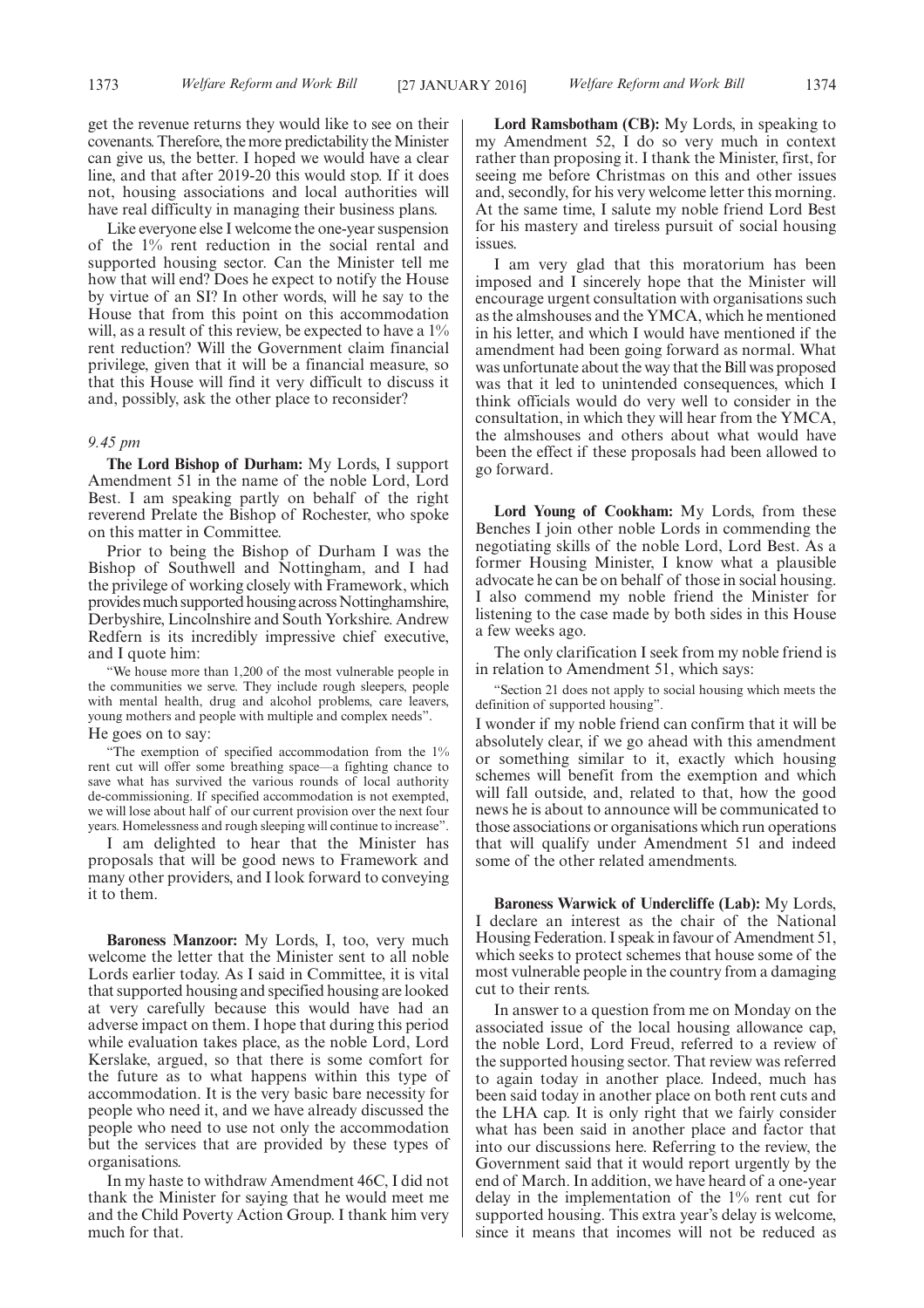[BARONESS WARWICK OF UNDERCLIFFE]

much as feared. Unfortunately, that is only at the margins when measured against the impact of the LHA cap on supported housing as announced in the spending review. This will have a much more significant and lasting impact, and is a threat to the very existence of much supported housing.

The National Housing Federation has been pressing the Government to urgently clarify that the LHA will apply only to working-age tenants in general needs accommodation. The Government have not done so. A survey of NHF members showed that this lack of certainty will result in 156,000 homes becoming unviable and being forced to close—41% of the sector—while 2,400 homes planned for development will now not be built. I find it hard to believe that it can be even remotely possible that it is the Government's intention to put all this supported housing at risk. The impact on vulnerable people will be acute: on the elderly, people with disabilities, those fleeing domestic violence and those who served our country in the Armed Forces. The knock-on impact on public services in trying to pick up the pieces will be immense. These services desperately need a long-term commitment to safeguard their future.

The Government had the opportunity today in another place to set this right and clarify their intentions. They did not do it. The Government will carry out a review of how supported housing is funded—excellent. But surely the purpose of a review is to think first and only then act. Why create this level of uncertainty leaving housing association boards, which have to take decisions about future provision now, completely blindsided about whether or when the cap may now be introduced? A one-year delay on the rent cut, welcome though it is, may not make much difference at all on this issue. The uncertainty is having a damaging and dangerous effect now. Tough decisions are being taken already: to close supported housing schemes; not to renew contracts; and to halt development of new schemes because there is not the certainty that they will be affordable in the near future, whether that be in two years or three. Protective redundancy notices are being prepared now. No provider can risk the cost of new building unless they are confident that the rent will cover that cost.

The announcement made by the Government today will do nothing to allay the fears on this issue of housing associations or the people living in these homes. I urge the Minister to think again and announce now that the LHA cap does not apply to supported and sheltered housing. I also urge the Government, through him, to work with the sector to develop a long-term sustainable funding model for supported housing.

**Lord McKenzie of Luton:** My Lords, we support each of the amendments set down in this group and have added our names to some of them. On Amendments 50, 51 and 52, we join other noble Lords in congratulating the noble Lord, Lord Best, on his negotiating skills—doubtless assisted in that endeavour by the noble Lord, Lord Kerslake—and the Minister for listening and helping with at least a partial solution.

The deferral of the rent reduction programme is clearly welcome. The clarification on the comfort in respect of LHA caps is clearly important as well. The more that the Minister can say on that, the better. My noble friend Lady Warwick has outlined some of the problems because of the known existence of that aspiration. The Minister could, I hope, therefore go further. It is always the way that Ministers come forward with concessions, and then everybody piles in and wants just that little bit more, but this is a very important issue.

That raises the question of where that leaves the amendments, as the Minister's proposition in his correspondence effectively covers co-operatives, almshouses and community land trusts, as well as housing associations. Are the Government going to accept the amendments, substitute something for them or simply rely on what is on the record of this debate?

The noble Lord, Lord Kerslake, spoke to Amendments 53, 61 and 63, each of which we can support. He stressed the importance of an independent evaluation of what has gone on, in good time for rent policy for the subsequent period to be settled. In respect of Amendments 61 and 63, the noble Lord explained the importance of flexibility in respect of new-build, particularly for schemes of marginal feasibility. We had a very helpful meeting with members of the Bill team and the noble Baroness, Lady Williams, on this. Hopefully, embedded in this long list of government amendments is one that addresses that issue specifically. It may not necessarily have the breadth or flexibility the noble Lord is seeking, but I think it at least seeks to address the principle.

Amendment 59A, in the name of the noble Baroness, Lady Manzoor, proposes a report on local housing allowance rates. We debated this in Committee, but the Minister probably still owes us a reply. The purpose of that discussion was to recognise that, with the moratorium following the 1% limitation, LHA rates are increasingly going to move away from the reality of what renting in the private sector actually entails.

The noble Lord, Lord Ramsbotham, was clearly pleased with the outcome for almshouses. All in all, we should be grateful to the Minister for responding as he has—or hopefully will—at the Dispatch Box in confirming this. This is a real issue of substance which was worrying many people.

The noble Lord, Lord Best, is probably happy with the definition of supported housing that we have here, which is the broadest possible. I know there have been issues with specified support—what is in and what is out—but I take it from the correspondence and what has gone before that the moratorium is in respect of the widest definition of supported accommodation.

**Lord Freud:** I will start by picking up a point made by the noble Lord, Lord Ramsbotham, on unintended consequences. The House of Lords has done its job in alerting us to some unintended consequences in time for us to sort them out. I know that I rely on this House for that again and again, and in this case I express my gratitude to a number of noble Lords—with the noble Lord, Lord Best, leading the field—for enabling us to deal with these issues.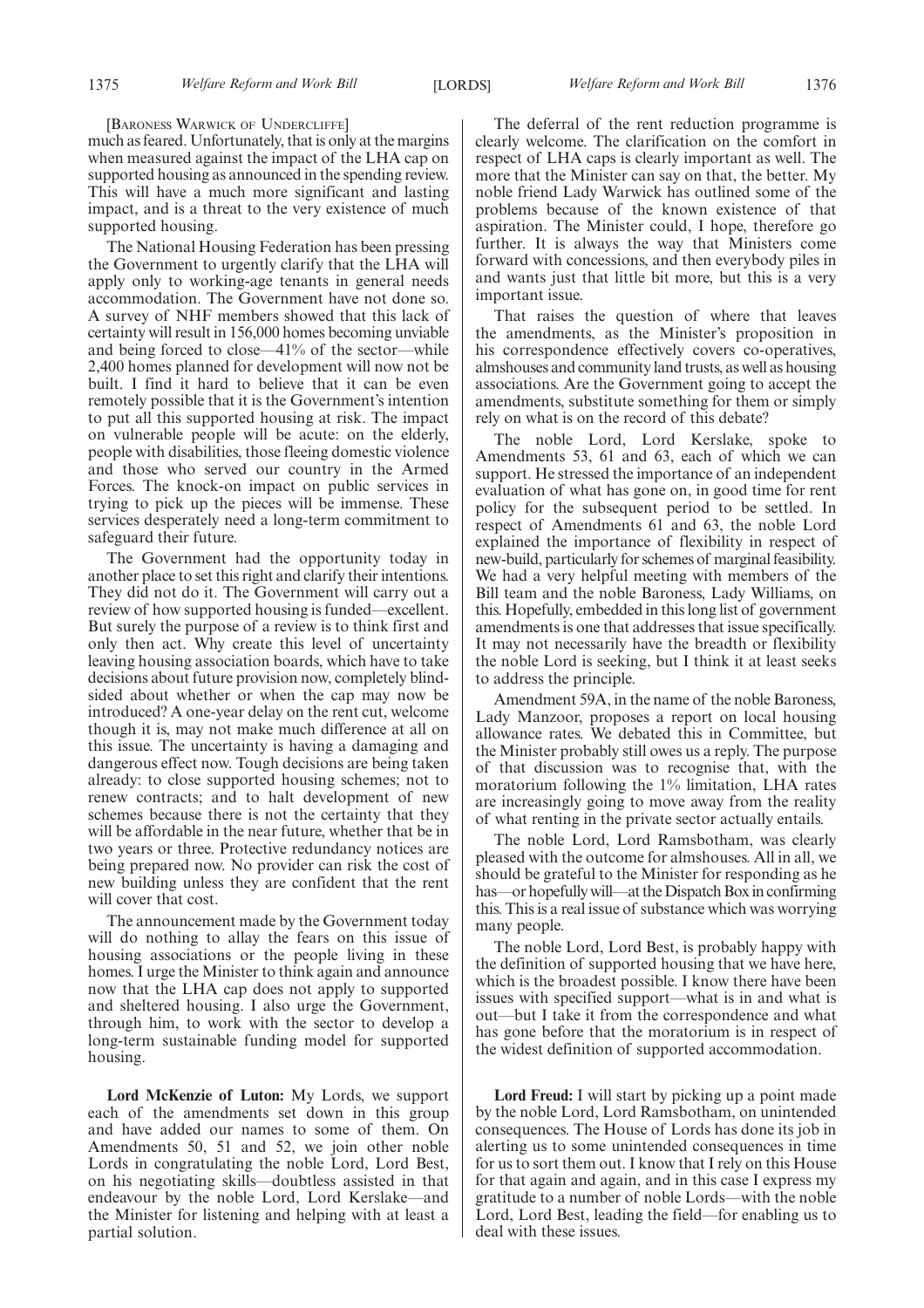Let me now do the business on these amendments. Amendments 50 and 51 would exempt housing cooperatives, community land trusts and supported accommodation, while Amendment 52 would extend that exemption to almshouses. I will just make a few comments before I turn to the rent reductions in social housing. We face a challenge on the overall housing benefit bill and believe that social housing providers need to play their part in helping to bring that bill down. However, we also recognise the vital role that many housing providers play in supporting people who need the most help.

The Government have always made it clear that our policy will protect the most vulnerable members of society. To achieve that, the Bill has built into it the flexibility to except some social housing and provide exemptions for providers facing financial difficulty as a result of the reduction. We have also made several amendments to the Bill, including some today, which we believe will be helpful.

#### *10 pm*

We continue to look very carefully at supported accommodation. As I said, I am grateful to noble Lords for some very powerful arguments in this respect. I am also very grateful for the helpful engagement I have had with providers of supported accommodation. I emphasise that the Government recognise the important work that providers do in this area to support some of the most vulnerable members of our society. We are determined to ensure that providers who are delivering those vital services can continue to do so.

As Brandon Lewis confirmed in the other place earlier today, we are conducting a review of supported accommodation, from which we will start to get findings in the spring. We want to ensure that we get the review right, and then use it to find workable and sustainable long-term solutions for both the supported housing sector in its widest sense and the Government. I recognise the value of the expertise of the providers of supported accommodation. Therefore, they will be fully involved in that process.

To pick up a point made by the noble Baroness, Lady Hollis, there will clearly be an SI on the one-year exception, which I shall come to in detail. I do not know what the long-term solution to how we run the sector will be. It could be anything from primary legislation down. I am unable to give her more information.

The noble Lord, Lord Shipley, will have seen me smile wryly at him when he asked for figures. One of the key outcomes of the review will be a much more robust understanding of the sector, providing some of the figures we need to reach judgments.

I can announce today that the Government will put in place a year-long exception for all supported accommodation from the 1% reduction. That gives us the time to study the evidence from the review. We will start to get findings in the spring, as I said. We will work with the supported housing sector to ensure that the essential services they deliver continue to be provided after the year-long exception—also making sure, of course, that the taxpayer is protected and the Government's fiscal commitments are met, and that we make the best use of the money available. We will look urgently at this to provide certainty for the sector. While the exception is in place, those providers will be able to continue to apply the CPI plus 1% rent increase to any supported accommodation that they own.

My noble friend Lord Young asked what we include in the sector. As I said, it is a wide definition and it includes housing such as domestic violence refuges, hostels for the homeless, sheltered accommodation for older people, extra care housing and accommodation for people with mental health or drug/alcohol problems, ex-offenders, people at risk of offending, women at risk of domestic violence—a large number of groups. I have spelt out some, but there will be others. I can also confirm that the one-year exception will extend to housing co-operatives, almshouses and community land trusts. The detail will be set out in the regulations we will bring forward very soon, following Royal Assent. The intention is that these regulations will be in place for the start of the new financial year.

I am really grateful for the support of the providers for this approach, and I look forward to working with them further over coming months to achieve our shared aims. I can quote from the providers on this issue. They have written to me as follows:

"Homeless Link, YMCA England, Riverside and St Mungo's welcome the Government's decision to suspend the 1% rent reduction to supported housing whilst the review into the housing costs of tenants living in this type of accommodation is completed. This decision means they have listened to, and acted on, the concerns of supported housing providers across the country working with disadvantaged people. We remain keen to carry on this constructive dialogue to find solutions to the big funding challenges as we work with Government to find a fair, effective and sustainable way of supporting the needs of the most vulnerable".

That is the issue around the 1% rent.

The noble Baroness, Lady Warwick, and the noble Lord, Lord Best, talked about the concerns around bringing housing benefit for social tenants into line with that for the private rented sector, which will start to take effect from April 2018. I am not in a position to be utterly specific about how we will do this, but I can say that we will put in place the appropriate protections for those in supported housing. DWP and DCLG will be working closely together to make sure that those protections are in place. We appreciate the concern, and we will aim to do this urgently. There are various solutions one could discuss, but I make that commitment in the context of what I have already said about the 1%. We will now just sort out the caps.

Amendment 53, tabled by the noble Lord, Lord Kerslake, requires an independent review. We cannot accept this amendment. The Government will be keeping rent-setting policy closely under review, especially as we draw closer to the end of the rent reduction period. At that time, we will also wish to take in a range of outside views to ensure that the Government's understanding is as informed as possible. We therefore see no merit in legislating for an independent review ahead of 2020. We are also concerned that, for it to report in time, it would need to start midway through the rent reduction period and it is therefore unlikely to be fully informed. I am aware that the noble Lord is concerned about providing some certainty to the sector about the rent-setting position after the four years of rent reduction are concluded, but there is a risk that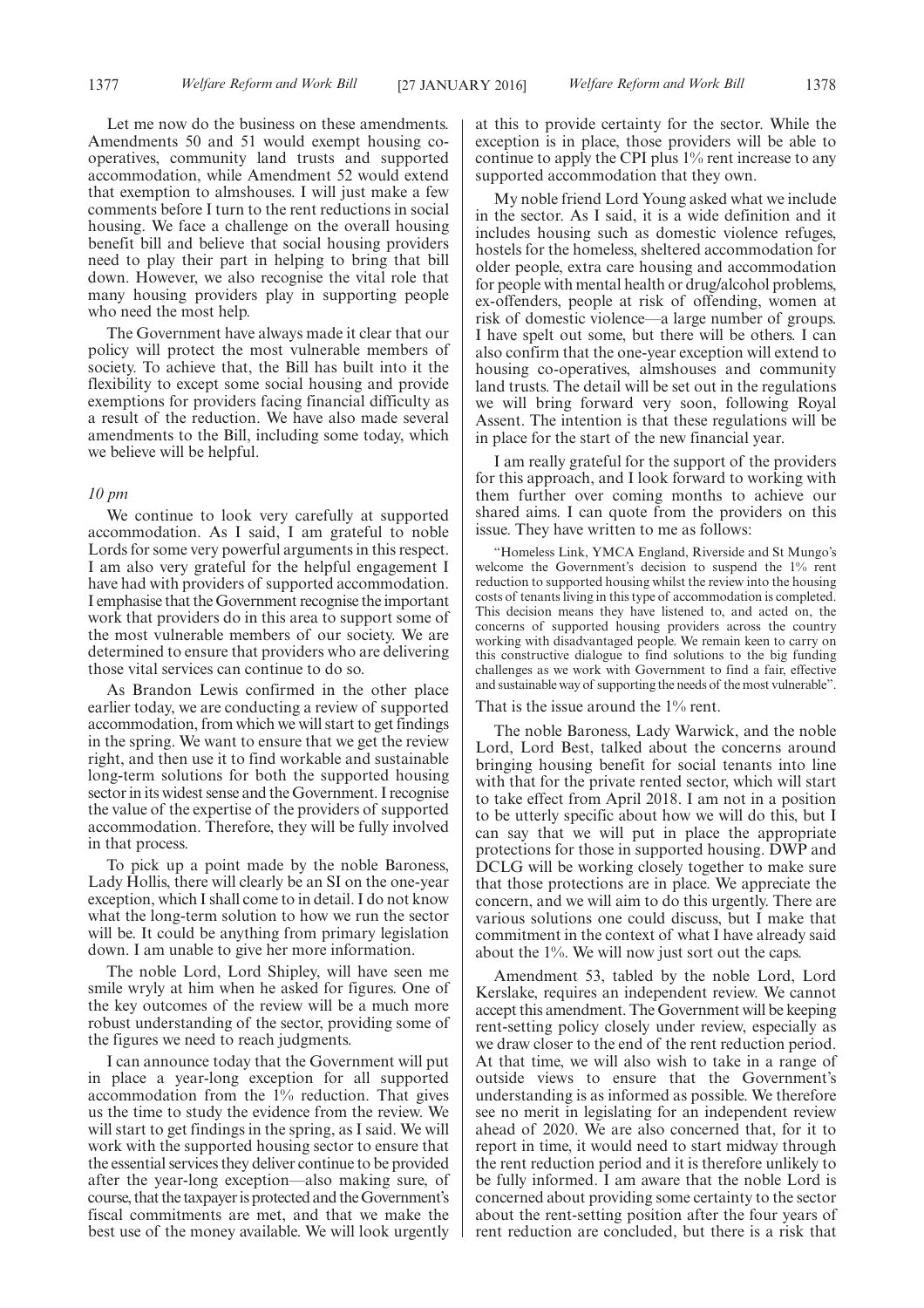[LORD FREUD]

setting up an independent review may prolong any uncertainty because the Government will want to consider a number of factors in addition to the outcome of any review before determining their future rent policy.

Amendments 61 and 63 were also tabled by the noble Lord, Lord Kerslake. Schedule 2 to the Bill set outs how maximum rents should be determined during the four years of rent reductions for tenancies that were not in place after the beginning of 8 July 2015. This will therefore apply to new tenancies. Different rules apply to existing and new social housing and affordable rent housing, and they are set out at paragraphs 1 to 3 of Schedule 2. Rents for new social housing may be set at up to the social rent rate.

My noble friend Lady Williams explained in Committee how this will work and made clear that we have sought to make the 1% reduction work in a similar way to existing policy in so far as we can and that the Government's intention is that the formula rent as defined in regulations will mirror the formula for 2015 as set out in the rent standard guidance and the Government's guidance for rent. In the Bill, this is set out in Schedule 2 at paragraph 1(4). The first step is for a provider to determine what would have been the rate of formula rent for that social housing at the beginning of 8 July 2015. Once that is determined, the social rent rate is found by then applying a 1% annual reduction.

With regard to the noble Lord's concerns about the impact of local circumstances, it is important to understand that formula rent already takes into account relative property values, local earnings, the size of the property and an overall rent cap. Local circumstances are therefore built into the formula. As mentioned, the intention is to reflect current policy in so far as we can. This currently allows providers some flexibility to set social rent at up to 5% above formula rent for general needs housing, and up to 10% for supported housing.

The 10% flexibility in supported housing was intended to reflect the higher costs in providing support and services for this type of housing. I completely accept that this flexibility should continue. I am grateful to the noble Lord for giving me this opportunity to reiterate the commitment we made in another place to allow rent setting for new tenancies in supported housing at up to 10% above the rate for general needs housing. This has been welcomed by the sector and will be brought in by regulation under Clause 26. However, we do not think that it is right to allow general needs housing the same continued flexibility: for general needs housing, this was only ever intended to be applied in exceptional circumstances. Allowing it now would undermine the objective of the rent-reduction measures.

We are bringing forward amendments today to enable the regulator—or Secretary of State, as applicable—to issue a direction giving a provider this flexibility, where an individual provider has been exempted due to financial difficulties. I reiterate that we have listened to providers' concerns. That is why the Bill had been amended in another place to enable all providers to re-let social rent properties at the social rent rate—that is to say, formula with the 1% per annum reduction applied —even if they were previously let at a much lower rent. This has also been welcomed by the sector.

Turning to affordable rent housing, paragraph 3 of Schedule 2 provides that the rent payable by that tenant should be set at no more than 80% of the amount that would be the market rent for that property, and that in the following years a 1% per annum reduction to that maximum rent applies. However, this is a maximum rent. The guidance is clear that local factors should also be taken into account: for example, the local market conditions, or the local housing allowance for that area. Providers already have flexibility to set rents below 80%, if they think it appropriate. The 5% and 10% flexibility we referred to previously are specific to the formula rent model and do not, therefore, normally apply to affordable rent. However, under the current policy, affordable rent housing may be let at the formula rent if it is higher than 80% of the market rate. I understand that the noble Lord is concerned about this point.

To reflect this, I am pleased to say that we are proposing amendments—to be discussed later—that are intended to address this, and which better align affordable rent setting with existing policy. Again, I want to reiterate that, to mitigate the impact of the reduction, we have already made amendments in another place that will enable affordable rent housing to be re-let at up to 80% of the market rate even if it was previously lower than that rate. Housing which may be let on the affordable rent basis will be identified as such in regulations under paragraph 4.

I recognise that noble Lords are concerned about future housing supply. We have made it clear that this is our key priority, and it is backed by our commitment to invest £8 billion to deliver 400,000 affordable housing starts.

I turn now to Amendment 59A. The purpose of freezing LHA rates for four years is to build on the housing benefit reforms introduced during the last Parliament, which saved £6 billion. Savings from freezing LHA rates are estimated to be around £655 million for the whole of Great Britain over the four years. As noble Lords may be aware from amendments tabled in Committee, within DWP we already monitor the levels of LHA rates in comparison with market rents to assess any divergences. The rent officer services provide DWP with rental data for each broad rental market area for the last 12 months up to the end of September each year. This is used for monitoring purposes and in the last two years has been the basis for identifying which rates should be increased by the targeted affordability funding.

This amendment calls for an independent review of the relationship between the rates and private rents to be carried out at least on an annual basis. While I appreciate what is intended here, undertaking an independent review with such frequency is likely to be of significant cost to the department, especially considering the time of officials required to arrange this each year. Rent officers already publish annually on their respective websites the 30th percentiles of market rents for each area alongside the LHA rates and have done so for the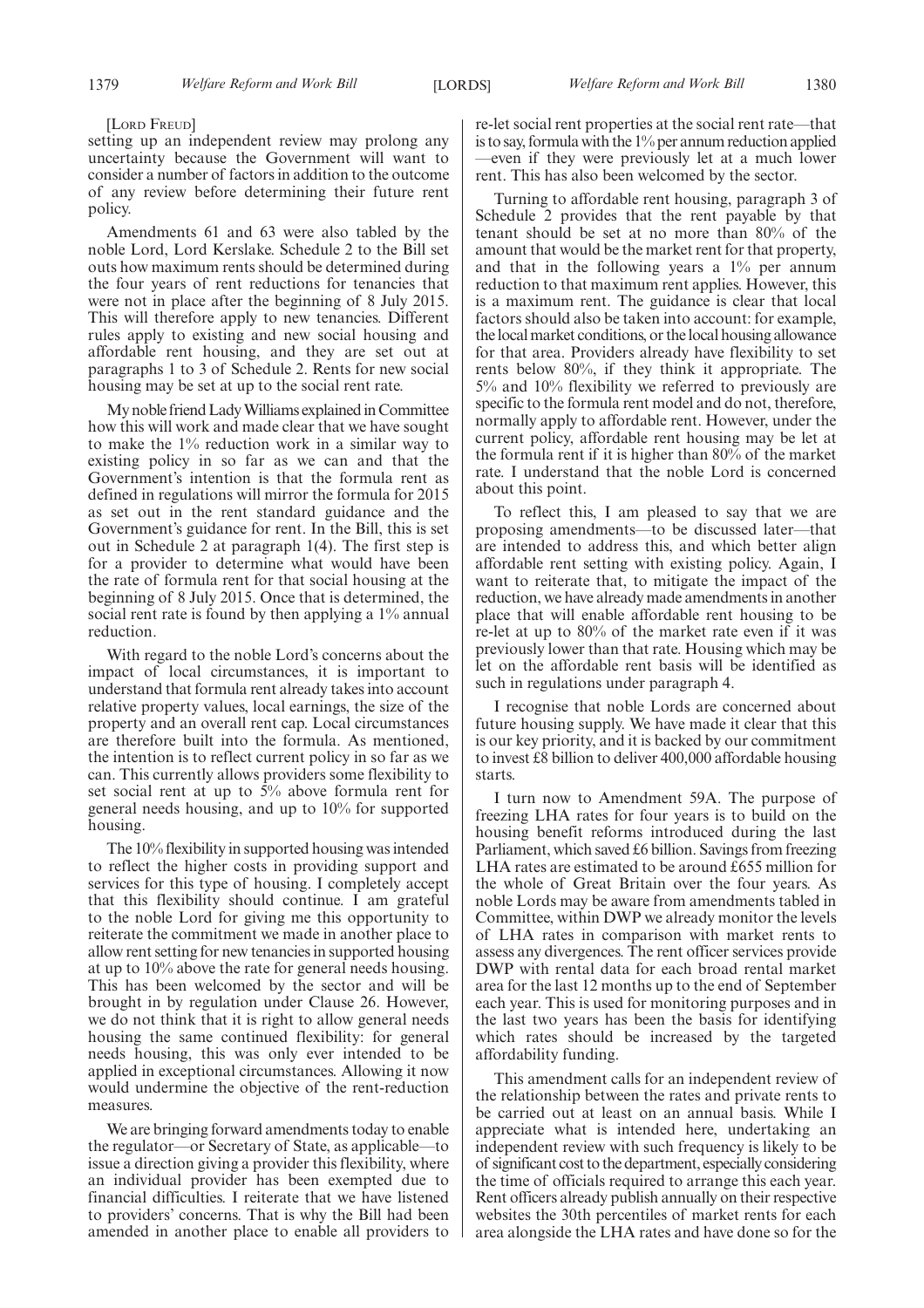We recognise that rents in some areas will increase and at different rates. In view of this, we will recycle 30% of the savings generated from the freeze through the targeted affordability funding—we have already distributed £140 million since 2014. Because there was no inflation during the relevant period, this means that no savings will be made from the freeze in 2016 and 2017, and therefore no targeted affordability funding, but it will be made available from the savings in subsequent years. In addition, local authorities are able to provide support to those affected by housing benefit reform with an enhanced package of £870 million of discretionary housing payment funding.

In light of these arguments, I urge the noble Lord to withdraw his amendment.

#### *10.15 pm*

**Baroness Warwick of Undercliffe:** Might I press the Minister for a moment on the LHA cap issue? I am not quite clear about what he means. He said that he could not be specific, and I understand that, but I am very conscious of the uncertainties that boards now face as regards the decisions they have to take in the next few weeks. Do we take it from what he said that the slate is clean as far as they are concerned, there is no assumption that the LHA cap will be applied and that the outcome of the review will look at this afresh?

**Lord Freud:** There will be a review, which will look at how we fund. We have given ourselves a year to come up with that, so clearly they can look to that in the medium term. However, I have already said that we accept that it is urgent to make sure that their immediate concerns are taken off the table, and we are working to make sure, as we look forward to a more fundamental review, that those protections in that short-term period are in place.

**Lord Kerslake:** The proposal with regard to the exemption and flexibility for the regulator in those difficult circumstances is entirely welcome. Although it does not go as far as I sought, it is a very helpful move indeed, so I thank the Minister.

**Lord Best:** My Lords, this has been an excellent debate. Many thanks to the noble Lord, Lord Shipley, my noble friends Lord Listowel and Lord Kerslake was pleased to hear him say that he welcomed the announcement by theMinister—and the noble Baroness, Lady Hollis, who may have been satisfied to some extent on the process. We should have a chance to debate these things in the future. I thank the right reverend Prelate the Bishop of Durham, who told us about the work of Framework, a typical housing association, which is feeling very nervous and which, I hope we are pretty well fully reassured, will not go out of business as a result of these measures—that will just not happen. I also thank the noble Baroness, Lady Manzoor, my noble friend Lord Ramsbotham,

for championing the cause of the almshouses, the noble Lord, Lord Young of Cookham, for joining in very helpfully; and the noble Baroness, Lady Warwick. She continues to feel fearful but I hope that she gained the distinct impression that it would be a bad idea to

hold back on the basis of thinking, "The Government will probably let us down; the rents won't meet what is required".

For some years I chaired one of the housing associations—Hanover, which runs the most extra care housing schemes in the country. I thought to myself, "Knowing what I know, would I say to my board that it is too risky to go ahead with an extra care scheme in these circumstances, because by 2018 we may find that there is no money on the table and we will go out of business?". I would say from the chair, "Let's go for it. I don't believe we're going to be put out of business", but I fully accept that some of my fellow board members might take a more cautious view. That is the anxiety that remains until the Minister is able to come up with something that has a watertight guarantee. However, his words tonight were as reassuring as we could expect them to be.

I echo theMinister's tribute to the many organisations that have beaten a path to his door. I am sure that they were much more influential than myself or anyone else in this House because they bring the real experience of the front line through to the ministerial office. I am delighted that he is deeply committed to engaging those same organisations in the process that now follows to find a permanent solution.

However, best of all, I am very pleased that the Minister has been able to announce that, while the review takes place and Ipsos MORI comes up with its research, with the providers being part of the process of finding a permanent solution, rents can be increased by CPI plus 1% in these schemes. That will keep the wolf from the door. I have pleasure in begging leave to withdraw the amendment.

*Amendment 50 withdrawn.*

*Amendments 51 and 52 not moved.*

*Amendment 53 not moved.*

#### *Clause 24: Enforcement*

### *Amendment 54*

#### *Moved by Baroness Evans of Bowes Park*

**54:** Clause 24, page 23, line 42, at end insert— "(b) regulations under section 26 of that Act, or (c) Part 1 of Schedule 2 to that Act.""

**Baroness Evans of Bowes Park (Con):** My Lords, the amendments in this group are mainly technical in nature. The majority of them respond to points raised by the Delegated Powers and Regulatory Reform Committee and we hope that they will be welcomed. Others stem from issues which we have identified might have been of concern to social housing providers, or they might be helpful to them in accommodating the rent reduction measure.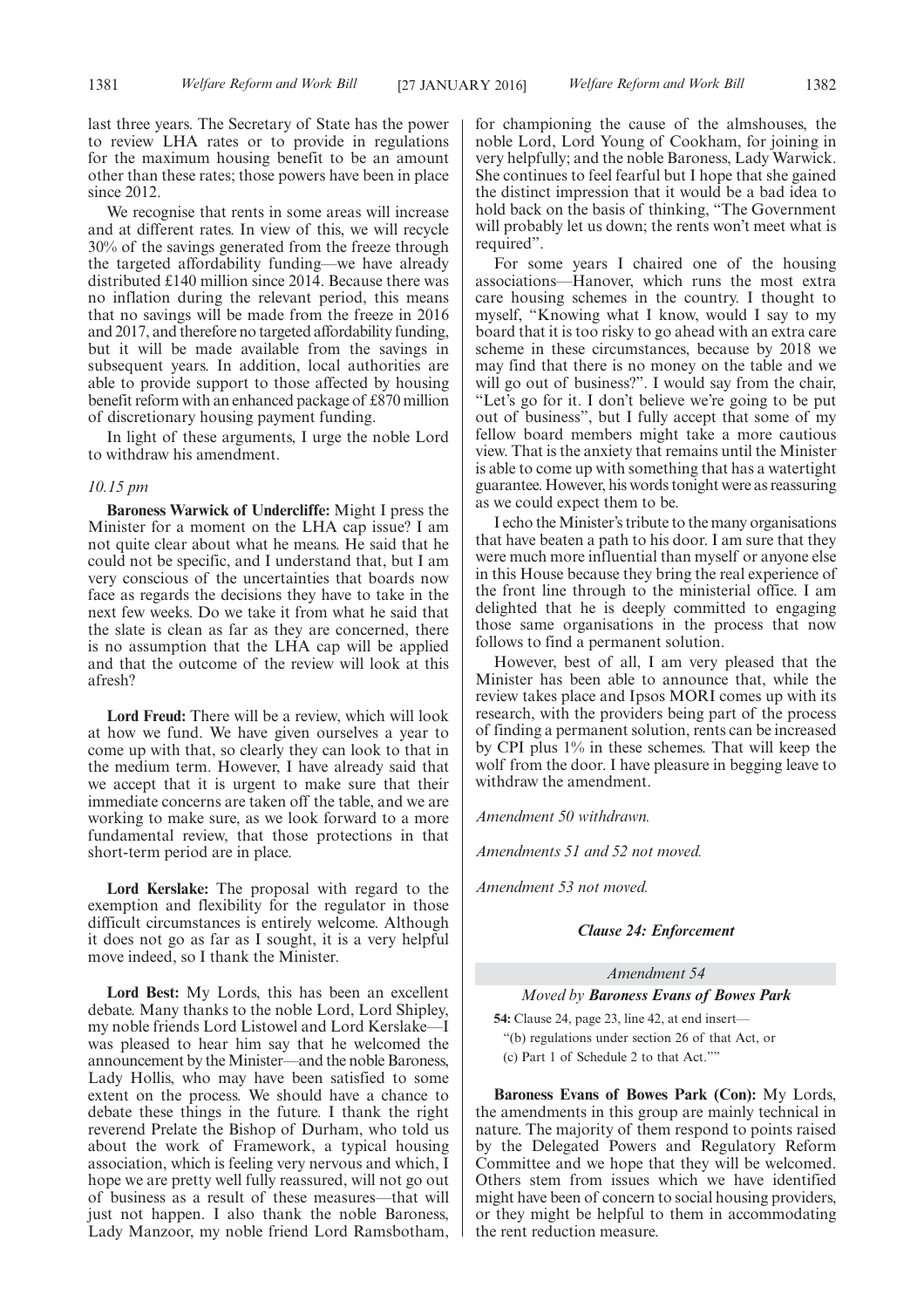#### [BARONESS EVANS OF BOWES PARK]

I start by addressing some of the points raised by the committee. In its report it expressed concern both that the power in Clause 26 to make provision for excepted cases through regulations was drafted too widely, which could provide latitude to make different provision for rent control or enforcement, and that negative procedures apply here. The powers under Clause 28 provide important flexibility to put in place, by means of regulations, alternative provision for how maximum rents should be determined in special cases. Our broad intention is to use these powers either to relax the requirements for social housing providers or to protect tenants.

However, we recognise some of the committee's concerns and, in response, have brought forward Amendment 77, which restricts the use of the power so that it may not be used to increase the annual 1% reduction specified in the Bill or to impose a maximum rent below the social rent rate in a case where an exception from Part 1 of Schedule 2 applies. The amendment also provides clarity regarding how the power may be used to apply modifications of the provisions.

The power remains a wide one, and necessarily so, because it will allow the flexibility to put in place provisions which soften the effect on providers of the rent restriction measure. It will also put in place protection for tenants and, if necessary, make provision for new rent products launched during the life of this measure. These are important flexibilities to ensure the proportionate application of the Bill's provisions so that they are aligned, as far as possible, with the current rent policy, and they will enable us to respond to developments in the sector. It is not our intention to use them to put in place significantly different or more onerous provision for large swathes of social housing. That is why we have not accepted the committee's recommendation that regulations under this power should be affirmative. That would make implementing measures intended to assist providers or help tenants more burdensome and it would curtail the Government's ability to act quickly to modify the effect of provisions where required.

Amendment 80 is consequential on Amendment 77, and Amendment 65 is, in turn, consequential on Amendment 80.

The committee also expressed concerns about the different approach to enforcement of Part 1 of Schedule 2 and of regulations under Clause 26—both, as originally drafted, powers to provide for enforcement—as well as enforcement of Clause 21, which is on the face of the Bill. We accept that there should be consistency of approach, so Amendments 54 to 58, 74 and 78 align enforcement of Schedule 2 and Clause 26 with that of Clause 21 so that all enforcement will be provided for on the face of the Bill through Clause 24. Amendment 60 is consequential on Amendment 74. Amendment 59 is a consequential amendment which transposes Clause 24 to after Clause 28.

We are grateful to the committee for identifying an inconsistency in drafting relating to the definition of formula rent and have brought forward Amendment 64 to address this. We have also taken the opportunity to clarify that the power to define formula rent includes

the power to provide that it is a rent set in accordance with a method specified in regulations. The committee also expressed the view that delegation of the power to define "formula rent" is inappropriate in the absence of a proper justification and includes unacceptable sub-delegation. I hope that I will be able to reassure the House on both points.

As many of your Lordships will know, formula rent is a principle that is well understood in the social housing sector and a key element of the current rent policy regime. We have been clear that the definition of formula rent in the Bill will be aligned to the definition under the rent standard and government guidance on the reference date, albeit with the qualification that the flexibility to deviate from formula in exceptional circumstances will no longer be available. That policy intention has been subject to parliamentary scrutiny and, given that the method for determining formula rent is complex and involves reference to numerous tables of supporting data, we remain of the view that it is appropriate to set the definition out in secondary legislation and to refer to the rent standard and guidance from which that definition is derived. We do not accept that cross-reference to these historic documents is inappropriate, but do accept that the drafting did not make the intentions in this regard clear. Amendment 64, therefore, restricts such references to the rent standard and guidance documents applicable on the reference date.

Finally, the committee expressed similar reservations about the power to define affordable rent. Having reflected on them, we have tabled Amendment 70 to address the criticism of sub-delegation. We agree that cross-referring from the regulations to the content of the rent standard and guidance documents is not necessary. Instead, the regulations may provide that it is a rent set in accordance with a method specified or described in regulations. However, again, the Government's clear view remains that the complexities of the definition are such that they are more appropriately dealt with in secondary legislation, which can, if necessary, be adjusted to reflect the terms of new affordable rent agreements.

I now turn to Amendments 66 to 68. These are important amendments to address a drafting oversight and to allow the continuation of the present policy that affordable rent housing may be let at the social rent rate when this is higher than the affordable rent, as may be the case in some low market-value areas.

Amendments 71 and 82 will enable continuation of the present policy that affordable rents are inclusive of service charge when determined on the percentage of market rent principle, but exclusive of service charge when determined on the social rent model.

Amendment 79 is a consequential amendment and removes the definition of "affordable rent housing" and "affordable rent" from the interpretation section, as these terms are no longer used other than in Schedule 2. Amendment 69 adds an example to the list in paragraph 4(4) of types of arrangements and agreements to which the definition of "affordable rent housing" may refer.

I now turn briefly to Amendments 72 and 73. I know that my noble friend Lady Williams had a helpful meeting with some of your Lordships to explain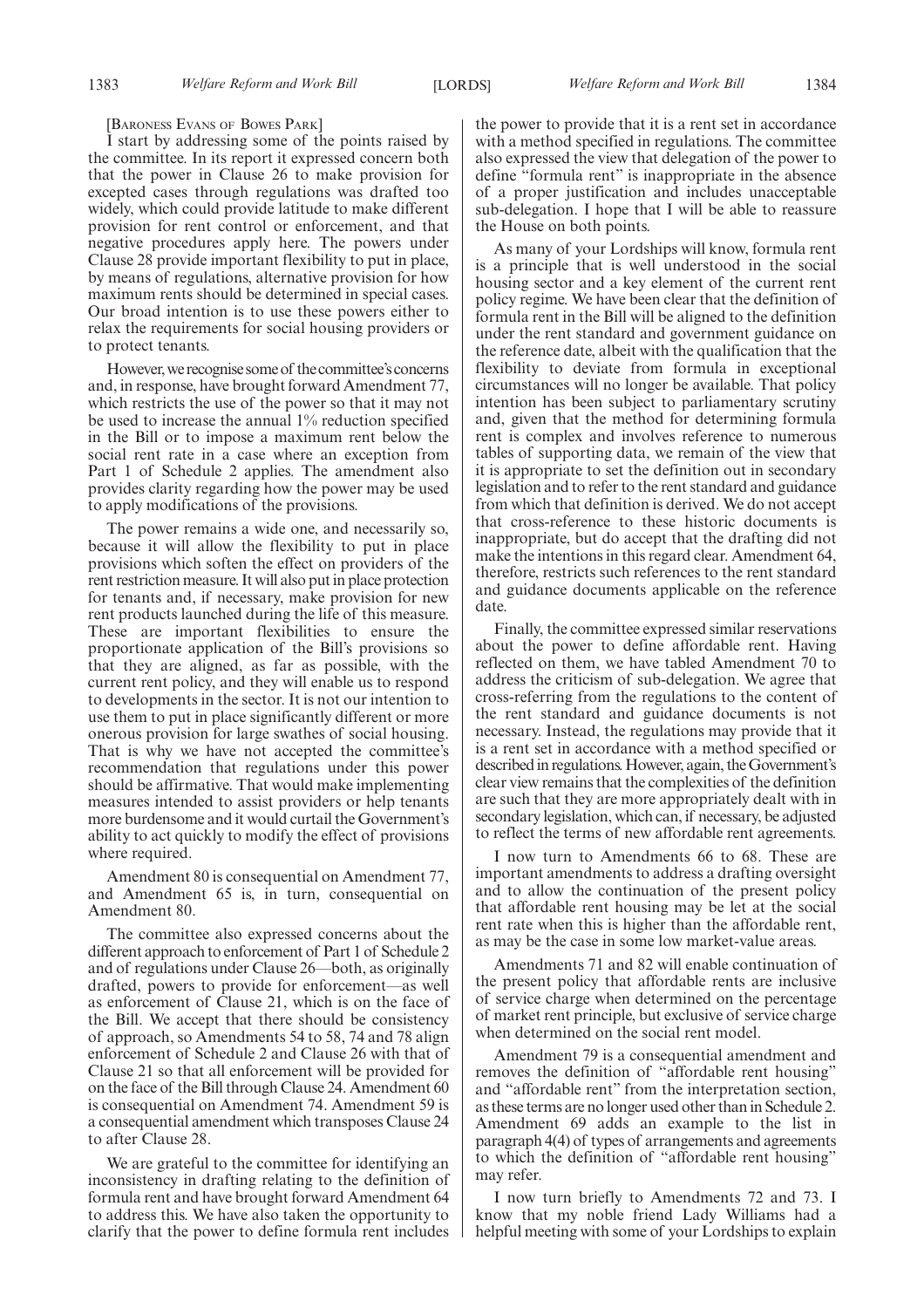the purpose of these amendments.They amend Schedule 2, paragraphs 6(2) and (8), and would enable the regulator of social housing or the Secretary of State to issue an exemption allowing a provider to set initial rents at a specified percentage above the social rent rate if the statutory conditions for granting such an exemption are met.

Amendment 81 is a small clarification that, for the purpose of calculating rent reductions, the day on which a tenancy begins or ends should be treated as a full day. The purpose of this is to simplify calculations for providers.

Amendment 62 modifies the principles for determining the assumed rent in order to avoid disadvantaging providers who implement their annual rent increases later in the year than 8 July. An "assumed rent" is a rent set by reference to the rent of a previous tenant, and this amendment corrects a drafting anomaly which could have meant that, in certain circumstances, the assumed rent would be determined by reference to the provider's 2014-15 rate, not the 2015-16 rate as intended. Again, the Government's intention here is that this amendment should prove helpful to providers.

Amendments 75 and 76 are consequential amendments.

I apologise to noble Lords, but I misspoke earlier: I was supposed to have said Clause 26 and not Clause 28. Due to the technical nature of these explanations, if it would be helpful, I am happy to write to noble Lords to clarify exactly what I meant and to correct what I said. Because it is late and these are technical amendments, I am very happy to pick up other points in correspondence if, having read what I said, noble Lords would like any further clarification. I am sorry about the length of time that that took. I beg to move.

#### *10.30 pm*

**Lord McKenzie of Luton:** My Lords, I thank the Minister for that quick but extensive exposition of what is in the amendments. Clearly there is a lot that we need to study in the record. I thank her for the notes we received in advance but we have had a limited time in which to absorb them. If we need to, perhaps we could take up the offer of a meeting between now and Third Reading, whenever that is. However, as a matter of prudence, we reserve the right to come back at Third Reading if anything proves to be contentious. We accept the proposition that these are enabling, protective or technical amendments and that that situation should not arise but, frankly, until we have had the chance to study them in detail—which we should have—I hope the Minister will accept that.

*Amendment 54 agreed.*

*Amendments 55 to 59*

#### *Moved by Lord Freud*

**55:** Clause 24, page 24, line 3, at end insert— "(b) regulations under section 26 of that Act, or

(c) Part 1 of Schedule 2 to that Act.""

**56:** Clause 24, page 24, line 7, at end insert—

"(b) regulations under section 26 of that Act, or

(c) Part 1 of Schedule 2 to that Act.""

**57:** Clause 24, page 24, line 11, at end insert— "(ii) regulations under section 26 of that Act, or (iii) Part 1 of Schedule 2 to that Act,"."

**58:** Clause 24, page 24, line 15, at end insert— "(ii) regulations under section 26 of that Act, or (iii) Part 1 of Schedule 2 to that Act,"." **59:** Clause 24, transpose Clause 24 to after Clause 28

*Amendments 55 to 59 agreed.*

*Amendment 59A not moved.*

*Clause 25: Further provision about social housing rents*

#### *Amendment 60*

*Moved by Lord Freud*

**60:** Clause 25, page 24, line 21, leave out ", exemptions and enforcement" and insert "and exemptions"

*Amendment 60 agreed.*

#### *Schedule 2: Further provision about social housing rents*

*Amendment 61 not moved.*

#### *Amendment 62*

*Moved by Lord Freud*

**62:** Schedule 2, page 32, line 40, leave out sub-paragraphs (i) to (iii) and insert-

- "(i) was payable at the beginning of 8 July 2015 by the person who was the tenant of that social housing, in a case where 8 July 2015 is the relevant day,
- (ii) was payable at the beginning of the relevant day by the person who was the tenant of that social housing, in a case where the relevant day falls after 8 July 2015 and the person who was the tenant at the beginning of 8 July 2015 continued as tenant until at least that later time,
- (iii) is likely to have been payable at the beginning of the relevant day by the person who was the tenant at the beginning of 8 July 2015 if the person's tenancy had continued until at least that later time, in a case where the relevant day falls after 8 July 2015 and the person who was the tenant at the beginning of 8 July 2015 ceased to be the tenant before that later time, or
- (iv) is likely to have been payable at the beginning of the relevant day by a tenant of that social housing, in a case where there was no tenant at that time and sub-paragraph (iii) does not apply,"

*Amendment 62 agreed.*

*Amendment 63 not moved.*

*Amendments 64 to 76*

*Moved by Lord Freud*

**64:** Schedule 2, page 33, line 20, leave out sub-paragraphs (7) and (8) and insert—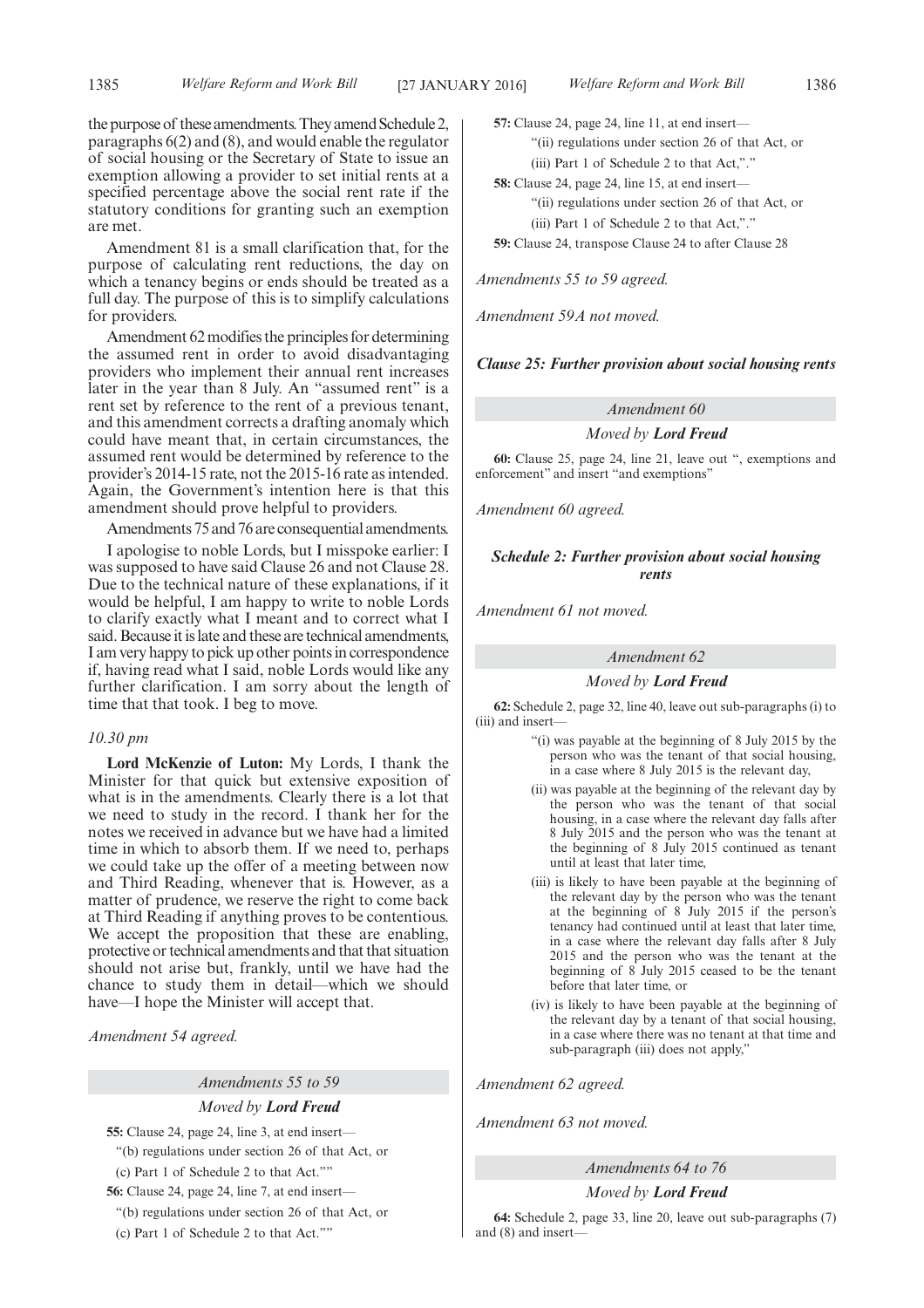"(6A) The Secretary of State may by regulations define "formula rent" and may, in particular, provide that it is a rent set in accordance with a method specified in the regulations.

(6B) Regulations under sub-paragraph (6A) may, in particular, make provision by reference to—

- (a) the standard published in January 2015 by the regulator under section 194(2A) of the Housing and Regeneration Act 2008 (the powers of the regulator to set standards relating to levels of rent),
- (b) Rent Standard Guidance published in January 2015 by the regulator, or
- (c) Guidance on Rents for Social Housing published in May 2014 by the Secretary of State."

**65:** Schedule 2, page 34, line 17, leave out sub-paragraph (6)

**66:** Schedule 2, page 34, line 26, leave out from beginning to end of line 30 and insert "the higher of—

(a) the amount found by-

- (i) determining the rate of the market rent for that social housing when the tenancy begins, and
- (ii) determining the amount that is 80% of the amount that would be payable in respect of a year if that rate had applied during the year, and
- (b) the amount that would be payable in respect of the first relevant year if the tenant were paying rent at the social rent rate."

**67:** Schedule 2, page 34, line 40, leave out from "is" to end of line 44 and insert "the higher of the amounts described in sub-paragraph (3A)."

**68:** Schedule 2, page 34, line 44, at end insert—

"(3A) The amounts referred to in sub-paragraph (3) are—

- $(a)$  the amount found by-
	- (i) determining the rate of the market rent for that social housing when the tenancy begins,
	- (ii) determining the amount that is 80% of the amount that would be payable in respect of a year if that rate had applied during the year, and
	- (iii) (if necessary) reducing that amount in proportion to the part of that relevant year that elapsed before the tenancy begins, and
- (b) the amount that would be payable in respect of the period in question if the tenant were paying rent at the social rent rate.'

**69:** Schedule 2, page 35, line 31, at end insert—

"( ) an arrangement between a local authority and the Homes and Communities Agency, the Greater London Authority or the Secretary of State under which rents for social housing may be set on a particular basis."

**70:** Schedule 2, page 35, line 32, leave out sub-paragraphs (5) and (6) and insert—

"(4A) Regulations under sub-paragraph (2) may define "affordable rent" and may, in particular, provide that it is a rent set in accordance with a method specified, or of a description specified, in the regulations.

(4B) The methods that may be specified in the regulations include, but are not limited to, methods that provide for a maximum level of rent when accommodation is initially let to be a certain percentage of market rent in certain cases or circumstances."

**71:** Schedule 2, page 35, line 41, at end insert—

"( ) A reference to an amount of market rent includes a reference to an amount payable by way of service charge."

**72:** Schedule 2, page 37, line 26, at end insert—

"( ) a direction that Part 1 is to have effect in relation to a private registered provider specified in the direction as if a reference in Part 1 to the social rent rate were a reference to that rate increased by the percentage specified in the direction;"

**73:** Schedule 2, page 38, line 12, at end insert—

"( ) a direction that Part 1 is to have effect in relation to a local authority specified in the direction as if a reference in Part 1 to the social rent rate were a reference to that rate increased by the percentage specified in the direction;"

**74:** Schedule 2, page 38, line 38, leave out paragraph 7

**75:** Schedule 2, page 39, line 9, after "1(5)(a)(iii)" insert "or  $(iv)'$ 

**76:** Schedule 2, page 39, line 10, leave out "the beginning of 8 July 2015" and insert "a particular time"

*Amendments 64 to 76 agreed.*

#### *Clause 26: Provision about excepted cases*

#### *Amendments 77 and 78*

#### *Moved by Lord Freud*

**77:** Clause 26, page 24, line 43, at end insert—

"(3A) Regulations made by virtue of subsection (3) may, in particular, provide for section 21 or Part 1 of Schedule 2 to have effect with modifications.

(3B) The modifications that may be made by virtue of subsection (3A) include (but are not limited to) modifications that—

- (a) provide for the maximum amount of rent to be increased from year to year by no more than a percentage specified in the regulations;
- (b) provide for the maximum amount of rent to be determined by disregarding the effect of a temporary reduction or waiver of rent;
- (c) provide for the maximum amount of rent to be determined by reference to a different period;
- (d) provide for section 21(1) or paragraph 1(4)(c) or (5)(c) or 3(4) of Schedule 2 to have effect as if it referred to a different percentage;
- (e) provide for paragraph 1, 2 or 3 of Schedule 2 to have effect as if the social rent rate were uplifted by a percentage specified in the regulations;
- (f) provide for paragraph 3(2) or (3) of Schedule 2 to have effect as if paragraph  $3(2)(a)(ii)$  or  $(3A)(a)(ii)$  referred to a different percentage;
- (g) provide for the maximum amount of rent to be determined by reference to what would have been the amount if an exception in regulations under section 22 or paragraph 5(5) of Schedule 2(including an exception making such provision as is described in section 22(7) or paragraph  $5(7)$ ) had not applied.

(3C) Regulations made by virtue of subsection (3B)(d) may not provide for a higher percentage to have effect.

(3D) Regulations made by virtue of subsection (3B)(e) may, in particular, make provision in relation to cases where an exception in regulations under paragraph 5(5) of Schedule 2 making provision about social housing which satisfies conditions prescribed by the regulations as to design, facilities, use or the provision of support to tenants applies.

(3E) Regulations under subsection (1) may not provide for a maximum amount of rent payable by a tenant of social housing in respect of a relevant year, or a part of a relevant year, which is less than the amount that would be payable by the tenant in respect of that period if the rent was payable at the social rent rate in that period, in a case where an exception in regulations under paragraph 5(5) of Schedule 2 applies."

**78:** Clause 26, page 25, line 15, leave out subsection (8)

*Amendments 77 and 78 agreed.*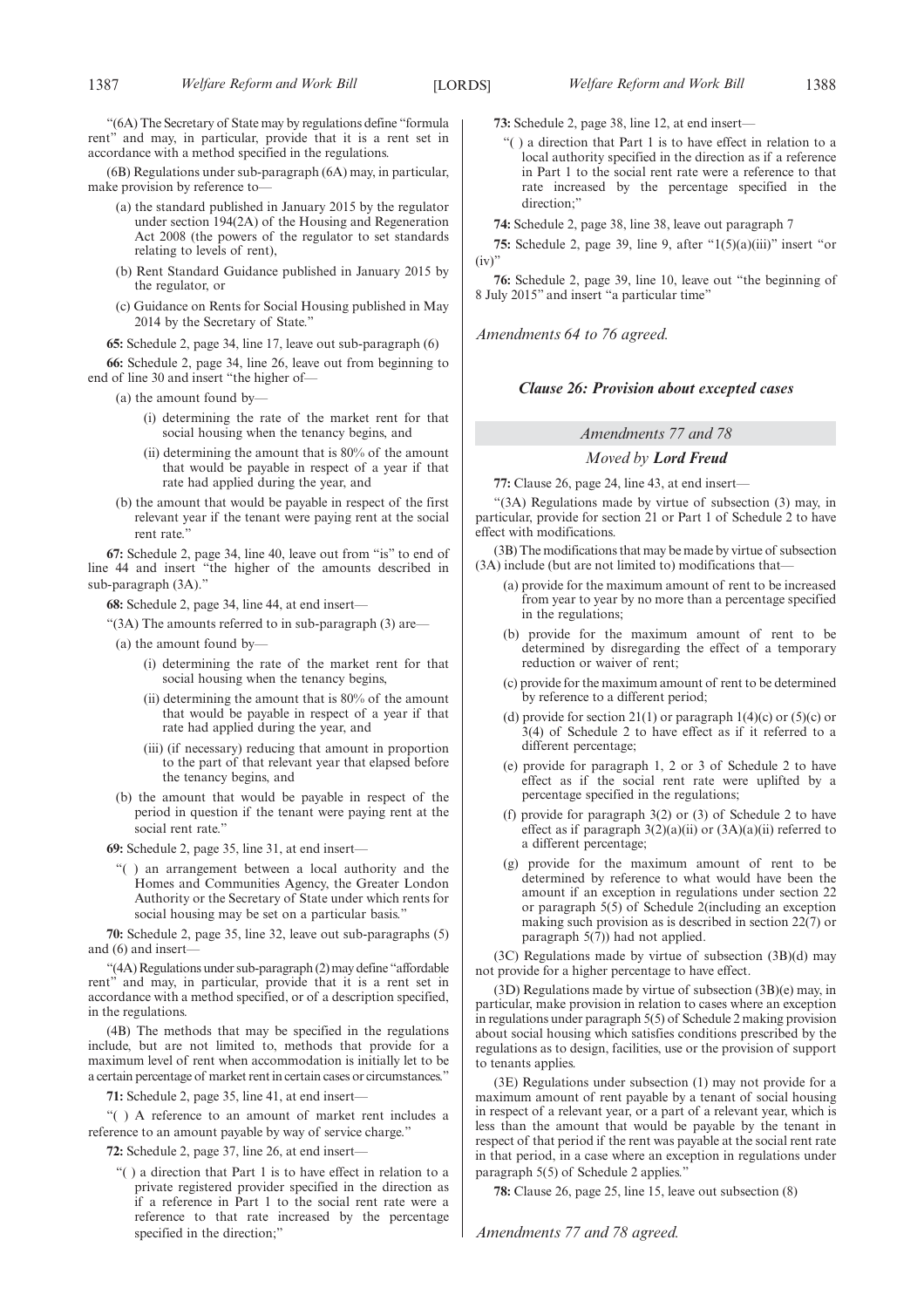#### *Clause 31: Interpretation*

#### *Amendments 79 to 82*

#### *Moved by Lord Freud*

**79:** Clause 31, page 27, leave out lines 33 and 34

**80:** Clause 31, page 28, line 10, at end insert—

""social rent rate" has the meaning given by Schedule 2;"

**81:** Clause 31, page 28, line 34, at end insert—

"( ) In determining the maximum amount of rent payable by a person who is a tenant of social housing for part of a relevant year, a fraction of a day during which the person is a tenant of that social housing is to be treated as a whole day during which the person is a tenant of that social housing."

**82:** Clause 31, page 28, line 37, leave out from beginning to "does" in line 40 and insert—

- "(a) in a case where the maximum amount applying under regulations under section 26 or Part 1 of Schedule 2 is determined on a basis that treats an amount, or a description of an amount, payable by way of service charge as part of the rent payable, includes a reference to an amount, or an amount of that description, payable by way of service charge.
- (b) in a case where section 21 applies after regulations under section 26 have, or Part 1 of Schedule 2 has, applied a maximum amount determined on a basis that treats an amount, or a description of an amount, payable by way of service charge as part of the rent payable, includes a reference to an amount, or an amount of that description, payable by way of service charge,
- (c) in a case not falling within paragraph (a) or (b) where, under the terms of the lease or agreement, an amount, or a description of an amount, payable by way of service charge is part of the rent payable, includes a reference to an amount, or an amount of that description, payable by way of service charge, and
- (d) in any other case,"

*Amendments 79 to 82 agreed.*

#### *Amendment 82A*

#### *Moved by Baroness Meacher*

**82A:** After Clause 31, insert the following new Clause—

*"Housing costs: payments to landlords*

Housing costs: payments to landlords

(1) Regulations made by the Secretary of State under section 5 of the Social Security Administration Act 1992 (claims and payments regulations) must provide for the payment of the housing costs element of an award of universal credit to the landlord where the claimant requests such payment to be made to the landlord.

(2) In this section—

- "landlord" means the person who is entitled to payment of rent for the occupation of the accommodation occupied by the claimant as his or her home;
- "rent" includes the license or similar payment for the use and occupation of the accommodation."

**Baroness Meacher (CB):** My Lords, in moving Amendment 82A I hope not to take up much of the House's time. The amendment requires the Secretary of State to make regulations that would enable tenants receiving universal credit to choose to have the housing element of universal credit paid directly to their landlord.

We debated this matter in relation to an earlier welfare reform Bill and I am aware of the Government's resistance to the measure. As benefit levels fall drastically under successive rounds of cuts, the need for this provision has grown over time. Until the introduction of local housing allowances, private tenants were able to choose to have rent payments paid direct to their landlord. Currently, social tenants can still request that housing benefit be paid direct to their landlord. However, under universal credit, tenants, whether social or private, will lose this flexibility and thus the opportunity to ensure that their rent is paid regularly so that they can at least be guaranteed a roof over their heads even if they cannot feed their children.

The Government argue that to include housing benefit payments within the universal credit payment promotes financial responsibility and helps prepare claimants for the world of work, when they will need to manage their entire budget without help from the state. Of course, in a perfect world this is a reasonable argument. However, it fails to take account of government policy to ensure that work pays. But this is being done by reducing out-of-work benefits substantially. The result is that it is highly doubtful that any of us in this House could manage to live on out-of-work benefits—pay the bills, feed the family and pay the rent. If we could not do it, why should we expect others far less privileged to be able to do so?

The Government's attitude to this matter suggests to me, I fear, little understanding of the incredible challenges faced by out-of-work claimants under the regime which has been unfolding since 2010.

I wish to put on record in your Lordships' House that tenant choice, as set out in the amendment, was supported by the Work and Pensions Select Committee in its report *Support for Housing Costs in the Reformed Welfare System* published in April 2014. The Select Committee suggests that such arrangements could be available at least for the first few years of a UC claim as a transitional measure. I hope the Minister will be able to respond to that proposal.

There is considerable support for direct rent payments to landlords if claimants request it. In February 2015, for example, the Northern Ireland Executive confirmed that landlords will be paid benefit directly to cover tenants' rent. The Scottish Government have also indicated their wish to introduce such a provision. Both Shelter and Crisis support it, for obvious reasons.

Animportant point raised by the Residential Landlords Association is that direct payments will prevent an abusive partner using the rent money for their own purposes, an issue I had not thought of. Partners with a gambling or drink problem too often reduce their families to destitution. In fact, I was very familiar with such problems years ago, although they had rather gone out of my mind. This amendment would provide some protection for such families.

Finally, the Minister will be well aware that this is a big issue for landlords and hence for the adequacy of housing supply for benefit claimants. It seems that this is as powerful an argument for the amendment as the concerns about tenants. Quite simply, if landlords cannot be sure that the claimant will be able to pay the rent on time every time, they would be sensible not to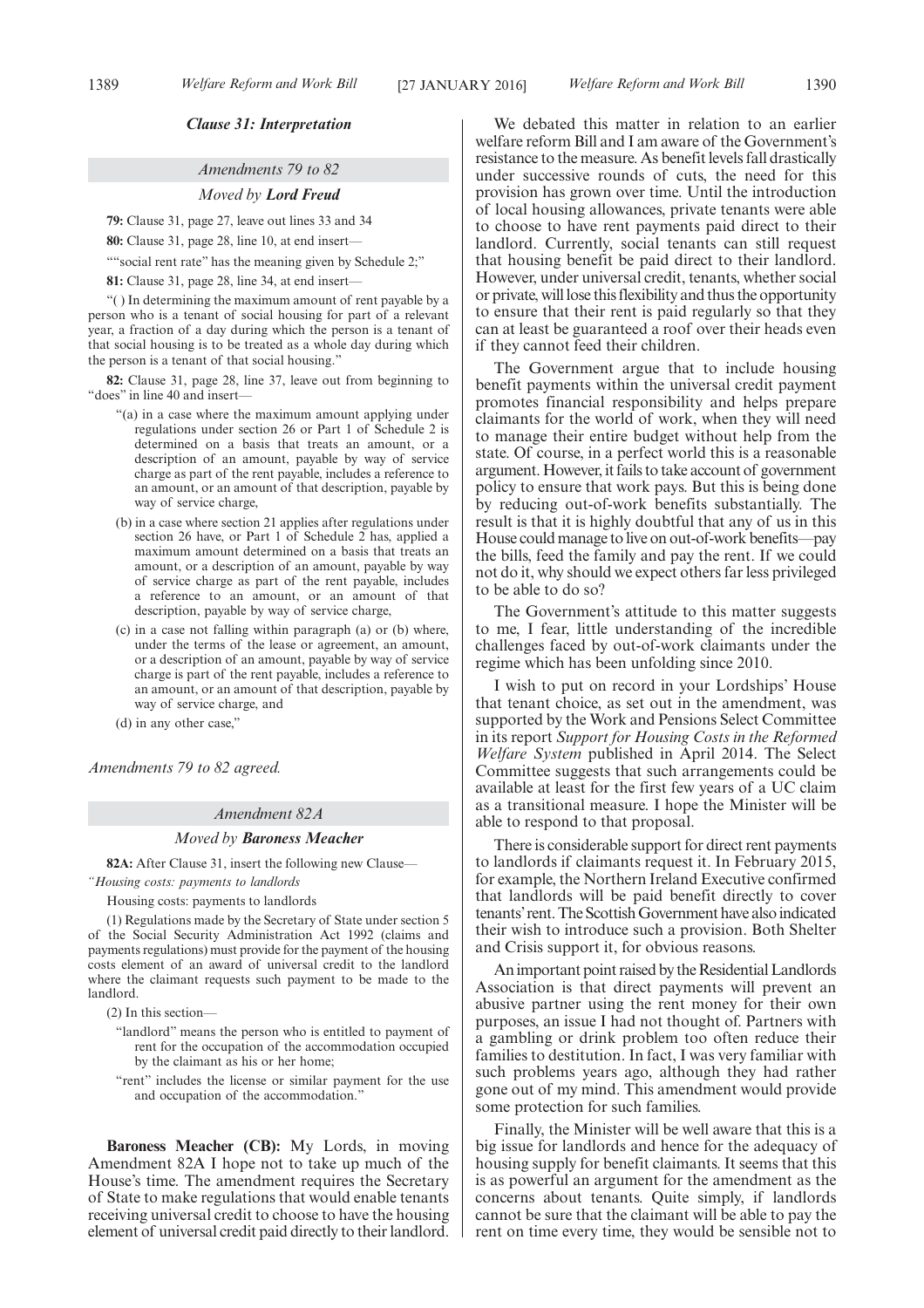#### [BARONESS MEACHER]

rent their properties out to universal credit claimants. We already have an excess of demand for housing over supply. Does the Minister have an estimate of the expected fall in the supply of properties for rent for claimants in the coming years? Is the Minister concerned that research by the RLA earlier this year showed that 63% of private landlords with tenants on universal credit said that their tenants were in arrears with the rent? How many of those landlords will be willing to risk renting to benefit claimants again? In my opinion, only very few.

I very much hope that the Minister will be able to persuade the Secretary of State to take this amendment seriously in order to avoid a likely catastrophe in housing provision for universal credit claimants, and serious consequences for the children of the many parents who will be unable to cope. I beg to move.

**Earl Cathcart (Con):**My Lords, as the noble Baroness, Lady Meacher, has just said, under the old housing benefit scheme the tenant had the choice of the payment going to him or directly to the landlord. The Minister said that, under the new scheme, the,

"position is for universal credit to be paid as a single monthly sum direct to the claimant; that is designed to mirror what would happen if the claimant was in full-time employment, when they would be responsible for managing their own funds and paying their own rent".—[*Official Report*, 21/12/15; col. 2438.]

In an ideal world that is an excellent idea, but in the real world it invariably does not happen. As a landlord, I can foresee that when the tenant receives the universal credit, the temptation will be to buy the weekly shopping, petrol, clothes and so on, and by the time the rent becomes due there will not be enough money left, so the spiral of debt takes hold. But the Government are adamant that paying universal credit only to the claimant not only will work but does work. Is this experiment working as the Government say it is?

According to a survey conducted by the Residential Landlords Association, it is not. It found that of those private sector landlords who had tenants on universal credit, some 63% had tenants in arrears on their rent—a point just made by the noble Baroness. Of that group of landlords, 85% had contacted the Department for Work and Pensions to have the housing element of the universal credit paid direct to them after eight weeks of arrears, as is their entitlement. More than 57% of that group said that it had taken the department more than five weeks to respond to the request, which means that the landlord is already more than three months out of pocket. I understand that the problem is even worse for social housing, with nearly 90% of tenants in arrears. It is heartening that the Minister said in Committee that,

"we are doing a lot of work now with social landlords to get the problem under control".—[*Official Report*, 21/12/15; col. 2437.] At least my noble friend admits that there is a problem and that the new system is not working quite as planned. Much of this could have been avoided if the rent had been paid direct to the landlord.

In October 2012, a survey of more than 1,000 landlords carried out by the Residential Landlords Association and the Scottish Association of Landlords found that more than 91% of landlords were less likely to rent to

tenants on benefits as a direct result of the decision not to allow payment of the benefits direct to the landlord. Not making the payment direct to the landlord is not helping the landlords and it is certainly not helping the tenants. All the evidence, backed by Shelter, Crisis and the Money Advice Trust, has been that paying it direct to the landlord was popular with tenants, as they were assured that their rent was covered before they decided how else to spend their money.

If the Government really want to make tenants,

"responsible for managing their own funds and paying their own rent".—[*Official Report*, 21/12/15; col. 2438.],

what better way than the tenant asking for the rent to be paid direct to the landlord? To my mind, that is the height of responsibility for the tenant: to ensure that the roof over their heads is paid for before deciding how to spend any remaining money.

**Baroness Hollis of Heigham:** My Lords, I strongly support the amendment moved so ably by the noble Baroness, Lady Meacher. This is a real problem. The previous proposals that we were given, and the previous explanations that we wanted to model on the world of work, frankly belonged to a different planet. Those tenants, particularly in social housing, who need housing benefit are not those, for the most part, who are paid monthly. They very often are on ZHCs, have insecure or short-time jobs, or have fluctuating incomes week by week. That is topped up by universal credit. They want and need the security of a home in order to continue often to be able to find the jobs that they want, which would give them greater security. If they seek direct payments to the landlord, why does the Minister think that the Government and the DWP can second-guess what is in their best interest? Why not treat them as moral adults who can make their own judgment? The result that we are already seeing and beginning to worry about is, given the refusal to give alternative payment methods until after six to eight weeks' arrears, and the time of processing that, we can be talking about debts of more than £1,000, from which tenants never recover.

The alternative is to try to help tenants to find ways to bypass the rigidity of DWP. So we are busy setting up jam-jar accounts and other friends are busy trying to use credit unions in order to bypass the total universal credit going into the bank account where the bank then takes payments for any other outstanding debts or anything else. As a result, HB becomes the last thing to be paid to the landlord. Many are already experiencing those problems. Certainly, one local authority tenant said to me, "Well, I won't worry about that because that will be the last thing that gets paid. The local authority won't evict me. It costs them more to send me into temporary housing and, given that I've got kids, I can run that risk". That is the mental framework. She said, "I would be perfectly willing if they took it at the beginning of the month. But if I put it in the bank, it will be gone by the end of the month before I pay the rent".

I suggest that the Minister responds very positively to this amendment. Where the tenant seeks it, the department should agree that alternative payment arrangement and stop all the futile effort that so many of us are making trying to find ways to loop around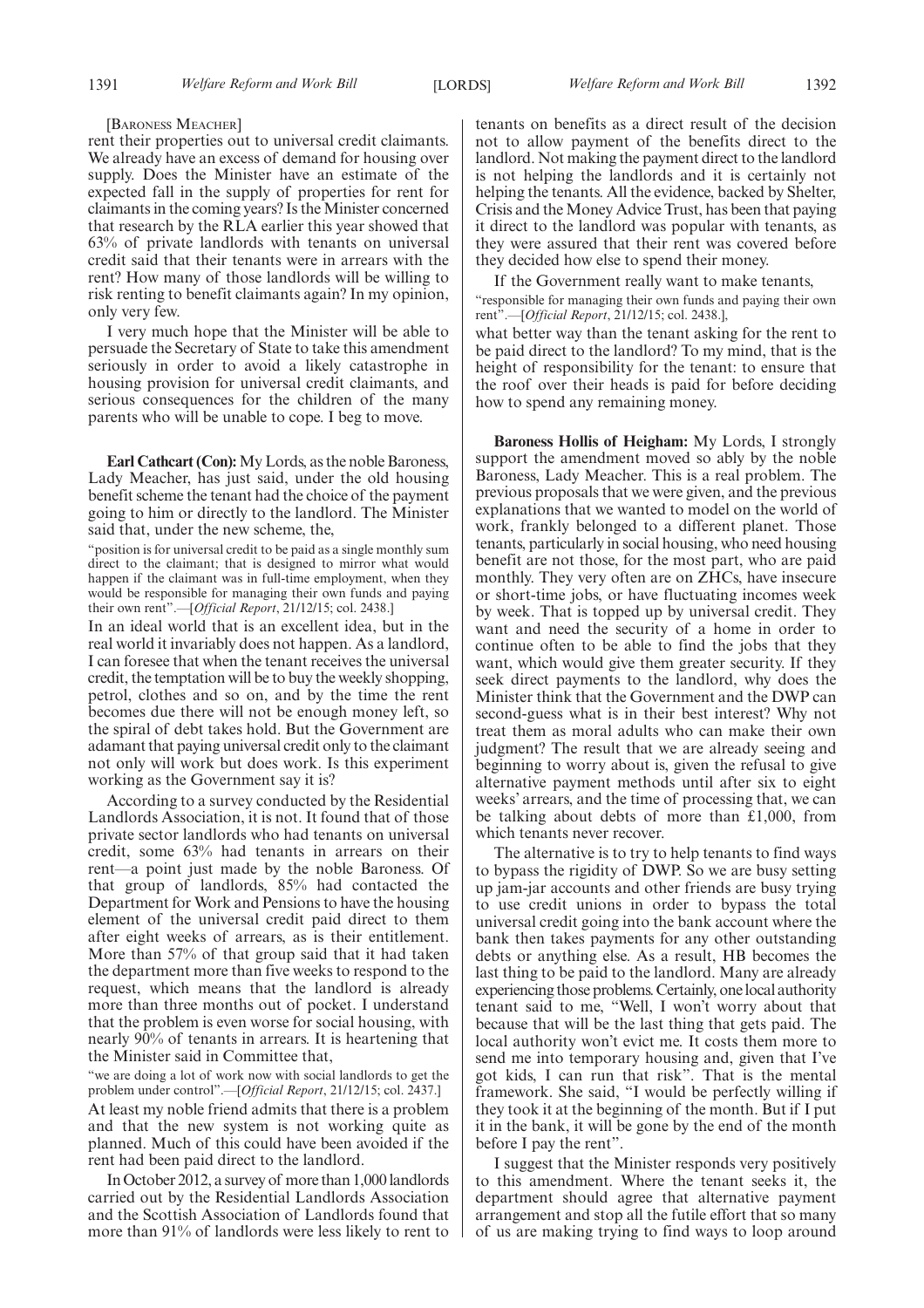the system, to overcome the rigidities of the department, to help tenants avoid what will probably be debts from which they will never recover. I hope that the Minister will take the words of the noble Baroness and the noble Earl very seriously. It is a real problem on the ground.

**Lord Layard (Lab):** My Lords, the Government are great believers in the principle of "nudge" and have greatly expanded the nudge unit. The fundamental principle of nudge is that, by quite small differences in institutional arrangements, you can produce big differences in outcomes. One principle of nudge is to give people an opportunity to protect themselves against their worse natures. That is exactly what this is about: offering people an opportunity to protect themselves against their own weakness. It is difficult for me to understand why the Government are not willing to use this elementary psychological principle. Would the Minister consider consulting the nudge unit before insisting that this ideological line that is being pursued is consistent with modern psychology?

#### *10.45 pm*

**Lord McKenzie of Luton:** My Lords, we strongly support the amendment moved by the noble Baroness, LadyMeacher. Indeed, it replicates part of an amendment moved in Committee by the noble Earl, Lord Cathcart. We know from the Government's point of view that there is an article of faith here. Their starting point is that they overwhelmingly want and expect universal credit to be paid as a single monthly payment in arrears to the claimant. We know that there are opportunities for alternative payment arrangements and my noble friend Lady Sherlock set down our understanding in responding to the amendment in Committee.

The issue of eight weeks has been raised, but it is not eight weeks before you get to a solution. As I understand it, the guidance states that, when arrears reach one month's rent, the DWP will review the situation—I am not sure how long it takes it to do that—following notification by the claimant or landlord. When they hit two months or eight weeks, either the landlord or the claimant can request an APA. Again, I think the point was raised about how long it takes the DWP to respond to those questions. Even then, there is no automatic right to one because the Government are still clinging to the concept that managing benefits should mirror choices in managing money which they say that those in work have to make.

The issue is one not only of having a nominal system in place under which alternative payments can be made, but of how those are put into practice and what realistic timescales are involved. Even if it were on the dot of eight weeks, that is a time for a landlord to wait. Some landlords might be left in a marginal economic situation.

A question was posed about what information we have about claimants of universal credit and other benefits being effectively denied access to properties available for rent. It might be quite hard to get hard statistics on that, but it would be interesting to know what the department has. The landlords fear, even if they may ultimately get paid, that they will have to wait eight weeks or even longer before they get their money.

My noble friend asked about what is happening with universal credit and how many people are in the system at the moment. At December 2015, there were 287,000 universal credit claims—I think that this is internal management information and therefore not fully verified—and some 37% of those payments included a housing element. Again only preliminary analysis showed that 19% of those had a managed payment to the landlord. I suppose that that gives a glimpse of something that is working to an extent, but clearly is not working in a sufficiently robust way to address the very real concerns that have been raised.

We debated this endlessly during the passage of the Welfare Reform Bill. My noble friend will remember it, and jam-jar accounts have featured already this evening. The arguments were strongly made against not only monthly payments but the opportunity for direct payments, particularly in relation to housing. My noble friend Lady Hollis made an extremely important point that the fundamental is a roof over your head pretty much everything else flows from that. How can you get a job if you do not have secure accommodation? How do the kids get to school if you do not have secure accommodation? It is a fundamental issue. Just a relatively small change to the system, giving people the choice of having direct payments, means the prospect of removing what is clearly a growing problem, as explained, and fixing it in an effective way, so we support the amendment.

**Lord Freud:** This amendment requires the Secretary of State to make regulations that would allow universal credit claimants to opt to have the housing cost element of their award paid direct to the landlord, irrespective of the reason. One key principle of UC is that the single, monthly payment mirrors the payment of monthly wages that most claimants would receive if they were in full-time employment. Whether they are receiving UC or are working, tenants need to make similar decisions on managing their money, including paying their own rent.

The Government understand that a move to a single, monthly household payment is a significant change for many claimants and that some will require help and support. Regulations came into force in February last year to allow DWP to inform social landlords whenever one of their tenants makes a claim for or is awarded universal credit with housing costs or when an existing universal credit claimant moves to one of their properties. This enables the social landlord to decide whether the claimant requires advice, support or assistance in budgeting so that they can manage their rental payments.

There will, of course, be instances where the claimant needs additional support and, to this end, the Secretary of State already has powers to pay all or some of a claimant's UC entitlement to a third party through alternative payment arrangements—or APAs, in the trade. There are three APAs: paying rent directly to the landlord; making more frequent than monthly payments; or splitting the payment within the household. APAs can be considered by the Secretary of State at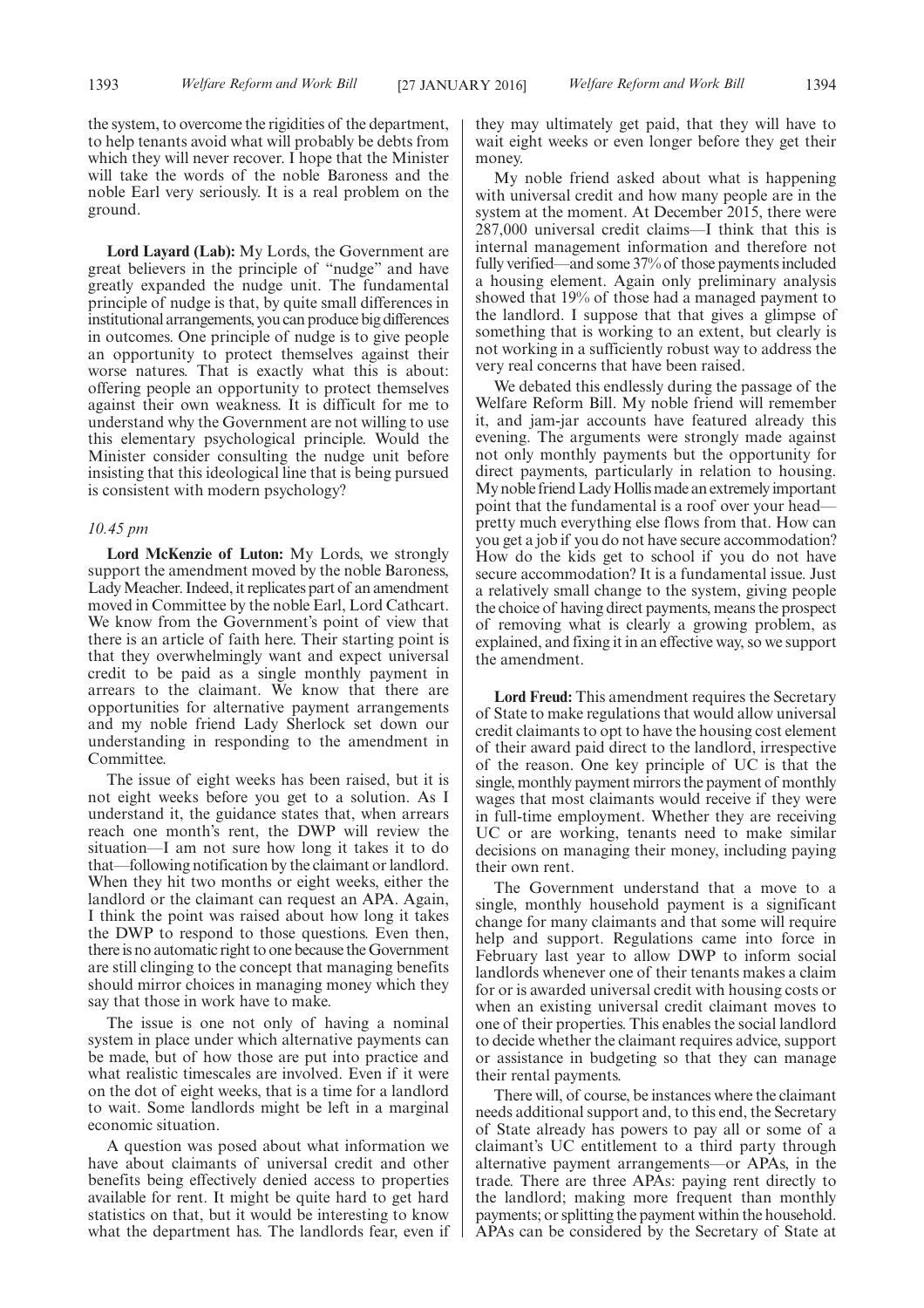[LORD FREUD]

any point during the universal credit claim, whether at the outset or later on, if a claimant cannot manage the monthly payment arrangement.

Recent improvements allow the landlord to email their APA requests, which are dealt with in a matter of days as a priority—so some of the early teething problems as we started rolling out the system have been addressed to speed up that process. Wherever possible, these arrangements are time-limited and delivered with appropriate budgeting support to help claimants make the transition to monthly budgeting.

The arrangement also covers claimants who are in rent arrears, and managed payments to the landlord will be considered where claimants have arrears of at least one month due to repeated underpayment or where the claimant owes arrears of at least two months and is at risk of eviction. These protections, combined with the measures enabling landlords to recover arrears from a tenant's UC award, already mitigate any impact on landlords' income or on homelessness.

We are in fact making a series of initiatives in this area and one of the most interesting is the trusted partner trials, where we are working with local authorities so that they decide the people who should be put on an APA, at least initially, and then look to see the budgeting support that a person needs to run their own funding.

Picking up the point made by my noble friend Lord Cathcart on experience, in terms of arrears we did an elaborate direct payment project and we found that, in the early stages, the numbers who paid in full were running at 95.5%, compared with 99% of those where the state paid. However, by the 18th payment—these were weekly payments in the comparator in this project the direct payments figure had risen to 99%. Interestingly, this happened when the removal of the spare room subsidy came in, and those tenants who had become used to managing their own rent handled the removal of the spare room subsidy better than the ones who had been on the state-managed payments system. That is not surprising because the managed payments system is not necessarily an easy option where there are reductions for non-dependants, the spare room subsidy and so on, because the claimant will still need to pay the shortfall to the landlord.

The other factor, which I am surprised that noble Lords have not clocked, is that a large number of the families on universal credit are in work. It is not like the old legacy system where you have one lot out of work and one lot in work; this is a blended group and people are moving from the out-of-work group into the in-work group. Therefore, the idea that you can be halfway down the taper—in the jargon—and have a managed payment would be incredibly hard for any organisation, including the DWP and the tenant, to manage. Two million households is equivalent to a quarter of the case load.

**Baroness Hollis of Heigham:** The noble Lord makes our point for us. If a substantial number of people are in work and managing fine—as, indeed, is the case; it is one of the reasons for supporting UC—they will not seek alternative payment arrangements. Who will seek them? It is those who have the self-knowledge to know

that they are vulnerable when it comes to paying their rent, given the pressure of debt payday loans and all the other debts they may accrue. If they are being hounded, as we know they are, what will go first is the money that should be earmarked for their rent. I urge the Minister not to superimpose on people who find it hard to manage assumptions about how those of us with rather more comfortable incomes and reliable monthly salaries handle our accounts. It can be a very different and very difficult world.

**Lord Freud:** The core reason why I dislike this measure—and I do dislike it, so it is not a question of persuading the Secretary of State—is that we can actually see this situation right now. Interestingly, my understanding from conversations I had with welfare rights people in the 1980s was that they were against managed payments because they disempower tenants. It is funny that the political debate has come full circle. If you say that tenants can choose but you have an imbalance of power between the landlord and the tenant, which is the reality, you will find very quickly that every tenant will choose to have a managed payment because they will be told by their landlords—who would love to have someone with an AAA credit rating paying them—"You must have a managed payment". That is what has happened. Some 93% of people in social housing choose to have a managed payment. They are disempowered, which makes it hard for them to get back into work—I think the noble Baroness is shaking her head, as a landlord. You say lots of good things—

**Baroness Hollis of Heigham:** I have spent years in either local authority housing management or housing association management. I have represented, possibly unlike the noble Lord, a council estate—one of the largest in the city of Norwich—and day by day, week by week, year by year, we went knocking on doors. We know what we are talking about.

#### *11 pm*

**Lord Freud:** Perhaps I should not have personalised it. The reason this idea of choice does not work is that it is too attractive for a landlord to have an AAA income stream. That is why the solution of the noble Baroness, Lady Meacher, cannot work. It is a retrograde step away from claimants being job-ready. We know that we need to give an enormous amount of help to people with budgeting, and we are doing so. We are looking to social landlords to help us with that, and many are doing a great job. But I am afraid that I must ask, with some passion, that the noble Baroness withdraws this amendment.

**Baroness Meacher:** It is extremely late but I would like to thank the noble Earl, Lord Cathcart, the noble Baroness, Lady Hollis, and the noble Lords, Lord Layard and Lord McKenzie, for their very helpful and powerful contributions. The Minister and I will have to disagree passionately about this issue: I do not think we are going to agree. The Minister is right that landlords have a lot of power. They will walk away. Why should they let out their properties and not have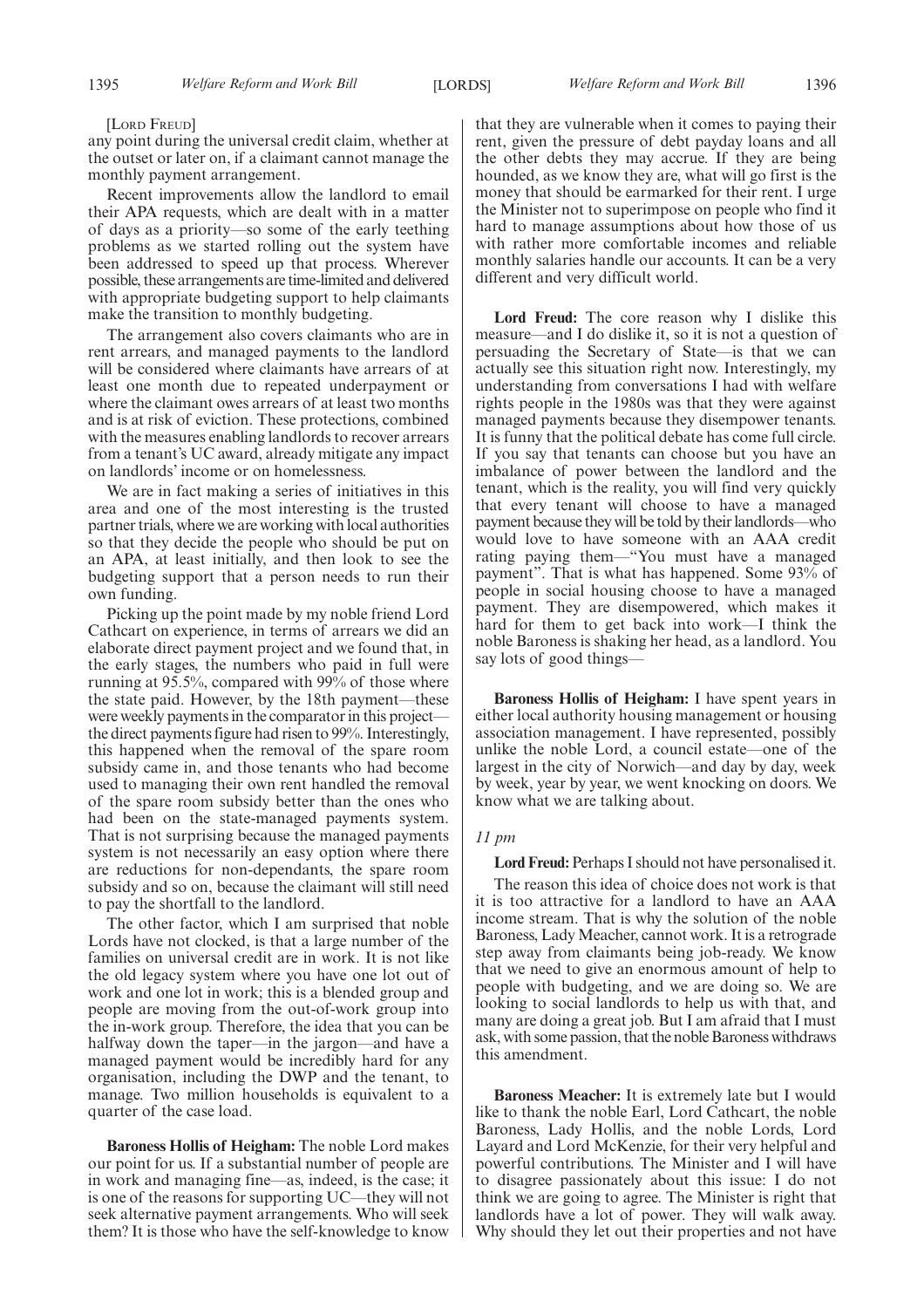their rent paid? They will not do it. That is my big worry—I say that seriously to the Minister: they will not do it. One can talk about budgeting help and all sorts of things but this is very difficult. As benefits reduce, people are going to find it incredibly difficult to manage at all. They simply will not be able to leave any money in the pot until the end of the month to pay their rent because of the pressures they will be under. I profoundly and passionately disagree with the Minister, as much as I respect and like him. But what am I supposed to do but withdraw my amendment?

*Amendment 82A withdrawn.*

#### *In the Title*

*Amendment 83*

*Moved by Lord Freud* line 5, after "interest" insert "and other liabilities"

*Amendment 83 agreed.*

*Title, as amended, agreed.*

*House adjourned at 11.03 pm.*